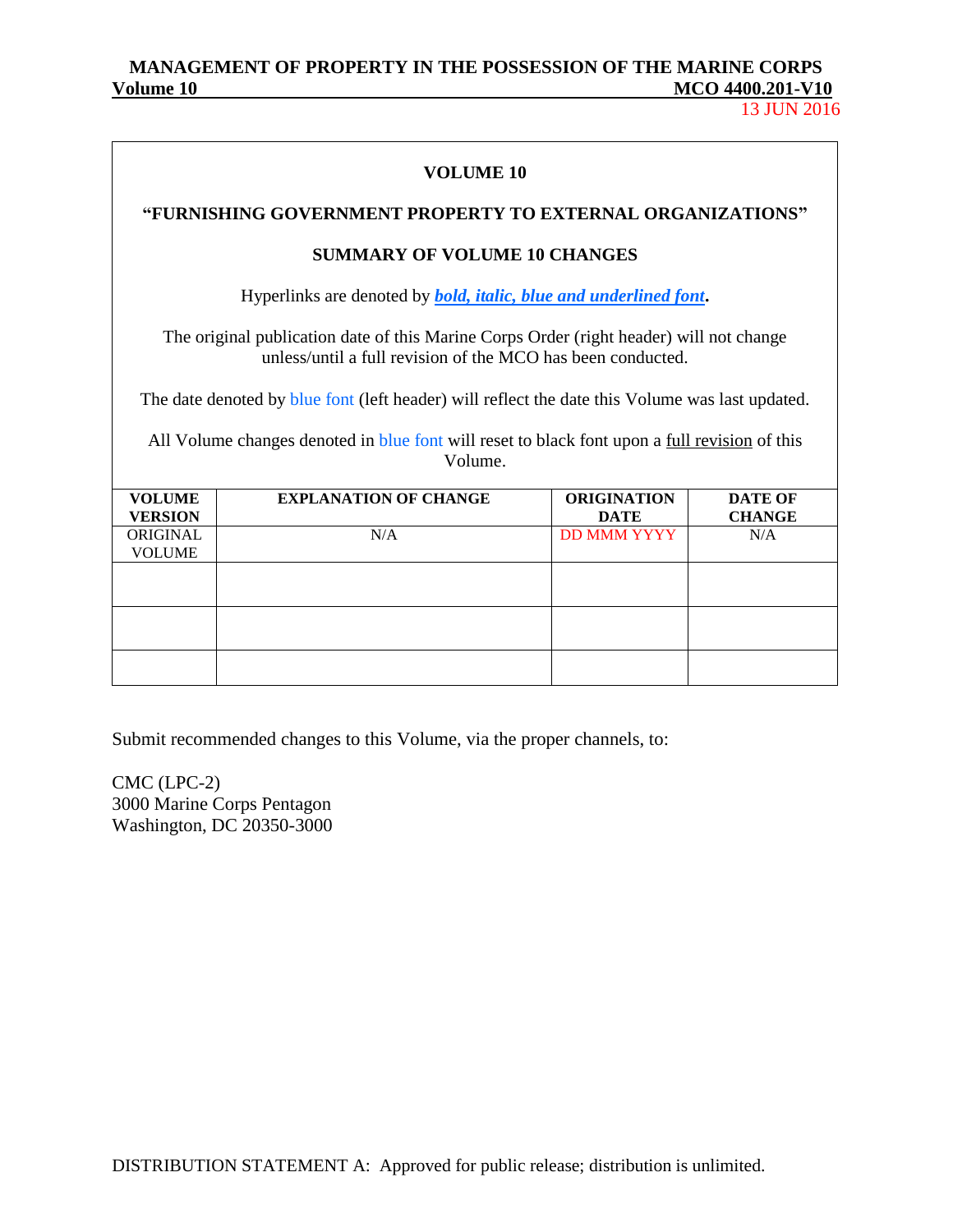# MANAGEMENT OF PROPERTY IN THE POSSESSION OF THE MARINE CORPS<br>Volume 10 MCO 4400.201-V10 **Volume 10 MCO 4400.201-V10**

13 JUN 2016

# **VOLUME 10: FURNISHING GOVERNMENT PROPERTY TO EXTERNAL ORGANIZATIONS**

## **TABLE OF CONTENTS**

|      | <b>CHAPTER 1: GENERAL OVERVIEW</b><br>$1-1$                         |
|------|---------------------------------------------------------------------|
| 0101 |                                                                     |
| 0102 |                                                                     |
| 0103 |                                                                     |
| 0104 |                                                                     |
| 0105 | PROPERTY FURNISHED TO AN EXTERNAL ORGANIZATION 1-16                 |
| 0106 | EXTERNAL ORGANIZATIONS THAT POSSESS GOVERNMENT PROPERTY  1-17       |
|      | FIGURE 1-1.--FIVE STEP PROCESS TO FURNISH GOVERNMENT PROPERTY TO AN |
|      | <b>CHAPTER 2: PROVIDING GOVERNMENT FURNISHED PROPERTY (GFP) TO</b>  |
| 0201 |                                                                     |
| 0202 | DETERMINATION OF GOVERNMENT PROPERTY AVAILABILITY 2-3               |
| 0203 |                                                                     |
| 0204 |                                                                     |
| 0205 |                                                                     |
| 0206 |                                                                     |
|      |                                                                     |
| 0301 |                                                                     |
| 0302 | DETERMINATION OF GOVERNMENT PROPERTY AVAILABILITY                   |
| 0303 |                                                                     |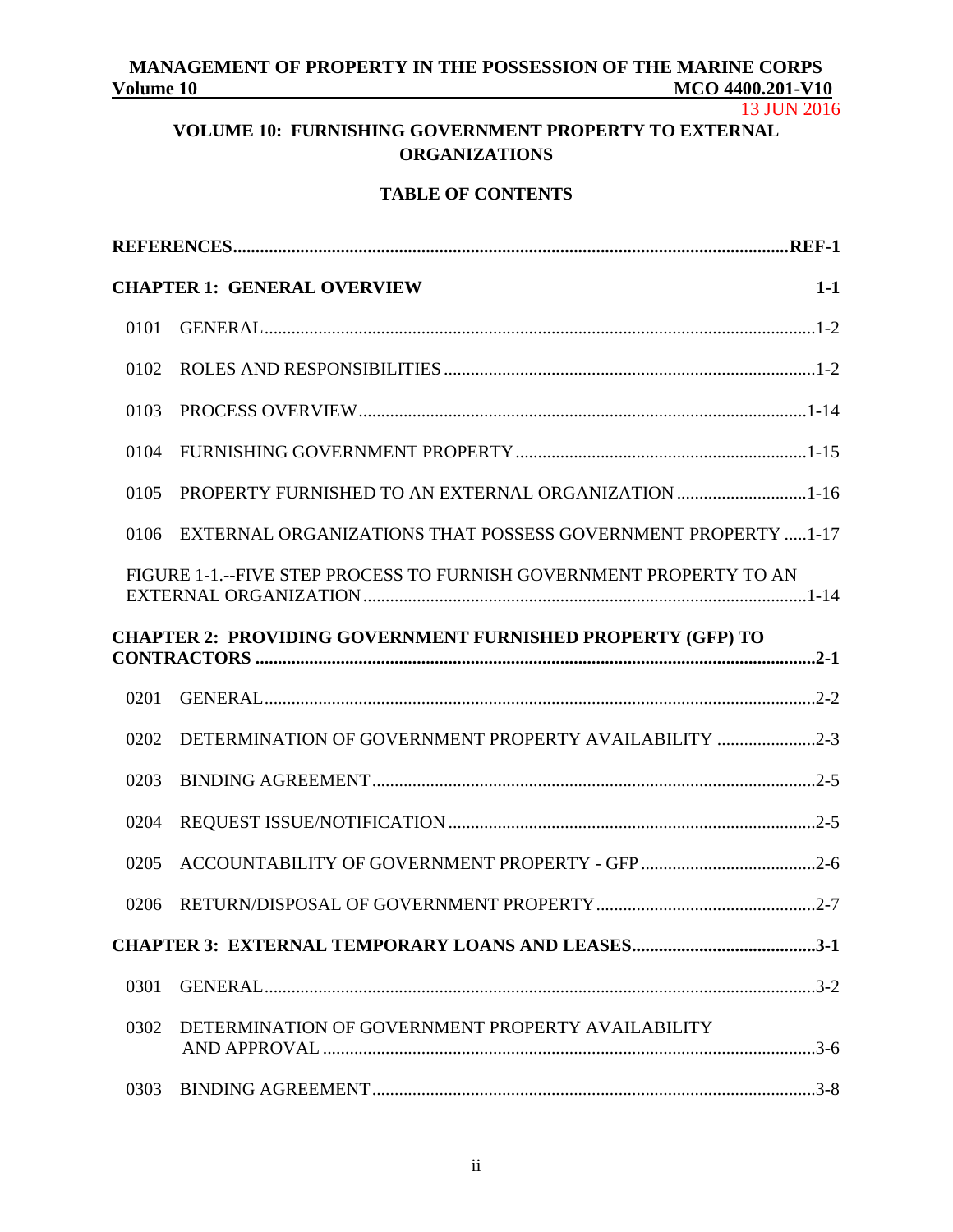| 0304         |                                                                     |  |
|--------------|---------------------------------------------------------------------|--|
| 0305         | ACCOUNTABILITY OF GOVERNMENT PROPERTY - LOANS AND LEASES 3-9        |  |
| 0306         |                                                                     |  |
|              | <b>CHAPTER 4: EXTERNAL TEMPORARY LOANS BY MARINE FORCES</b>         |  |
| 0401         |                                                                     |  |
| 0402         | DETERMINATION OF GOVERNMENT PROPERTY AVAILABILITY                   |  |
| 0403         |                                                                     |  |
| 0404<br>0405 | ACCOUNTABILITY OF GOVERNMENT PROPERTY - EXTERNAL                    |  |
| 0406         |                                                                     |  |
|              | <b>CHAPTER 5: BAILMENT PROGRAM (REPLENISHMENT PARTS PURCHASE OR</b> |  |
|              |                                                                     |  |
| 0501         |                                                                     |  |
| 0502         |                                                                     |  |
| 0503         |                                                                     |  |
| 0504         | DETERMINATION OF GOVERNMENT PROPERTY AVAILABILITY AND               |  |
| 0505         |                                                                     |  |
| 0506         |                                                                     |  |
| 0507         | ACCOUNTABILITY OF GOVERNMENT PROPERTY - RPPOB PROGRAM 5-8           |  |
| 0508         |                                                                     |  |
|              |                                                                     |  |
| 0601         |                                                                     |  |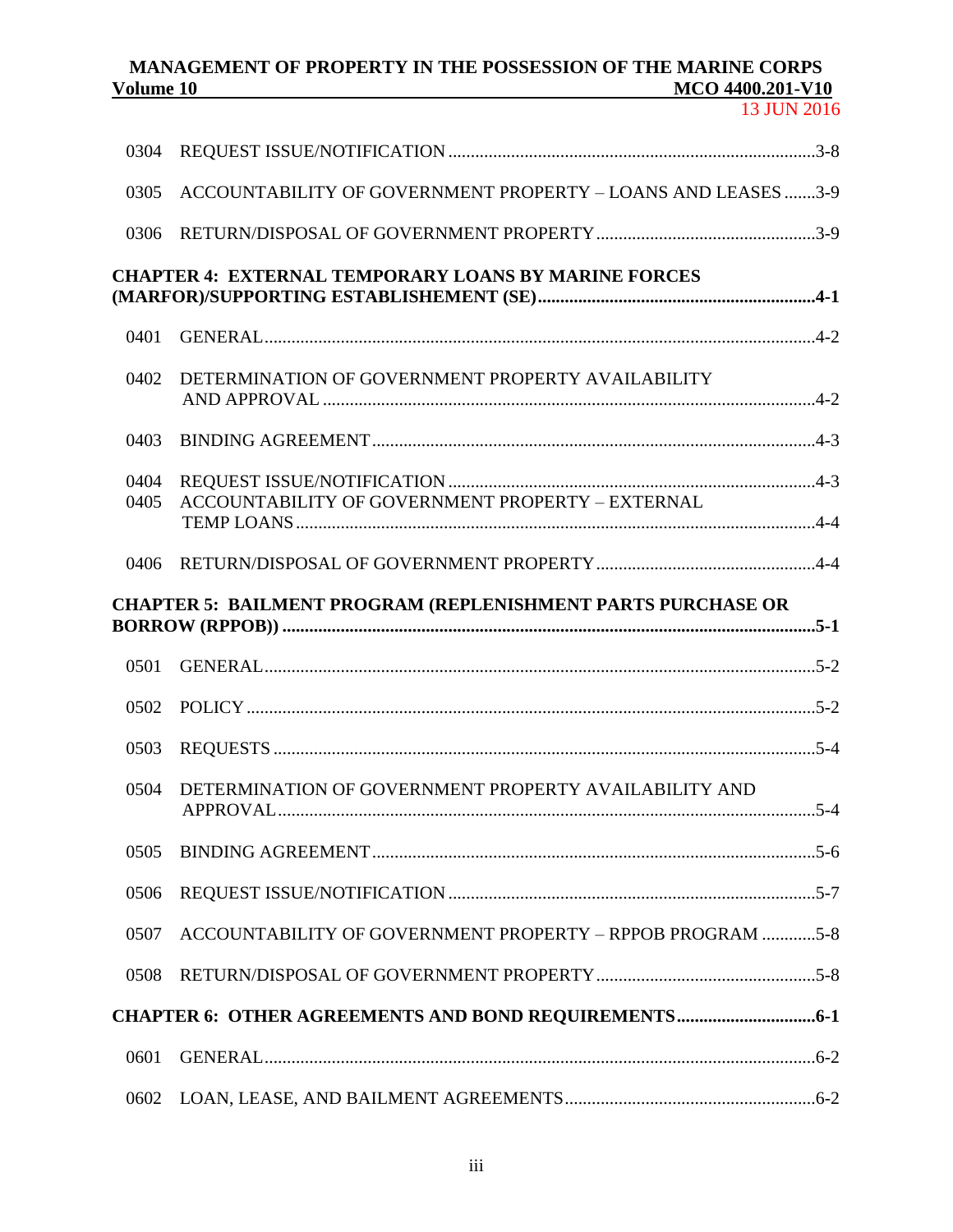13 JUN 2016

| 0603 |                                                              |  |
|------|--------------------------------------------------------------|--|
| 0604 |                                                              |  |
| 0605 | DEPOT MAINTENANCE INTERSERVICE SUPPORT AGREEMENTS (DMISA)6-6 |  |
| 0606 | PERMANENT INTERSERVICE TRANSFERS OF GOVERNMENT PROPERTY6-9   |  |
|      |                                                              |  |
| 0701 |                                                              |  |
| 0702 |                                                              |  |
| 0703 | DETERMINATION OF GOVERNMENT PROPERTY AVAILABILITY AND        |  |
| 0704 |                                                              |  |
| 0705 |                                                              |  |
| 0706 | ACCOUNTABILITY OF GOVERNMENT PROPERTY - COALITION LOAN7-4    |  |
| 0707 |                                                              |  |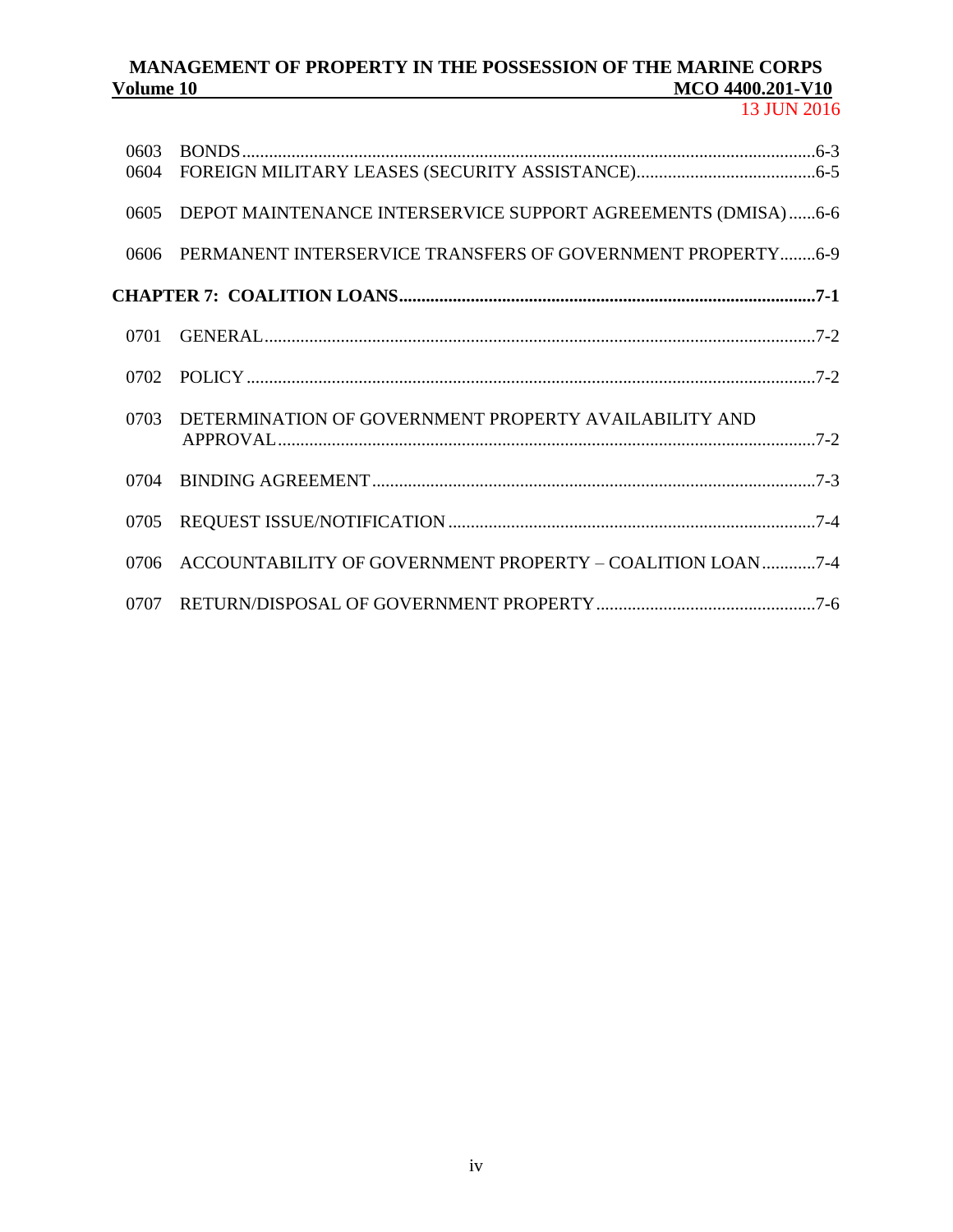13 JUN 2016

# **VOLUME 10: FURNISHING GOVERNMENT PROPERTY TO EXTERNAL ORGANIZATIONS**

# **TABLE OF CONTENTS**

## **APPENDICES**

| $\mathbf{A}$  | FEDERAL AQUISIITON REGULATION (FAR) & DEFENSE FEDERAL AQUISIITON |  |
|---------------|------------------------------------------------------------------|--|
|               | REGULATIONS (DFAR) CLAUSES AND INSTRUCTIONAL LANGUAGE  A-1       |  |
| B             | GOVERNMENT FURNISHED PROPERTY (GFP) AND LOANED PROPERTY,         |  |
|               |                                                                  |  |
| $\mathcal{C}$ | GOVERNMENT FURNISHED PROPERTY (GFP) AND LOANED PROPERTY,         |  |
|               |                                                                  |  |
| D             | GOVERNMENT FURNISHED PROPERTY (GFP) AND LOANED PROPERTY,         |  |
|               |                                                                  |  |
| E             | GOVERNMENT FURNISHED MATERIAL (GFM) SUMMARY REPORT E-1           |  |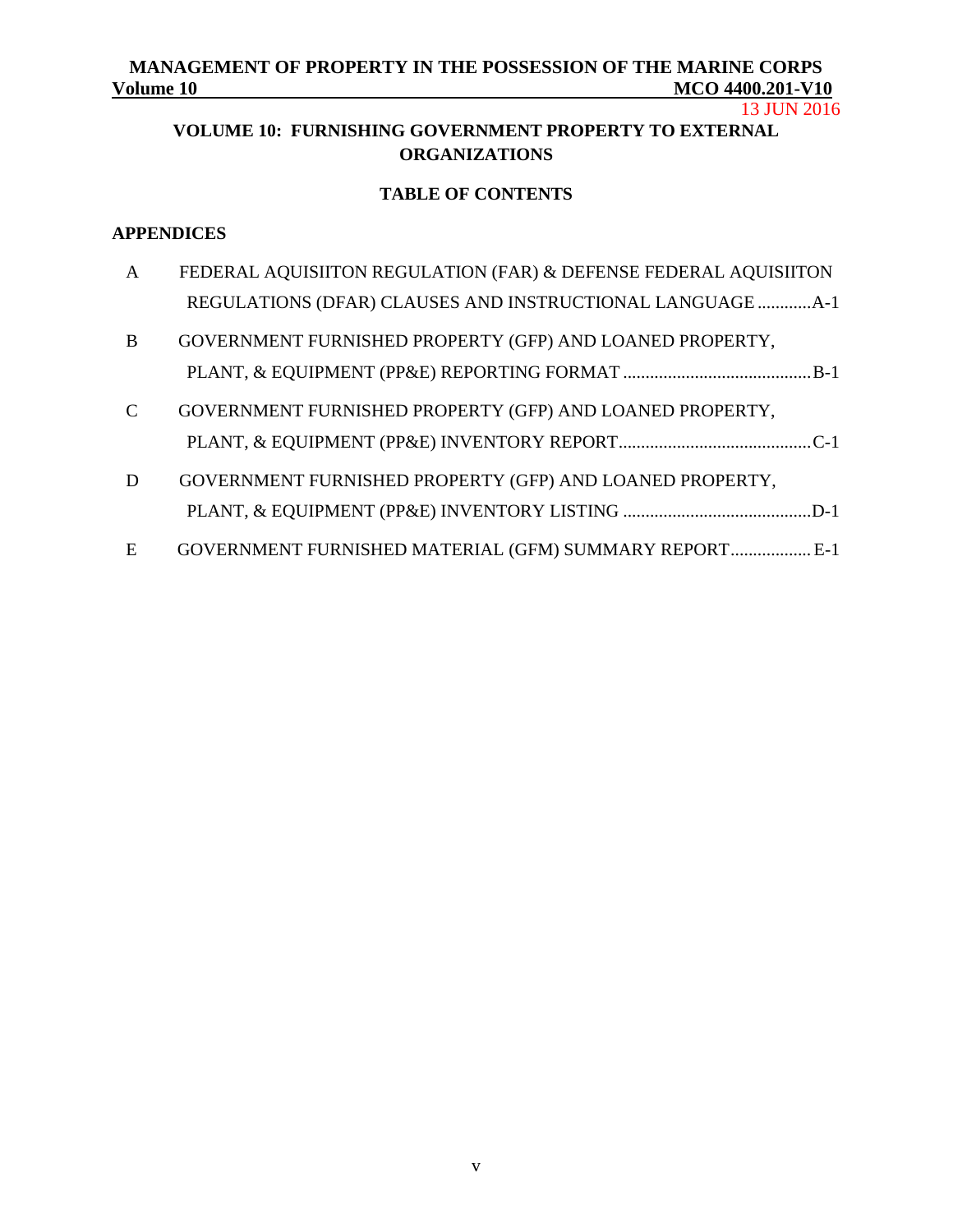#### 13 JUN 2016

#### **REFERENCES**

- (a) [DLM 4000.25-1, "Military Standard Requisitioning and Issue Procedures \(MILSTRIP\),"](http://www2.dla.mil/j-6/dlmso/elibrary/manuals/dlm/dlm_pubs.asp)  [June 13, 2012](http://www2.dla.mil/j-6/dlmso/elibrary/manuals/dlm/dlm_pubs.asp)
- (b) [Federal Acquisition Regulations \(FAR\)](http://www.acquisition.gov/far/)
- (c) DFARS [PGI 245 "Government Property"](http://www.acq.osd.mil/dpap/dars/dfarspgi/current/)
- (d) [Navy Marine Corps Acquisition Regulation Supplement \(NMCARS\)](http://farsite.hill.af.mil/vfnapsa.htm)
- (e) [Marine Corps Acquisition Procedures Supplement \(MAPS\)](http://farsite.hill.af.mil/vfmapsa.htm)
- (f) Joint Memorandum, ["Government-Furnished Property Compliance with Regulatory and](http://www.secnav.navy.mil/rda/Policy/2015%20Policy%20Memoranda/Government-Furnished%20Property%20Compliance%20with%20Regulatory%20and%20Policy%20Requirements.aspx) [Policy Requirements,"](http://www.secnav.navy.mil/rda/Policy/2015%20Policy%20Memoranda/Government-Furnished%20Property%20Compliance%20with%20Regulatory%20and%20Policy%20Requirements.aspx) May 4, 2015
- (g) [DoD Manual 4140.01, "DoD Supply Chain Materiel Management Procedures,"](https://dap.dau.mil/career/log/blogs/archive/2014/02/12/new-multi-volume-dod-manual-414001-dod-supply-chain-materiel-management-procedures.aspx) February 10, 2014
- (h) [DoD Instruction 5000.64, "Accountability and Management of DoD Equipment and Other](https://dap.dau.mil/policy/Lists/Policy%20Documents/DispForm.aspx?ID=1643) [Accountable Property,"](https://dap.dau.mil/policy/Lists/Policy%20Documents/DispForm.aspx?ID=1643) May 19, 2011
- (i) [DoD Instruction 4161.02, "Accountability and Management of Government Contract](http://dcmo.defense.gov/products-and-services/business-enterprise-architecture/8.0/lrp/products/HTML_source/DoDI_4161.02.htm)  [Property,"](http://dcmo.defense.gov/products-and-services/business-enterprise-architecture/8.0/lrp/products/HTML_source/DoDI_4161.02.htm) April 27, 2012
- (j) [DLM 4000.25, "Defense Logistics Management System \(DLMS\),"](http://www2.dla.mil/j-6/dlmso/elibrary/manuals/dlm/dlm_pubs.asp) June 5, 2012
- (k) [DoD FMR 7000.14-R, "Department of Defense Financial Management Regulation](http://comptroller.defense.gov/fmr.aspx) (DoD [FMR\),"](http://comptroller.defense.gov/fmr.aspx) Volumes 1-15, dates vary by volume
- (l) [MCO 4410.28](http://www.marines.mil/News/Publications/ELECTRONICLIBRARY/ElectronicLibraryDisplay/tabid/13082/Article/126801/mco-441028.aspx)
- (m) DoD [Instruction 8320.04, "Item Unique Identification \(IUID\) Standards for Tangible](http://www.acq.osd.mil/dpap/pdi/uid/)  [Personal Property,"](http://www.acq.osd.mil/dpap/pdi/uid/) September 3, 2015
- (n) [DLM 4000.25-2, "Military Standard Transaction Reporting and Accountability Procedures](http://www2.dla.mil/j-6/dlmso/elibrary/manuals/dlm/dlm_pubs.asp) [\(MILSTRAP\),"](http://www2.dla.mil/j-6/dlmso/elibrary/manuals/dlm/dlm_pubs.asp) June 13, 2012
- (o) [DoD Directive 3025.18, "Defense Support of Civil Authorities \(DSCA\),"](http://www.dtic.mil/whs/directives/corres/pdf/302518p.pdf) September 21, 2012
- (p) [DoD Directive 3025.13, "Support of the U.S. Secret Service \(USSS\), Department of](http://www.dtic.mil/whs/directives/corres/pdf/302513p.pdf)  [Homeland Security \(DHS\),"](http://www.dtic.mil/whs/directives/corres/pdf/302513p.pdf) October 8, 2010
- (q) [DoD Instruction 3025.21, "Defense Support of Civilian Law Enforcement Agencies,"](http://www.dtic.mil/whs/directives/corres/pdf/302521p.pdf) February 27, 2013
- (r) [DSCA 5105.38-M, "Security Assistance Management Manual,"](http://www.samm.dsca.mil/sites/default/files/2003%20SAMM/2006-01-06%20-%202003%20SAMM.pdf) October 3, 2003
- (s) [MCO 5710.6C](http://www.marines.mil/News/Publications/ELECTRONICLIBRARY/ElectronicLibraryDisplay/tabid/13082/Article/167233/mco-57106c.aspx)
- (t) [DoD Instruction 1225.06, "Equipping the Reserve Forces,"](http://www.dtic.mil/whs/directives/corres/pdf/122506p.pdf) May 16, 2012
- (u) [DoD Instruction 3025.20, "Defense Support of Special Events,"](http://www.dtic.mil/whs/directives/corres/pdf/302520p.pdf) April 6, 2012
- (v) [DoD Instruction 7230.08, "Leases and Demonstrations of DoD Equipment,"](http://www.dtic.mil/whs/directives/corres/pdf/723008p.pdf) January 2, 2009
- (w) [DoD Instruction 4140.57, "DoD Replenishment Parts Purchase or Borrow \(DoD RPPOB\)](http://www.dtic.mil/whs/directives/corres/pdf/414057p.pdf) [Program,"](http://www.dtic.mil/whs/directives/corres/pdf/414057p.pdf) May 30, 2008
- (x) [DoD Directive 5230.25, "Withholding of Unclassified Technical Data from Public](https://acc.dau.mil/CommunityBrowser.aspx?id=33661&lang=en-US)  [Disclosure,"](https://acc.dau.mil/CommunityBrowser.aspx?id=33661&lang=en-US) August 18, 1995
- (y) MCO P4790.10B
- (z) [DoD Instruction 5000.2, "Operation of the Defense Acquisition System,"](http://www.whs.mil/library/mildoc/DODD.html) January 7, 2015
- (aa) [MCO 4600.41](http://www.marines.mil/News/Publications/ELECTRONICLIBRARY/ElectronicLibraryDisplay/tabid/13082/Article/174223/mco-460041.aspx)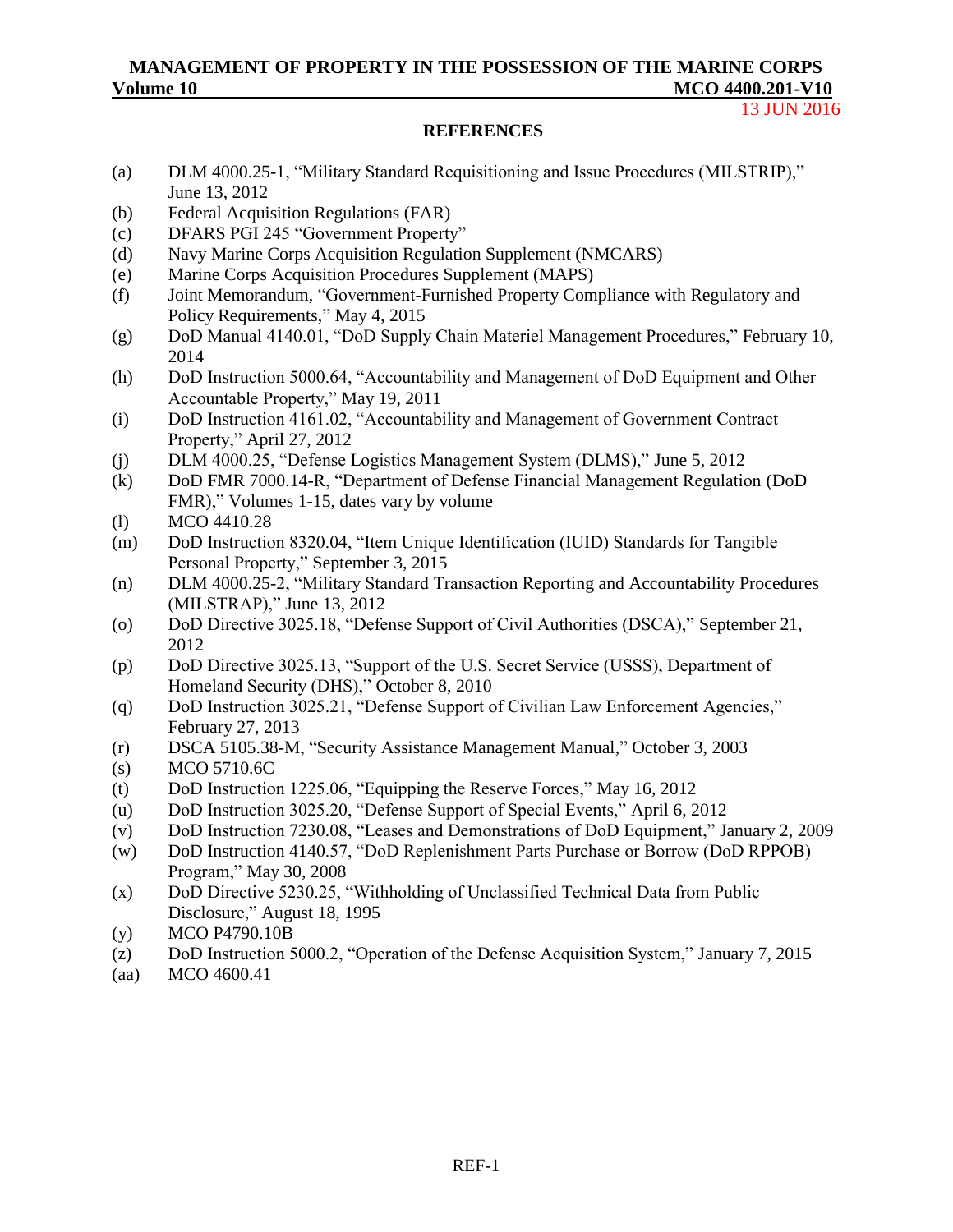13 JUN 2016

#### **VOLUME 10: CHAPTER 1**

#### **"GENERAL OVERVIEW"**

## **SUMMARY OF SUBSTANTIVE CHANGES**

Hyperlinks are denoted by *bold, italic, blue and underlined font***.**

The original publication date of this Marine Corps Order (MCO) Volume (right header) will not change unless/until a full revision of the MCO has been conducted.

All Volume changes denoted in blue font will reset to black font upon a full revision of this Volume.

| <b>CHAPTER</b><br><b>VERSION</b> | <b>PAGE</b><br><b>PARAGRAPH</b> | <b>SUMMARY OF</b><br><b>SUBSTANTIVE CHANGES</b> | <b>DATE OF</b><br><b>CHANGE</b> |
|----------------------------------|---------------------------------|-------------------------------------------------|---------------------------------|
|                                  |                                 |                                                 |                                 |
|                                  |                                 |                                                 |                                 |
|                                  |                                 |                                                 |                                 |
|                                  |                                 |                                                 |                                 |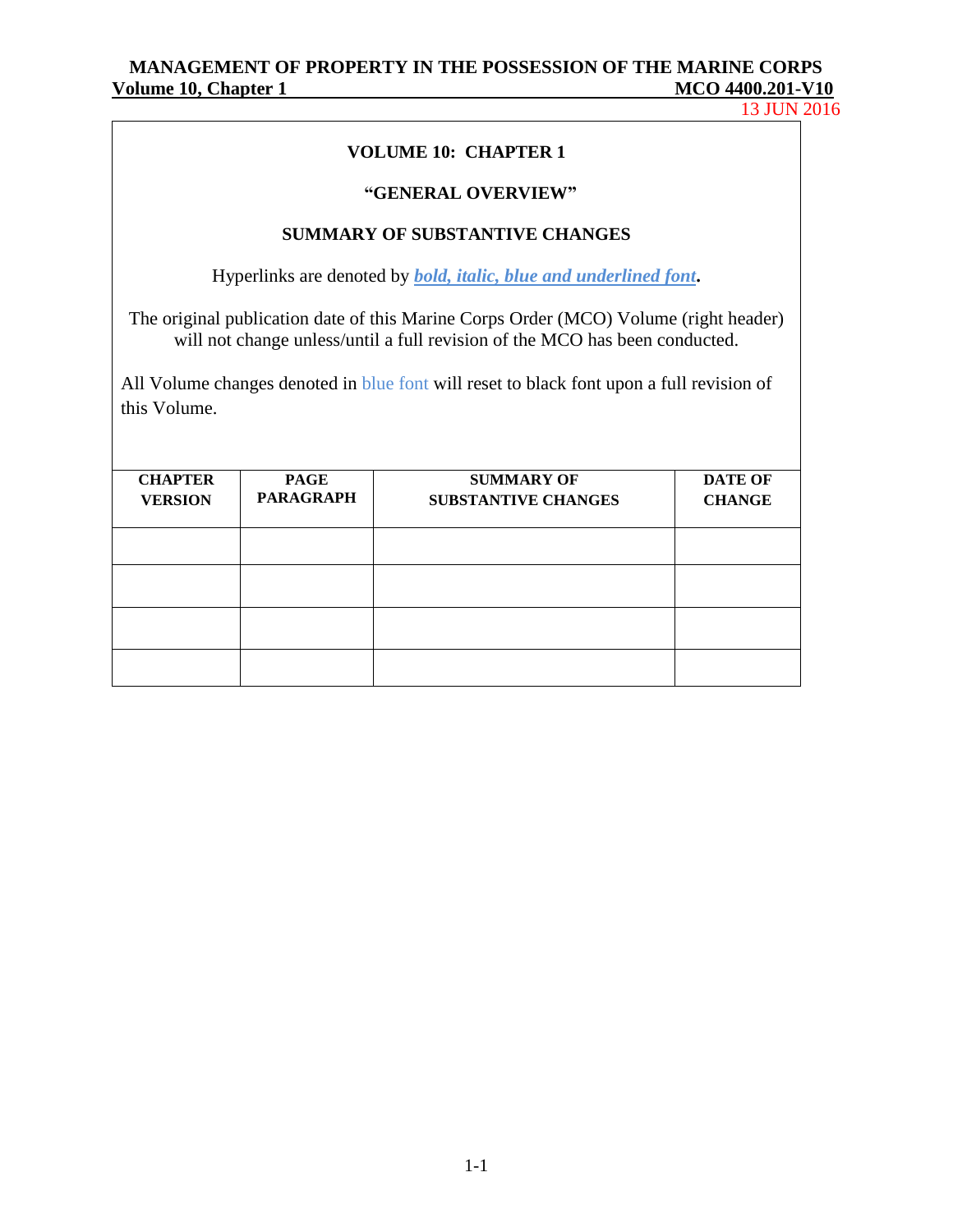13 **IUN 2016** 

#### **CHAPTER 1**

#### **GENERAL OVERVIEW**

#### 0101 GENERAL

010101. Historically, the Marine Corps has furnished many categories of government property (material, equipment, test equipment, special test equipment, etc.) to external organizations. Examples include furnishing military equipment to Space and Naval Warfare Systems Command (SPAWAR) for retrofitting with Supply System Responsibility Item equipment before being fielded to fleet units, or furnishing military equipment to a coalition force (CF).

010102. To comply with Titles 10 and 31 of United States Code and Department of Defense (DoD) policies, this Volume redefines the process for the management of government property furnished to external organizations and addresses the transfer of tangible government property in the form of materiel and equipment to external organizations.

010103. In this Volume, "government property" means all property owned or leased by the government (i.e., Marine Corps). Government property includes both government-furnished property (GFP) and contractor-acquired property (CAP). Government property includes material, equipment, special tooling, special test equipment, and real property. Government property does not include intellectual property and software. The use of the term government property in this Volume is synonymous with Marine Corps property.

010104. In this Volume, "government-furnished property" means property in the possession of, or directly acquired by the government and subsequently furnished to the contractor for performance of a contract. GFP includes, but is not limited to, spares and property furnished for repair, maintenance, overhaul, or modification. GPF can also include CAP if the CAP is a deliverable under a cost contract and accepted by the government for continued use under the contract.

010105. This Volume does not cover real property, documents and information, or intangible government property because control over these types of property require different considerations which are addressed by separate DoD, Department of the Navy (DON), and Marine Corps policies and procedures. This Volume also addresses interservice transfers of Marine Corps equipment or material to other military services. This Volume establishes policies and procedures to maintain proper accountability of government property furnished to external organizations.

#### 0102 ROLES AND RESPONSIBILITIES

Effective management of government property furnished to external organizations is a shared responsibility across several organizations. The following roles and responsibilities are pertinent to ensure clarity with coordination.

#### 010201. Deputy Commandant, Installations and Logistics (DC I&L)

DC I&L is responsible to the Commandant of the Marine Corps for establishing logistics policy. DC I&L exercises oversight for all issues pertaining to logistics, strategic mobility,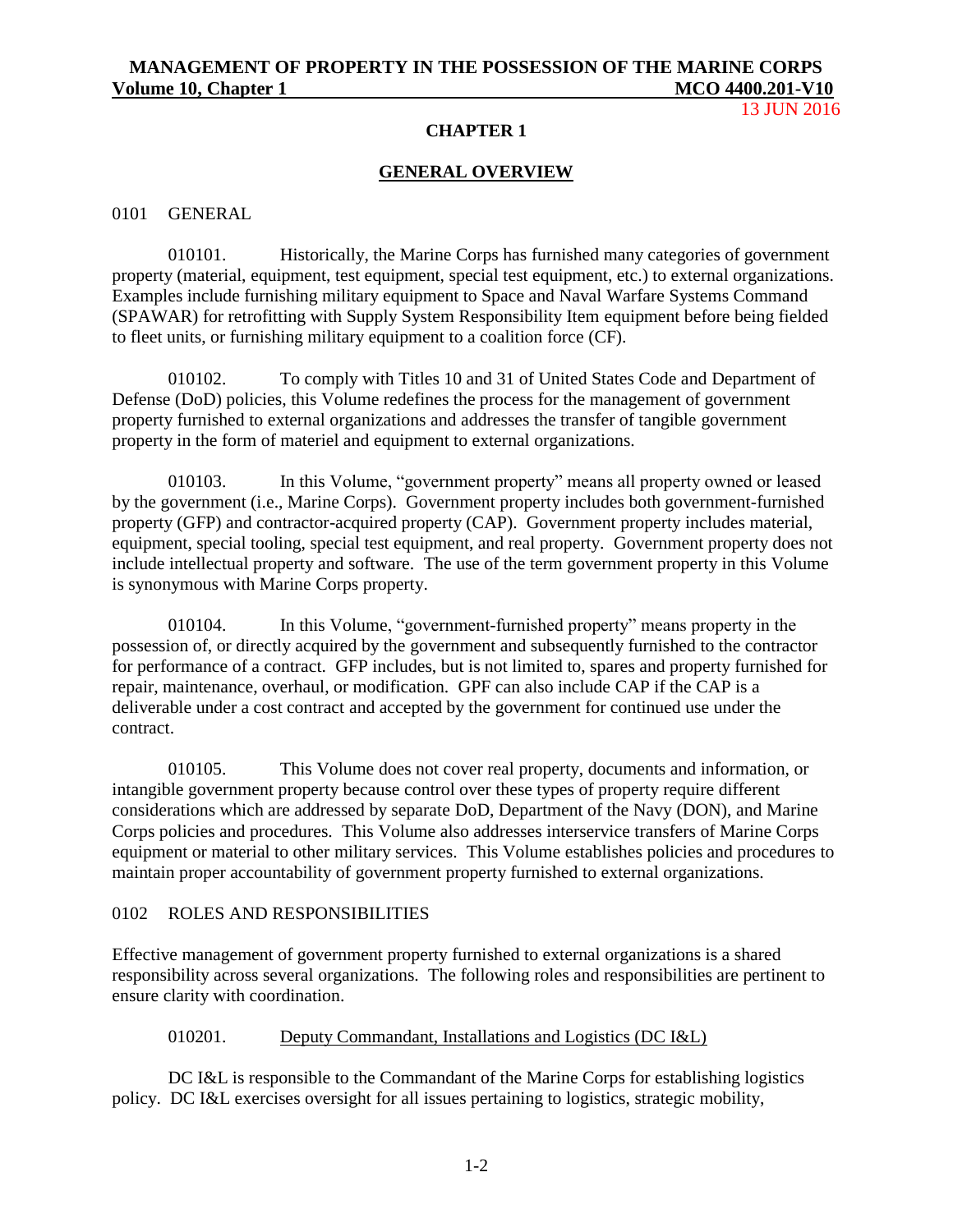#### 13 JUN 2016

purchasing and contracting, facilities, and installations. Though developed collaboratively across all functional stakeholders, the policy for accountability of GFP and external loans, leases, and bailments is published on behalf of Headquarters Marine Corps (HQMC) by DC I&L.

#### A. Logistics Plans, Policy, and Strategic Mobility Division (LP)

1. Maintain and provide current policy guidance for the management of GFP to external organizations in accordance with current DoD guidance and directives.

2. Coordinate with Office of the Secretary of Defense, Defense Procurement Acquisition Policy to ensure that DoD automated information systems support this policy and adequately capture Marine Corps requirements.

3. Serve as the principal Marine Corps representative in the joint community for policy matters pertaining to government property furnished to external organizations.

4. Establish, collect, and maintain metrics for monitoring government property furnished to external organizations.

5. When applicable, serve as the approving authority for requests to loan/lease government property to an external organization.

6. Provide approval/disapproval to source using unit property to fill an external organization's requirements when no property is available within the Marine Corps Logistics Command (MARCORLOGCOM) inventory. For garrison property and garrison mobile equipment (GME), Marine Corps Installations Command (MCICOM) is this approval authority. Refer to paragraph 010409.

7. Maintain and update DoD Activity Address Codes (DoDAACs) in accordance with reference (a).

8. Coordinate with the Deputy Commandant, Plan, Policies, and Operations (DC PP&O) on all requests to furnish government property to an external organization. If necessary, forward requests to MARCORLOGCOM or MCICOM (for garrison property and GME) for determination of property availability.

9. Provide tasking guidance to key stakeholders to include identification of a lead Marine Corps liaison if applicable.

10. Assign a unique Routing Identifier Code (RIC) and Distribution Code for MARCORLOGCOM, MCICOM, and Marine Corps Systems Command (MARCORSYSCOM) to allow the Management Control Activity (MCA) to validate government furnished material (GFM) requisitions.

11. Chair the Central Property Office Working Group that oversees the implementation of property policies and addresses materiel weakness in property accounting. These material weaknesses include, but are not limited to: Marine Corps equipment off property records (EOPR); contracts that include GFP, but lack the required clauses; unaccounted for GFP; and failures to properly screen contractor requisitions for materiel through the DoD supply system.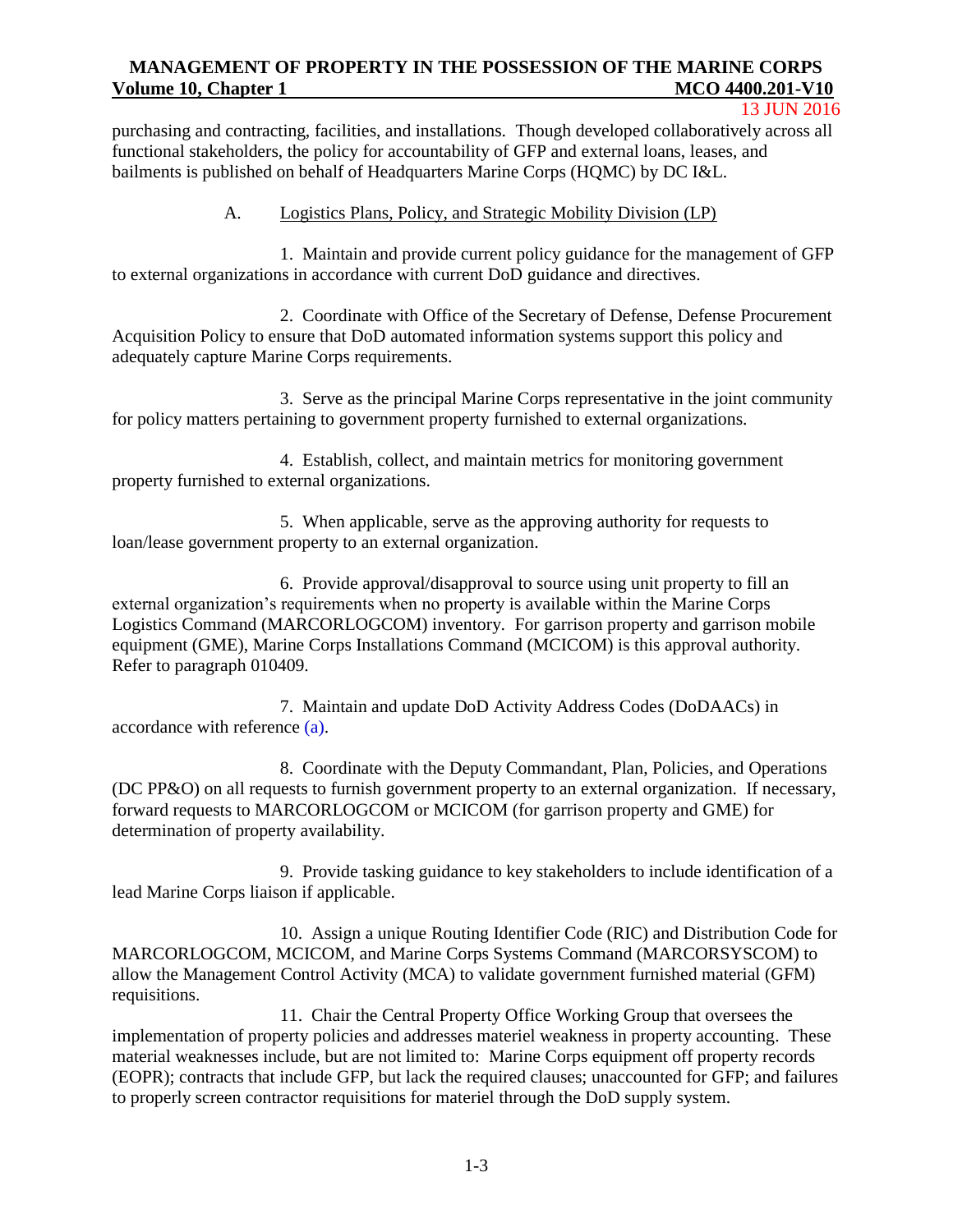13 JUN 2016

## B. Contracts Division (LB)

1. Oversee on behalf of DC I&L, as Head of the Contracting Activity, the operations of all Marine Corps Field Contracting System contracting offices, in accordance with Federal, DoD, DON, and Marine Corps acquisition policies and procedures.

2. Ensure supporting contracting offices are compliant with reference (b), Part 245 of (c), and references (d), (e), and DoD and DON acquisition related policy documents, instructions, and guides addressing government property and the contents of this Volume when government property is provided to contractors.

3. Coordinate with the Director of Defense Procurement and Acquisition Policy and the Deputy Assistant Secretary of the Navy for Acquisition Policy on all proposed changes to Federal, DoD, and Navy acquisition policies, procedures, and regulations relating to the use of government property by contractors.

4. Ensure compliance with reference (f).

5. Participate in the monthly Central Property Office Working Group.

## 010202. Deputy Commandant, Plans, Policies, & Operations (DC PP&O)

In coordination with DC I&L (LP), provide the strategic and political-military (Pol-Mil) value and /or Service operational risk analysis for all requests to furnish Marine Corps government property to partner nations.

A. DC PP&O (PLU) will provide the strategic and Pol-Mil value to DC I&L (LP) for requests that would result in the furnishing of government property to a partner nation.

B. DC PP&O (POG) will provide the Service operational risk analysis to DC I&L (LP) for requests that would result in the furnishing of government property to an external organization.

#### 010203. Commanding General, MARCORLOGCOM

A. Serve as the MCA responsible for the control, accountability, and administration of government property furnished to external organizations from Marine Corps inventory (i.e., existing stock or newly accepted property as a result of new acquisitions which require no further assembly/modification). This responsibility includes accountability/management of GFP requirements where a Marine Force (MARFOR) level command or Marine Expeditionary Force (MEF) is providing equipment for repair, modification, overhaul, warranty, or other contractor logistics support (CLS) under a maintenance support contract (e.g., secondary reparables). MCA responsibilities are identified in paragraph 010208.

B. Manage and track all government property issued to an external organization when sourced from existing Marine Corps inventory (i.e., existing stock or newly accepted material as a result of new acquisitions which required no further assembly/modification). Examples include: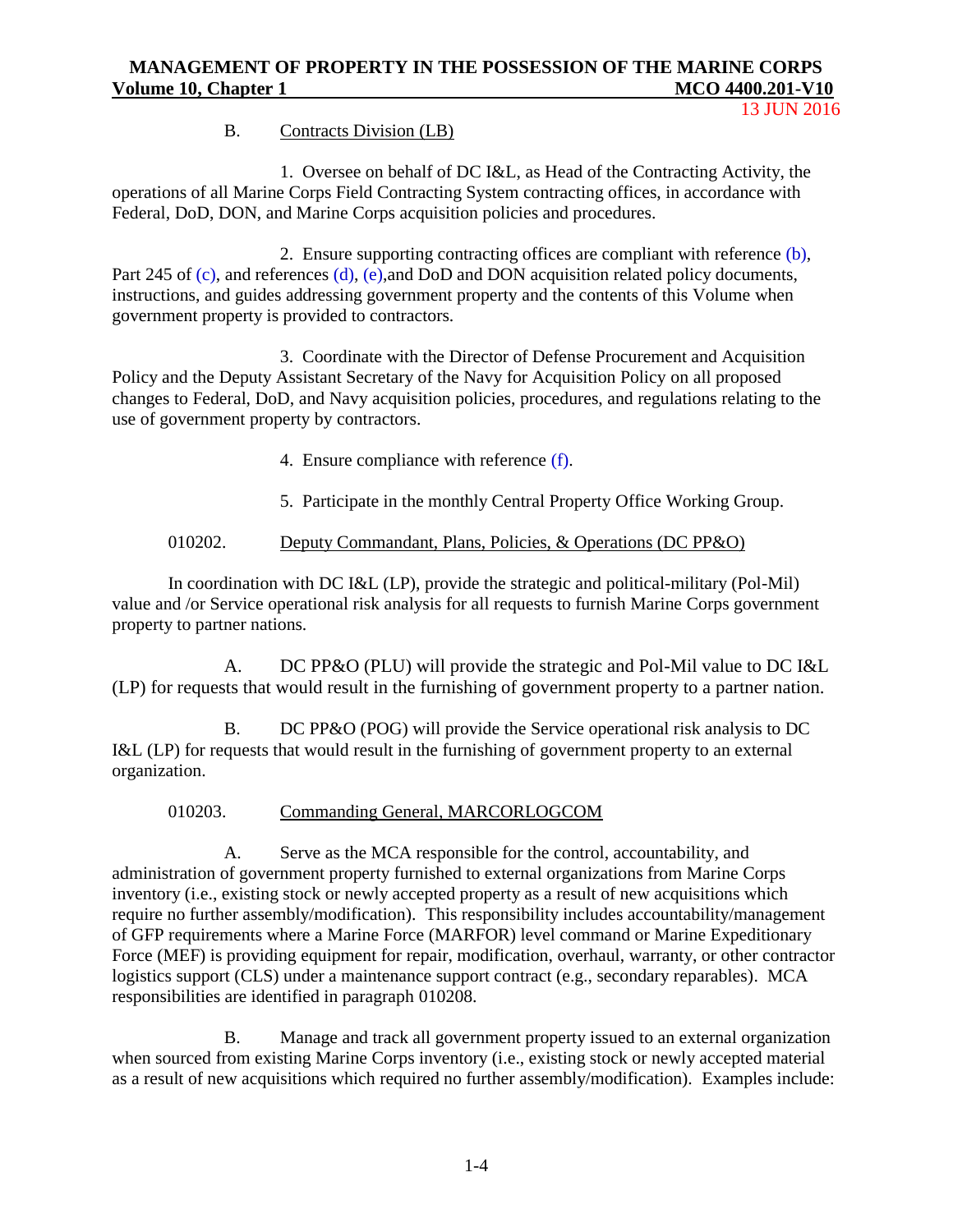13 JUN 2016

1. Property pulled from existing stocks to satisfy the requirement.

2. Property redistributed from a using unit to a contractor to satisfy the

requirement.

3. Any cataloged equipment where the Marine Corps is a registered user, whether or not the equipment was previously established on government property records.

4. Contractor requested and MCA approved material requisitioned through the DoD supply system in accordance with Volume 9 of reference (g) for all MARCORLOGCOM generated contracts.

C. As a requestor, provide requirements for Marine Corps contractual documents to the supporting contracting officer prior to Request for Proposal (RFP)/Request for Bid (RFB) which involve the furnishing of government property to a contractor.

D. When required, determine property availability and provide recommended sourcing solution of all requests to furnish government property to external organizations. Forward all requests to MARCORSYSCOM when sourcing is not available from existing Marine Corps inventory. Additionally, forward all requests from partner nations where the foreign military sales (FMS) process will be used to provide the equipment, services, or support to MARCORSYSCOM.

E. If necessary, request and establish Naval Surface Warfare Center (NSWC), Crane, Indiana sub-accounts to establish small arms/light weapons accountability for government property loaned to a CF.

F. In coordination with the lead Marine Corps liaison, coordinate validation and renewal of requirements, assist in accountability verification when required, coordinate return of property, and report discrepancies for all CF loans.

G. In cooperation with MARCORSYSCOM, assist in the execution of the Replenishment Parts Purchase or Borrow (RPPOB) Program in accordance with this Volume.

1. Execute, promote, and monitor the use of the RPPOB program in accordance with this Volume.

2. Provide programming and policy guidance for the RPPOB program.

H. Initiate, via the comptroller, a special disbursing account to maintain security deposits from external organizations in support of loan/lease agreements.

I. Ensure supporting contracting offices are familiar with this Volume.

J. Provide representatives to the monthly Central Property Office Working

Group.

K. Appoint in writing an accountable property officer (APO) or officers to account for all property in accordance with Volume 3 of this Order and reference (h).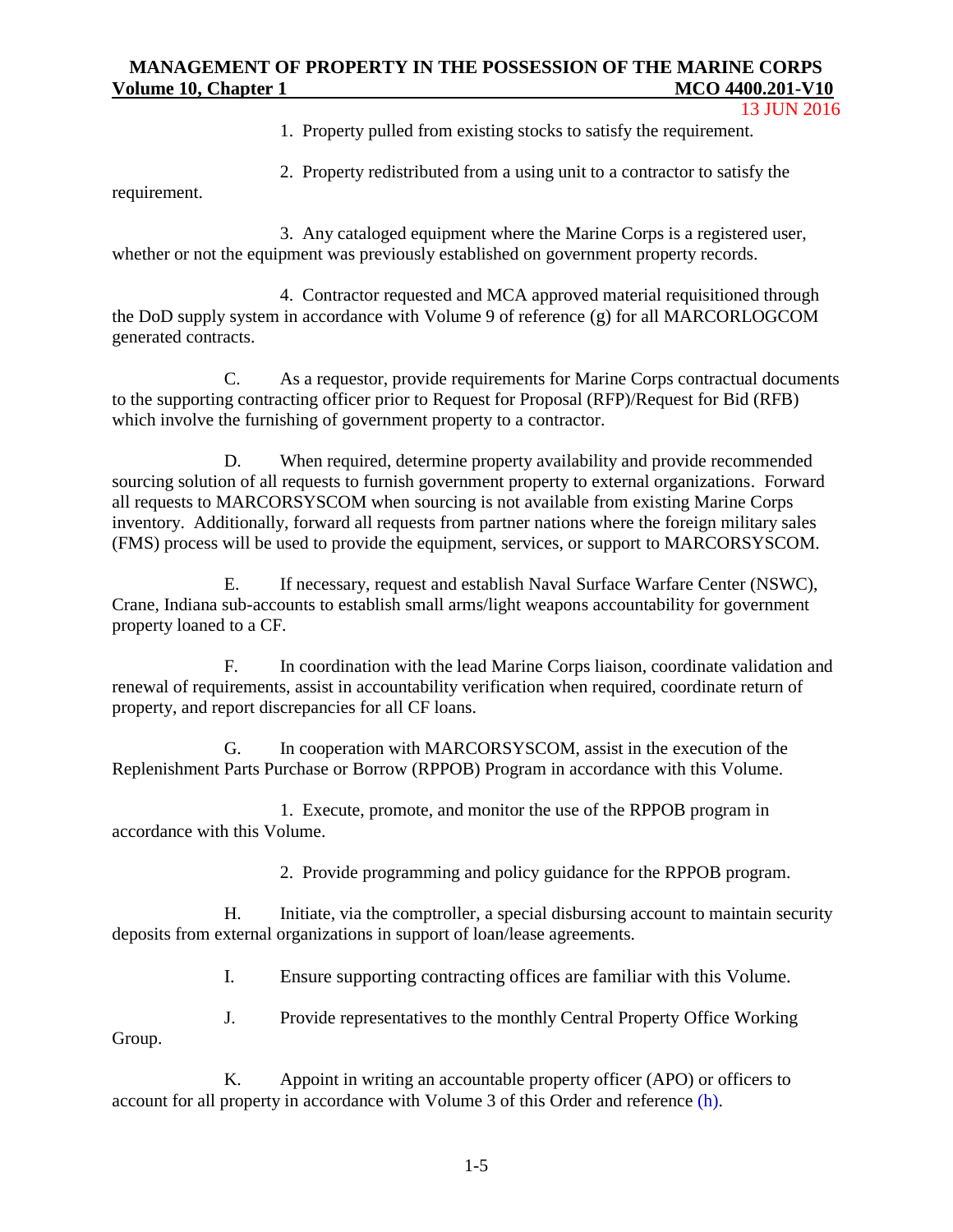13 JUN 2016

L. Ensure compliance with reference (f).

M. Manage maintenance support contracts for GFP requirements where the MARFORs/MEFs provide equipment for repair, modification, overhaul, warranty, or other CLS support.

N. Ensure all MARCORLOGCOM contracts for GFP (to include maintenance support contracts) are compliant with the references in paragraph 010209.C and include the items listed in the applicable GFP attachment (see paragraph 020201.A).

O. Provide the MARFORs and supporting establishment (SE) with a copy of all maintenance support contracts (or make available electronically) where the MARFOR or SE may be required to send GFP to a contractor for repair, modification, overhaul, warranty, or other CLS repair. Ensure MARFORs and SE are provided a copy of the corresponding GFP attachment (or make available electronically) for each maintenance support contract (see paragraph 020201.A).

P. Use Invoicing, Receipt, Acceptance, and Property Transfer (iRAPT) in the Wide Area Workflow e-Business Suite, citing the contract number, to transfer property to and from the custody of a contractor as a basis for custodial accountability in accordance with reference (i).

## 010204. Commander, MARCORSYSCOM

A. Serve as the MCA responsible for the control, accountability, and administration of GFP to external organizations as a result of new acquisitions in support of Research Development Test and Evaluation (RDT&E) efforts or new acquisitions in support of final end item assembly/delivery. This responsibility includes accountability/management of GFP requirements where the MARFORs/MEFs are providing government property in support of MARCORSYSCOM's RDT&E efforts. MCA responsibilities are identified in paragraph 010208. For accountability/management of a Depot Maintenance Interservice Support Agreement (DMISA), MARCORLOGCOM is the MCA. For garrison property and GME, MCICOM is the MCA.

B. MARCORSYSCOM will manage and track government property issued to an external organization when it involves new acquisitions in support of RDT&E efforts or new acquisitions in support of final end item assembly/delivery. Examples include:

1. Non-system property purchased and subsequently provided as GFP to an external organization for the purposes of RDT&E.

2. Property received under one contract (not fielded) and provided to another contractor or non-contractor external organization (i.e., SPAWAR) to be included in the final end item assembly.

3. All assets awaiting assignment of a National Stock Number (NSN) that would otherwise be transferable to MARCORLOGCOM for property accountability.

4. Contractor requested and MCA approved material requisitioned through the DoD supply system in accordance with Volume 9 of reference (g) for all MARCORSYSCOM generated contracts.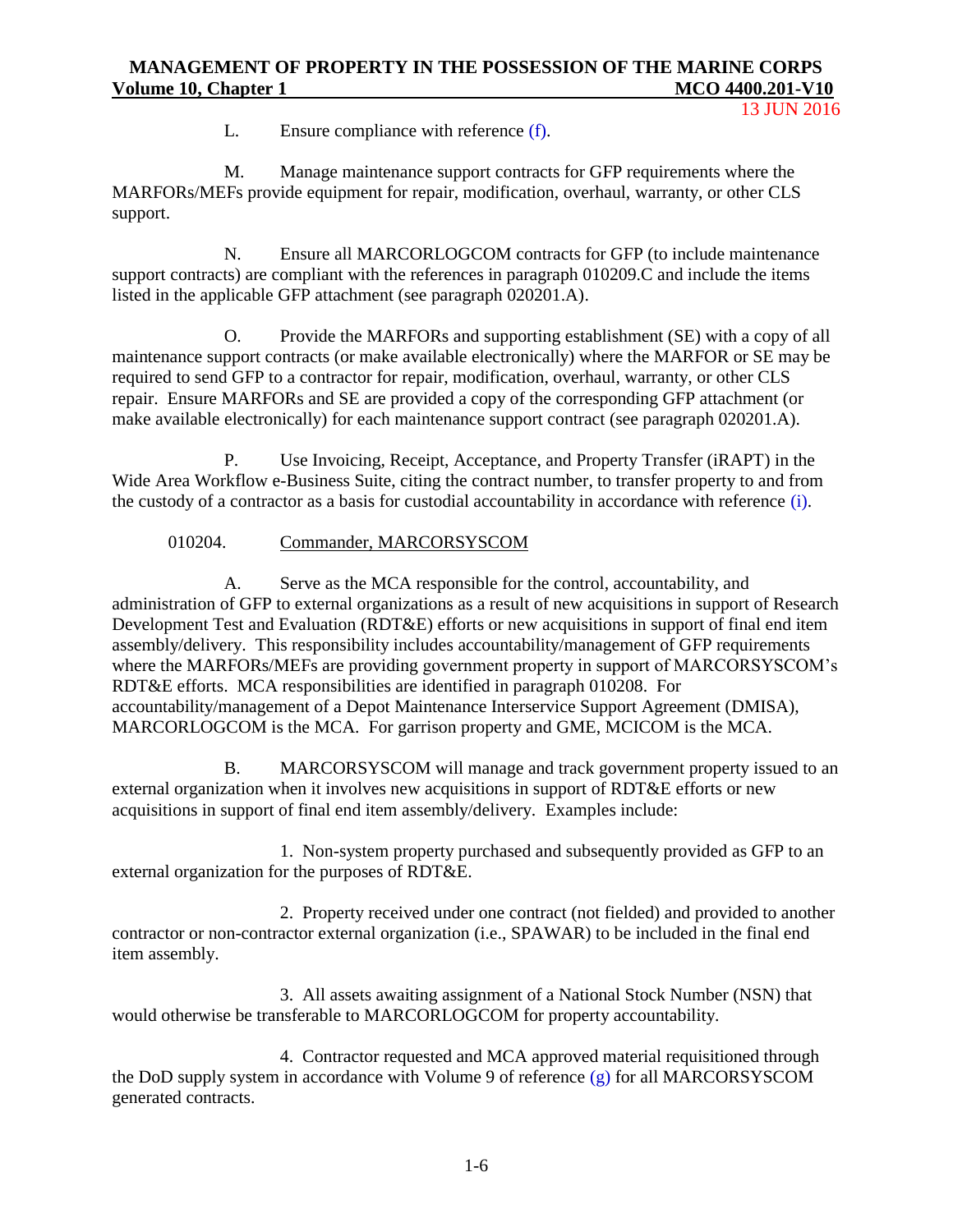13 JUN 2016

C. By 1 November of each year, MARCORSYSCOM will provide MARCORLOGCOM and MCICOM with a reconciled annual report of government property furnished by MARCORLOGCOM and MCICOM in support of MARCORSYSCOM programs. MARCORLOGCOM and MCICOM require this information to maintain accountability. Report Control Symbol DD-4400-52 (External Report Control Symbol DD-AT&L (Q) 1575)) is assigned to this reporting requirement. Appendix B of this Volume provides reporting procedures.

D. Coordinate with the respective Program Executive Officer (PEO) to ensure consistent and accurate reporting of government property furnished to external organizations.

E. As a requestor, provide requirements for Marine Corps contractual documents to the supporting contracting officer prior to RFP/RFB which involves the furnishing of government property to a contractor.

F. As a requestor, provide sourcing requirements to MARCORLOGCOM or MCICOM (for garrison property and GME) for determination of government property availability prior to the establishment of any binding agreements that involve furnishing government property to a non-contractor external organization, when property requested falls under MARCORLOGCOM or MCICOM purview.

G. When required, determine property availability and provide recommended sourcing solution of all requests to furnish government property to an external organization.

H. When applicable, execute contract action for the purchase of government property that will be furnished to an external organization.

I. Notify DC I&L (LP) in advance if, during the course of an agreement, government property becomes the subject of FMS.

J. Notify the responsible MCA of contract or binding agreement modifications that impact the type, quantity or duration of government property furnished to an external organization, to include modifications to the information identified in PGI 245.1 of reference (c).

K. As the Marine Corps Ground Equipment Lifecycle Manager, serve as the lead agency for the RPPOB program.

1. Execute, promote, and monitor the use of the RPPOB program in accordance with this Volume.

2. Provide programming and policy guidance for the RPPOB program.

3. Initiate via the comptroller a special disbursing account to maintain security deposits from potential suppliers.

L. Initiate via the comptroller a special disbursing account to maintain security deposits from external organizations in support of loan/lease agreements.

M. Ensure supporting contracting offices are compliant with this Volume.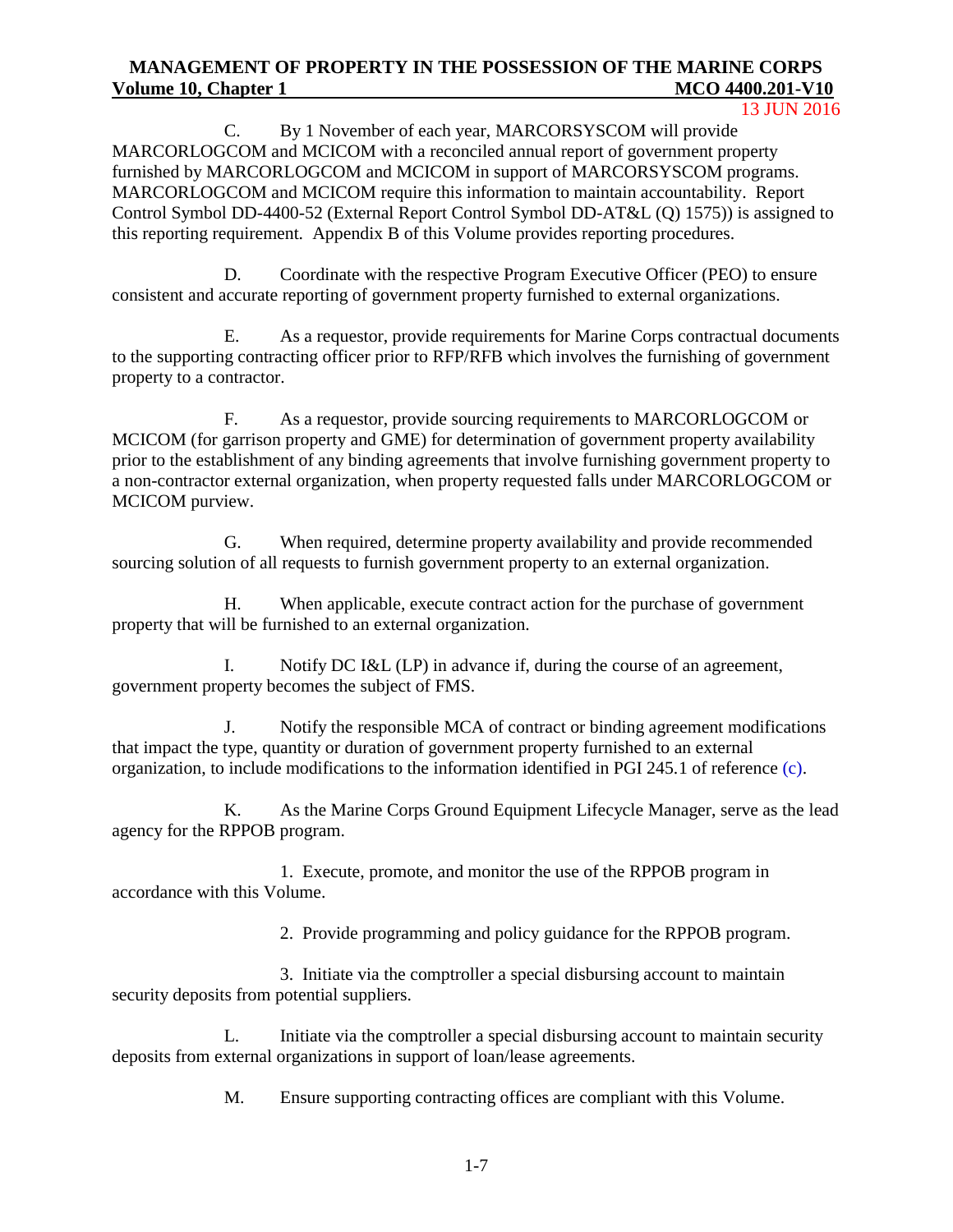N. Provide participants to the monthly Central Property Office Working Group.

O. Appoint in writing APOs to account for all property in accordance with Volume 3 of this Order and reference (h).

P. Ensure compliance with reference (f).

Q. Ensure all MARCORSYSCOM contracts for GFP (to include maintenance support contracts) are compliant with the references in paragraph 010209.C and include the items listed in the applicable GFP attachment (see paragraph 020201.A).

R. Ensure MARFORs and SE are provided with a copy of contracts (or make available electronically) where the MARFOR or SE may be required to send GFP in support of MARCORSYSCOM's RDT&E efforts. Provide the MARFOR and SE with a copy of the corresponding GFP attachment (or make available electronically) for each maintenance support contract (see paragraph 020201.A).

S. Use iRAPT, citing the contract number, to transfer property to and from the custody of a contractor as a basis for custodial accountability in accordance with reference (i).

010205. Program Executive Officer (PEO)

A. As a requestor, provide requirements for Marine Corps contractual documents to the supporting contracting officer prior to RFP/RFB that involves the furnishing of government property to a contractor.

B. As a requestor, provide sourcing requirements to MARCORLOGCOM or MCICOM (for garrison property or GME) for determination of government property availability prior to the establishment of any binding agreements which involve furnishing government property to a non-contractor external organization when property requested falls under MARCORLOGCOM or MCICOM purview.

C. Coordinate government property support requirements for external organizations with the appropriate MCA (in accordance with paragraphs 010402, 010203.B, and 010204.B) to ensure consistent and accurate reporting of GFP.

D. When applicable, facilitate contract execution for the purchase of government property that will be furnished to an external organization.

E. Notify the appropriate MCA of contract or binding agreement modifications that impact the type, quantity or duration of government property furnished to an external organization, to include modifications to the information identified in PGI 245.2 of reference (c).

F. Ensure supporting contracting offices are familiar with this Volume.

G. Participate in the monthly Central Property Office Working Group.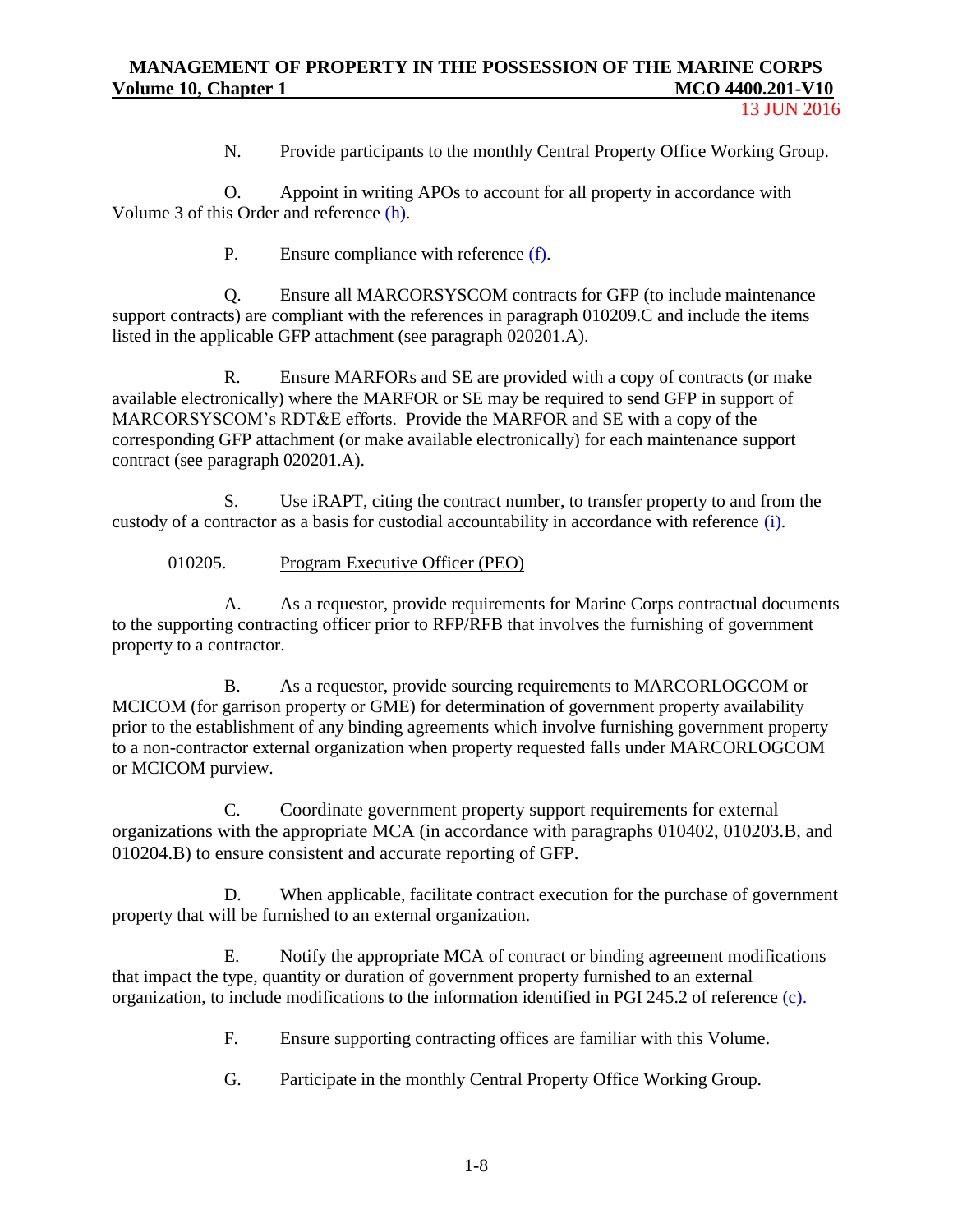13 JUN 2016

H. Ensure compliance with reference (f).

010206. Commanding General, MCICOM

A. Serve as the MCA responsible for the control, accountability, and administration of government property furnished to external organizations for garrison property and GME. This responsibility includes accountability/management of GFP requirements where the MARFORs/MEFs are providing equipment for warranty repair and/or other CLS repair for garrison property and GME. MCA responsibilities are identified in paragraph 010208.

B. Manage and track government property issued to an external organization when it involves garrison property or GME. Examples include:

1. Property pulled from existing stocks to satisfy the requirement.

2. Property redistributed from a using unit to a contractor to satisfy the

requirement.

3. Any cataloged equipment where the Marine Corps is a registered user, whether or not the equipment was previously established on government property records.

4. Contractor requested and MCA approved material requisitioned through the DoD supply system in accordance with Volume 9 of reference (g) for all MCICOM generated contracts.

C. As a requestor, provide requirements for Marine Corps contractual documents to the supporting contracting officer prior to RFP/RFB which involve the furnishing of government property to a contractor.

D. When required, determine property availability and provide recommended sourcing solution of all requests to furnish government property to external organizations.

E. Ensure supporting contracting offices are familiar with this Volume.

F. Provide participants to the monthly Central Property Office Working Group.

G. Appoint in writing APOs to account for all property in accordance with Volume 3 of this Order and reference (h).

H. Ensure compliance with reference (f).

I. Manage maintenance support contracts for GFP requirements where the MARFORs/MEFs provide equipment for repair, modification, overhaul, warranty, or other CLS support.

J. Ensure all MCICOM contracts for GFP (to include maintenance support contracts) are compliant with the references in paragraph 010209.C and include the items listed in the applicable GFP attachment (see paragraph 020201.A).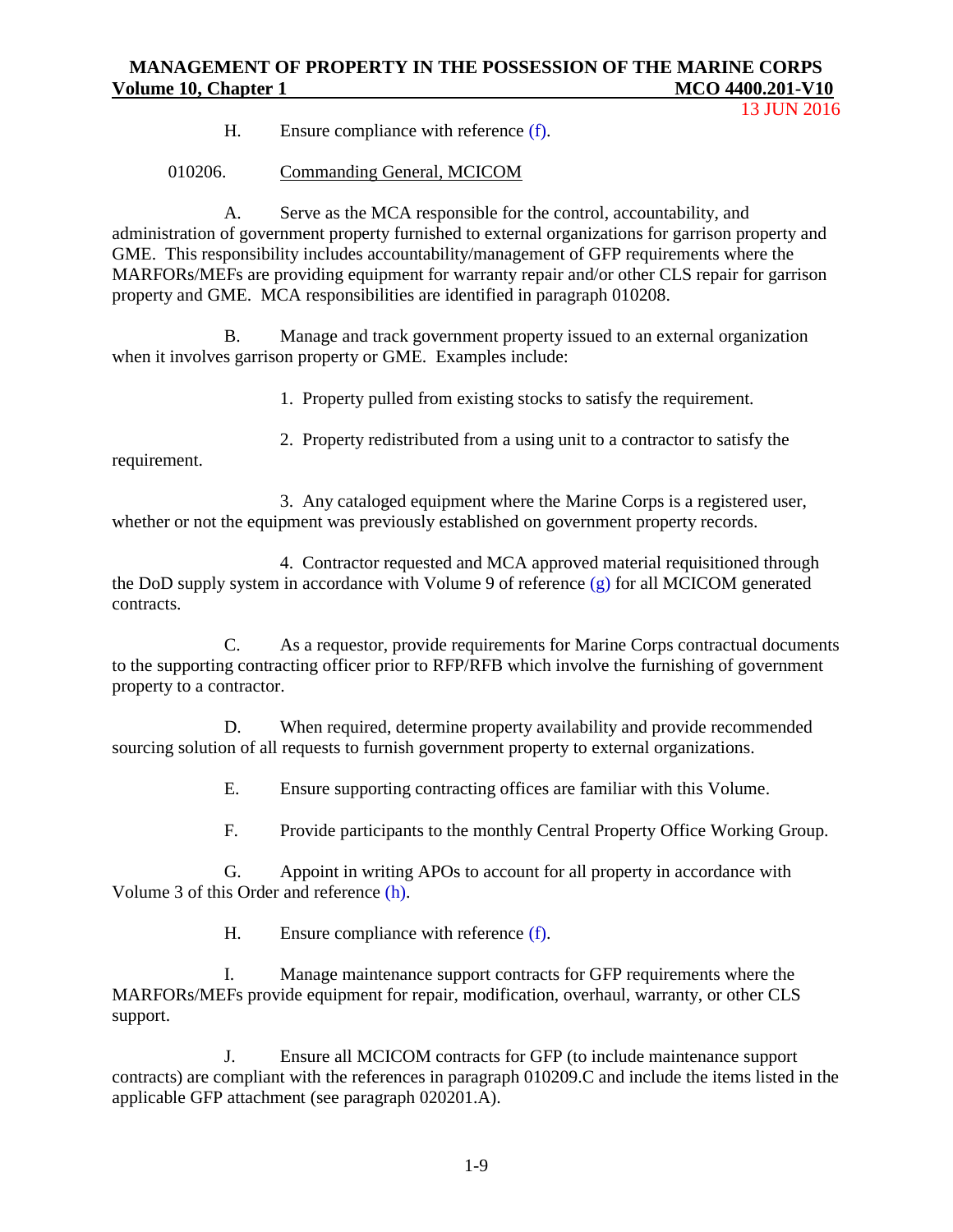#### 13 JUN 2016

K. For garrison property and GME, provide the MARFORs and SE with a copy of all maintenance support contracts (or make available electronically) where the MARFOR or SE may be required to send GFP to a contractor for repair, modification, overhaul, warranty, or other CLS repair. Ensure to provide the MARFOR and SE with a copy of the corresponding GFP attachment (or make available electronically) for each maintenance support contract (see paragraph 020201.A).

L. Use iRAPT, citing the contract number, to transfer property to and from the custody of a contractor as a basis for custodial accountability in accordance with reference (i).

#### 010207. MARFORs and SE Commanders

A. As a requestor, provide requirements to MARCORLOGCOM or MCICOM (for garrison property or GME) for determination of government property availability prior to the establishment of any binding agreements which involve furnishing government property to a noncontractor external organization.

B. As a requestor, provide requirements for Marine Corps contractual documents to the supporting contracting officer prior to RFP/RFB which involves furnishing government property to a contractor.

C. Forward all government property requests from non-contractor external organizations to DC I&L (LP) or MCICOM (for garrison property or GME).

D. When authorized by DC I&L (LP) or MCICOM (for garrison property or GME), execute MARFOR/SE external temporary loans in accordance with Chapter 4 of this Volume.

E. MARFORs and SE are not authorized to not perform MCA functions, as outlined in paragraphs 010203, 010204, 010206, and 010208, or enter into any contractual relationships that involved furnishing government property to a contractor.

F. When providing government property to a contractor for repair, modification, overhaul, warranty, and/or other CLS support under a maintenance support contract, use iRAPT, citing the contract number, to transfer property to and from the custody of a contractor as a basis for custodial accountability in accordance with reference (i). Once transferred, iRAPT will send a notification to the MCA for accountability and management.

G. When applicable, serve as the lead Marine Corps liaison for CF loans in accordance with Chapter 7 of this Volume. Responsibilities include:

1. Act as the single focal point for coalition loans within an Area of Responsibility (AOR).

2. Serve as the communications link with the combatant command (COCOM) when they are the authorizing agency.

3. Assist in resolving accountability and visibility disputes.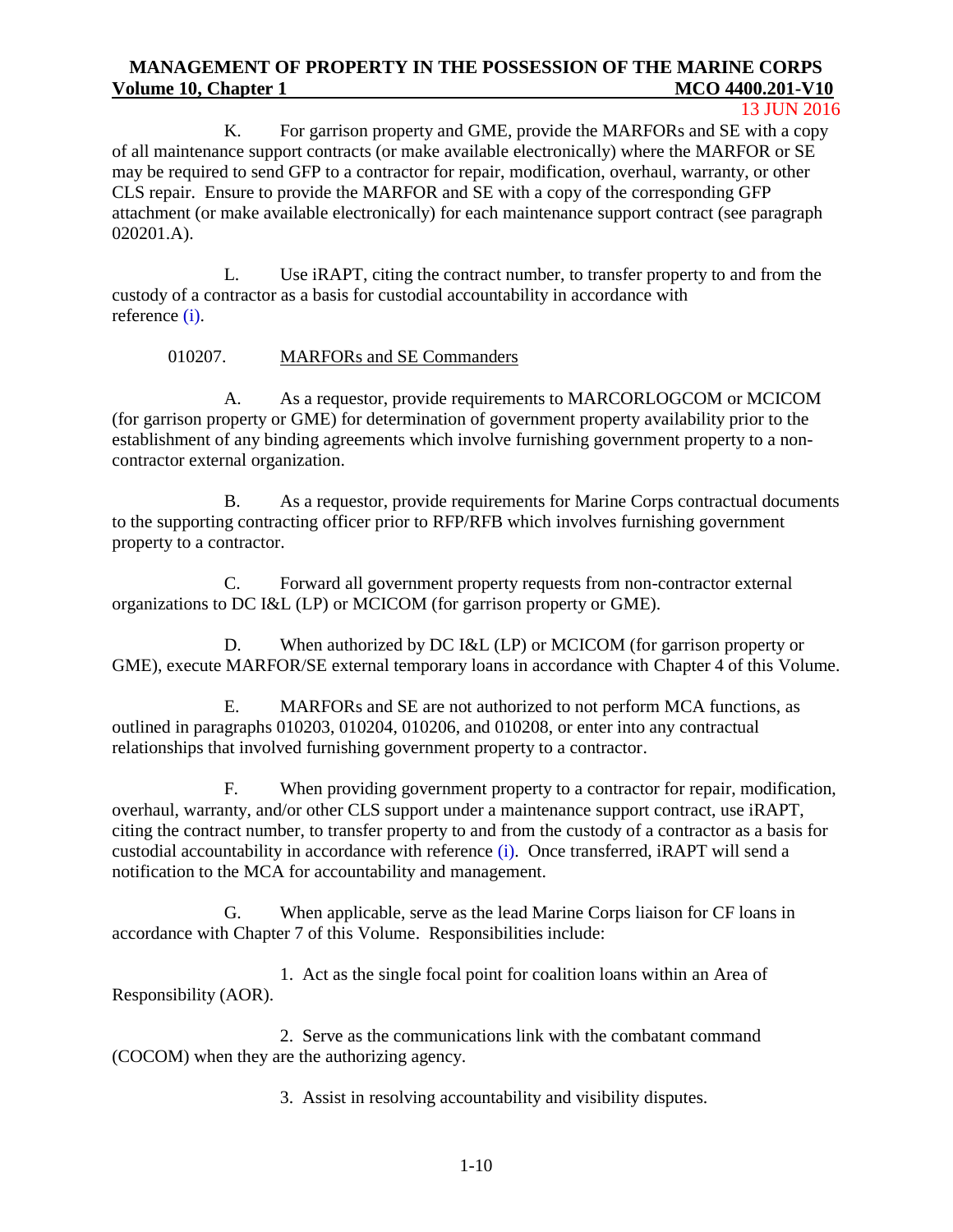4. In coordination with MARCORLOGCOM or MCICOM (for garrison property or GME), task appropriate subordinate elements in the execution of the transfer of government property on temporary loan to CFs within your respective AOR.

5. In coordination with MARCORLOGCOM or MCICOM (for garrison property or GME), coordinate validation and renewal of requirements, assist in accountability verification when required, coordinate return of property, and report discrepancies.

6. Report to MARCORLOGCOM or MCICOM (for garrison property or GME) all combat losses, replacement-in-kind for combat losses, and/or return of property on temporary loan to CFs.

7. Ensure compliance with applicable directives and instructions.

8. Provide assistance in the creation and proper management of the lead Marine Corps liaison coalition DoDAAC.

H. Ensure supporting contracting offices are familiar with this Volume.

I. Initiate follow-up action when an external organization has not reported materiel receipt acknowledgement of transferred government property within prescribed reporting time after the expected time of arrival in accordance with reference (j).

010208. Management Control Activities (MCAs)

A. Manage and maintain a record of accountability for government property furnished to external organizations, with the exception of DC I&L (LP) approved MARFOR/SE external temporary loans. If required, billing and payment procedures will be per reference (k) and as covered by binding agreements.

B. Conduct random sampling of chain of custody documentation for validation of property records for all government property in the possession of external organizations.

C. By 1 December each year and in accordance with Volumes 9 and 10 of reference  $(g)$ , reference  $(h)$ , and Chapter 4, Volume 4 of reference  $(k)$ , provide an annual consolidated financial value inventory of all government property in the possession of external organizations to DC I&L (LP). Report Control Symbol DD-4400-52 (External Report Control Symbol DD-AT&L (Q) 1575)) is assigned to this reporting requirement. Appendix B of this Volume provides reporting procedures.

D. Administer the government property in the possession of external organizations program within the Marine Corps per the references and maintain item accountability within an approved accountable property system of record (APSR) through final disposition.

E. Notify the requesting agency immediately when government property shipments will not meet the required delivery date assigned to a request for support requirements.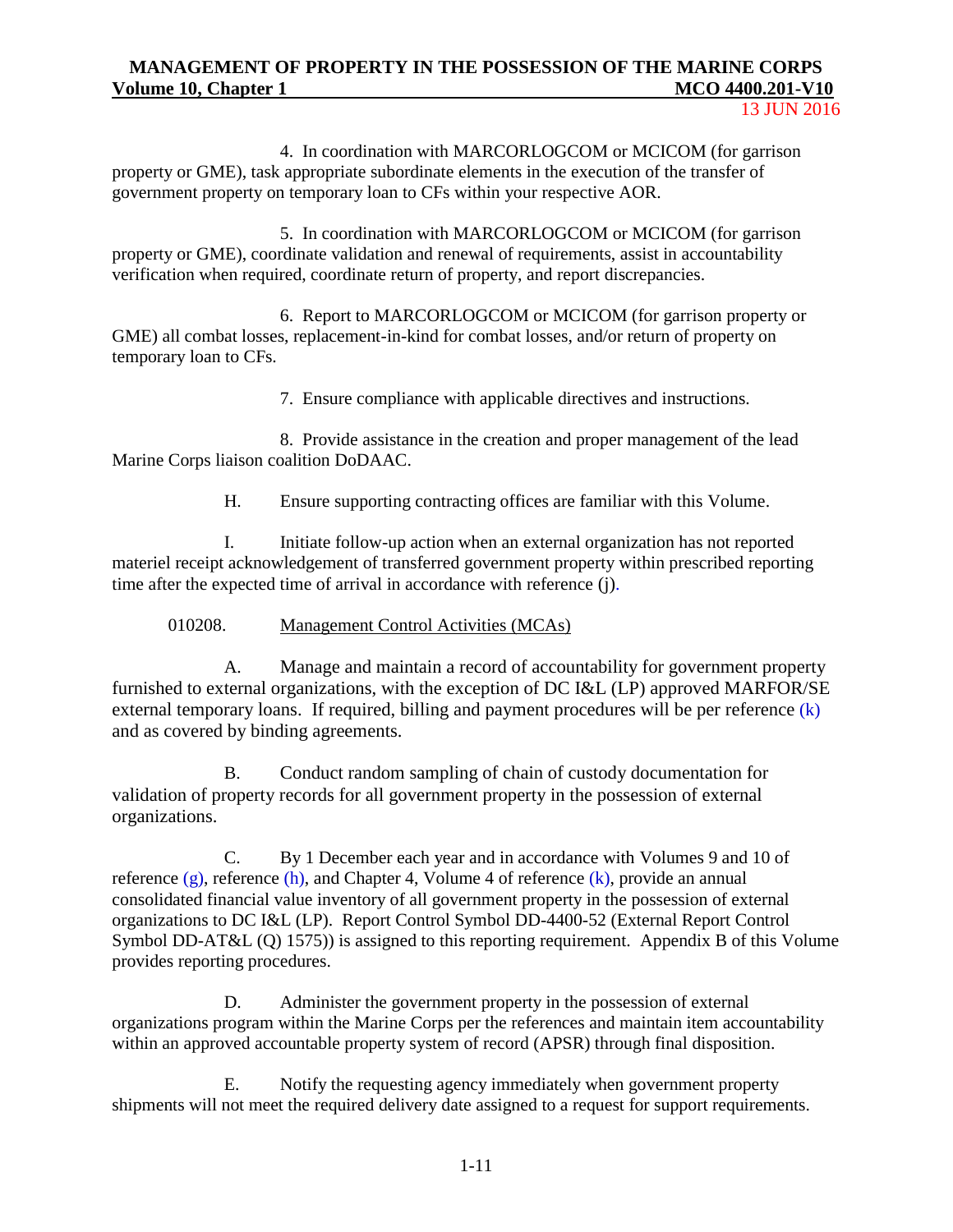13 JUN 2016

F. Investigate discrepancy reports related to government property furnished to an external organization submitted by the contractor/Defense Contract Management Agency (DCMA)/external agency and forward the results of the investigation to the appropriate requesting agency with recommended corrective action within 10 days of discrepancy notification.

G. Initiate follow-up action when the external organization has not reported materiel receipt acknowledgement of government property within prescribed reporting time after the expected time of arrival in accordance with [reference](http://www2.dla.mil/j-6/dlmso/elibrary/manuals/dlm/dlm_pubs.asp) [\(j\).](http://www2.dla.mil/j-6/dlmso/elibrary/manuals/dlm/dlm_pubs.asp)

H. Thirty days prior to expiration of a binding agreement, notify the requesting agency to review disposition instructions for the return of government property.

I. Validate all requisitions from external organizations for property to be provided via the DoD supply system to ensure they are contractually authorized.

J. Per Volume 9 of reference  $(g)$ , maintain control over all requisitions submitted to the DoD wholesale supply system by contractors and by DoD component activities when such requisitions indicate shipment to a contractor. The MCA shall carry out the procedures per references (a) and (j).

K. For contractor access to government supply sources, ensure compliance with Volume 9 of reference (g) and, on a quarterly basis, provide a list of approved or denied requisitions to the appropriate contracting officer.

L. Use iRAPT, citing the contract number, to electronically transfer property to and from the custody of a contractor or external organization, as a basis for custodial accountability in accordance with reference (i).

### 010209. Contracting Officers

A. Screen all requests for contract actions to identify the intent to provide GFP during the course of the contract, and ensure the requestor identifies specific items required.

B. Verify with the MARCORLOGCOM MCA or MCICOM MCA (for garrison property and GME) that potential government property furnished to a contractor is available prior to initiation of a contract.

C. Adhering to references (b), (c), (d), (e), (k), (l), (m), and Volume 9 of reference (g), create the contract that provides government property to a contractor and ensure that the applicable Federal Acquisition Regulation (FAR) clauses, Defense Federal Acquisition Regulation Supplement (DFARS) clauses, and instructional language identified in Appendix A are included in the contract.

D. Identify in the contract the government property authorized for furnishing to the contractor in accordance with reference (c).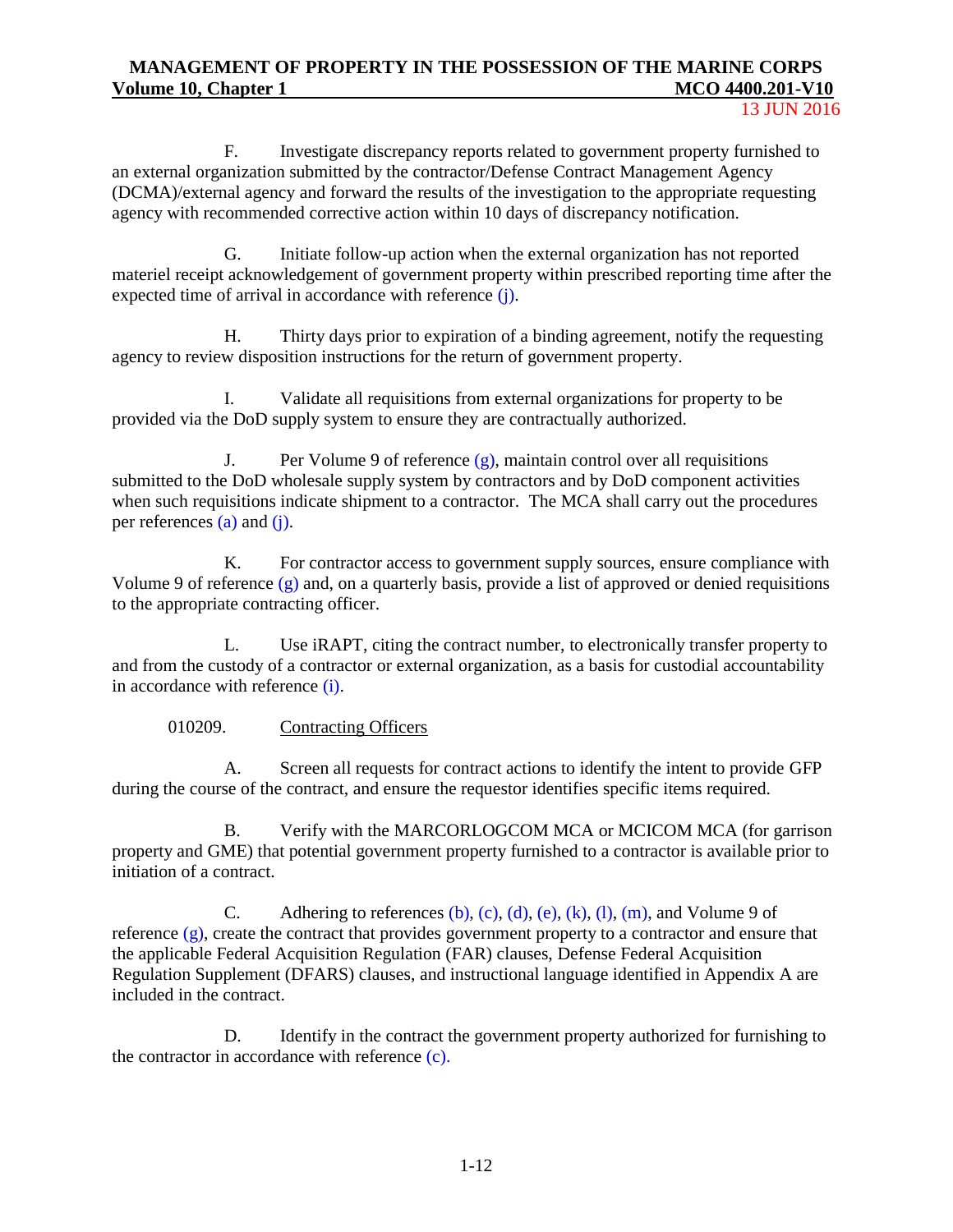#### 13 JUN 2016

E. As provided by the requesting activity, ensure "ship to/mark for" instructions for return of government property are provided. If return designation is uncertain at the time of issue, the contractor should be instructed to contact the contracting officer or their appointed representative who will coordinate with the appropriate MCA for disposition instructions. The binding agreement will be modified when applicable.

F. Notify the appropriate MCA of binding agreement modifications that impact the type, quantity or duration of government property furnished to an external organization.

G. Per Volume 9 of reference  $(g)$ , identify in the contract a list of authorized GFM items and quantities approved for requisitioning from DoD supply sources to support contractor requirements.

H. In accordance with Part 45 of [reference \(b\),](http://www.acquisition.gov/far/) appoint a property administrator responsible for administering the contract requirements and obligations relating to government property in the possession of a contractor.

I. Ensure compliance with reference (f).

## 010210. Accountable Property Officer (APO)

The APO is an individual responsible for establishing and maintaining an organization's formal property records, systems and supporting financial records that effectively control and manage government property. Also, the APO possesses the responsibility for ensuring all transactions involving government property accurately reflect the life cycle activities and can be audited in their entirety. Per Volume 1 of this Order, APO is synonymous with supply officer. APOs will be appointed by the commanding officer/accountable officer in writing and will ensure compliance with reference (h).

#### 0103 PROCESS OVERVIEW

Effective management of government property furnished to an external organization is a five step process, identified in Figure 1-1.



Figure 1-1. Five Step Process to Furnish Government Property to an External Organization

#### 010301. Determination of Government Property Availability and Approval

The first step provides the Marine Corps' feasibility of support, appropriate sourcing solution, and approval to fill the requested government property requirement.

010302. Binding Agreement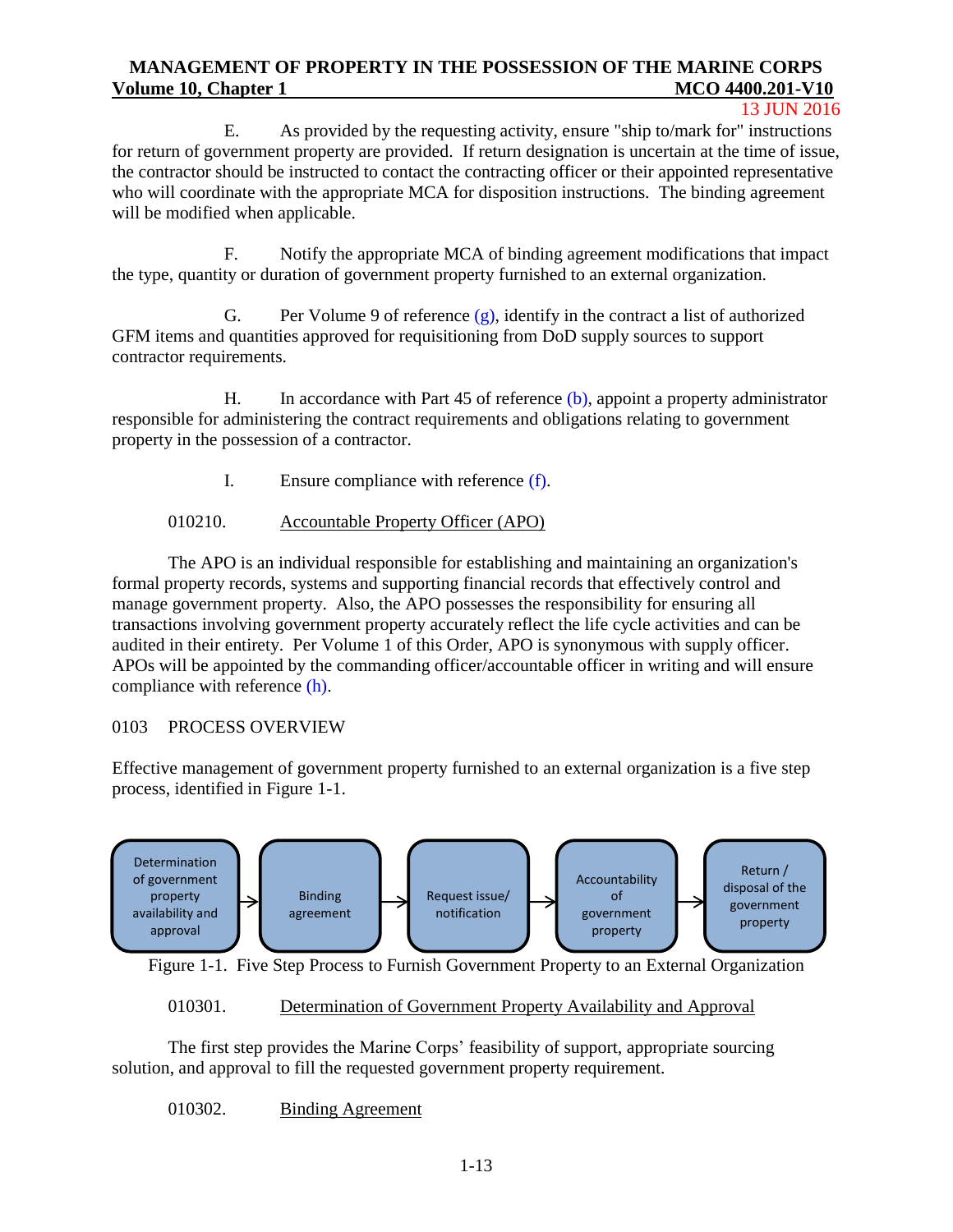13 JUN 2016

The second step is the formal agreement committing the Marine Corps to provide government property to an external organization.

## 010303. Request Issue/Notification

The third step provides the coordination required between the requestor (i.e., non-USMC external organization or Marine Corps liaison entity) and the sourcing agency. The requestor provides the applicable information, such as contract number, binding agreement, requested delivery date, shipping address and points of contact required by the sourcing agency to coordinate and execute the contract requirements. In some cases, there will not be an issue request, but rather a notification to the appropriate MCA that a new item that has been procured, received, and must be reported as GFP to the MCA.

# 010304. Accountability of Government Property

The fourth step is the establishment and maintenance of property accountability and visibility in an approved APSR throughout the terms of the agreement.

# 010305. Return/Disposal of the Government Property

The final step is the return of the sourced government property to the Marine Corps inventory (as the end item or component to an end item) or the disposal of the government property in accordance with Marine Corps' disposition instructions.

# 0104 FURNISHING GOVERNMENT PROPERTY

010401. The Marine Corps will maintain a uniform, standardized process for requesting, approving, managing, and returning government property furnished to external organizations. Accountability will migrate from being managed by an existing manual process on local databases to an automated process using a DoD approved APSR with DoD mandated Defense Logistics Management System transactions in accordance with references (a) and (n).

010402. Requests to initiate the furnishing of government property to an external organization will be routed and approved in accordance with this Volume. Once approved, a binding agreement will be established detailing the terms associated with the furnishing of the property to the external organization. Details and types of binding agreements are provided in the enclosure. The binding agreement is then provided to the sourcing activity and supporting MCA to initiate the transfer of the property and establishment of accountability.

010403. The Marine Corps will utilize MCAs who will be responsible for the control, accountability, and administration of government property furnished to external organizations. Each MCA will be tasked with the responsibility to administer and account for material and equipment provided by the Marine Corps as government property to external organizations for the purposes of development, manufacture, modernization, modification, repair, overhaul, bailment, or operational necessity. This responsibility includes accountability/management of GFP requirements where the MARFORs/MEFs provide equipment for repair, modification, overhaul, warranty, and/or other CLS under a maintenance support contract (e.g., secondary reparables) or in support of MARCORSYSCOM's RDT&E efforts.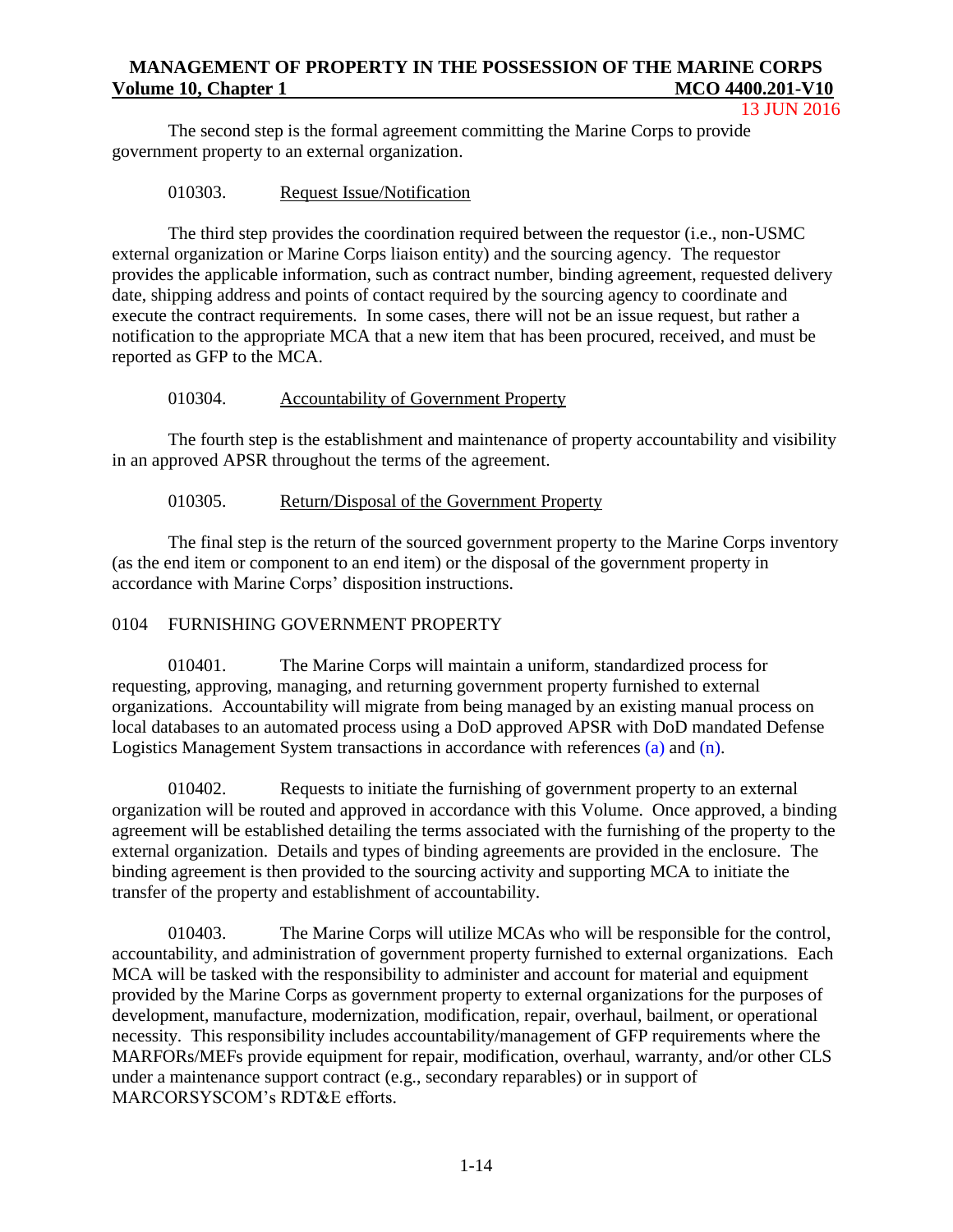13 JUN 2016

010404. MARCORLOGCOM, MARCORSYSCOM, and MCICOM have each been designated as MCAs for the Marine Corps. Paragraphs 010203, 010204, and 010206 of this chapter delineate the roles and responsibilities for MARCORLOGCOM, MARCORSYSCOM, and MCICOM, respectively.

010405. On an annual basis, property in the custody of external organizations will be validated and reported to DC I&L using the procedures identified in Appendix B.

010406. Loans of government property are not to be encouraged or promoted.

010407. Government property will not be furnished to an external organization for contracts that include acquisition, repair, overhaul, modification, or reconditioning if providing the government property necessitates procuring new equipment that will result in exceeding the Approved Acquisition Objective (AAO).

010408. With the exception of GFP, government property will not be transferred if consumed in use, resulting in the unnecessary disposition of government property without reimbursement, as could be the case with batteries, petroleum products, and other expendable items.

010409. Government property will not generally be sourced from the MARFOR's inventory (i.e., from a using unit) to meet contract or binding agreement requirements; however, it may be required to source certain requirements from MARFOR units to meet unique or critical lowdensity equipment requirements, to support equipment repair/modification/overhaul/warranty, or to support CF loan requirements within a contingency environment. In these situations, DC I&L (LP) or MCICOM (for garrison property or GME) approval is required.

A. If required, MARCORLOGCOM will contact DC I&L (LP) for permission to redistribute property from a using unit for loan requirements. For garrison property or GME, MCICOM is the approval authority to redistribute property from a using unit for loan requirements.

B. DC I&L (LP) will initiate a feasibility of support (FOS) with respective MARFOR/SE to determine supportability prior to authorizing redistribution. For garrison property or GME, MCICOM will initiate the FOS with the MARFOR/SE.

C. When redistribution from a using unit is approved by DC I&L (LP) or MCICOM (for garrison property and GME), the using unit will transfer accountability of the property to MARCORLOGCOM or MCICOM, respectively; however, physical delivery of the property may go directly to the contractor. MARCORLOGCOM or MCICOM (for garrison property and GME) will provide the authorization for transfer and shipping. The transfer documentation will identify the document directing the transfer. Upon shipment, the using unit will use iRAPT to electronically transfer property to the contractor and send a notification to the appropriate MCA in accordance with reference (i). The using unit will also adjust the property records accordingly.

010410. The MARFORs and SE will only issue GFP to a contractor for repair, modification, overhaul, warranty, and/or other CLS repair under a maintenance support contract or as directed by DC I&L (LP) or MCICOM (for garrison property or GME) (see paragraph 010409.C).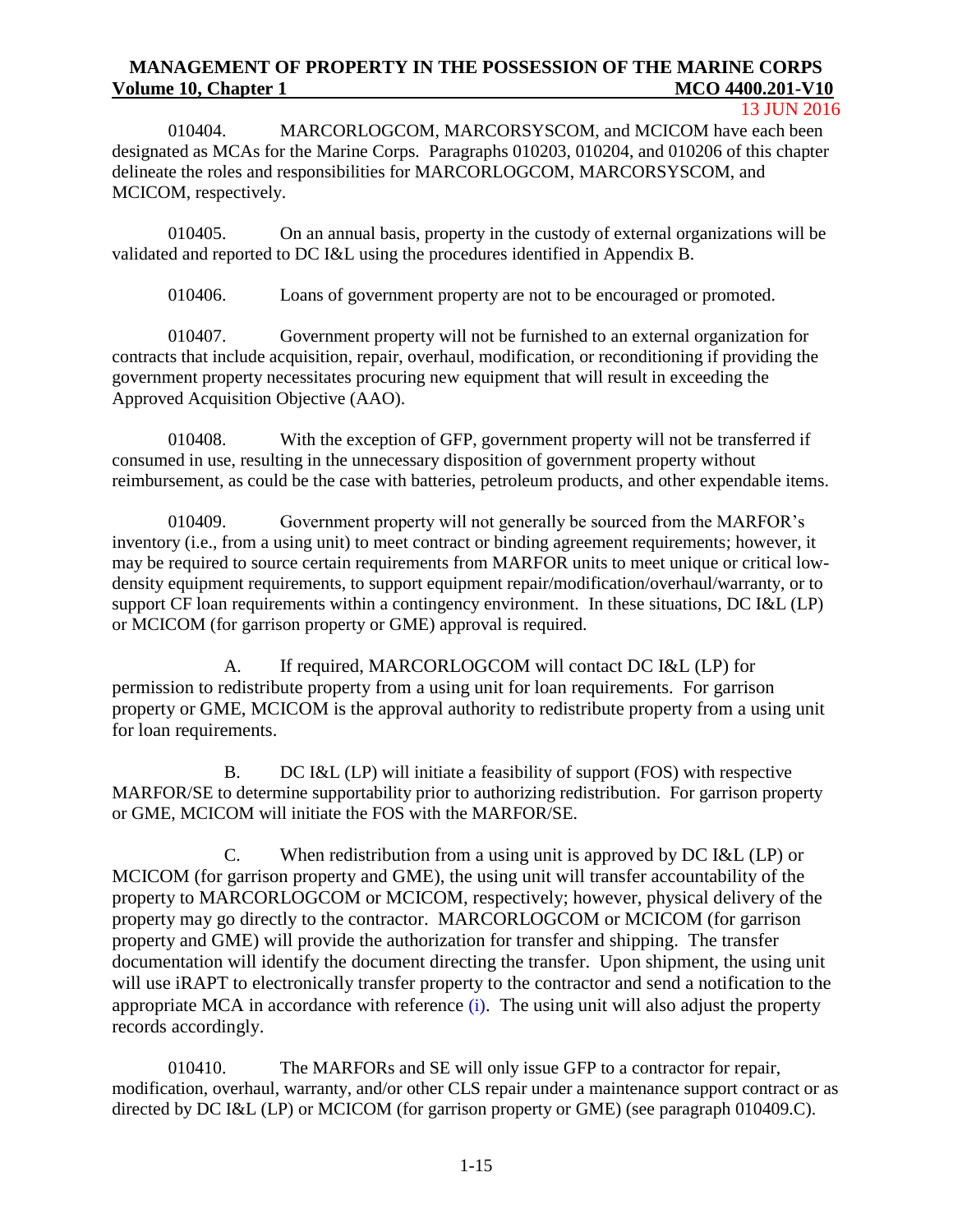#### 13 JUN 2016

The MARFOR/SE will use iRAPT, citing the contract number, to electronically transfer property to and from the custody of the contractor as a basis for custodial accountability in accordance with reference (i). Once entered, iRAPT will send a notification to the appropriate MCA for accountability and management.

#### 0105 PROPERTY FURNISHED TO AN EXTERNAL ORGANIZATION

Although the DoD may not have physical custody, in order to maintain effective property accountability and for financial reporting purposes, DoD Components shall establish and maintain records and accountability for property (of any value) furnished to external organizations in accordance with reference (h).

010501. In accordance with references  $(d)$ ,  $(e)$ , and  $(i)$ , government property may be furnished to contractors under the circumstances described in references (b) and (c), and only for the performance of a specific contract or contracts. Refer to Chapter 2 for additional information.

010502. In accordance with reference (k), government property may be lent as a temporary loan or leased to various external organizations, to include but not limited to, DoD funded customers, state and local agencies, and foreign governments. Refer to Chapters 3 through 7 for additional information.

#### 0106 EXTERNAL ORGANIZATIONS THAT POSSESS GOVERNMENT PROPERTY

External organizations that possess authorized government property have stewardship responsibility, consistent with the terms and conditions of the contract or binding agreement.

010601. An external organization's property management or accountability systems, such as custodial systems, will not replace the responsibility for the Marine Corps to manage property in a Marine Corps APSR.

010602. These policies and procedures apply to accounting for GFP issued within the provisions of other military services/agencies' contracts and are to be coordinated by MARCORSYSCOM Program Managers (PMs) and managed by MARCORLOGCOM or MCICOM (for garrison property and GME).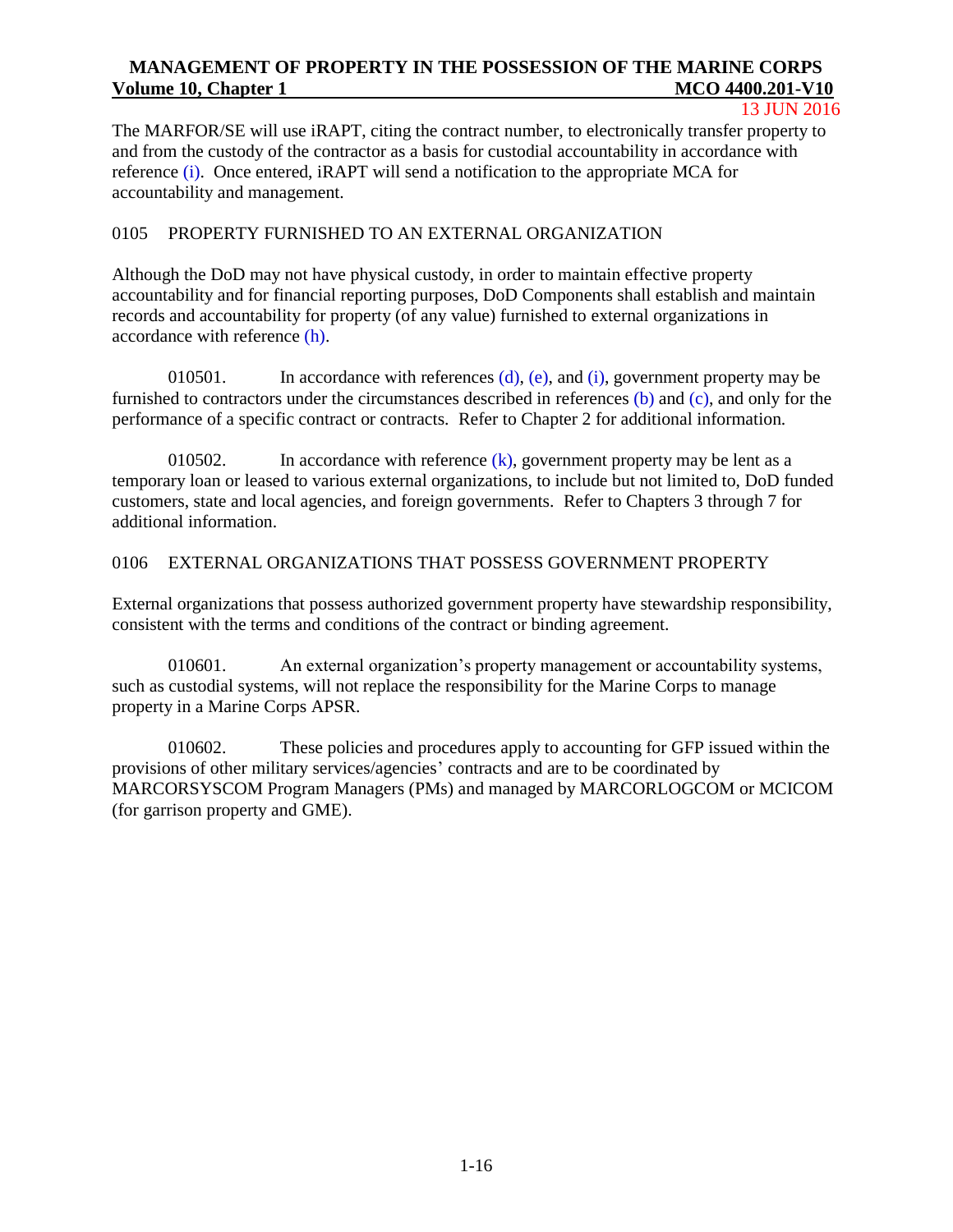13 JUN 2016

#### **VOLUME 10: CHAPTER 2**

#### "**PROVIDING GOVERNMENT FURNISHED PROPERTY (GFP) TO CONTRACTORS"**

#### **SUMMARY OF SUBSTANTIVE CHANGES**

Hyperlinks are denoted by *bold, italic, blue and underlined font***.**

The original publication date of this Marine Corps Order (MCO) Volume (right header) will not change unless/until a full revision of the MCO has been conducted.

All Volume changes denoted in blue font will reset to black font upon a full revision of this Volume.

| <b>CHAPTER</b><br><b>VERSION</b> | <b>PAGE</b><br><b>PARAGRAPH</b> | <b>SUMMARY OF</b><br><b>SUBSTANTIVE CHANGES</b> | <b>DATE OF</b><br><b>CHANGE</b> |
|----------------------------------|---------------------------------|-------------------------------------------------|---------------------------------|
|                                  |                                 |                                                 |                                 |
|                                  |                                 |                                                 |                                 |
|                                  |                                 |                                                 |                                 |
|                                  |                                 |                                                 |                                 |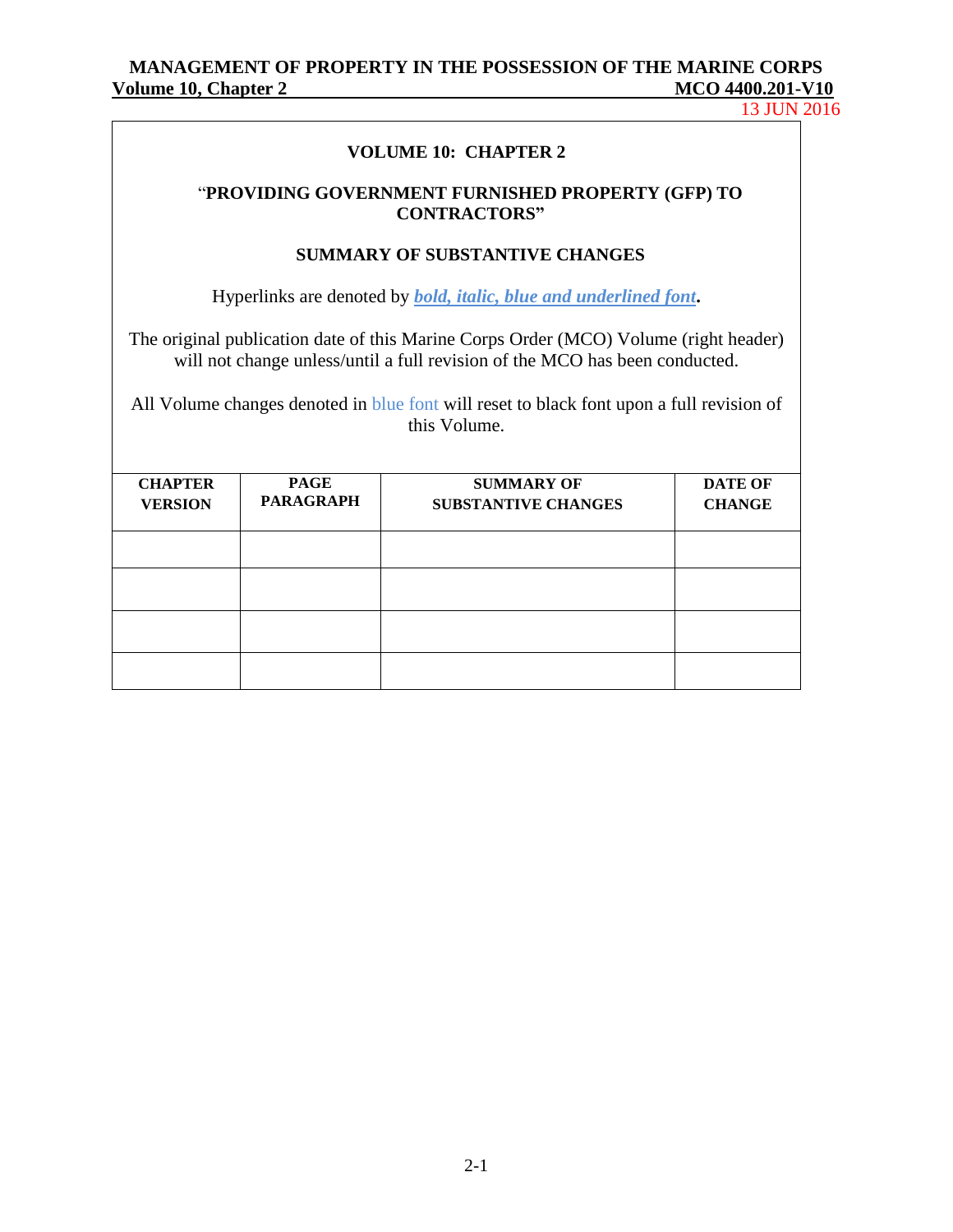13 JUN 2016

#### **CHAPTER 2**

#### **PROVIDING GOVERNMENT FURNISHED PROPERTY (GFP) TO CONTRACTORS**

0201 GENERAL

020101. It is Marine Corps policy that contractors will furnish all materiel and equipment required for the performance of government contracts; however, government property may be furnished to the contractor as GFP only when it is determined in accordance with Part 45 of [reference \(b\)](http://www.acquisition.gov/far/) and PGI 245.103-70 of reference (c).

020102. MARCORLOGCOM, MCICOM, and MARCORSYSCOM will not furnish government property to a contractor unless it is authorized by a GFP binding agreement (i.e., contract, Purchase Order (PO), modification to current contract, or bailment) signed by an authorized government contracting officer. The MARFORs and SE will only issue GFP to a contractor for repair, modification, overhaul, warranty, and/or other CLS repair under a maintenance support contract or as directed by DC I&L (LP) or MCICOM (for garrison property and GME). Failure to do so is a violation of Part 45 of [reference \(b\),](http://www.acquisition.gov/far/) Part 245 of reference (c), Volume 9 of reference (g), reference (h), reference (i), and this Volume. The APO will forward a copy of each contract, contract modification, and PO that requires the furnishing of government property to a contractor as GFP to the appropriate MCA to maintain control and accountability of government property.

#### 020103. Contractor Access to Government Supply Sources - Government Furnished Material (GFM)

When the requiring activity determines in writing that it is in the best interest of the Marine Corps to provide materials to DoD contractors, the preferred method is to push those materials directly from existing stock. When a direct "push" of materials is not feasible, DoD contractors may be allowed access to DoD supply stores when the following conditions are met:

A. The contract file must contain the required authorization to include a list of the authorized items and quantities in accordance with Part 51 of [reference \(b\)](http://www.acquisition.gov/far/) and PGI 251.102 of reference (c).

B. Contractors will be assigned a unique DoDAAC for each contract at each contractor location, and this DoDAAC will not be reassigned until that contract has been closed.

C. For contractor access to government supply sources, the MCA will ensure compliance with Volume 9 of reference  $(g)$  and, on a quarterly basis, provide a list of approved or denied requisitions to the appropriate contracting officer.

D. The MCA establishes a management reporting system to complete the GFM status report that abides by the provisions outlined in Volume 9 of reference (g).

020104. With the exception of GFP that a MARFOR/SE provides to a contractor for repair, modification, overhaul, warranty, and/or other CLS repair under a maintenance support contract; MARFORs and SEs are not authorized to furnish government property as GFP to contractors without prior approval from DC I&L (LP) or MCICOM (for garrison property and GME)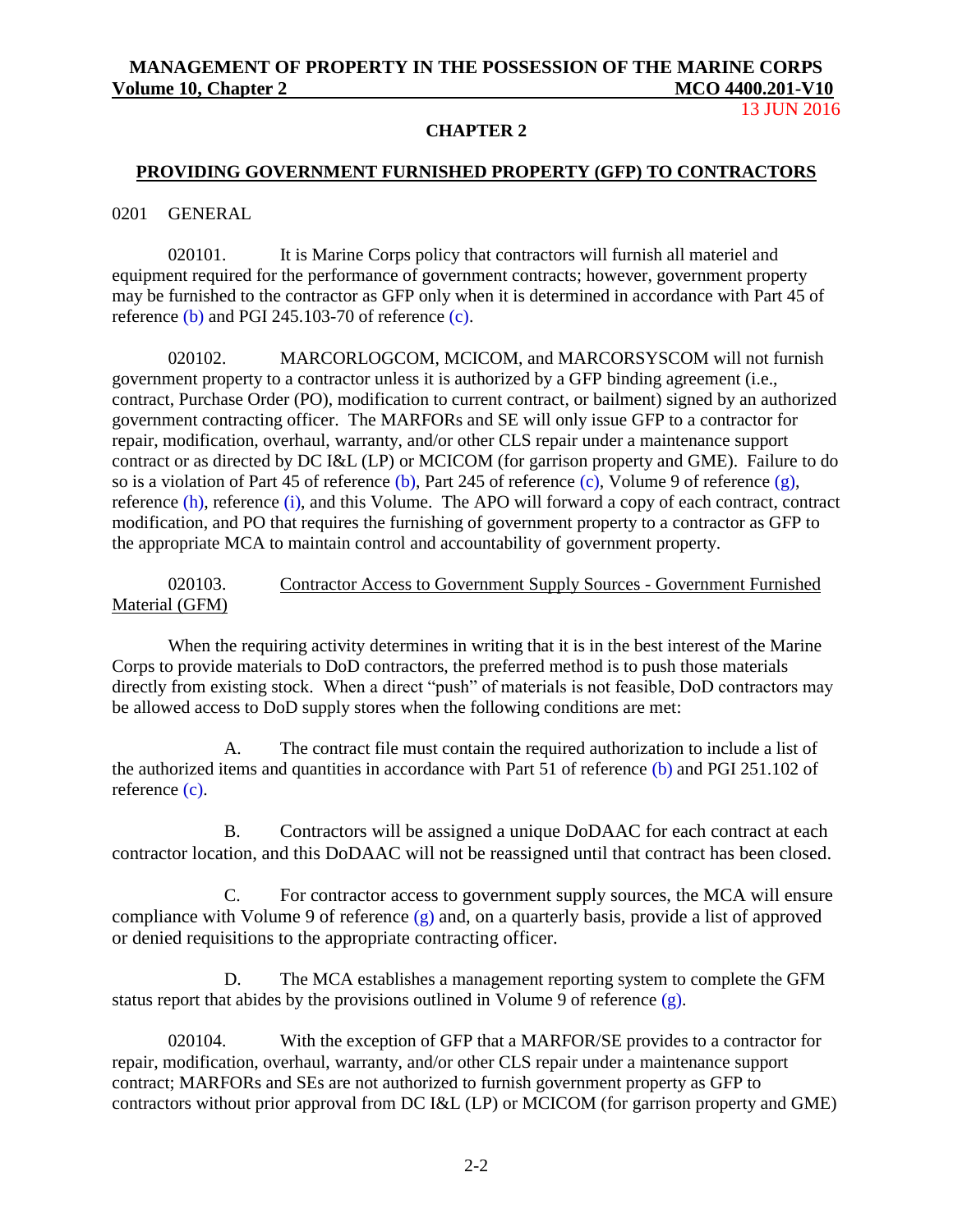13 JUN 2016

and coordination through MARCORLOGCOM or MCICOM (for garrison property and GME). Upon approval from DC I&L (LP) or MCICOM (for garrison property and GME), the MARFOR/SE may ship the items directly to the contractor per the binding agreement. Upon shipment to a contractor, the MARFOR/SEs will decrement property records and MARCORLOGCOM or MCICOM (for garrison property and GME) will assume responsibility for accounting for the furnished property.

020105. Accountable property records shall not be established for CAP until delivery to the DoD has occurred.

020106. Marine Corps equipment that is covered by warranty will be processed in accordance with procedures established by the respective program manager; however, the requirement to track and account for assets as GFP being repaired by a contractor under warranty still exists. The original contract is considered the binding agreement and satisfies the requirements set forth in this Volume. For all GFP, to include requirements where the MARFOR/SE provides property to a contractor for repair, modification, overhaul, warranty, and/or other CLS repair under a maintenance support contract, MARCORLOGCOM or MCICOM (for garrison property and GME) will maintain accountability in an APSR. The MARFOR/SE will use the *iRAPT*, citing the contract number, to electronically transfer property to and from the custody of the contractor as a basis for custodial accountability in accordance with reference (i). iRAPT will send a notification to the MCA for accountability and management.

#### 0202 DETERMINATION OF GOVERNMENT PROPERTY AVAILABILITY

020201. Upon identification of a potential GFP requirement, the requiring Marine Corps agency (i.e., activity with the GFP support requirement) will submit a NAVMC 4400/2, "Request for Marine Corps Materiel – Government Furnished Property" to MARCORLOGCOM or MCICOM (for garrison property and GME). To support the overall GFP process, a NAVMC 4400/2 will be submitted prior to both the initial solicitation and final contract award. NAVMC 4400/2 is not required when a MARFOR/SE furnishes property to a contractor for repair, modification, overhaul, warranty, and/or CLS repair under a maintenance support contract (e.g., Secondary Reparables); however, prior to issue, the MARFOR/SE must have a copy of the maintenance support contract on file (or electronic access) so the MARFOR/SE can cite the contract number when electronically transferring the property to the contractor via iRAPT. Furthermore, the maintenance support contract must be compliant with the references in paragraph 010209.C and include the items listed in the applicable GFP attachment (see paragraph 020201.A).

A. The Scheduled GFP (SGFP) or Requisitioned GFP (RGFP) attachment must be submitted in conjunction with the NAVMC 4400/2. The SGFP/RGFP attachments required by PGI 245.103-72 identify the GFP that is to be provided to the contractor in performance of the contract. The SGFP/RGFP attachment is provided in the DoD procurement toolbox, at [www.dodprocurementtoolbox.com.](http://www.dodprocurementtoolbox.com/) The following describes the SGFP and RGFP attachments:

1. The SGFP attachment identifies GFP that the DoD will provide to a contractor. SGFP is categorized by Serially Managed ("Serialized Items List") GFP which indicates that all events identified in DFARS 252.211-7007 are reportable by the contractor, or Not Serially Managed ("Non-Serialized Items List") which indicates that only the event of GFP receipt is required.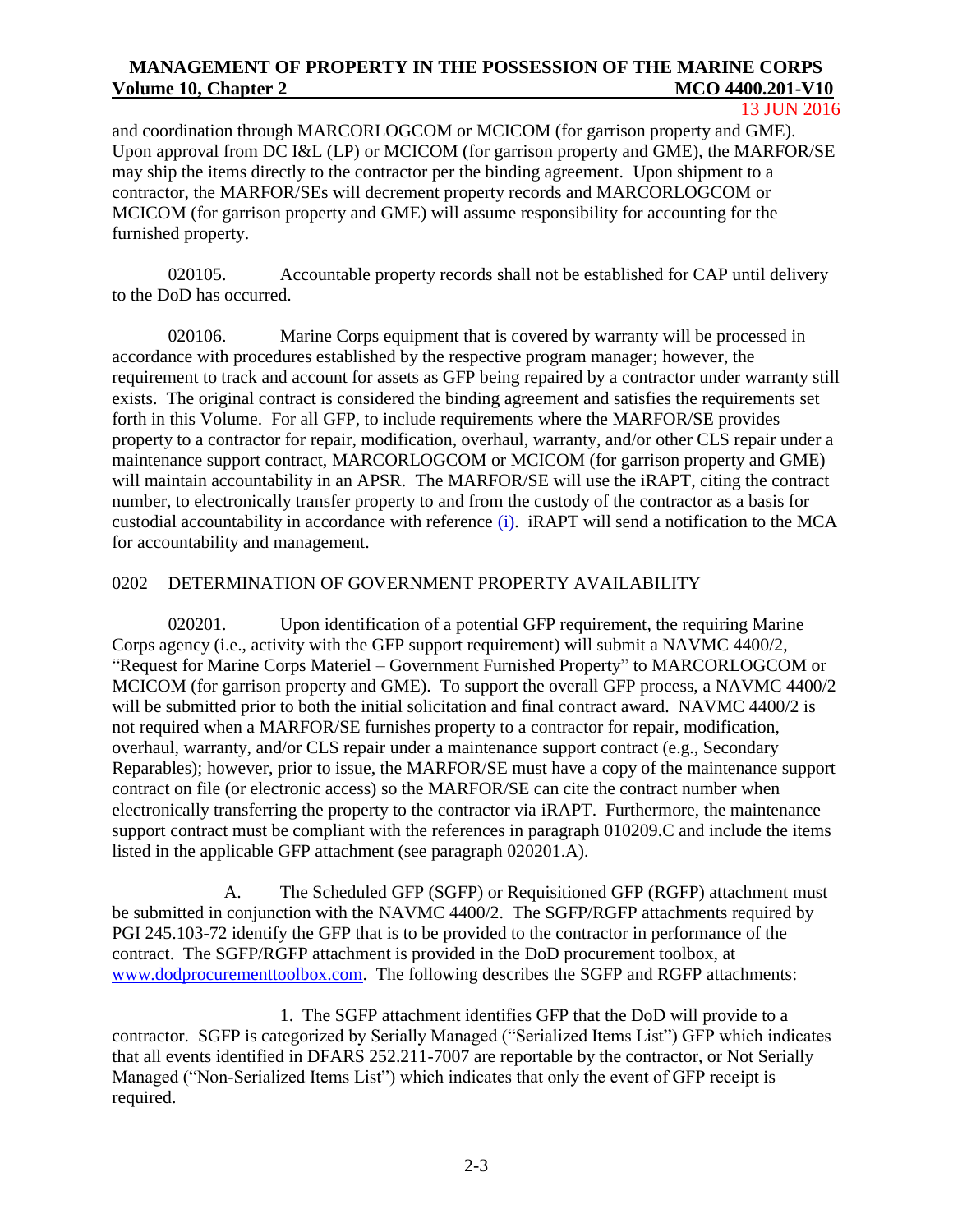13 JUN 2016

2. The RGFP attachment identifies items that the contractor has authority to requisition from the DoD Supply System. The RGFP attachment identifies those items that the DoD will pay for in the "Non-Reimbursable List." Items that the contractor has authority to requisition, but which will be paid for by the contractor, are identified in the "Reimbursable List."

B. Sourcing determination for new acquisitions in support of RDT&E will be decided by MARCORSYSCOM and do not need to be forwarded to MARCORLOGCOM.

020202. MARCORLOGCOM or MCICOM (for garrison property and GME) will conduct a FOS assessment, to include the screening of all DoD inventories, to source the requirement. MARCORLOGCOM or MCICOM (for garrison property and GME) will respond to all NAVMC 4400/2 requests with the appropriate and/or recommended sourcing solution.

A. When government property is available from within existing MARCORLOGCOM inventory stores or MCICOM's available inventories (for garrison property and GME), the NAVMC 4400/2 response will be returned to the requesting agency.

B. When government property is not available from within existing MARCORLOGCOM inventory stores or MCICOM's available inventories (for garrison property and GME), it will not normally be redistributed from using units to satisfy the requirement. However, to meet specific GFP requirements as identified in paragraph 010409 of Chapter 1, MARCORLOGCOM may recommend to DC I&L (LP) the redistribution of property from a using unit. In these situations, the NAVMC 4400/2 response will be forwarded to DC I&L (LP). For garrison property and GME, MCICOM is the approval authority.

C. When government property is not available under the conditions identified in paragraphs 020202.A and 020202.B of this chapter, the request is deemed not supportable and the NAVMC 4400/2 will be forwarded to MARCORSYSCOM for a recommendation on procurement action.

020203. When warranted, MARCORSYSCOM will conduct a FOS assessment to determine if new procurement is a valid option to source the requirement. MARCORSYSCOM will respond to all NAVMC 4400/2 requests with the appropriate recommendation regarding procurement (e.g., new procurement or no procurement action) and return to the requesting agency.

020204. When warranted, DC I&L (LP) will coordinate actions identified in paragraph 010409.B of Chapter 1 prior to approving or denying a MARCORLOGCOM recommendation for using unit redistribution. Upon determination, the NAVMC 4400/2 will be returned to the requesting agency.

020205. The determination that government property is available for transfer does not in itself authorize providing the property.

020206. The requesting Marine Corps agency's supporting contracting office will execute solicitation and final contract award that provides GFP based on the requesting agency's documentation provided to the contracting officer in accordance with PGI 245.103-70.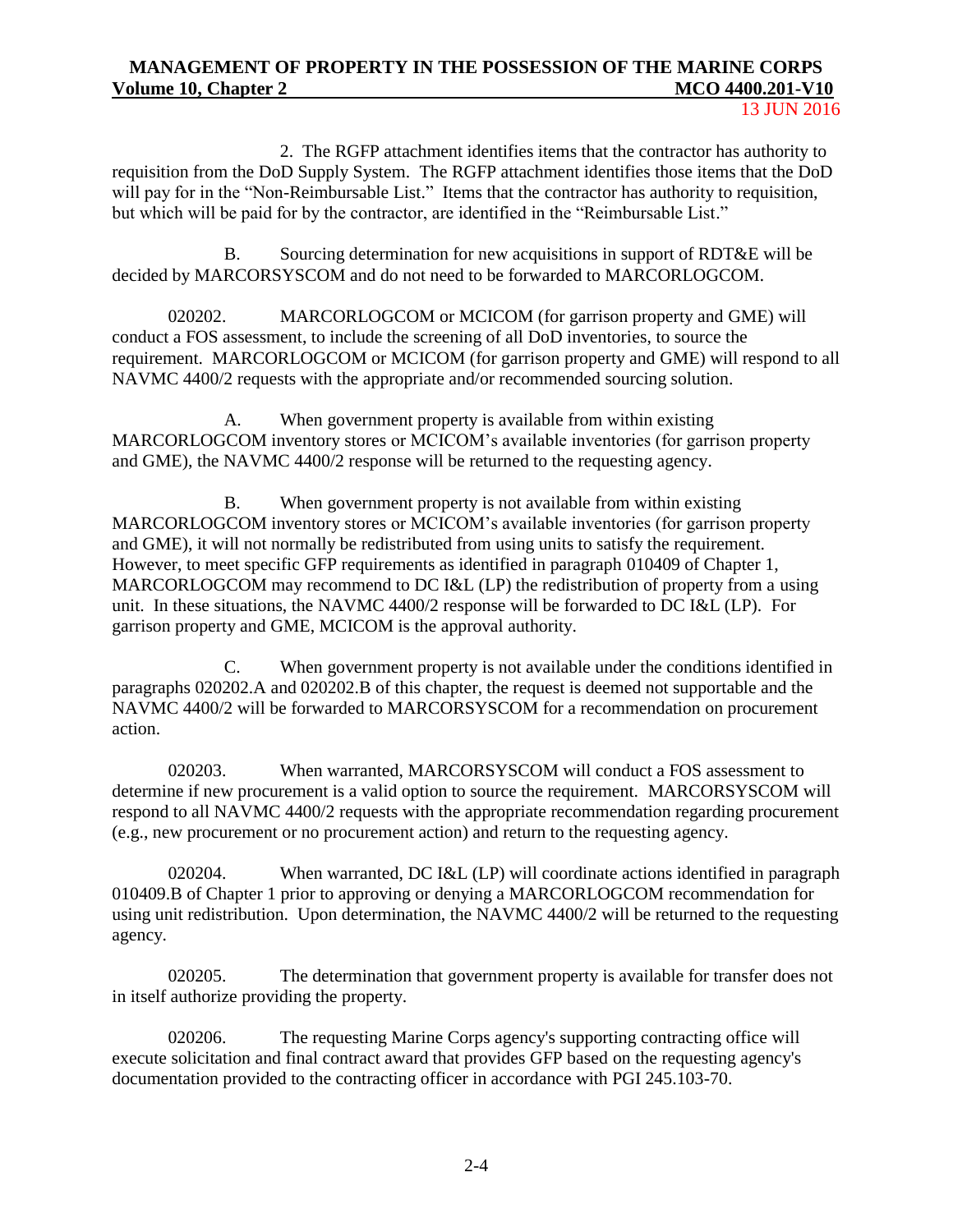13 JUN 2016

#### 0203 BINDING AGREEMENT

020301. [References](http://www.acquisition.gov/far/) [\(b\),](http://www.acquisition.gov/far/) (c), and (k) require that a valid GFP binding agreement (i.e., contract, PO, modification to current contract, or bailment) be in place with the authorized government property properly identified as GFP at the time of issue. The response to the requestor's NAVMC 4400/2 (paragraph 0202 of this chapter) must correspond to the government property identified in the contract.

020302. All contracts must adhere to the provisions of [references](http://www.acquisition.gov/far/)  $(b)$ ,  $(c)$ ,  $(d)$ , Volume 9 of reference  $(g)$ , and reference  $(k)$ . All contracts must meet the requirements identified in PGI 245.103 of reference (c) and include the clauses and instructional language identified in Appendix A.

020303. The contractor receiving the GFP must have a valid DoDAAC to execute GFP custody accountability. Request for new contractor DoDAAC assignment is the responsibility of the requiring activity. Refer to Volume 2 of this Order for additional information regarding DoDAAC assignment.

#### 0204 REQUEST ISSUE/NOTIFICATION

020401. When GFP assets are sourced from Marine Corps inventory per paragraph 020202 or 020204 of this chapter and upon completion of the GFP binding agreement (i.e., contract), requests for the issue of GFP are to be submitted to the supporting MCA utilizing NAVMC 4400/4, "Request for Marine Corps Materiel – Issue Request." NAVMC 4400/4 must include the applicable GFP contract number.

A. MARCORLOGCOM will coordinate all issue actions with the appropriate contractor when sourced from MARCORLOGCOM inventory. For garrison property and GME, MCICOM will coordinate all issue actions.

B. MARCORLOGCOM or MCICOM (for garrison property and GME) will coordinate redistribution actions with the appropriate MARFOR and issue actions with the appropriate contractor when MARFOR sourcing is approved by DC I&L (LP) or MCICOM (for garrison property and GME). MARCORLOGCOM or MCICOM (for garrison property and GME) will assume responsibility for accounting items transferred per paragraphs 010409.C.

020402. When GFP assets are sourced from a new procurement (per paragraph 020203 of this chapter) the requesting agency will contact the appropriate MCA upon completion of the GFP binding agreement (i.e., contract) and upon delivery and acceptance of the asset. NAVMC 4400/4 must include the applicable contract number which should not be confused with the procurement contract number.

020403. When GFP will be incorporated into another end item or when the item will not be recovered, appropriate identification of this fact will be made on the NAVMC 4400/4. 0205 ACCOUNTABILITY OF GOVERNMENT FURNISHED PROPERTY - GFP

020501. Per reference (h), the MCA will use an APSR to track and account for all government property under their cognizance furnished as GFP to contractors. The MCA will also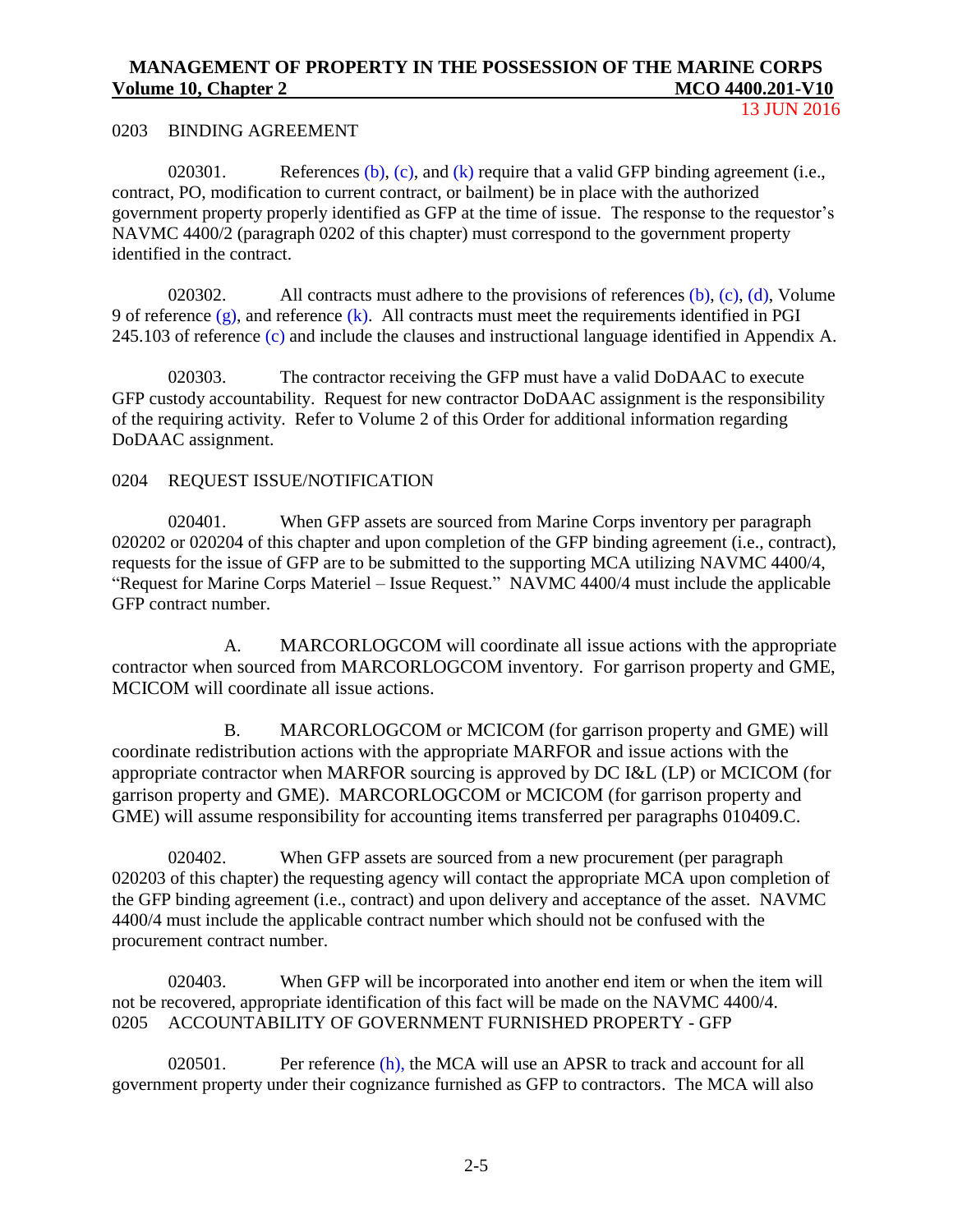track GFP that the MARFOR/SE provides to a contractor for repair, modification, overhaul, warranty, and/or other CLS repair under a maintenance support contract.

A. Contractors receiving GFP will be assigned an "L" DoDAAC for tracking purposes. NAVMC 11718, "USMC DoDAAC / RIC Request," will be used to request an "L" DoDAAC and will be submitted as supporting documentation to NAVMC 4400/4 when requesting issuance of GFP assets per the contract. Requests for "L" DoDAACs must include a completed GFP checklist.

B. MCAs and MARFORs/SE (as applicable in paragraphs 010207 and 010410) will use the invoice and receipt forms in *iRAPT*, citing the contract number, to electronically transfer property to and from the custody of the contractor as a basis for custodial accountability in accordance with reference (i). Once entered, iRAPT will send a notification to the MCA.

C. Contractors will electronically receipt in iRAPT for the GFP in accordance with the instructions outlined in the binding agreement and reference (i). Instructional language for this requirement is outlined in Appendix A.

D. Contractors are responsible for establishing stewardship responsibility and providing the MCA and MARFORs/SE (as applicable in paragraph 020501) with the necessary copies of the receipt forms.

E. Contractors will maintain accountability of GFP in a DCMA approved APSR and in accordance with reference (h).

020502. Per [reference \(b\),](http://www.acquisition.gov/far/) PGI 245.103-71 of reference (c), and reference  $(m)$ , electronic transfers that document accountability transactions via iRAPT will cite the contract number and unique item identification (UII) (as applicable).

A. These transfers include the initial furnishing to and receipt by the contractor, subsequent transfers between contractors, or return to the government.

B. For GFP transactions, iRAPT will electronically update the DoD Item Unique Identification (IUID) Registry to reflect the transfer of custody of government property between the government and the contractor.

020503. Upon shipment of the GFP, either by the government to a contractor or a contractor to the government, an electronic notification via iRAPT will be made to the receiving organization (i.e., government or contractor) indicating a property transfer.

020504. When in their possession, contractors have stewardship responsibility of GFP. If a contractor furnishes GFP in which they have stewardship responsibility to one of their subcontractors (i.e., GFP was furnished to the contractor in accordance with a GFP binding agreement), stewardship responsibility remains with the contractor in which the government property was furnished.

020505. When redistribution from a using unit to a contractor is approved by DC I&L (LP) or MCICOM (for garrison property or GME), the using unit will transfer accountability of the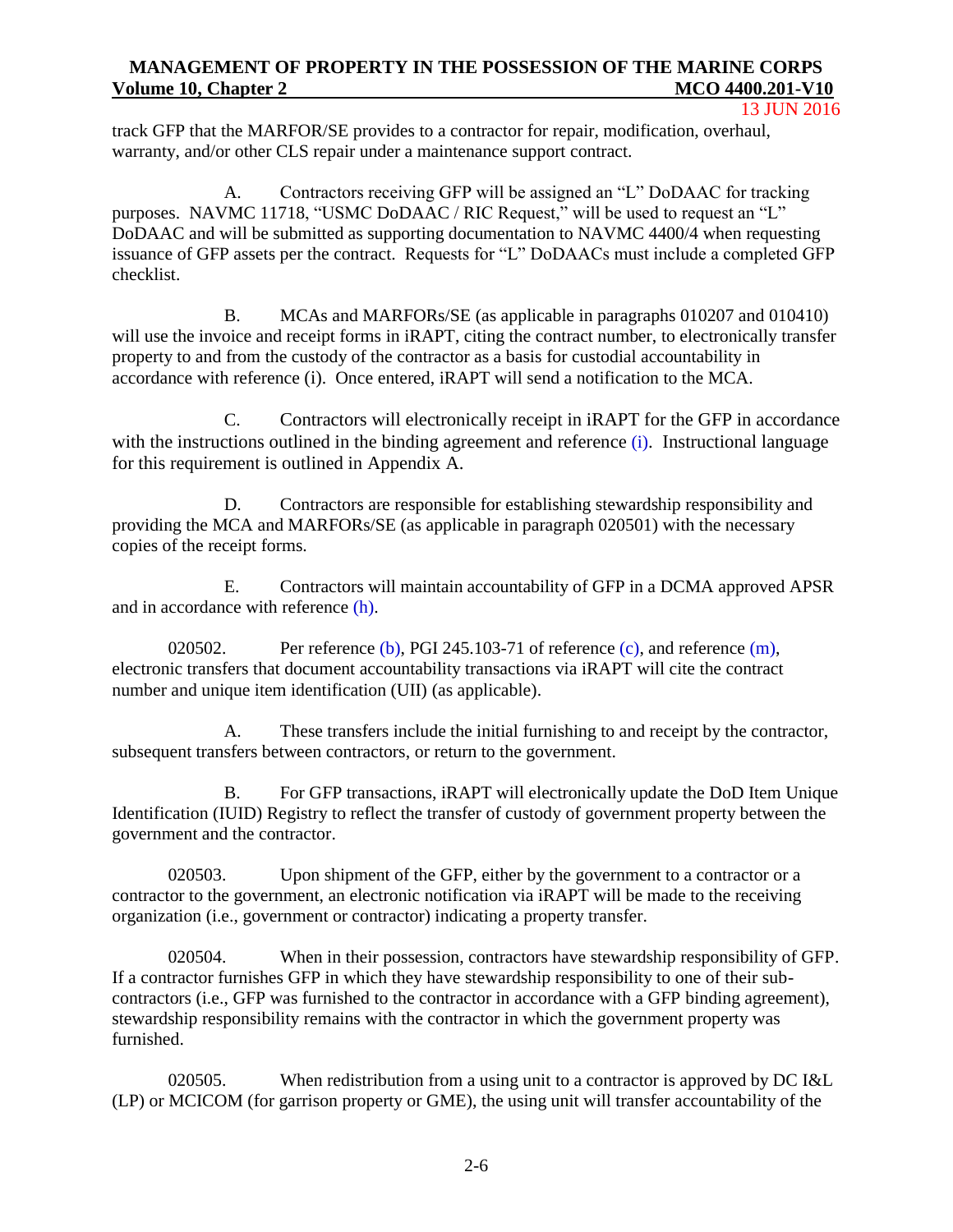13 JUN 2016

property to MARCORLOGCOM or MCICOM; however, physical delivery of the property may go directly to the contractor. Upon shipment, the using unit will use iRAPT, citing the contract number, to electronically transfer the property to the contractor and send a notification to the MCA. The using unit will also adjust the property records accordingly. Coordination for the transfer and shipping instructions will be provided by MARCORLOGCOM or MCICOM per paragraph 020401.B of this chapter.

## 0206 RETURN/DISPOSAL OF GOVERNMENT PROPERTY

GFP may be returned to the Marine Corps in a variety of ways depending on the item and what has happened to the item during the time in which it has been in the contractor's custody. Examples include GFP embedded in new item delivery; GFP embedded in reparables; GFP returned as issued; or GFP returned modified per contract requirements. As a result, the appropriate return/disposal instructions will be provided in the GFP binding agreement. If return/disposal instructions are unknown at the time of the awarding of the GFP binding agreement and subsequently not provided, the external organization will contact the approving agency (i.e., awarding contracting officer) who will coordinate with the MCA for appropriate disposition instructions. The binding agreement will be modified when necessary to document final return/disposal instructions.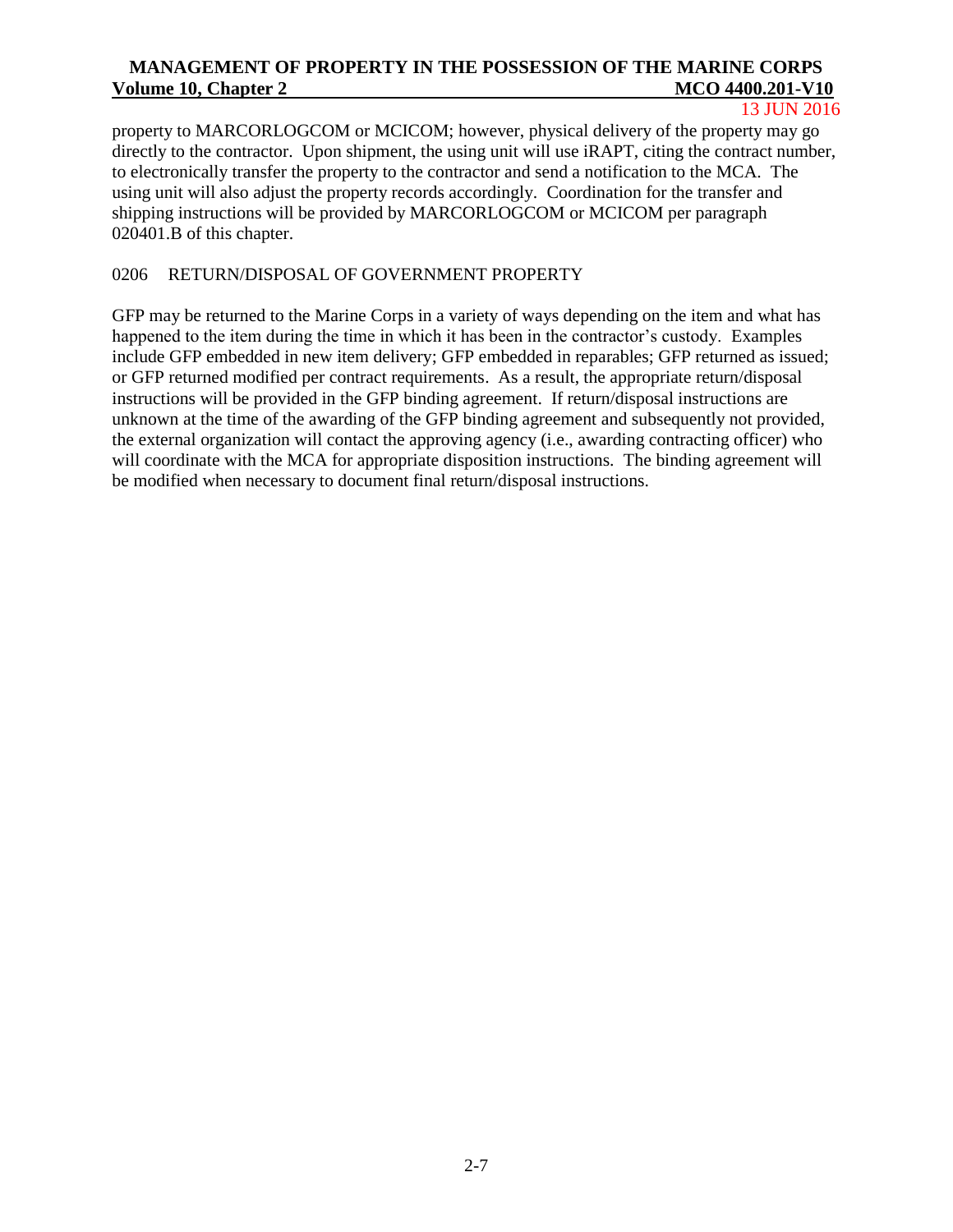13 JUN 2016

#### **VOLUME 10: CHAPTER 3**

#### **"EXTERNAL TEMPORARY LOANS AND LEASES"**

#### **SUMMARY OF SUBSTANTIVE CHANGES**

Hyperlinks are denoted by *bold, italic, blue and underlined font***.**

The original publication date of this Marine Corps Order (MCO) Volume (right header) will not change unless/until a full revision of the MCO has been conducted.

All Volume changes denoted in blue font will reset to black font upon a full revision of this Volume.

| <b>CHAPTER</b><br><b>VERSION</b> | <b>PAGE</b><br><b>PARAGRAPH</b> | <b>SUMMARY OF</b><br><b>SUBSTANTIVE CHANGES</b> | <b>DATE OF</b><br><b>CHANGE</b> |
|----------------------------------|---------------------------------|-------------------------------------------------|---------------------------------|
|                                  |                                 |                                                 |                                 |
|                                  |                                 |                                                 |                                 |
|                                  |                                 |                                                 |                                 |
|                                  |                                 |                                                 |                                 |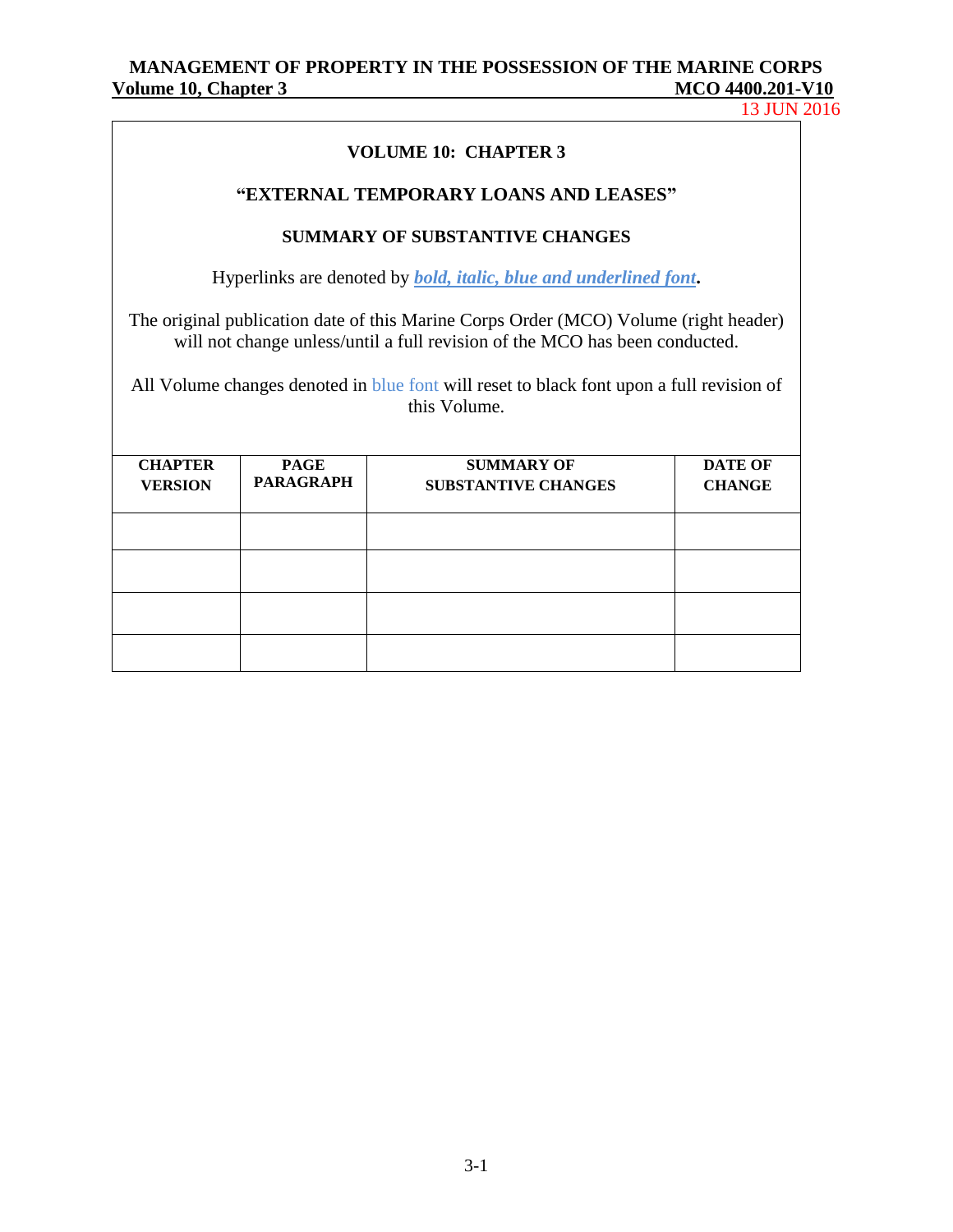13 JUN 2016

#### **CHAPTER 3**

## **EXTERNAL TEMPORARY LOANS AND LEASES**

0301 GENERAL

030101. Throughout this chapter, "external temporary loans" will be referred to as "loans."

030102. Formal requests for the loan or lease of government property will be sent to DC I&L (LP) through the non-contractor external organization or requiring Marine Corps activity (i.e., Marine Corps activity with the requirement to loan property to a non-contractor external organization) chain of command using NAVMC 4400/3, "Request for Marine Corps Materiel – Loan, Lease, or Bailment." Requests will be submitted at least 90 days prior to the date the loan is desired, when practical. All formal requests will receive a determination of property availability assessment and an appropriate DC I&L (LP) or MCICOM (for garrison property or GME) response/approval. Those requests from a partner nation which would use the FMS process should be sent to MARCORSYSCOM.

030103. Formal requests for the loan or lease of government property to DoD agencies initiated by MARCORSYSCOM to support a previously established Marine Corps requirement for RDT&E efforts are not required to be routed to DC PP&O and DC I&L (LP) or MCICOM (for garrison property or GME).

030104. Government property will not be furnished to non-contractor external organizations unless it is authorized by a binding agreement documented on a NAVMC 4400/5, "Agreement for the Loan of US Marine Corps Materiel," NAVMC 4400/6, "Agreement for the Lease of US Marine Corps Materiel," or upon direction by DC I&L (LP). NAVMC 4400/5 and 4400/6 are not required to release assets in support of DMISA.

030105. All binding agreements that require the furnishing of government property to a non-contractor external organization will be forwarded to the appropriate MCA as indicated in paragraph 010402 of Chapter 1, in order to maintain control and accountability of government property.

030106. MARFORs and SEs are not authorized to furnish government property to external organizations unless authorized by DC I&L (LP) or MCICOM (for garrison property or GME). When authorized, MARFORs and SEs will execute the furnishing of government property in accordance with the procedures identified in Chapter 4 of this Volume.

030107. Loans and leases will not cause the lender (i.e., the Marine Corps) to purchase a replacement item or report table of equipment (T/E) deficiencies.

030108. Loans and leases are not applicable to the following situations.

A. Loans to Marine Corps units or activities from MARCORLOGCOM inventory stores are not authorized. A temporary issue to Marine Corps units and activities will be accomplished in accordance with Volume 3 of this Order.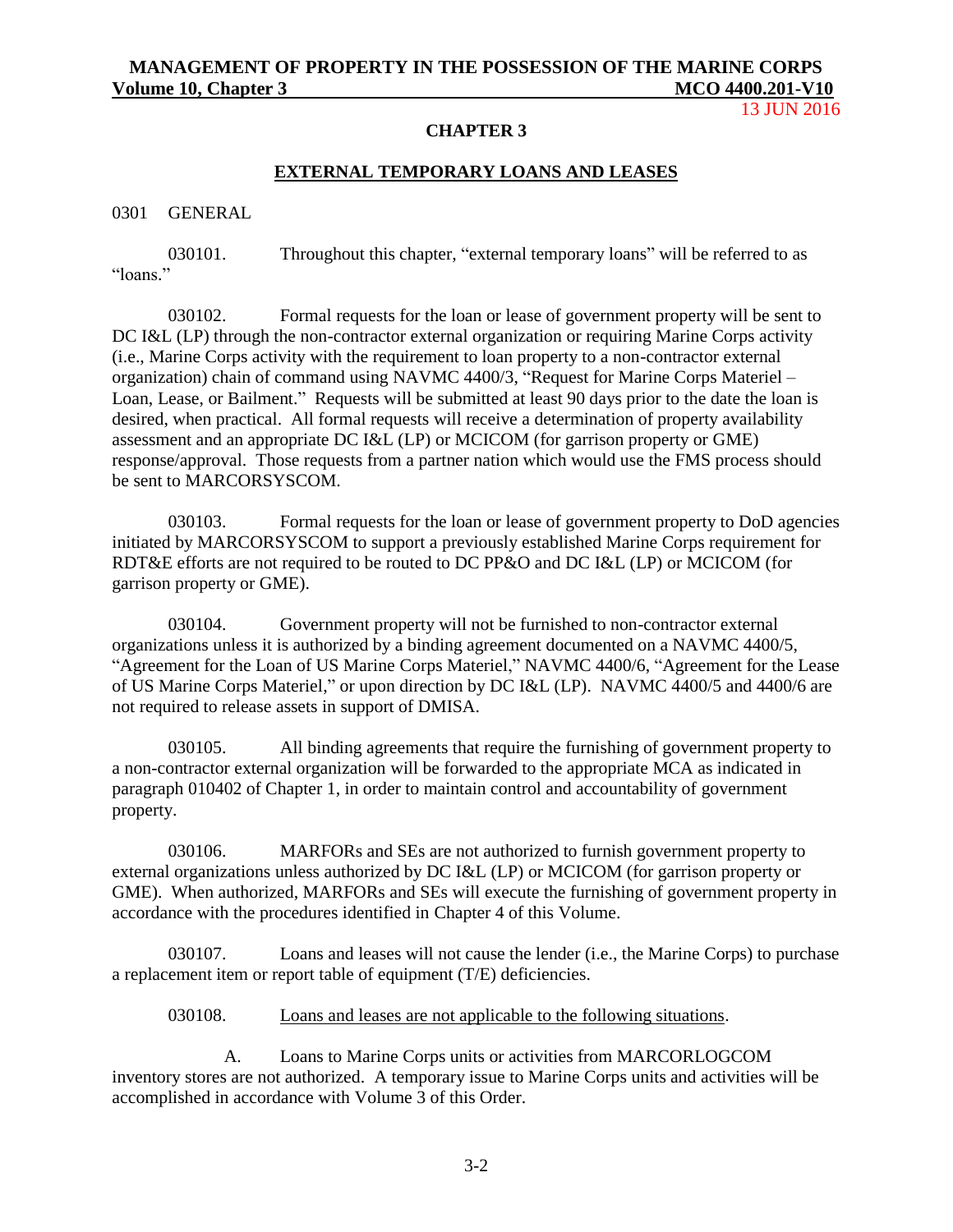#### 13 JUN 2016

B. The lease or bailment of facilities or the use of government production and research property by contractors, nonprofit organizations, foreign governments, or international organizations are not authorized. Refer to Chapter 2 (GFP) and Chapter 5 (bailment) for additional guidance.

C. Temporary issues or loans of materiel for special tooling, special test equipment, Class V materiel, or software (technical manuals, drawings, etc.) to contractors are not authorized. Refer to Chapter 1 for additional guidance.

030109. In accordance with reference  $(k)$ , the following additional information is provided regarding the lending or leasing of property to other Federal agencies.

#### A. State and Local Governments

An item may be lent to civil authorities for a maximum of 120 days during domestic crises, emergencies, or civil disturbances as prescribed in reference (o). Under no circumstances will emergency issues be treated as a loan. Reference (o) provides amplifying guidance.

#### B. U.S. Secret Service

An item may be lent to the U.S. Secret Service for a maximum of 120 days in performance of their duties as prescribed in reference (p). Reference (p) provides amplifying guidance.

#### C. Civilian Law Enforcement

An item may be lent to a civilian law enforcement activity for a maximum of 120 days for law enforcement purposes as prescribed in reference (q). Reference (q) provides amplifying guidance.

#### D. DoD Funded Customers

An item may be lent to a DoD funded customer for a maximum of 120 days to support an approved training exercise, a military emergency, or natural disaster. For any other reason not previously addressed, loans to DoD funded customers will not exceed 365 days and will be determined by the approval authority based on valid justification.

#### E. Humanitarian Relief

Under the authority of 10 U.S.C. § 2557, nonlethal excess supplies (not a weapon, ammunition, or other equipment designed to inflict bodily harm or death) may be transferred to the Department of State for its distribution in support of humanitarian relief.

030110. In accordance with reference  $(k)$ , the following additional information is provided regarding the lending or leasing of property to civil authorities and special activities.

A. National Veterans' Organizations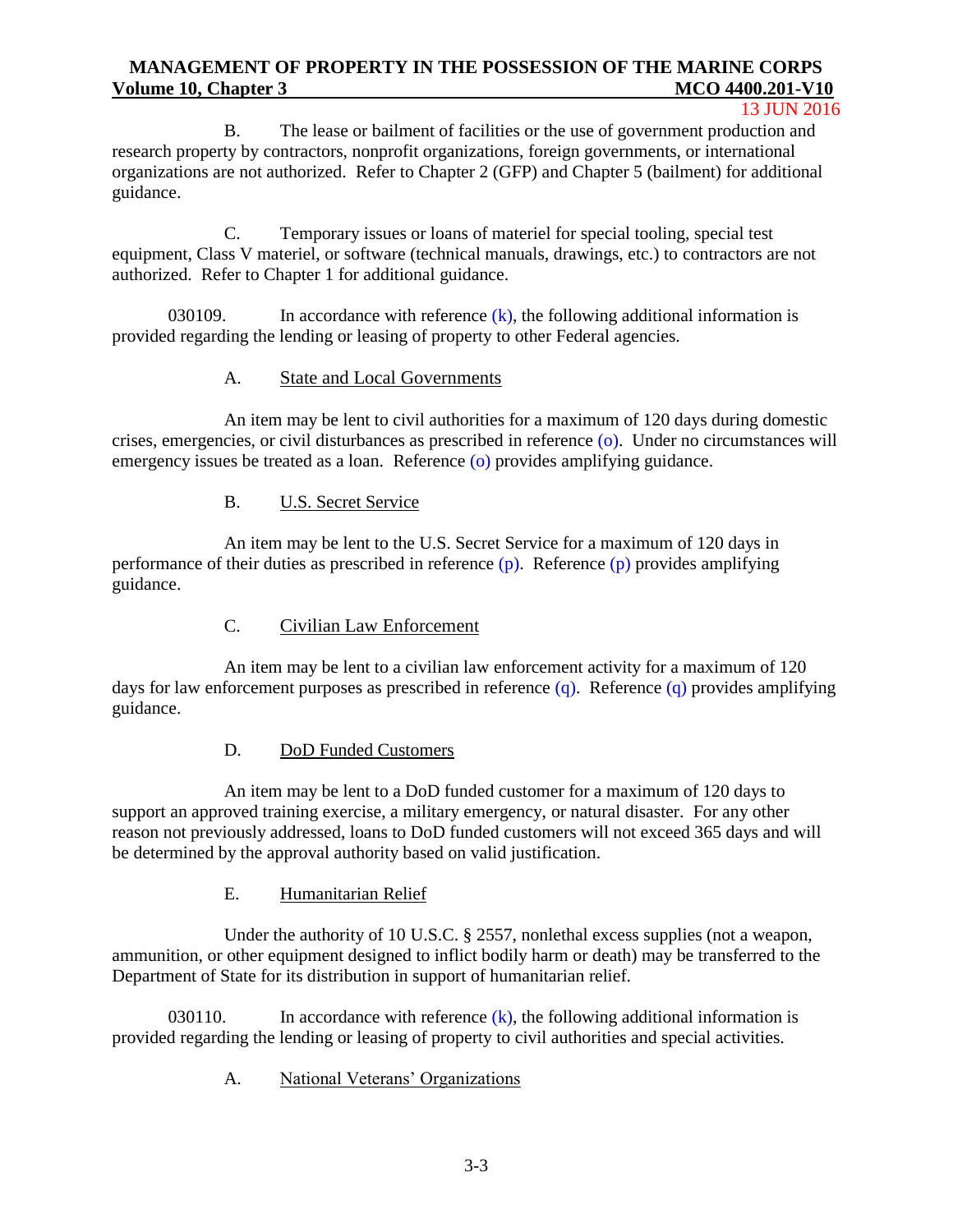#### 13 JUN 2016

Under the authority of 10 U.S.C. § 2551, an item (e.g., cots, blankets, pillows, mattresses, bed sacks, and other supplies) may be lent to recognized national veterans' organizations for a maximum of 120 days to support national/state convention or regional youth athletic or recreational tournament sponsored by veterans' organizations. A bond equal to the value of the property is required for the care and safekeeping of the property before the items are loaned.

## B. American National Red Cross

Under the authority of 10 U.S.C. § 2552, an item may be lent to an organization formed by National Red Cross for a maximum of 120 days for the purpose of instruction and practice needed to aid Army, Navy, or Air Force in time of war. A bond equal to twice the value of the property is required for the care and safekeeping of the property before the items are loaned.

#### C. Inaugural Committee

Under the authority of 10 U.S.C. § 2553, an item may be lent to the Inaugural Committee to support an inauguration of the President of the United States for period not to exceed nine days beyond the ceremony. A bond equal to the value of the property is required for the care and safekeeping of the property before the items are loaned.

#### D. Boy Scout Jamborees

Under the authority of 10 U.S.C. § 2554, cots, blankets, commissary equipment, flags, refrigerators, and other property may be lent to the Boy Scouts of America for the use of Scouts and officials who attend any national or world Boy Scout Jamboree. In addition, services and expendable medical supplies, as may be necessary or useful to the extent that items are in stock and items or services are available may be furnished without reimbursement. Items may be lent for a maximum of 120 days. A bond equal to the value of the property is required for the care and safekeeping of the property before the items are loaned.

#### E. Shelter for the Homeless, Incidental Services

Under the authority of 10 U.S.C. § 2556, the Secretary of a Military Department may provide without reimbursement bedding for support of shelters that are operated by entities other than DoD, but only to extent the Secretary determines that the provisions will not interfere with military requirements. In addition, incidental services and other items (such as medical supplies) may be provided without reimbursement to the extent that the provisioning does not interfere with military preparedness or ongoing military functions. To support these requirements, a service may issue only property declared excess to the needs of DoD.

#### F. Foreign Countries or International Organizations

An item may be loaned to eligible foreign countries or international organizations under an Acquisition and Cross-Servicing Agreement (ACSA). Weapon systems may not be loaned to partner nations. References (r) and (s) provide amplifying guidance and details on what may and may not be loaned.

## G. Other Leases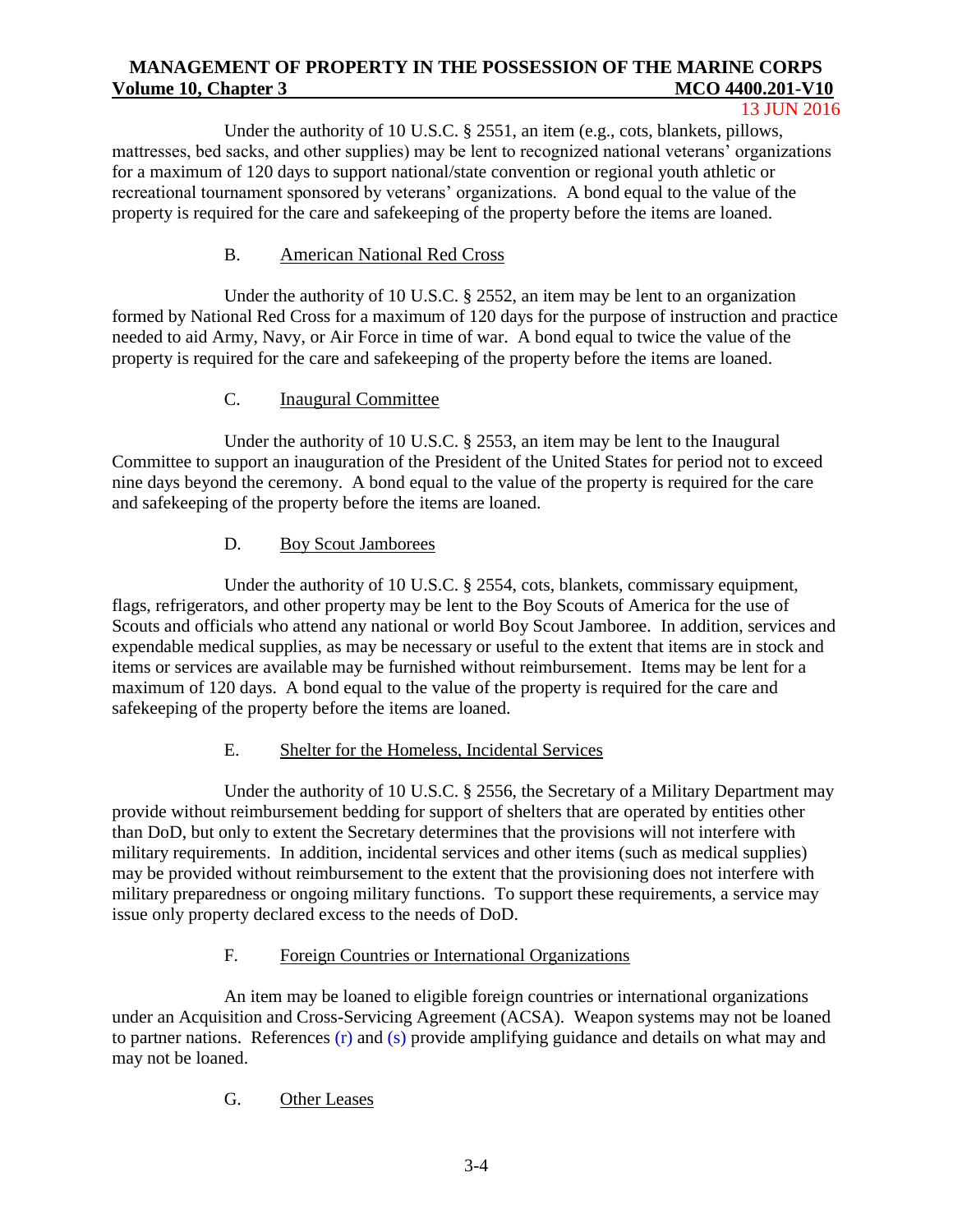Under the authority of 10 U.S.C. § 2667, non-excess items may be leased to an organization when the Secretary of Defense or the Secretary of the Military department has determined that the item is not needed for DoD during the proposed lease and the lease will promote the national defense or otherwise be in the public interest.

#### 030111. Reserve Component

Reference (t) contains special provisions regarding loaning equipment from Reserve Component assets. The Memorandum of Agreements (MOA) requirement in this reference is satisfied by the completion of NAVMC 4400/5 or NAVMC 4400/6 in this Volume. Reference (t) provides amplifying guidance.

#### 030112. Special Events

DoD capabilities may be used to provide support for international and domestic special events as authorized by law and DoD policy. DoD resources in support of special events may be provided only after the resources of all other relevant governmental and non-governmental entities are determined not to be available, unless there is a statutory exception or the DoD is the only source of specialized capabilities. DoD support should not be provided if use of commercial sources would be more appropriate. Reference (u) establishes policy, assigns responsibilities, and provides procedures for support to civil authorities and qualifying entities during the conduct of special events.

#### 030113. Leases and Demonstrations

Per reference (v), DoD Components may participate directly in international trade shows or trade exhibitions, when it is determined to be in the national security interest. Additionally, when foreign sales of U.S. manufactured defense equipment would contribute to U.S. national security and foreign policy interests, the Secretaries of the Military Departments or their designees may lease DoD equipment to a defense contractor or industrial association for demonstration to foreign governments or for display or demonstration at international trade shows or trade exhibitions. Reference (v) provides amplifying guidance.

030114. Inter-service transfer requests for excess Marine Corps equipment will be processed following the same procedures identified in this chapter and in accordance with Volume 9 of reference (g). Hence the property, title, and accountability responsibility will be transferred, thus there is no coordination required for the return of the property to the Marine Corps.

### 0302 DETERMINATION OF GOVERNMENT PROPERTY AVAILABILITY AND APPROVAL

030201. All requests for the loan/lease of government property to a non-contractor external organization, either initiated by a non-contractor external organization or a requiring Marine Corps activity, will be processed utilizing NAVMC 4400/3. These requests will be forwarded to MCICOM (for garrison property or GME) or MARCORLOGCOM and MARCORSYSCOM, when applicable, for a determination of property availability.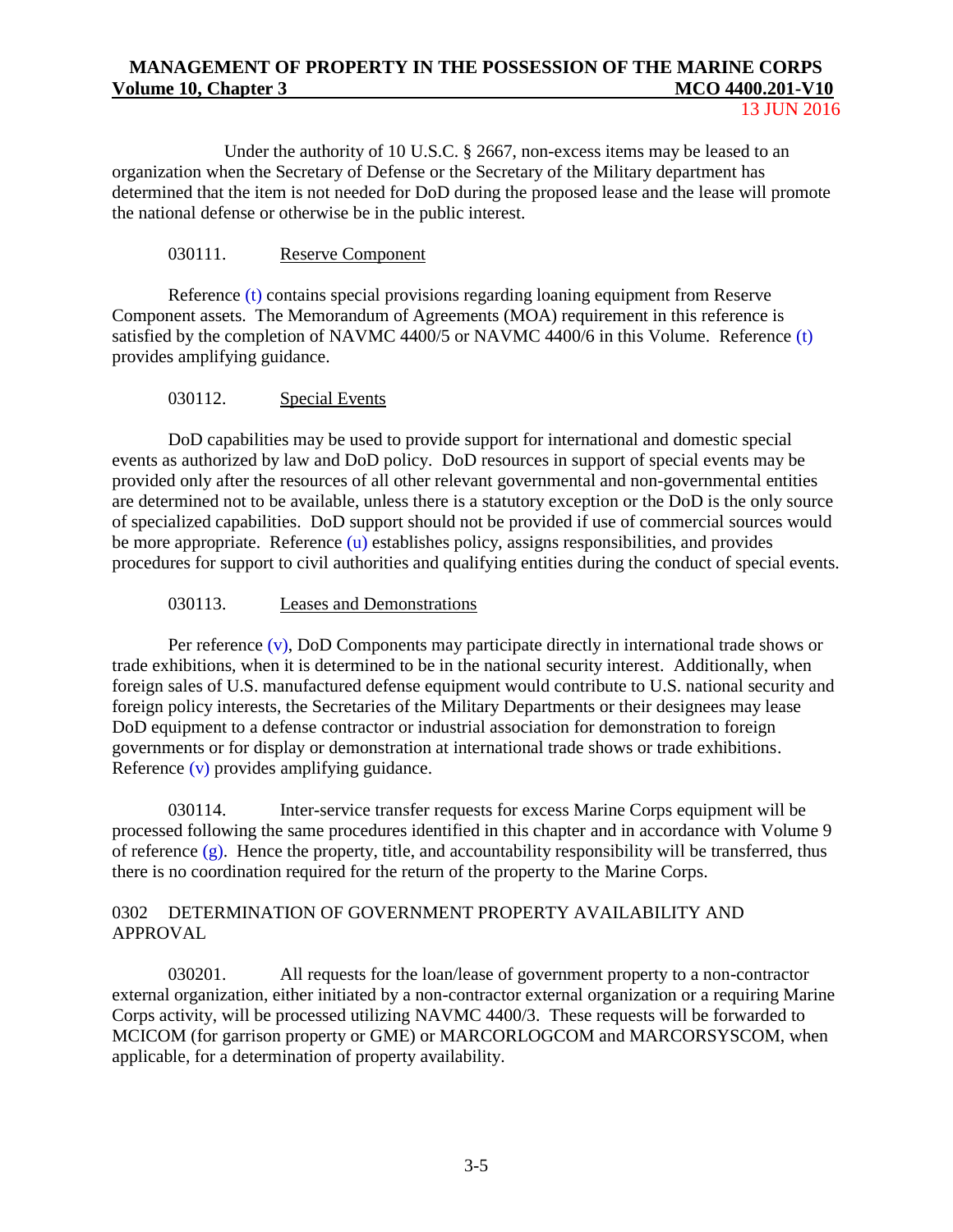#### 13 JUN 2016

A. NAVMC 4400/1, "Military Property of the United States" must be submitted in conjunction with NAVMC 4400/3; however, if a previous agreement has been established which details the pedigree data normally collected on the NAVMC 4400/1, then that agreement can be referenced instead of providing NAVMC 4400/1 (e.g., modification instruction or tech manual).

B. In accordance with paragraph 030102 of this chapter, requests initiated by an external organization or a requiring Marine Corps activity will be routed to MARCORLOGCOM via DC I&L (LP) and coordinated with DC PP&O as appropriate. For garrison property and GME, the external organization or requiring activity will route the request to MCICOM.

C. In accordance with paragraph 030103 of this chapter, requests initiated by MARCORSYSCOM will be routed directly to MARCORLOGCOM.

030202. MARCORLOGCOM or MCICOM (for garrison property or GME) will conduct an FOS assessment, to include the screening of all DoD inventories, to determine the most cost-effective method to source the requirement. MARCORLOGCOM or MCICOM will respond to all NAVMC 4400/3 requests with the appropriate and/or recommended sourcing solution.

A. When government property is available from within existing MARCORLOGCOM inventory stores, NAVMC 4400/3 response will be forwarded to DC I&L (LP), unless the request is to support RDT&E (see paragraph 030103 of this chapter) in which case NAVMC 4400/3 will be returned to the requesting activity. For garrison property and GME, MCICOM will determine the inventory availability and provide a response.

B. When government property is not available from within existing MARCORLOGCOM inventory stores or MCICOM's available inventories (for garrison property and GME), it will not normally be redistributed from using units to satisfy the requirement; however, to meet specific loan requirements as identified in paragraph 010409 of Chapter 1, MARCORLOGCOM may recommend the redistribution of property, from a using unit, to DC I&L (LP). In these situations, NAVMC 4400/3 response will be forwarded to DC I&L (LP). For garrison property and GME, redistributions from a using unit will be approved and coordinated by MCICOM. See paragraph 030505 for additional information pertaining to the accountability of property redistributed from a using unit to satisfy an external temporary loan or lease.

C. When government property is not available under the conditions identified in paragraphs 030202.A and 030202.B of this chapter, the request is deemed not supportable and NAVMC 4400/3 will be forwarded to MARCORSYSCOM for a recommendation on procurement action.

030203. When warranted, MARCORSYSCOM will conduct an FOS assessment to determine if new procurement is a valid option to source the requirement. MARCORSYSCOM will respond to all NAVMC 4400/3 requests with the appropriate recommendation regarding procurement (e.g., new procurement or no procurement action) and return to DC I&L (LP).

030204. When warranted, DC I&L (LP) will coordinate actions identified in paragraph 010409.B of Chapter 1 prior to approving or denying a MARCORLOGCOM recommendation for using unit redistribution.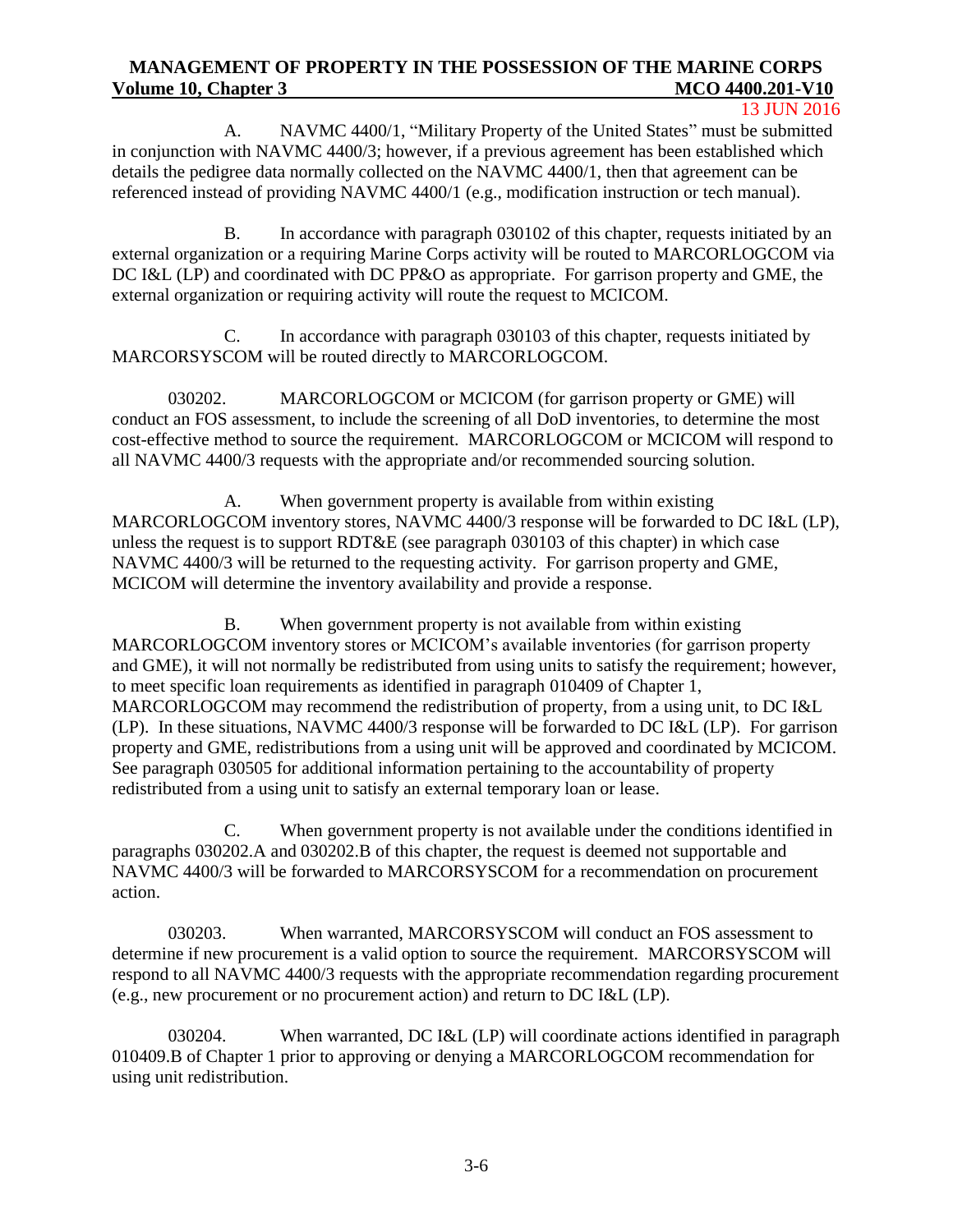13 JUN 2016

#### 030205. Request initiated by an External Organization

DC I&L (LP), in coordination with DC PP&O, will make the final approval determination. The final NAVMC 4400/3, if approved, will be provided to MARCORLOGCOM or MARCORSYSCOM, as appropriate, for the establishment of the binding agreement (i.e., NAVMC 4400/5 or NAVMC 4400/6), in accordance with paragraph 0303 of this chapter. For garrison property and GME, MCICOM will make the final determination.

#### 030206. Request initiated by Marine Corps Activity

DC I&L (LP), in coordination with DC PP&O, will make the final approval determination. The final NAVMC 4400/3, if approved, will be provided to MARCORLOGCOM or MARCORSYSCOM, as appropriate, for the establishment of the binding agreement (i.e., NAVMC 4400/5 or NAVMC 4400/6), in accordance with paragraph 0303 of this chapter. For garrison property and GME, MCICOM will make the final determination.

A. DC I&L (LP), in coordination with DC PP&O, will make the final approval determination. The final NAVMC 4400/3 will be returned to the requesting Marine Corps Activity. If approved, the requesting Marine Corps Activity is responsible for establishing the binding agreement (i.e., NAVMC 4400/5 or NAVMC 4400/6) in accordance with paragraph 0303 of this chapter.

B. Requests in support of RDT&E (see paragraph 030103 of this chapter) will be returned to the requesting MARCORSYSCOM activity whom is responsible for establishing the binding agreement (i.e., NAVMC 4400/5 or NAVMC 4400/6), in accordance with paragraph 0303 of this chapter.

030207. The determination that government property is available for transfer does not in itself authorize provision of the assets.

#### 0303 BINDING AGREEMENT

030301. A valid binding agreement, with the government property authorized for loan or lease properly identified, is required to be in place prior to the physical execution of the loan. The listing of authorized government property will be provided on NAVMC 4400/1 attached to the approved NAVMC 4400/3 or provided via appropriate reference listing as described in paragraph 030201.A of this chapter.

030302. The binding agreement directing the loan/lease must be in the form of a NAVMC 4400/5 or NAVMC 4400/6 as indicated in paragraph 030104 of this chapter. In no case will an external organization's document/agreement be substituted for NAVMC 4400/5 or NAVMC 4400/6. DoD approved requests and binding agreements and other lease agreements (to include FMS) such as those captured in a Letter of Offer and Acceptance may be attached to the NAVMC 4400/5 or NAVMC 4400/6 as supporting documentation. Refer to Chapter 6 for additional information regarding binding agreements.

#### 0304 REQUEST ISSUE/NOTIFICATION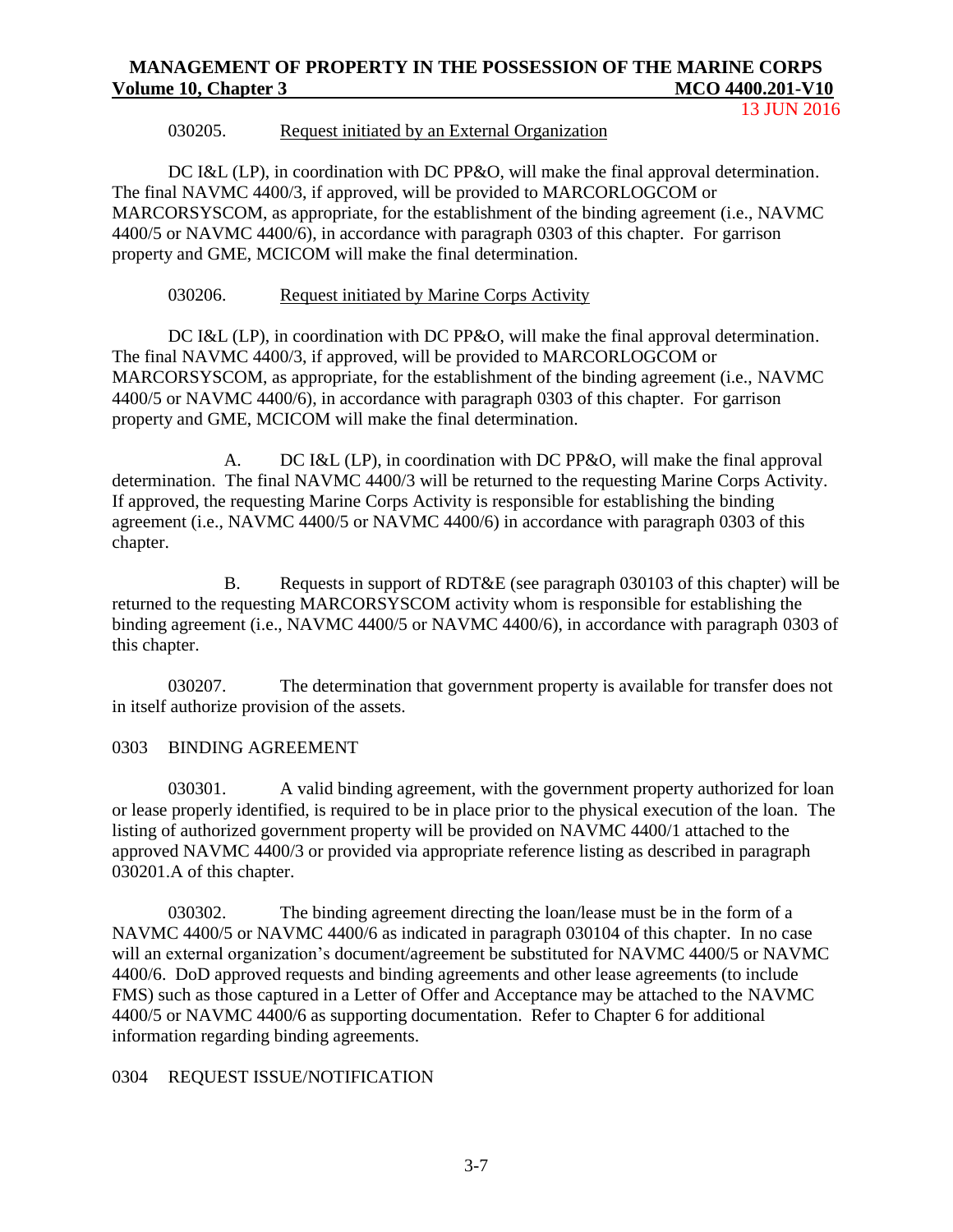13 JUN 2016

030401. When property is sourced from Marine Corps inventory per paragraph 030202 or 030204 of this chapter and upon completion of the binding agreement, requests for the issue of assets are to be submitted to the supporting MCA utilizing NAVMC 4400/4. NAVMC 4400/4 must include the applicable binding agreement.

A. MARCORLOGCOM will coordinate all issue actions with the appropriate non-contractor external organization when sourced from MARCORLOGCOM inventory. For garrison property and GME, MCICOM will coordinate all issue actions.

B. MARCORLOGCOM will coordinate redistribution actions with the appropriate MARFOR and issue actions with the appropriate non-contractor external organization when MARFOR sourcing is approved by DC I&L (LP). For garrison property and GME, MCICOM will coordinate all redistribution actions.

030402. When property is sourced from new procurement per paragraph 030203 of this chapter and upon completion of the binding agreement, the requesting activity will contact the appropriate MCA upon delivery and acceptance of the asset. NAVMC 4400/4 must include the applicable binding agreement which should not be confused with the procurement contract number.

030403. When property will be incorporated into another end item or when the item will not be recovered, appropriate identification of this fact will be made on the NAVMC 4400/4.

030404. As indicated in paragraph 030108 of this chapter, certain civil authorities are required to provide a bond prior to the loan or lease of government property. The posting of the bond by the borrowing activity is required prior to the issue of the loaned/leased government property; refer to Chapter 6 for additional procedures regarding surety bonds.

### 0305 ACCOUNTABILITY OF GOVERNMENT PROPERTY – LOANS AND LEASES

030501. The MCA will track and account for all government property under their cognizance furnished as a loan/lease to external organizations, unless directed otherwise by DC I&L (LP) (i.e., external temporary loans by the MARFOR/SE) using an APSR.

A. External organizations receiving government property will use their assigned DoDAAC for tracking purposes. In the event a DoDAAC is unable to be assigned (e.g., a non-DoD agency), another government tracking identification such as a Data Universal Numbering System (DUNS) number must be used.

B. MCAs will use iRAPT to electronically transfer property to and from the custody of the external organization as a basis for custodial accountability.

C. The external organization will be responsible for establishing stewardship responsibility and providing the MCA the necessary copies of the receipt forms.

030502. When applicable, electronic transfers which cite the binding agreement and UII will be used to document accountability transactions. These transfers include the initial furnishing to and receipt by the external organization, subsequent transfers between external organizations, or return to the government.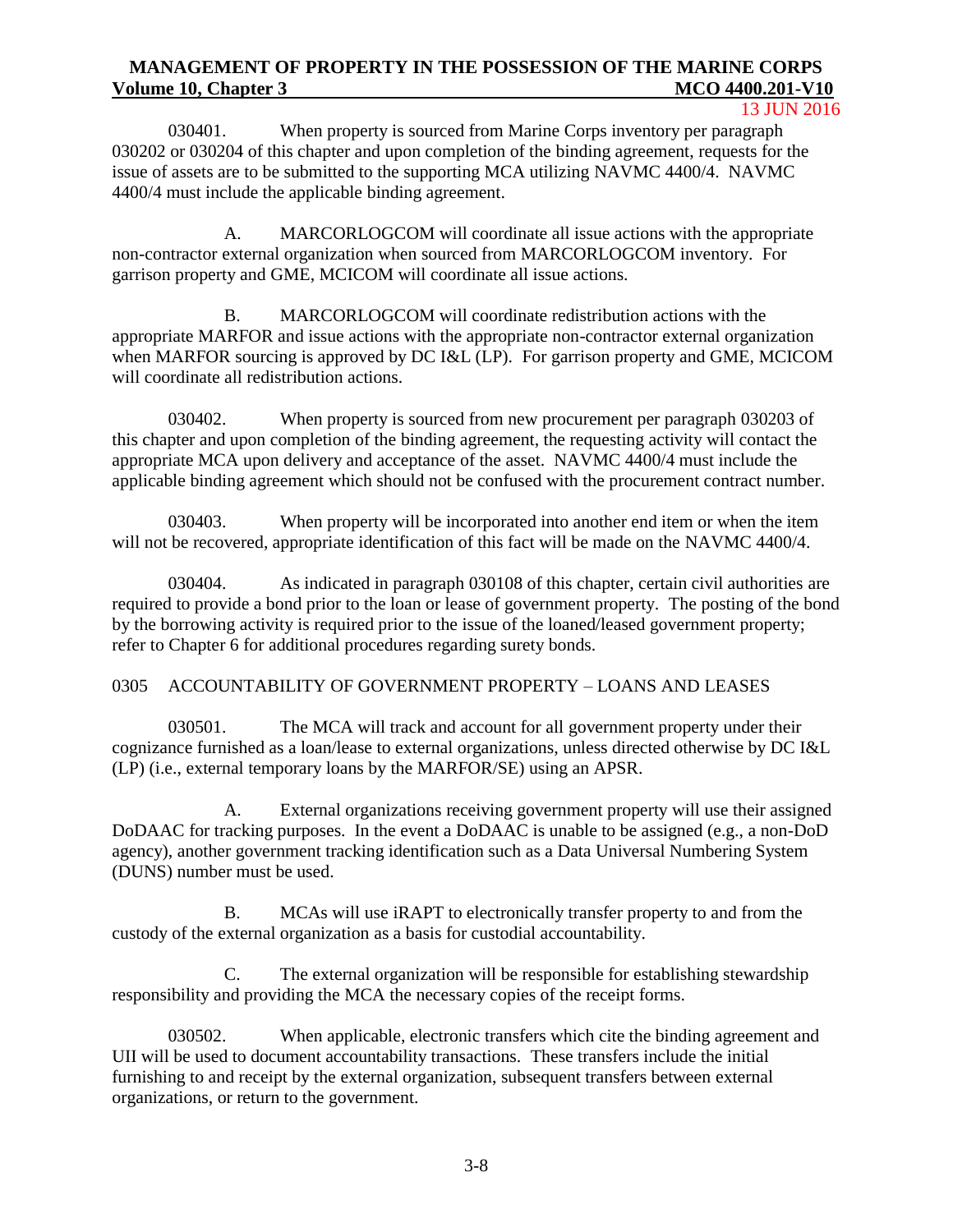13 JUN 2016

030503. Upon shipment of the loaned/leased government property, either by the government to an external organization or an external organization to the government, an electronic notification will be made to the receiving organization (i.e., government or external organization) indicating a property transfer.

030504. When in their possession, external organizations will have stewardship responsibility of loaned government property. If an external organization with stewardship responsibility (i.e., government property was furnished to the external organization in accordance with a binding agreement) transfers the government property to another external organization (e.g., subordinate agency), stewardship responsibility remains with the external organization in which the government property was furnished.

030505. When redistribution from a using unit is approved by DC I&L (LP) or MCICOM (for garrison property and GME) (per paragraph 030202.B), the using unit will transfer accountability of the property to MARCORLOGCOM or MCICOM, respectively; however, the physical delivery of the property may go directly to the external organization. Coordination for the transfer and shipping instructions will be provided by MARCORLOGCOM or MCICOM per paragraph 030401.B of this chapter. These situations do not include the DC I&L (LP) or MCICOM authorized external temporary loans by MARFOR/SE discussed in Chapter 4.

### 0306 RETURN/DISPOSAL OF GOVERNMENT PROPERTY

030601. Loaned government property may be returned to the Marine Corps in a variety of ways depending on the item and what has happened to the item during the time of the loan. Examples include government property embedded in new item delivery, government property embedded in higher assembly, or government property returned as issued. As a result, the appropriate return/disposal instructions will be provided in the binding agreement. If return/disposal instructions are unknown at the time of the awarding of the binding agreement and are subsequently not provided, the external organization will contact the approving agency who will coordinate with MARCORLOGCOM or MCICOM (for garrison property and GME) for appropriate disposition instructions.

030602. Under normal circumstances, the loan of Stores Account Code (SAC) 1 materiel will not be made to another U.S. Navy activity. Intra-DON movement of SAC 1 materiel will be either an issue to end use or a permanent issue (transfer) to that unit. Exceptions include inter-service requests for Marine Corps specific assets (i.e., Individual Combat Clothing and Equipment) that are required to support Marine Corps operations and exercises.

030603. Consumable items will be treated as an issue to an end user in accordance with Volume 3 of this Order.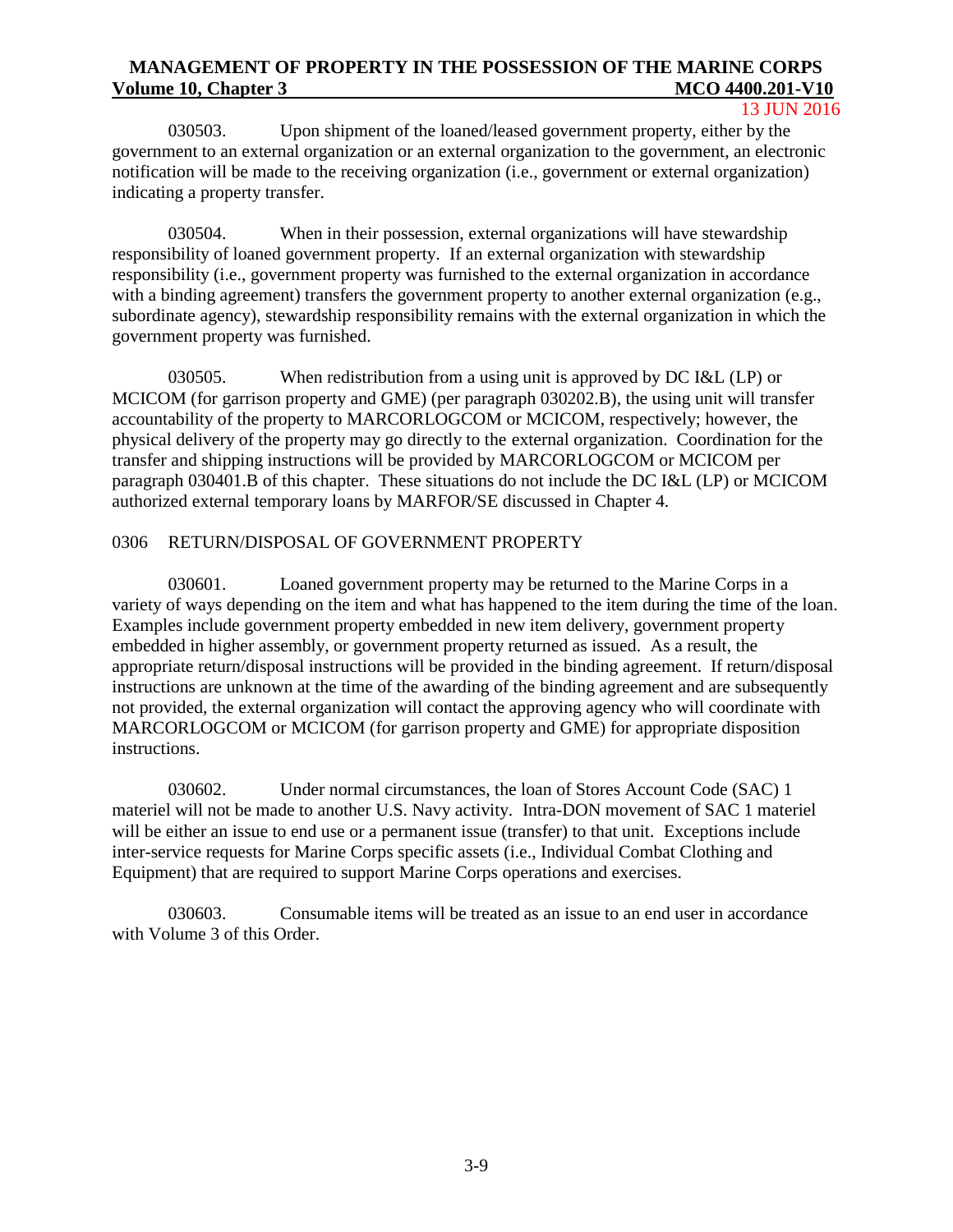13 JUN 2016

## **VOLUME 10: CHAPTER 4**

#### **"EXTERNAL TEMPORARY LOANS BY THE MARFOR/SE"**

## **SUMMARY OF SUBSTANTIVE CHANGES**

Hyperlinks are denoted by *bold, italic, blue and underlined font***.**

The original publication date of this Marine Corps Order (MCO) Volume (right header) will not change unless/until a full revision of the MCO has been conducted.

All Volume changes denoted in blue font will reset to black font upon a full revision of this Volume.

| <b>CHAPTER</b><br><b>VERSION</b> | <b>PAGE</b><br><b>PARAGRAPH</b> | <b>SUMMARY OF</b><br><b>SUBSTANTIVE CHANGES</b> | <b>DATE OF</b><br><b>CHANGE</b> |
|----------------------------------|---------------------------------|-------------------------------------------------|---------------------------------|
|                                  |                                 |                                                 |                                 |
|                                  |                                 |                                                 |                                 |
|                                  |                                 |                                                 |                                 |
|                                  |                                 |                                                 |                                 |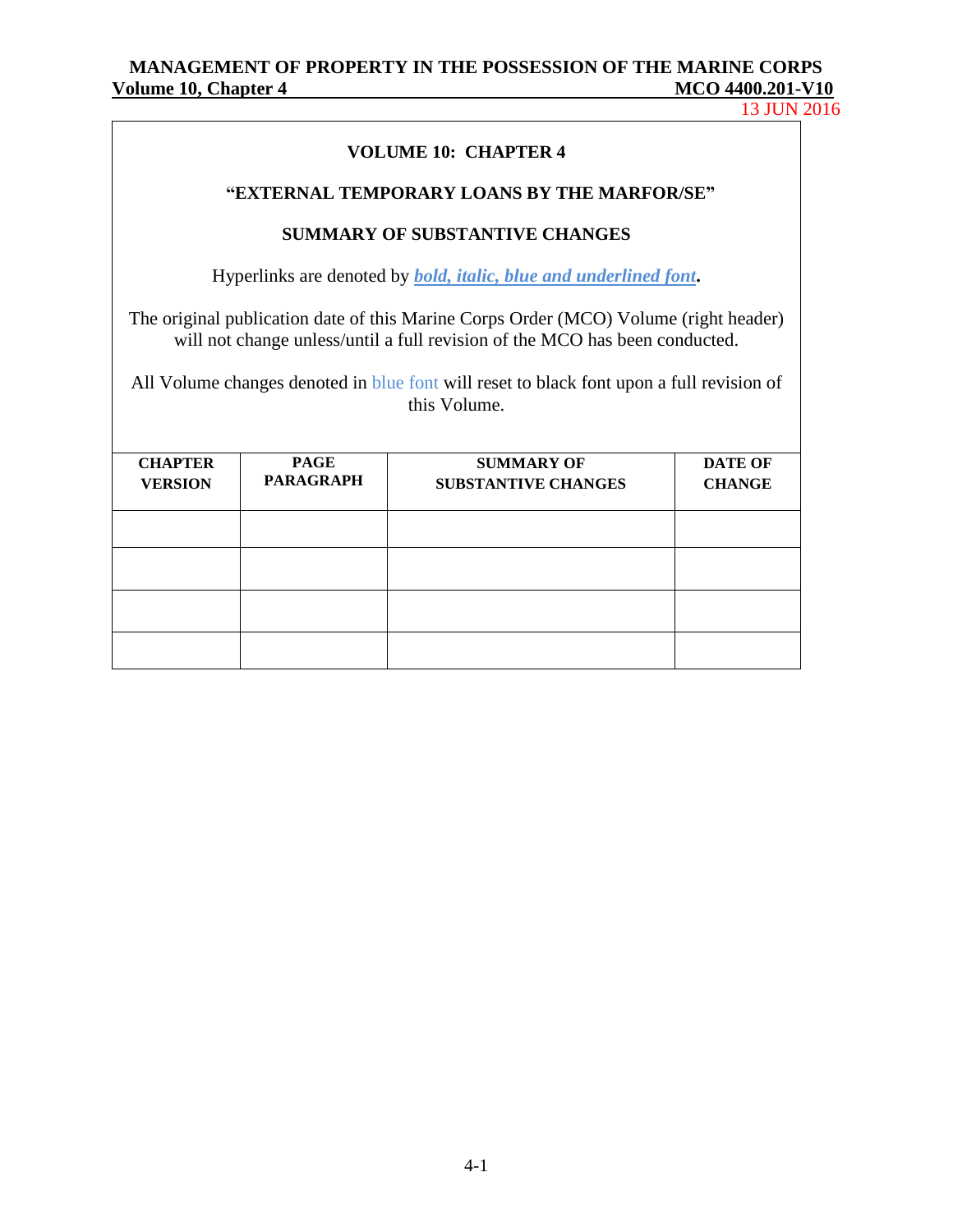### 13 JUN 2016

#### **CHAPTER 4**

#### **EXTERNAL TEMPORARY LOANS BY THE MARFOR/SE**

0401 GENERAL

040101. Authority

In accordance with Chapters 1 through 3 of this Volume, MARFORs and SEs are not authorized to furnish government property to external organizations unless authorized by DC I&L (LP) or MCICOM (for garrison property or GME). In certain situations, DC I&L (LP) or MCICOM may determine it is in the Marine Corps' best interest to source and execute the furnishing of government property to a non-contractor external organization by a MARFOR or SE unit/activity. Only in these situations will the MARFOR or SE unit/activity be responsible for the establishment of accountability management for government property furnished to a non-contractor external organization.

040102. Items to be Loaned

Government property, with the exception of property cataloged as classified, sensitive, or pilferable in the Federal Logistics Information Service, is eligible for furnishing to a non-contractor external organization by the MARFOR/SE upon approval by DC I&L (LP) or MCICOM (for garrison property or GME). Examples include, but are not limited to, cots, mattresses, mattress covers, blankets, pillows, folding chairs, and tentage.

040103. Formal requests by non-contractor external organizations for the loan of government property will be submitted in accordance with paragraph 030102 of Chapter 3.

040104. Geographically co-located commanders may assist the external organization in the completion and routing of NAVMC 4400/3 as necessary.

040105. Government property will not be furnished to non-contractor external organizations unless it is authorized by a binding agreement documented on NAVMC 4400/5 or NAVMC 4400/6. DoD-approved requests and binding agreements and other lease agreements (to include FMS) such as those captured in a Letter of Offer and Acceptance may be attached to the NAVMC 4400/5 or NAVMC 4400/6 as supporting documentation.

040106. Refer to paragraphs 030108 through 030111 of Chapter 3 for additional guidance regarding the loan and lease of government property to other Federal agencies, civil authorities, and special activities.

#### 0402 DETERMINATION OF GOVERNMENT PROPERTY AVAILABILITY AND APPROVAL

040201. Requests for the loan/lease of government property to a non-contractor external organization that meet the criteria identified in paragraph 040102 of this chapter may be forwarded to a MARFOR or SE unit/activity in accordance with paragraph 040101 of this chapter for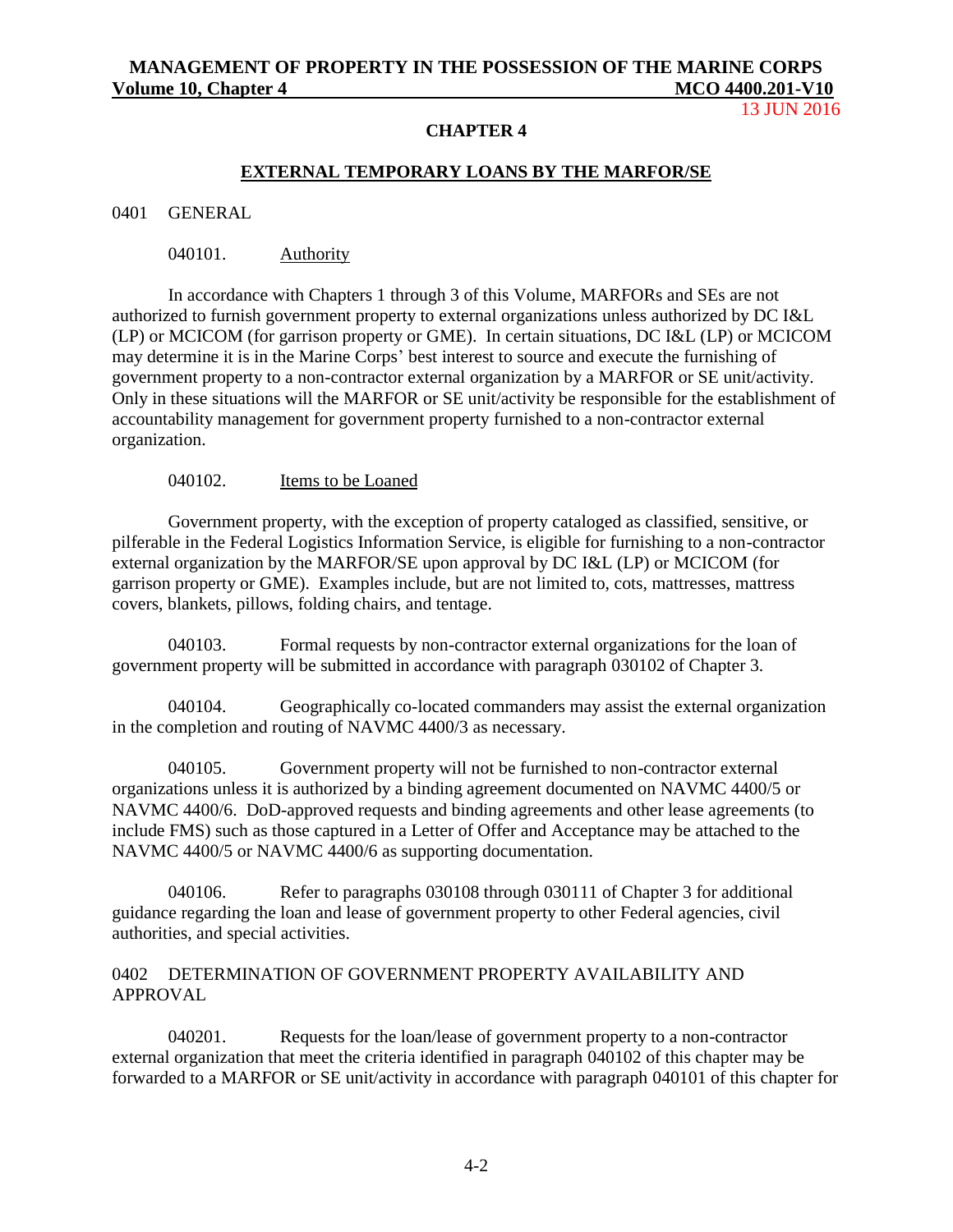#### 13 JUN 2016

an FOS assessment. Requests that do not meet criteria identified in paragraph 040102 of this chapter are executed in accordance with the procedures identified in Chapter 3.

040202. MARFOR and SE unit/activities will respond to all requests, using the original NAVMC 4400/3, with their determination of availability. The determination that government property is available for transfer does not authorize provision of the assets.

040203. Requests submitted with support of a geographically co-located commander may include their determination of availability on NAVMC 4400/3 prior to routing to DC I&L (LP) or MCICOM (for garrison property or GME).

040204. DC I&L (LP) or MCICOM (for garrison property or GME) will review the request for loan of government property and the MARFOR/SE determination of availability. Utilizing NAVMC 4400/3, DC I&L (LP), in coordination with DC PP&O, will approve as an authorized external temporary loan by the MARFOR/SE and identify the sourcing agency or deny the request. The final NAVMC 4400/3, if approved, will be used for the creation of the binding agreement in accordance with paragraph 0403 of this chapter.

## 040205. Determination of Non-availability

A determination of non-availability is made by DC I&L (LP), in coordination with DC PP&O, when the requested government property is not capable of being sourced by the MARFOR/SE, and is not capable of being sourced or is not cost beneficial to source via MARCORLOGCOM. For garrison property and GME, MCICOM will make the determination of non-availability.

# 0403 BINDING AGREEMENT

040301. When authorized as an external temporary loan by the MARFOR/SE, the sourcing activity will ensure a valid binding agreement, with the government property authorized for loan properly identified and in place prior to the physical execution of the loan. The listing of authorized government property will be provided on the approved NAVMC 4400/3.

040302. The binding agreement directing the loan must be in the form of NAVMC 4400/5 or NAVMC 4400/6 as indicated in paragraph 040105 of this chapter. In no case will an external organization's document/agreement be substituted for NAVMC 4400/5 or NAVMC 4400/06. Refer to Chapter 6 for additional information regarding binding agreements.

# 0404 REQUEST ISSUE/NOTIFICATION

040401. The authorization by DC I&L (LP) or MCICOM (for garrison property and GME) will identify the sourcing solution as internal to the MARFOR/SE to support the furnishing of government property. As a result, there is no requirement for the supporting Marine Corps activity to submit a request to a sourcing activity (i.e., MARCORLOGCOM or MCICOM). The MARFOR/SE will coordinate the issuing of the property to the external organization.

040402. As indicated in paragraph 030110 of Chapter 3, certain civil authorities are required to provide a bond prior to the loan or lease of government property. The posting of the bond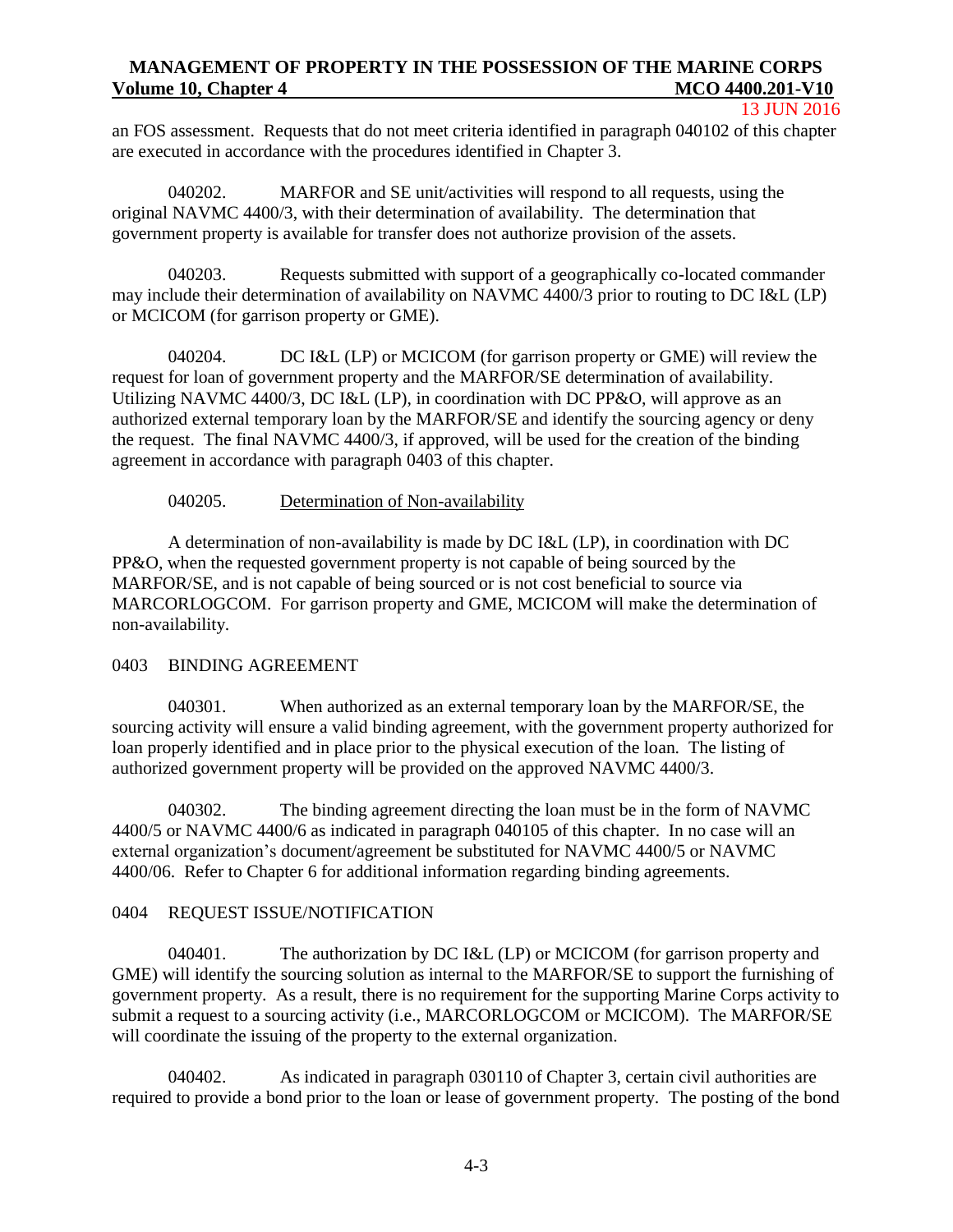13 JUN 2016

by the borrowing activity is required prior to the issue of the loaned/leased government property. Refer to Chapter 6 for additional procedures regarding surety bonds.

## 0405 ACCOUNTABILITY OF GOVERNMENT PROPERTY – EXTERNAL TEMP LOANS

For external temp loans to non-contractor external organizations (see Chapter 3 paragraph 0301), the supporting MARFOR/SE (i.e., unit/activity tasked with support) will maintain accountability of all property furnished to the requesting organization using established internal temporary loan procedures described in Chapter 4, paragraph 040801 of Volume 3 of this Order. The sourcing unit/activity will be responsible for conducting a joint inventory with the external organization and obtaining the necessary copies of property transfer documents. In addition, the sourcing unit/activity is further responsible for maintaining liaison with the external organization during the period of utilization of the loaned government property.

### 0406 RETURN/DISPOSAL OF GOVERNMENT PROPERTY

The supporting MARFOR/SE unit/activity is responsible for the following:

040601. Ensuring all loaned government property is shipped at the close of the event at the expense of the external organization to the agreed to location.

040602. Preparing a joint inventory of returned government property in cooperation with a representative of the external organization. This will be the basis for a final receipt at the expiration of the loan. The supply officer or APO of the supporting unit/activity and the external organization representative with whom the government property is loaned will certify all copies for correctness.

040603. Determining the cost of and making formal restitution demand upon the external organization for bond forfeitures in accordance with Chapter 6 of this Volume.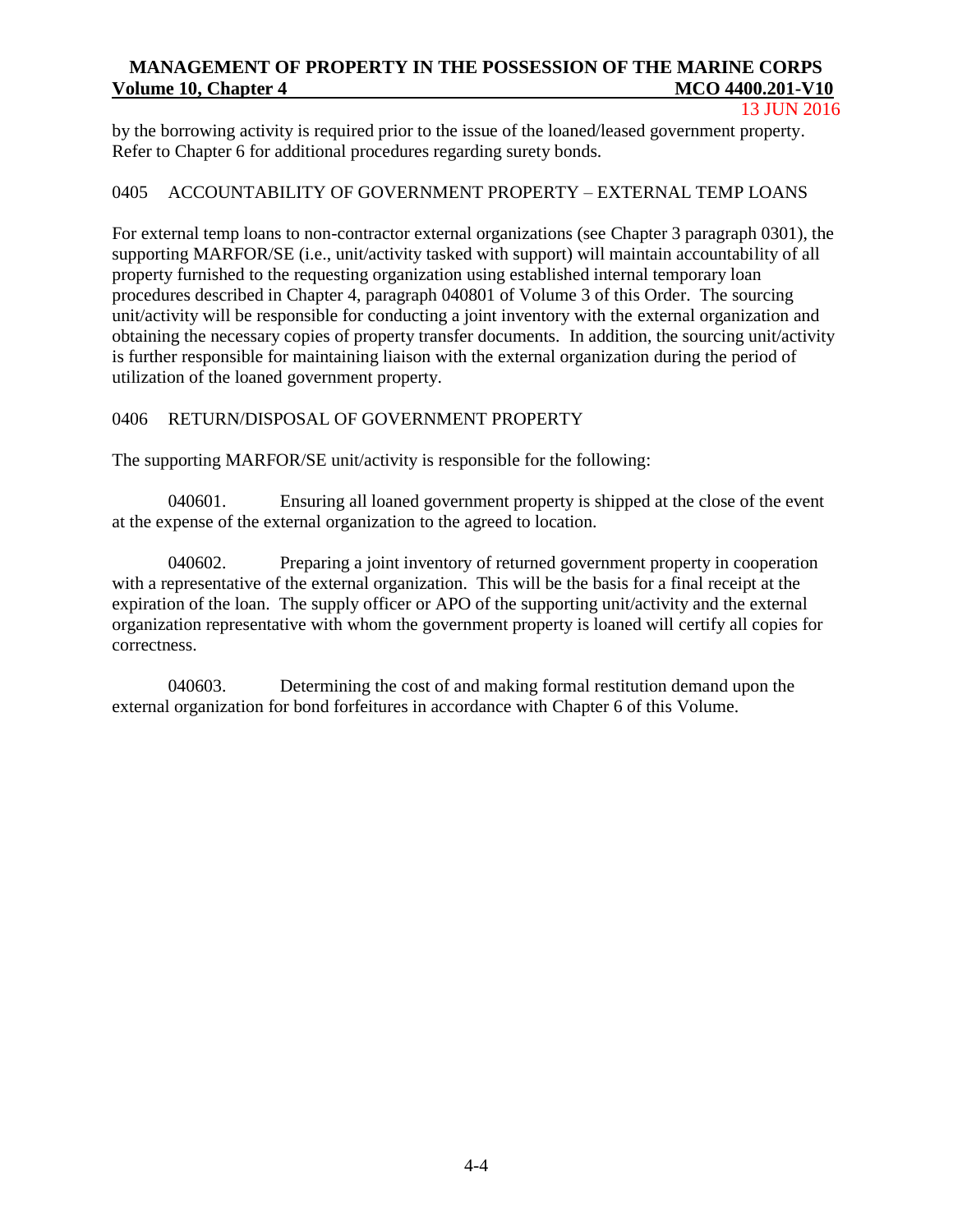13 JUN 2016

#### **VOLUME 10: CHAPTER 5**

#### **"BAILMENT PROGRAM (REPLENISHMENT PARTS PURCHASE OR BORROW (RPPOB))"**

#### **SUMMARY OF SUBSTANTIVE CHANGES**

Hyperlinks are denoted by *bold, italic, blue and underlined font***.**

The original publication date of this Marine Corps Order (MCO) Volume (right header) will not change unless/until a full revision of the MCO has been conducted.

All Volume changes denoted in blue font will reset to black font upon a full revision of this Volume.

| <b>CHAPTER</b><br><b>VERSION</b> | <b>PAGE</b><br><b>PARAGRAPH</b> | <b>SUMMARY OF</b><br><b>SUBSTANTIVE CHANGES</b> | <b>DATE OF</b><br><b>CHANGE</b> |
|----------------------------------|---------------------------------|-------------------------------------------------|---------------------------------|
|                                  |                                 |                                                 |                                 |
|                                  |                                 |                                                 |                                 |
|                                  |                                 |                                                 |                                 |
|                                  |                                 |                                                 |                                 |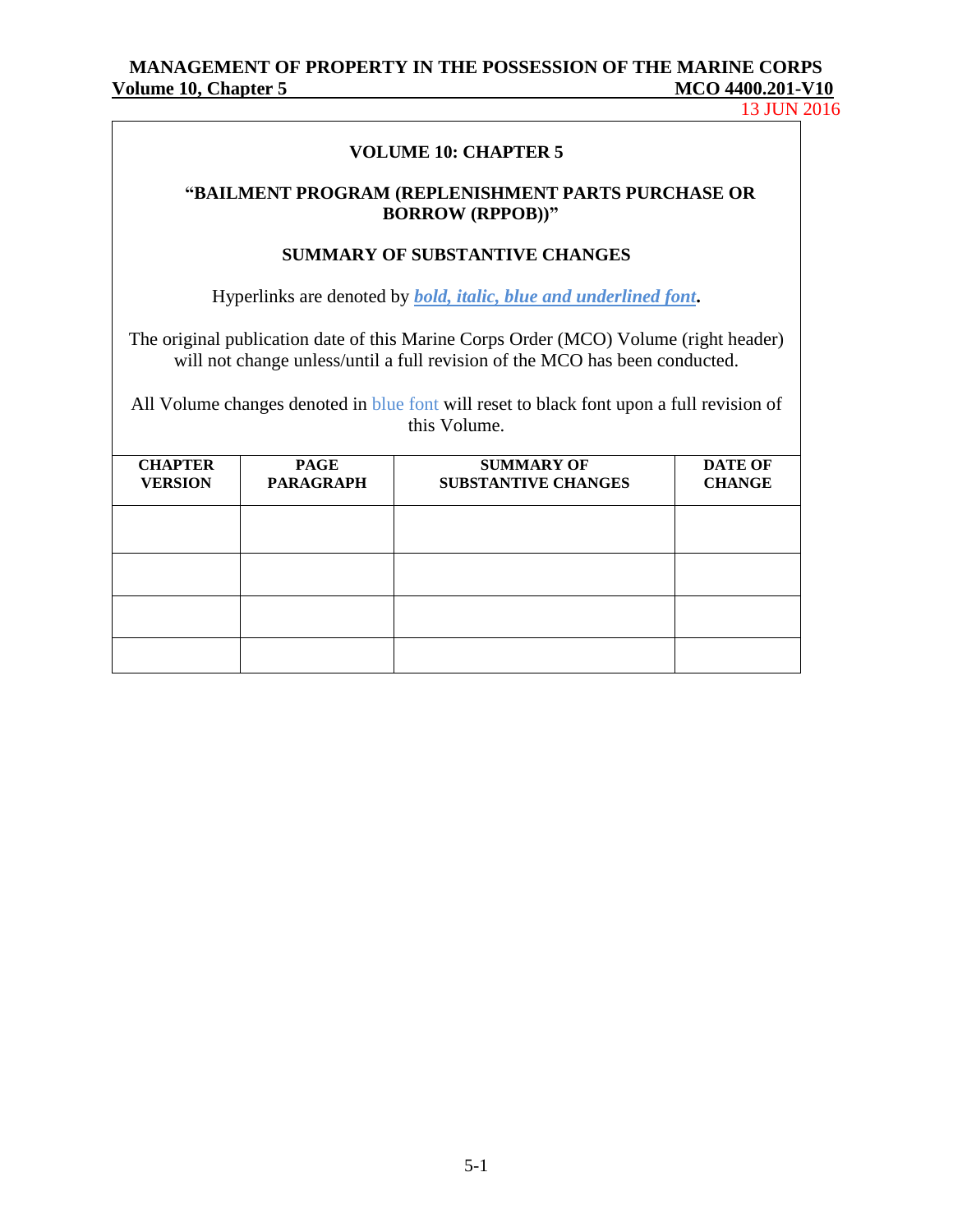13 JUN 2016

#### **CHAPTER 5**

## **BAILMENT PROGRAM (REPLENISHMENT PARTS PURCHASE OR BORROW (RPPOB))**

0501 GENERAL

This chapter establishes policy in accordance with reference (w) for the Marine Corps RPPOB Program to provide domestic business concerns an opportunity to purchase or borrow replenishment parts from the government for:

050101. Design replication or modification.

050102. Subsequent submission of offers to sell items of supply replenishment parts to the government.

050103. Enhancing competition, lowering costs, and improving lead times by developing and locating alternative sources of supply and manufacturing.

0502 POLICY

050201. Replenishment part costs shall be lowered through competition and product simplification. Therefore, sample parts shall be made available to domestic business concerns when MARCORSYSCOM or MCICOM (for garrison property or GME) determines that such action is in the best interest of the government. That determination shall include economic considerations as well as national security requirements, inventory needs, the probability of future purchases of parts, and any additional restrictions required by law.

050202. No domestic business concern in good standing (i.e., not on the excluded party list) shall be denied the opportunity to participate in the Marine Corps RPPOB Program. The availability of sample parts shall be limited to quantities adequate to meet the program's objectives. Controls shall be established within the Marine Corps to prevent exploitative ordering of sample parts and later depletion of DoD supply system stocks.

A. Alternate sources of supply may be developed through this program when appropriate under Subpart 6.202 of reference (b).

B. The Marine Corps need not delay ongoing or planned purchase actions of spare parts to allow potential suppliers (i.e., external organization) to participate in the program.

C. Government inspection of parts for compliance to performance criteria, based on existing technical data, shall be conducted, when appropriate, before the bailment or sale of parts to potential suppliers.

050203. Only domestic businesses may participate in the RPPOB Program. The transfer of parts or technical data by the domestic business participating in the RPPOB Program to other parties or firms within the United States or to foreign firms or foreign governments is forbidden.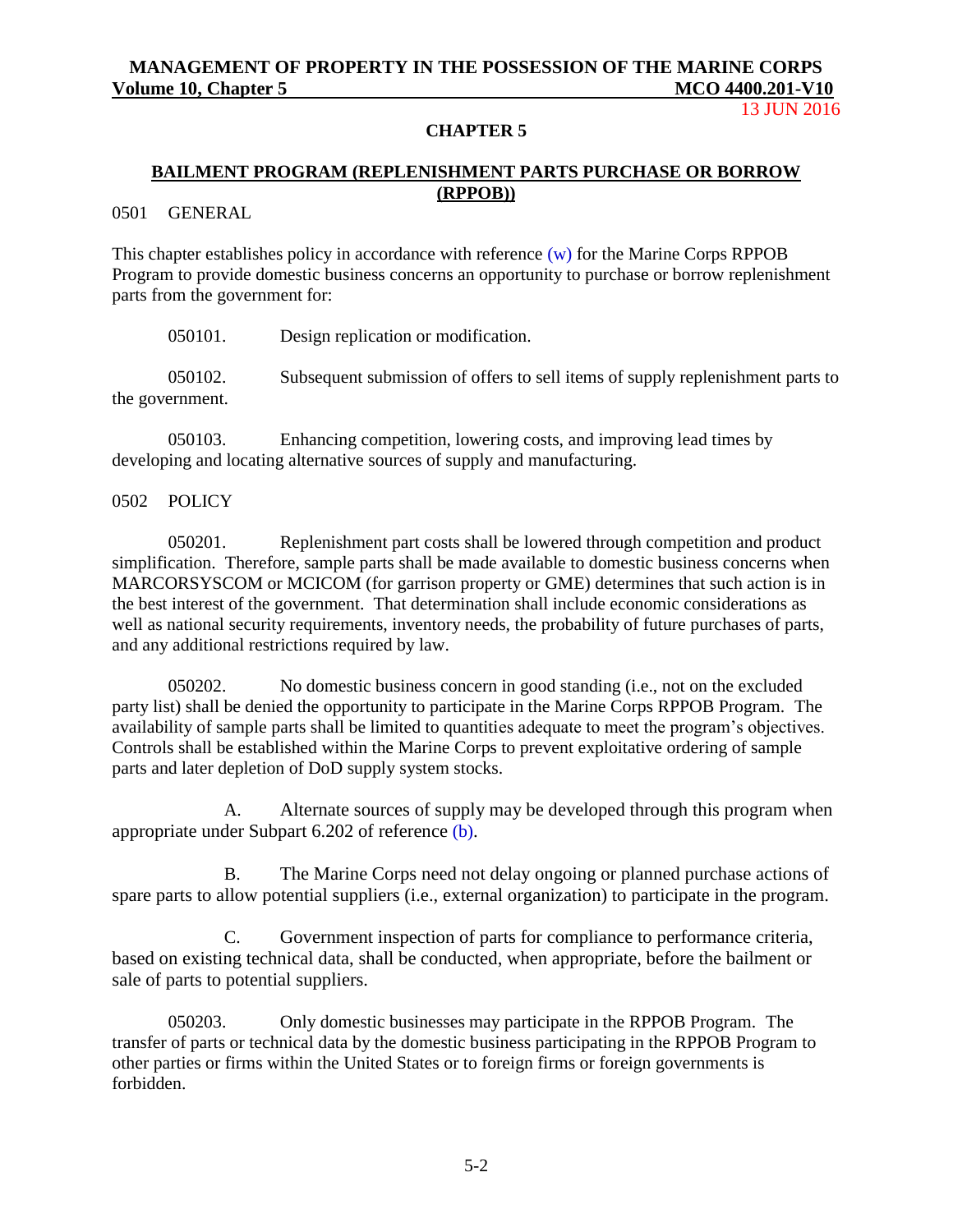13 JUN 2016

050204. Through the RPPOB Program, the Marine Corps shall make sample parts available to domestic businesses for the purpose of design replication, modification, or development and submission of a data package to obtain approval to sell like replenishment parts to the government.

050205. To provide the maximum incentive for industry to participate in the RPPOB Program, the Marine Corps shall assure all qualified companies are provided the opportunity to compete for parts they have made competitive under the RPPOB Program. Accordingly, no part shall be procured under requirements so strict as to eliminate the firm that moved the part from noncompetitive to competitive status through a successful RPPOB action.

050206. The Marine Corps must be the Primary Inventory Control Agency of the part to approve requests from potential suppliers to view or obtain sample parts on a bailment or purchase basis.

050207. MARCORSYSCOM will determine which sample parts are eligible for reverse engineering under the RPPOB program, during the full screen breakout/exploded view (e.g., diagram, picture, schematic or technical drawing) review performed per the DFARS.

A. Items requested for RPPOB sale or bailment that has not undergone a full screen breakout review shall be expeditiously scheduled for a review (limited or full) to determine the items' eligibility for the RPPOB program.

B. Once the breakout review process is completed and a part is determined eligible for the RPPOB program, the Marine Corps shall ensure the criteria identified in paragraph 050402 of this chapter are met prior to approving the part for bailment.

050208. There are three methods that the Marine Corps may use to make parts available to the potential suppliers:

## A. Direct purchase of the part by the potential supplier

This is the preferred method as it minimizes the management and administrative impact to the government. Pricing policies for this method shall be in accordance with Volume 11A of reference  $(k)$ . The potential supplier will also pay administrative and accessorial charges such as packing, crating, and handling costs. The potential supplier shall make payment prior to delivery of the material to the potential supplier. There is no limitation on the dollar value of parts that may be purchased. This option will follow the procedures identified below, however title and accountability responsibility will transfer, thus there is no coordination required for the return of the property to the Marine Corps.

## B. Bailment of the part to the potential supplier

MARCORSYSCOM shall prepare a bailment agreement with the provisions agreed upon by both parties. Parts shall not be subjected to destruction or irreversible disassembly. Parts shall not be loaned to potential suppliers unless such parts can be re-inspected and validated by the government. The government will need to have visibility of the bailed property's material condition and location status in the event the property is required by the government (e.g., emergency need for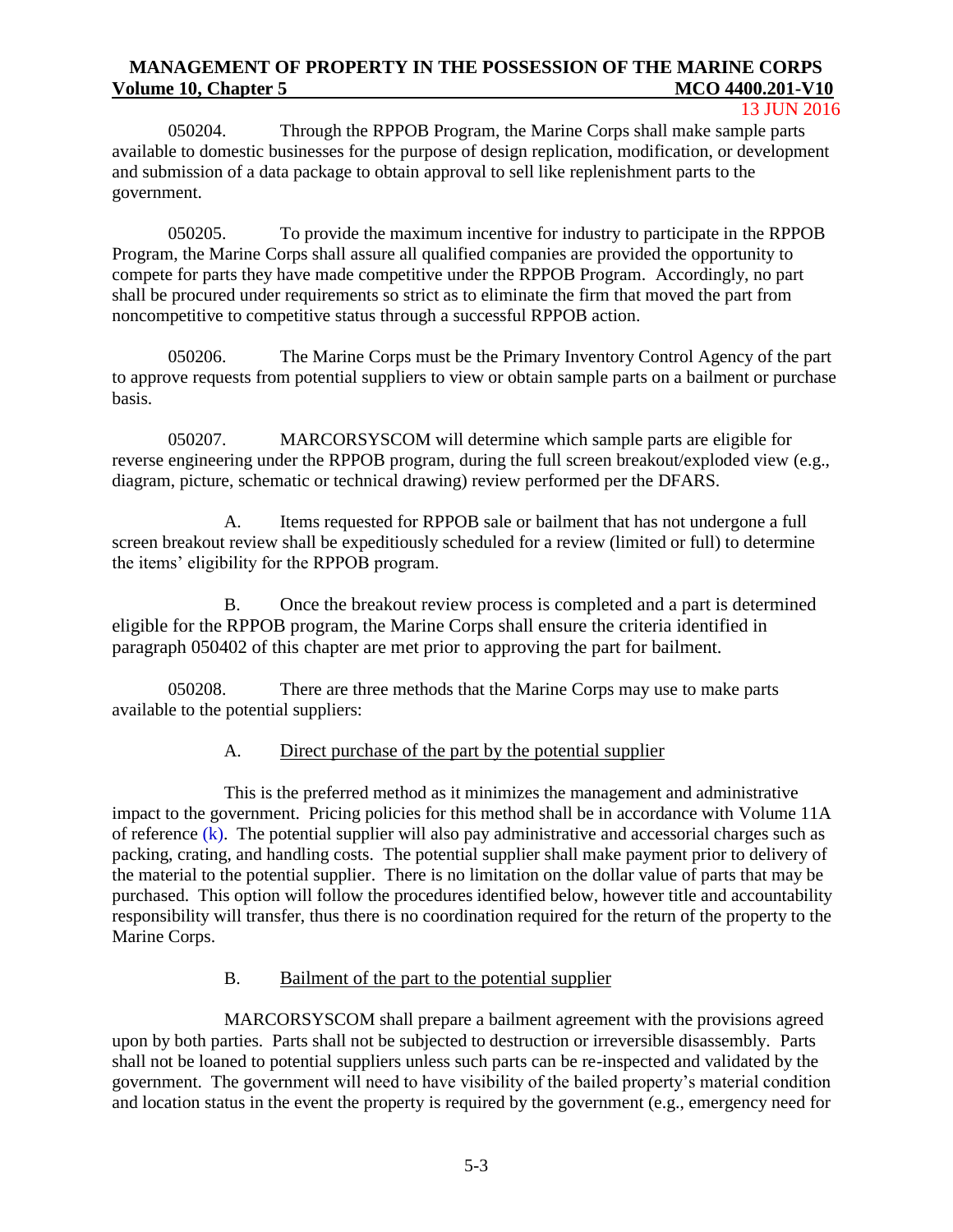#### 13 JUN 2016

the last item on the shelf). Bailments shall be assessed costs in accordance with Volume 11A of reference (k).

## C. Inspecting the part

Potential suppliers may inspect parts for the purpose of familiarization. The parts will be displayed in Marine Corps-designated display areas. The Marine Corps will determine what parts are put on display. Viewing of a part is encouraged to eliminate unneeded purchase or bailment agreements. This option will follow the procedures below; however, government property will not physically be transferred. MARCORSYSCOM will coordinate with MARCORLOGCOM to coordinate the inspecting process.

## 0503 REQUESTS

050301. Potential suppliers must be from a domestic business concern and shall submit requests to purchase or borrow a part utilizing NAVMC 4400/3 to MARCORSYSCOM. NAVMC 4400/1 must be submitted in conjunction with NAVMC 4400/3.

050302. In the NAVMC 4400/3 justification, the potential supplier must:

A. State that the intent of purchasing or borrowing the part is for replication and/or modification and subsequent offer of sale of the item of supply replenishment parts to the government.

B. Specify the improvement to be offered by any proposed modifications.

## 0504 DETERMINATION OF GOVERNMENT PROPERTY AVAILABILITY AND APPROVAL

050401. Upon receipt of request to purchase or borrow a part by a potential supplier, an applicable MARCORSYSCOM agent will be identified as the lead Marine Corps point of contact on NAVMC 4400/3. This agent will have liaison responsibility with the potential supplier. NAVMC 4400/3 will be forwarded to MARCORLOGCOM or MCICOM (for garrison property and GME) for a determination of government property availability. MARCORLOGCOM or MCICOM (for garrison property and GME), in coordination with MARCORSYSCOM, will conduct an FOS assessment, to include the screening of all DoD inventories, to determine the most cost-effective method to source the requirement; and ensure compliance with the criteria below for making sample parts available to potential suppliers. The determination that government property is available for transfer does not in itself authorize providing the assets.

050402. Criteria for identifying potential replenishment parts

Per reference (m), the Marine Corps shall make sample parts available to potential suppliers only when the following criteria are met:

A. The part has limited or reduced sources for supply due to non-availability of a technical data package (TDP), an incomplete TDP, or a TDP that contains limited rights data. Any technical data that contains limited rights shall not be released to potential suppliers.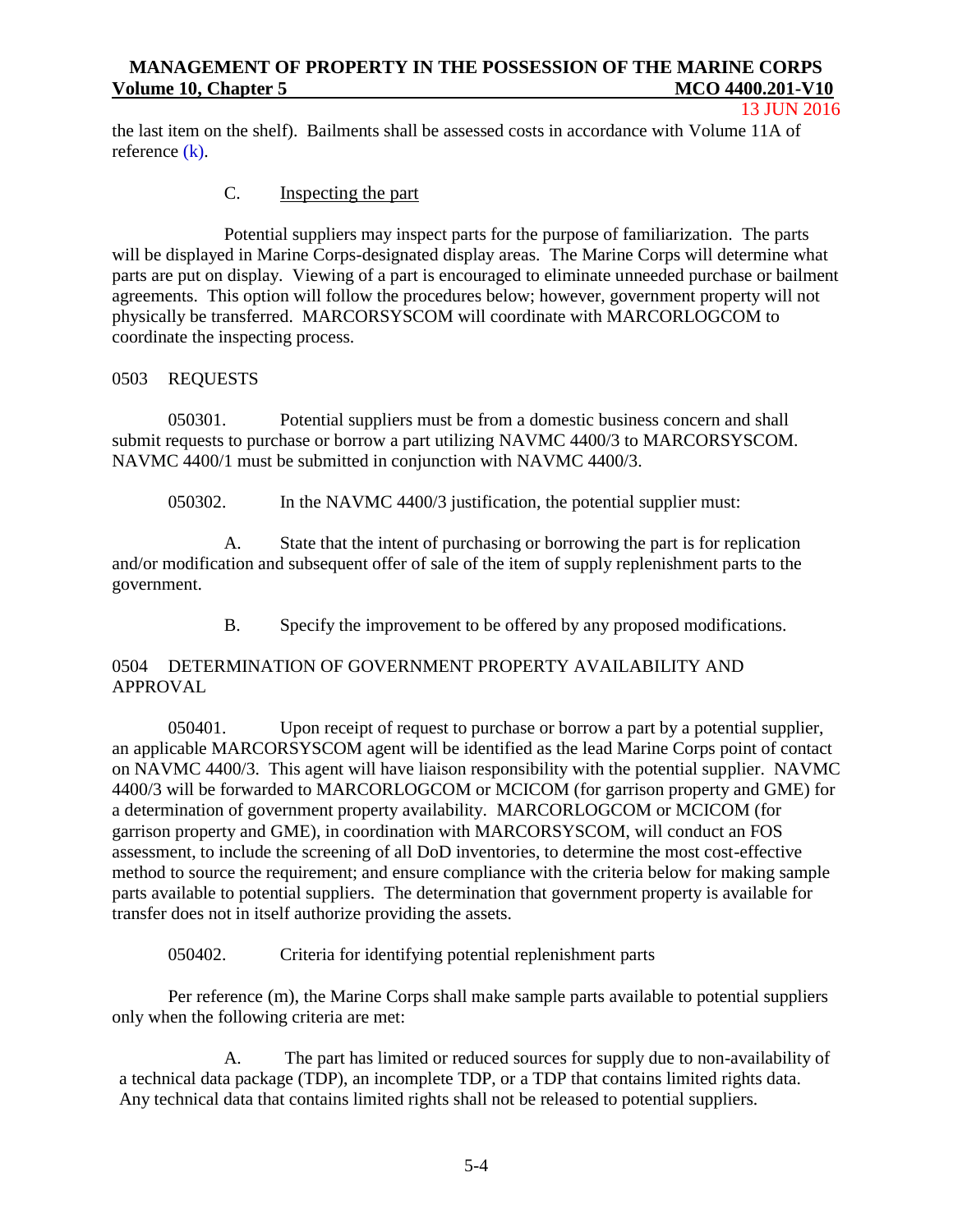13 JUN 2016

B. The annual buy value of the part exceeds thresholds developed by DoD Components based on guidance in PGI Subpart 217.7506 of reference (c). The DoD Components may lower the dollar value to accommodate their program.

C. Loan or sale of the part does not adversely affect or deplete required supply quantities.

D. Potential life-cycle savings exceed the cost (including evaluation and testing) of making the part available. The economic evaluation phase of reference (c) shall be used to determine cost savings.

E. Critical safety items, engineering safety items, and engineering critical or unstable parts shall be made available only upon approval by DoD Components that have the technical cognizance of the part. Subpart 209.2 of reference (c) prescribes the qualification requirements for aviation critical safety items.

F. A part's TDP, once developed, would not disclose critical technology with military or space applications. This determination shall be made in accordance with the provisions of reference (x).

G. Loaning, viewing, or selling of the part is not prevented by law (i.e., patent rights or security classification).

H. If the part is engineering critical or unstable, it may be made available only upon approval of the acquisition project officer for the end item.

I. Once developed, the TDP for the part will not disclose critical military technology.

J. A potential supplier may not borrow items under warranty. The government will not sell items under warranty unless the same item not under warranty is not available. In the instance where a warranted item is sold, the warranty does not transfer with the sale. A warranted item shall not be precluded from being viewed.

K. The Marine Corps shall not bail or sell a part for the purpose of modification without considering the following:

1. The proposed modification must improve performance, reliability, maintainability, interchangeability, product quality, safety, productivity, or decreases life-cycle costs.

2. The probability of future purchases of the proposed improved part.

3. If the proposed modification is, or should be, considered under the existing DoD Value Engineering Program under Part 48 of reference (b), or other in house product improvement, or preplanned product improvement.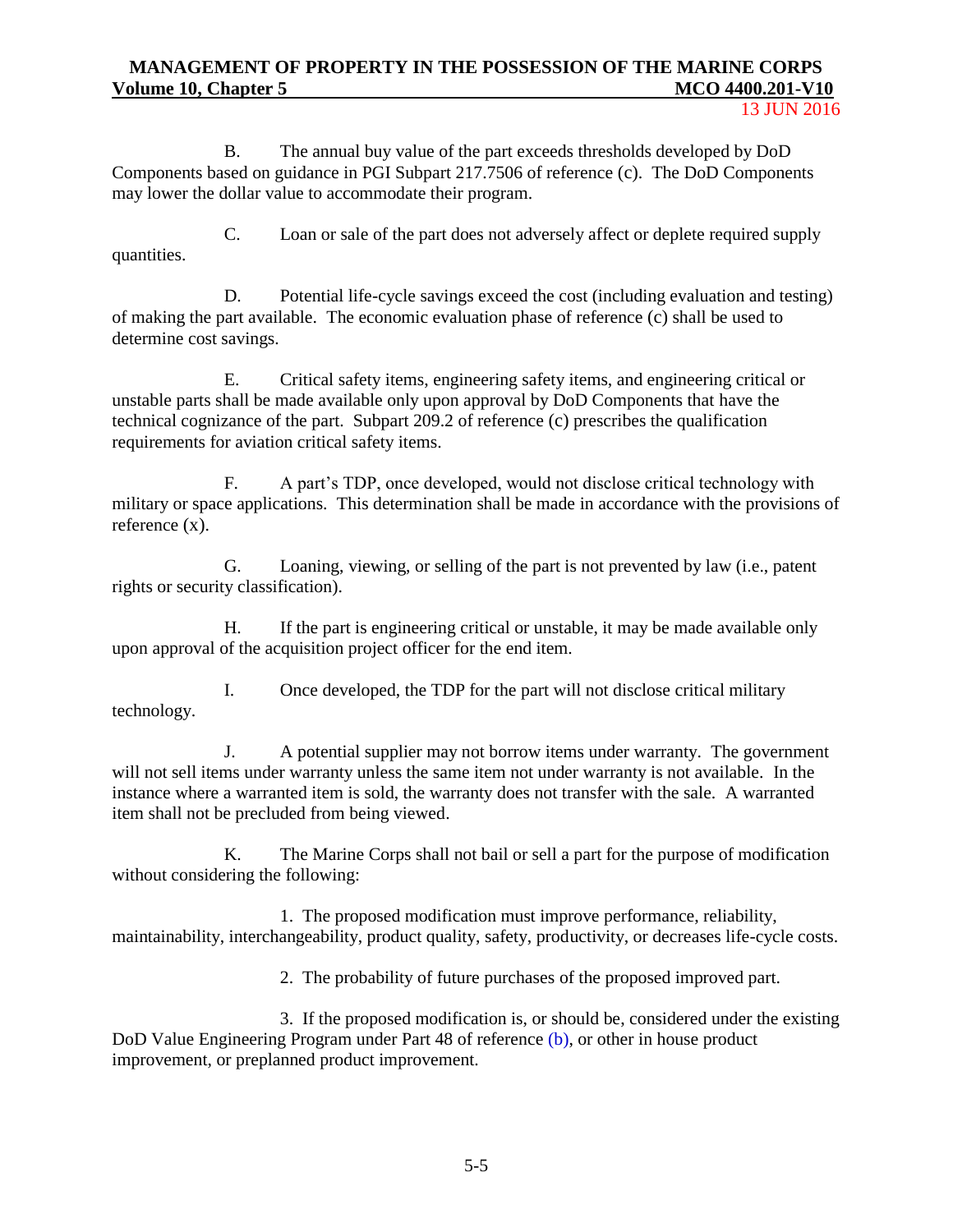13 JUN 2016

4. The potential supplier must not be currently debarred, suspended, or otherwise prohibited from engaging in government procurement.

5. The potential supplier must demonstrate ability to duplicate the sample item. This demonstration may be accomplished by referencing past performance.

6. The potential supplier must not have previously been awarded a contract to provide the requested item to the government.

050403. When government property is not available from within MARCORLOGCOM inventory stores or MCICOM's available inventories (for garrison property and GME), or does not meet the criteria identified in the preceding paragraph, it will not normally be redistributed from using units to satisfy the requirement and the request may be deemed not supportable; however, to meet specific requirements as identified in paragraph 010409 of Chapter 1, MARCORLOGCOM may request approval to redistribute property from a using unit from DC I&L (LP). For garrison property and GME, MCICOM is the approval authority.

050404. MARCORLOGCOM will respond to all requests, using the original NAVMC 4400/3, with the appropriate and recommended sourcing solution or indicate the Marine Corps inability to support the request.

050405. A MARCORSYSCOM contracting officer will make final approval determination and notify the potential supplier utilizing NAVMC 4400/3 if their request for bailment or purchase is denied or delayed. The final NAVMC 4400/3, if approved, will be used for the creation of the binding agreement in accordance with paragraph 0505 of this chapter.

# 0505 BINDING AGREEMENT

# 050501. Approved Sales

Requests approved as a sale will use the approved NAVMC 4400/3 as source documentation for the sale. The sale price must be identified on NAVMC 4400/3 upon approval. MARCORSYSCOM will be responsible for coordination of funds transfer with the external organization.

# 050502. Approved Bailments

A valid binding agreement, with the government property authorized for bailment with the government property authorized for loan properly identified, is required to be in place prior to the physical execution of the loan. The listing of authorized government property will be provided on the approved NAVMC 4400/1 attached to the approved NAVMC 4400/3. The binding agreement directing the bailment must be in the form of a NAVMC 4400/7, "Agreement for the Bailment of US Marine Corps Materiel." In no case will an external organization's document/agreement be substituted for NAVMC 4400/7. For unique situations that merit negotiation of specific bailment provisions, attach supporting documentation to NAVMC 4400/7.

050503. Approved Display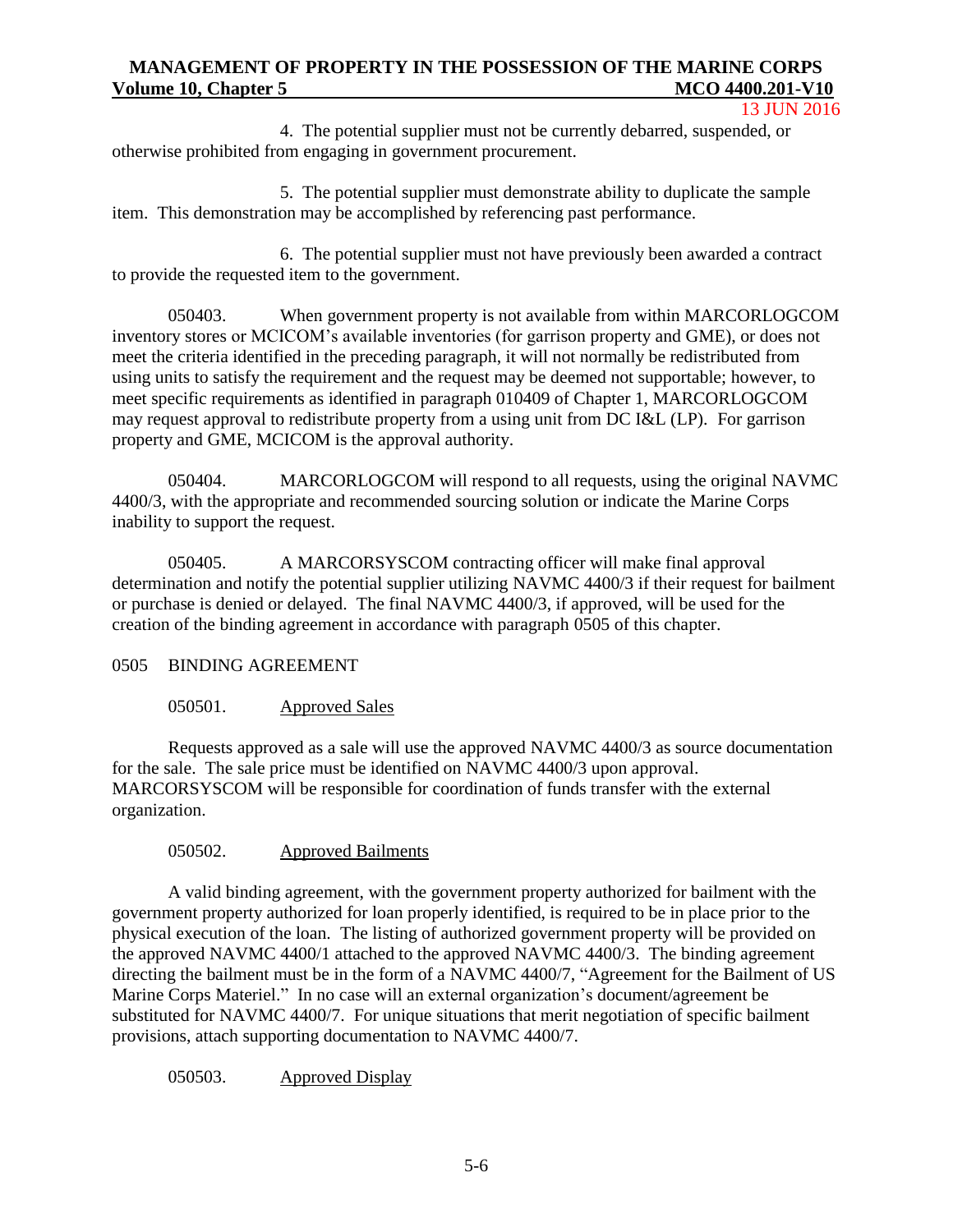13 JUN 2016

Request approved as a display will use the approved NAVMC 4400/3 as source documentation for the display of government property.

0506 REQUEST ISSUE/NOTIFICATION

050601. Approved Sales

The issue of government property in support of approved bailment sales will be submitted to MARCORLOGCOM or MCICOM (for garrison property and GME) utilizing NAVMC 4400/4.

A. MARCORLOGCOM or MCICOM (for garrison property and GME) will coordinate the physical issue of the loaned/leased government property requirements with the external organization.

B. The government property will be supplied in Condition Code "A" with a copy of all associated unclassified data.

C. The gaining organization is responsible for transportation costs to and from the Marine Corps designated point and will ensure in-transit visibility.

050602. Approved Bailments

Upon completion of the binding agreement, requests for issue of government property are to be submitted to MARCORLOGCOM or MCICOM (for garrison property and GME) utilizing NAVMC 4400/4.

A. MARCORLOGCOM or MCICOM (for garrison property and GME) will coordinate the physical issue of the loaned/leased government property requirements with the external organization.

B. Government property will be supplied in Condition Code "A" with a copy of all associated unclassified data.

C. The gaining organization is responsible for transportation costs to and from the Marine Corps designated point and will ensure in-transit visibility.

050603. Approved Display

MARCORSYSCOM will coordinate the display time and location with MARCORLOGCOM. For garrison property and GME, MARCORSYSCOM will coordinate with MCICOM.

#### 0507 ACCOUNTABILITY OF GOVERNMENT PROPERTY – RPPOB PROGRAM

050701. The MCA will track and account for all government property under their cognizance furnished as bailment loans to external organizations.

A. In the event a DoDAAC is unable to be assigned (e.g., a non-DoD agency), another government tracking identification such as a DUNS number must be used.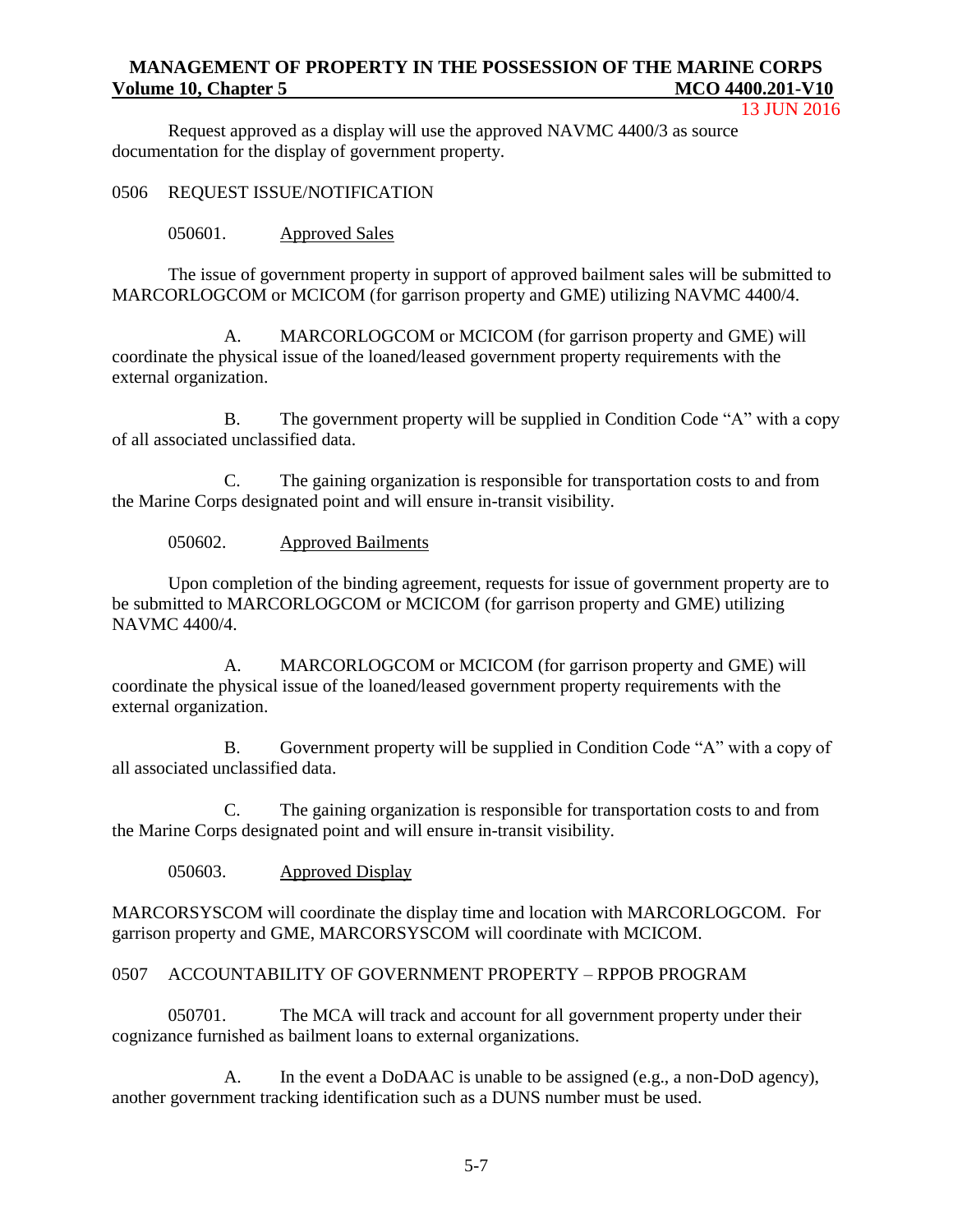#### 13 JUN 2016

B. MCAs will use iRAPT to electronically transfer property to and from the custody of the external organization as a basis for custodial accountability.

C. The external organization will be responsible for establishing stewardship responsibility and providing to MARCORLOGCOM or MCICOM (for garrison property and GME) the necessary copies of the receipt forms.

050702. When applicable, electronic transfers which cite the bailment agreement and the UII will be used to document accountability transactions. These transfers include the initial furnishing to and receipt by the external organization, or return to the government.

050703. Upon shipment of the government property, either by the government to an external organization or an external organization to the government, an electronic notification will be made to the receiving organization (i.e., government or external organization) indicating a property transfer.

050704. When in their possession, external organizations will have stewardship responsibility of loaned government property.

#### 0508 RETURN/DISPOSAL OF GOVERNMENT PROPERTY

050801. Appropriate return/disposal instructions will be provided in NAVMC 4400/7. If return/disposal instructions are unknown at the time of the completion of NAVMC 4400/7 and are subsequently not provided, the external organization will contact MARCORSYSCOM who will coordinate with MARCORLOGCOM or MCICOM (for garrison property and GME) for appropriate disposition instructions.

050802. The borrower must return parts in the same condition as they were received. The government agency receiving the returned materiel is responsible for conducting a joint inventory of returned government property in cooperation with a representative of the external organization. This will be the basis for a final receipt at the expiration of the bailment. The supply officer or APO of the supporting unit/activity and the external organization representative with whom the government property was loaned will certify all copies for correctness.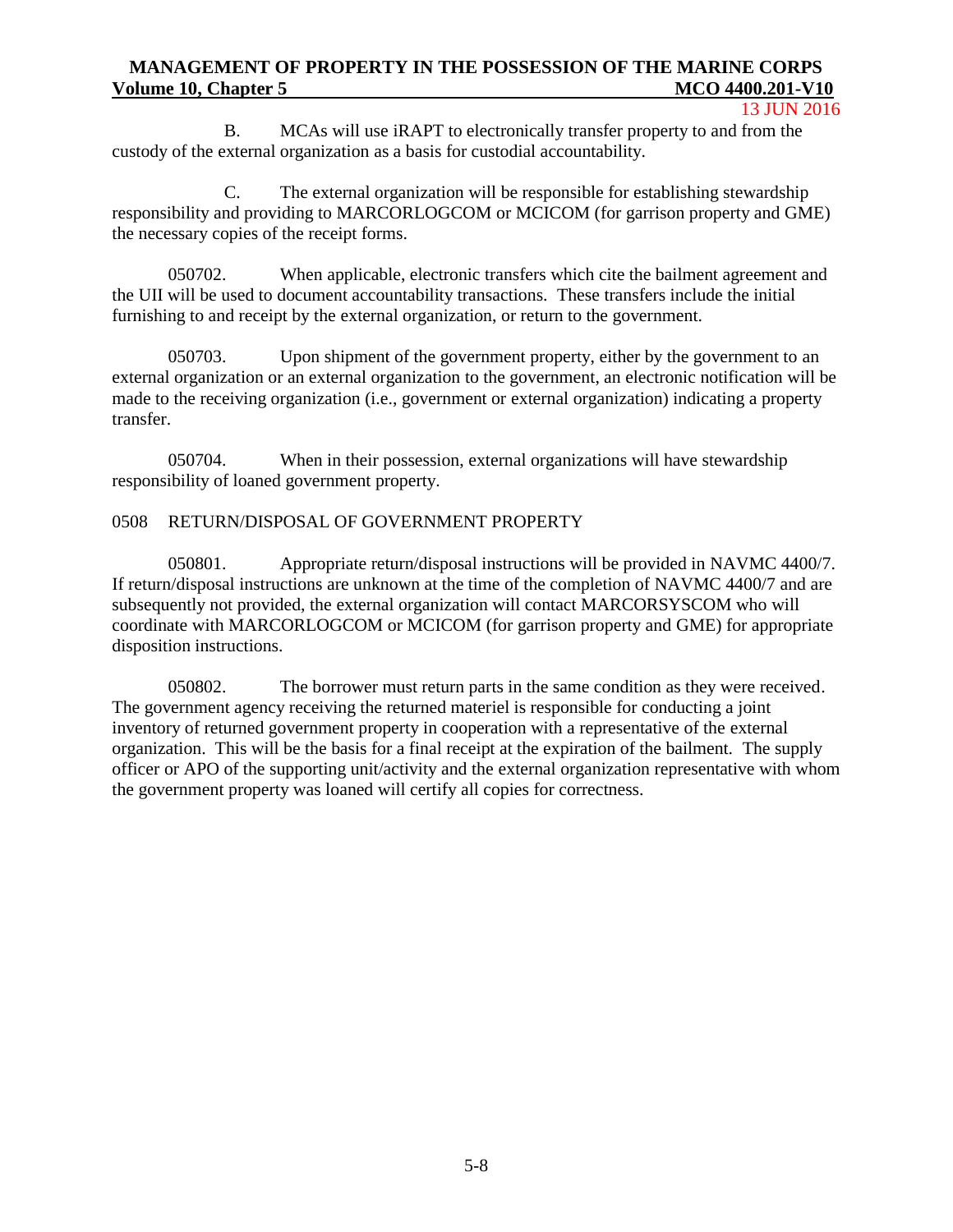13 JUN 2016

## **VOLUME 10: CHAPTER 6**

### **OTHER AGREEMENTS AND BOND REQUIREMENTS**

#### **SUMMARY OF SUBSTANTIVE CHANGES**

Hyperlinks are denoted by *bold, italic, blue and underlined font***.**

The original publication date of this Marine Corps Order (MCO) Volume (right header) will not change unless/until a full revision of the MCO has been conducted.

All Volume changes denoted in blue font will reset to black font upon a full revision of this Volume.

| <b>CHAPTER</b><br><b>VERSION</b> | <b>PAGE</b><br><b>PARAGRAPH</b> | <b>SUMMARY OF</b><br><b>SUBSTANTIVE CHANGES</b> | <b>DATE OF</b><br><b>CHANGE</b> |
|----------------------------------|---------------------------------|-------------------------------------------------|---------------------------------|
|                                  |                                 |                                                 |                                 |
|                                  |                                 |                                                 |                                 |
|                                  |                                 |                                                 |                                 |
|                                  |                                 |                                                 |                                 |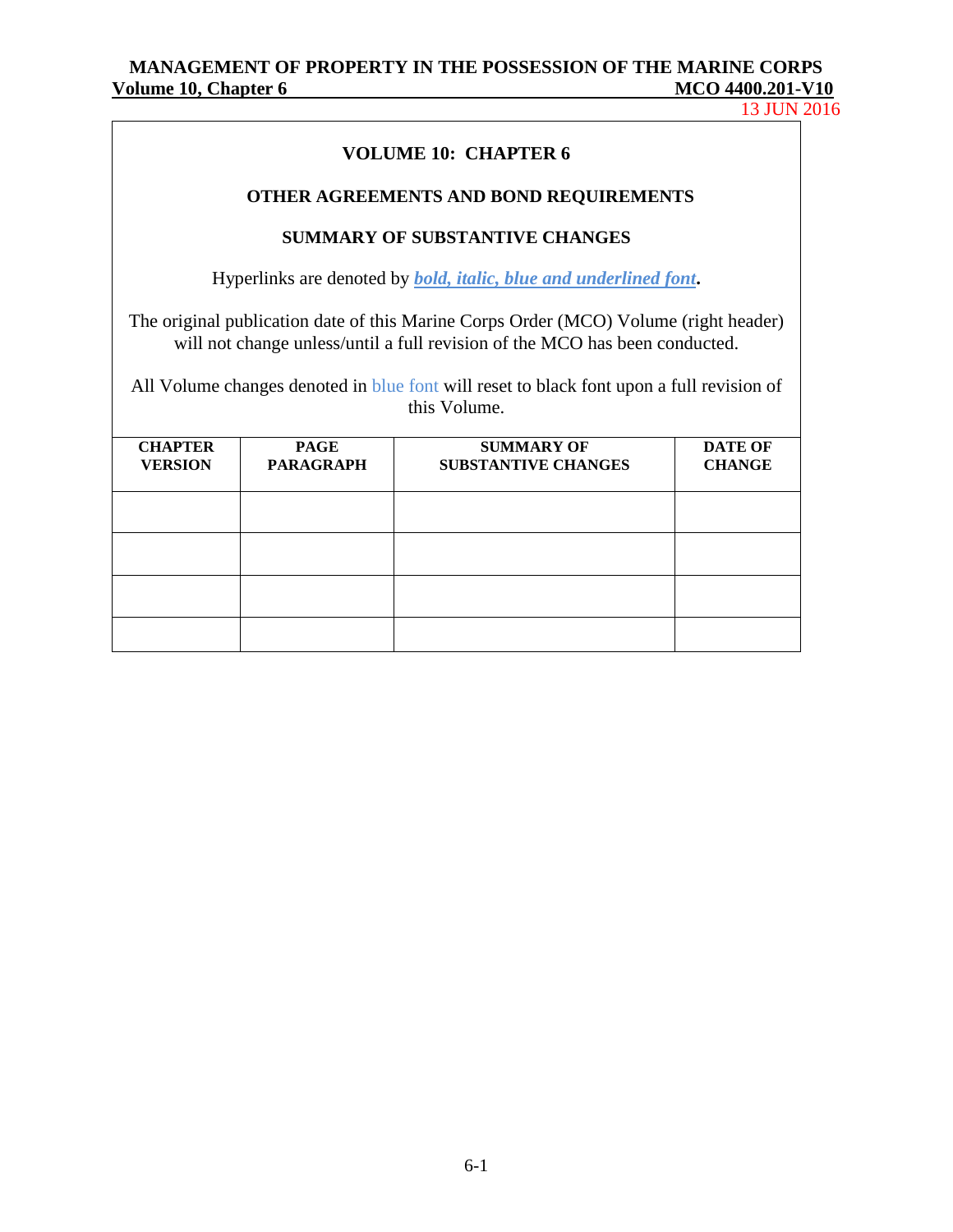13 JUN 2016

### **CHAPTER 6**

## **OTHER AGREEMENTS AND BOND REQUIREMENTS**

#### 0601 GENERAL

or leases.

As indicated in the previous chapters, non-contractor external organizations will be required to enter into a binding agreement prior to the issuance of government property. This agreement will be in the form of NAVMC 4400/5, NAVMC 4400/6, or NAVMC 4400/7. For requests from a CF or ally that would use the FMS process, the signed LOA will be attached to the NAVMC 4400. In addition, certain external organizations (as identified in Chapter 3) are required to post and provide evidence of a bond to ensure the safe return of the borrowed materiel or reimbursement for any loss of or damage to the materiel. The information in this chapter is to provide assistance in the execution of these binding agreements and surety bonds.

#### 0602 LOAN, LEASE, AND BAILMENT AGREEMENTS

060201. The approving authority for NAVMC 4400/3 will indicate on the form, as part of its approval, the requirement to complete a binding agreement with any additional supporting documentation, requirements, and identifying the appropriate agency responsible for document execution before shipment or issue of government property.

060202. The approving authority for non-contractor external organization requests are:

A. CDR, MARCORSYSCOM – MARCORSYSCOM supported RDT&E loans

B. CDR, MARCORSYSCOM – bailment requests.

C. DC I&L or MCICOM (for garrison property or GME) – all other requests for loans or leases. In these situations MARCORLOGCOM, MARCORSYSCOM, or MARFOR/SE unit/activities will be directed to establish the appropriate binding agreements as indicated in Chapters 3 and 4 of this Volume.

060203. Loan, lease, or bailment agreements are mutually developed by the Marine Corps agency and the chief of the borrowing activity (or their designee). The agreements identify the responsibilities of all parties and include terms and conditions of the loan, lease, or bailment. NAVMC 4400/5, NAVMC 4400/6, and NAVMC 4400/7 are standardized forms that will be used to enter the respective binding agreements.

060204. The Marine Corps activities authorized to establish a loan, lease, or bailment agreement, upon direction from the approving authority identified in paragraph 060202 above, are:

A. MARCORSYSCOM – RDT&E leases and bailment agreements.

B. MARCORSYSCOM – MARCORSYSCOM supported RDT&E or DC I&L (LP) directed loan agreements.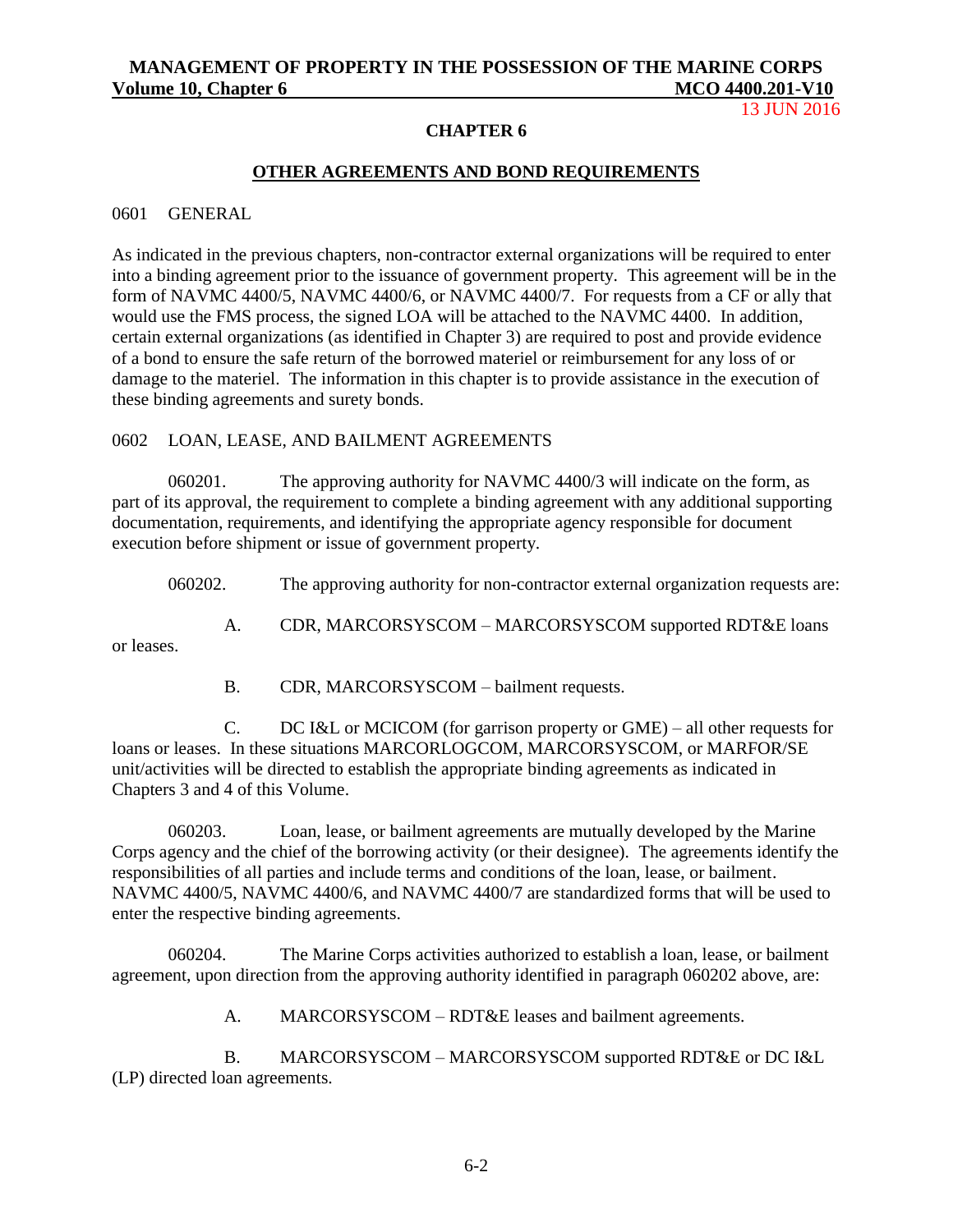C. MARCORLOGCOM – DC I&L (LP) directed loan agreements.

D. MARFOR/SE Appointed Supply Officer – DC I&L (LP) authorized MARFOR/SE external temporarily loans as discussed in Chapter 4 of this Volume.

E. MARCORSYSCOM for leases to CF or allies under the FMS process.

F. MCICOM for loans, leases, and bailments of garrison property and GME.

060205. The loan, lease, and bailment agreement must be signed by the chief of the borrowing activity (or their designee). In order to protect the government and to ensure the correct representative of the borrowing activity is entering into the agreement, borrowing activities that are private parties or non-DoD parties must notarize the agreement to make it binding. DoD agencies do not require notarization.

060206. Loan, lease, and bailment agreements will be held by the Marine Corps agency and a copy will be provided to the issuing activity, with NAVMC 4400/1, until termination and final settlement of each loan, lease, or bailment.

060207. Loan and lease agreements with civil authorities or private entities, to support special events outline in Chapter 3 require the borrower to post and provide evidence of a bond prior to the delivery of government property. Refer to paragraph 0603 of this chapter for applicable guidance.

060208. When necessary, the binding agreement will include supporting documentation. Examples include, but are not limited to, PO, Military Interdepartmental Purchase Requests, ACSA, Inter-Service Support Agreements, Statements of Work (SOW), Government Task Orders or MOAs.

060209. For specific guidance regarding Foreign Military Leases (Security Assistance) see paragraph 0604 below. For specific guidance on Coalition Loans see Chapter 7.

0603 BONDS

060301. The borrower shall assume the risk of loss or liability for damage to the borrowed property. That risk shall be covered either by insurance or the posting of a bond on the replacement value of the property being loaned or leased. Per the requirements in Chapter 3, Marine Corps policy requires the borrowing activity to post and provide evidence of a bond; however, DC I&L (LP) or MCICOM (for garrison property or GME) may waive this requirement in lieu of the borrower's self-insurance, if proof is provided and validated by a warranted contracting officer.

060302. Bonds ensure safe return of the borrowed materiel or reimbursement for any loss of or damage to the materiel. To document the bond, the borrowing activity will be required to use NAVMC 4400/8, "Checklist for Surety Bond and Power of Attorney." This will ensure that their bond instrument of choice contains all necessary information that provides for the Safekeeping of Public Property by Guaranteeing Reimbursement to the Government for Expenses incident to the Loan, Lease, or Bailment of US Marine Corps materiel. A warranted contracting officer will receive, review, and document evidence of the bond on NAVMC 4400/8. As applicable, general counsel will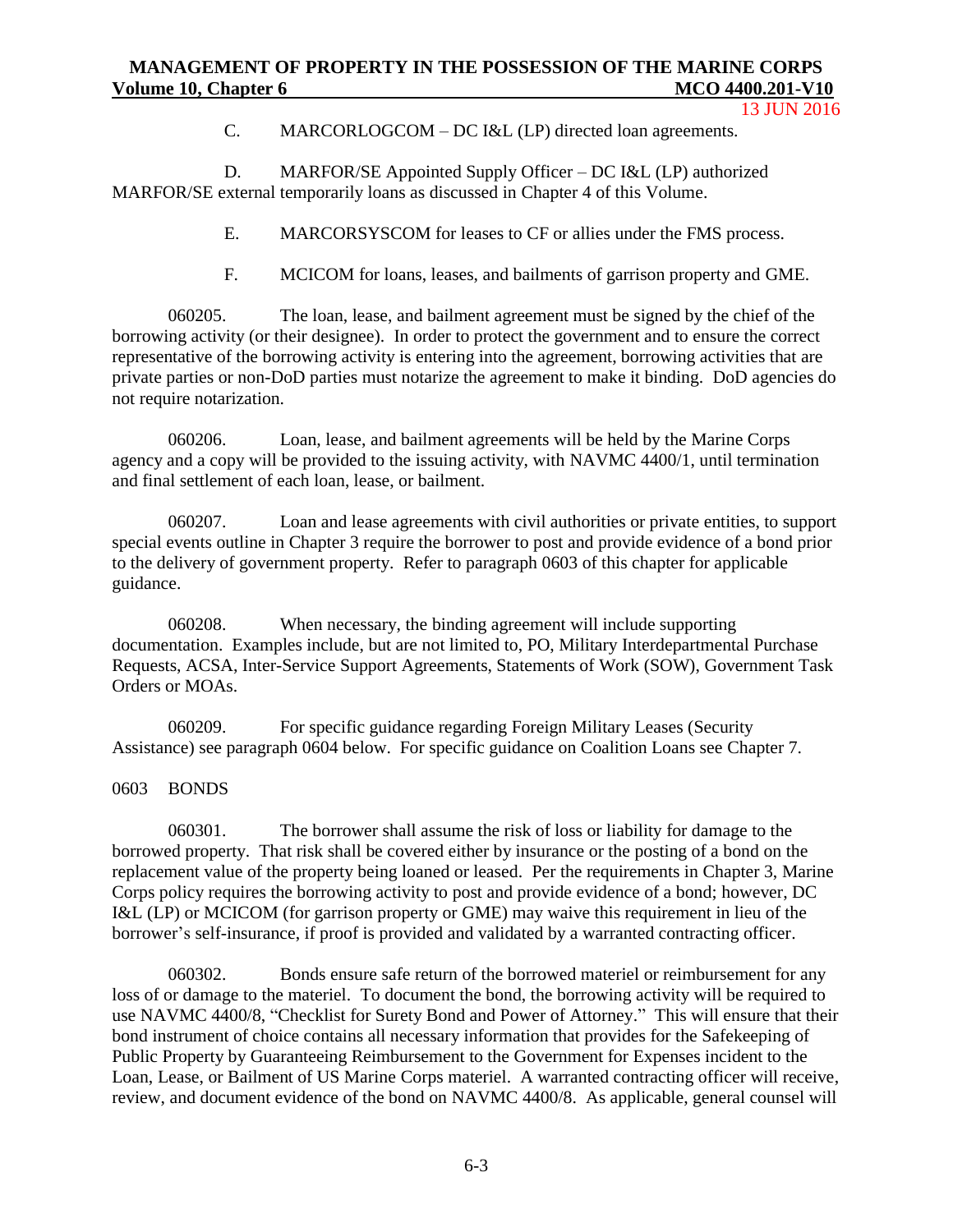#### 13 JUN 2016

receive, review, and document evidence of the power of attorney on NAVMC 4400/8. The bond and power of attorney (if applicable) will be returned with the corresponding binding agreement to the following Marine Corps activities prior to delivery of government materiel:

A. MARCORSYSCOM – All bailment agreements.

B. MARCORLOGCOM or MCICOM (for garrison property and GME) – All loan and lease agreements with the exception of MARFOR/SE external temp loans authorized by DC I&L (LP) discussed in Chapter 4 of this Volume.

C. MARFOR/SE Appointed Supply Officer or APO – MARFOR/SE external temp loans authorized by DC I&L (LP) discussed in Chapter 4 of this Volume.

060303. The bond will consist of:

A. A properly executed bond with a certified bank check, cash, or negotiable U.S. Treasury bonds.

B. A notice of bond by a reputable bonding company deposited with the appropriate Marine Corps activity identified above. Bonds will equal the total price of the borrowed items as indicated on NAVMC 4400/1 submitted in conjunction with the approved NAVMC 4400/3, and will be referenced in NAVMC 4400/5 or NAVMC 4400/6. A "double" bond (bond equal to twice the value of the borrowed item(s)) will be required when indicated in Chapter 3 of this Volume.

060304. Bonds do not have to be posted by the borrowing agency itself. The source of originating agency for the bond is immaterial if the bond is valid. For example, to secure a lease, a state may post bond on behalf of a city, county, or other governmental body or authority within the State.

060305. In an emergency, when posting a bond would delay issue of property for an urgent release, DC I&L (LP) may approve the issue prior to the posting of the bond. The bond must be posted within five days.

060306. Bond forfeitures will be made in accordance with the applicable loan, or lease agreements. Exceptions to mandatory forfeitures can only be made with the approval of DC I&L (LP). Forfeitures do not release the borrowing agency from returning borrowed materiel or affect ownership. Bonds normally are forfeited under the following conditions:

A. Materiel is not returned at the end of a lease period or when the Marine Corps has directed return.

B. The borrowing agent refuses to pay for damages or other Marine Corps expenses.

060307. Evidence of bonds will be held by the Marine Corps agency identified in paragraph 060302 of this chapter until the loan or lease is ended and final settlement is made. At that time, the evidence of the bond will be returned to the borrower.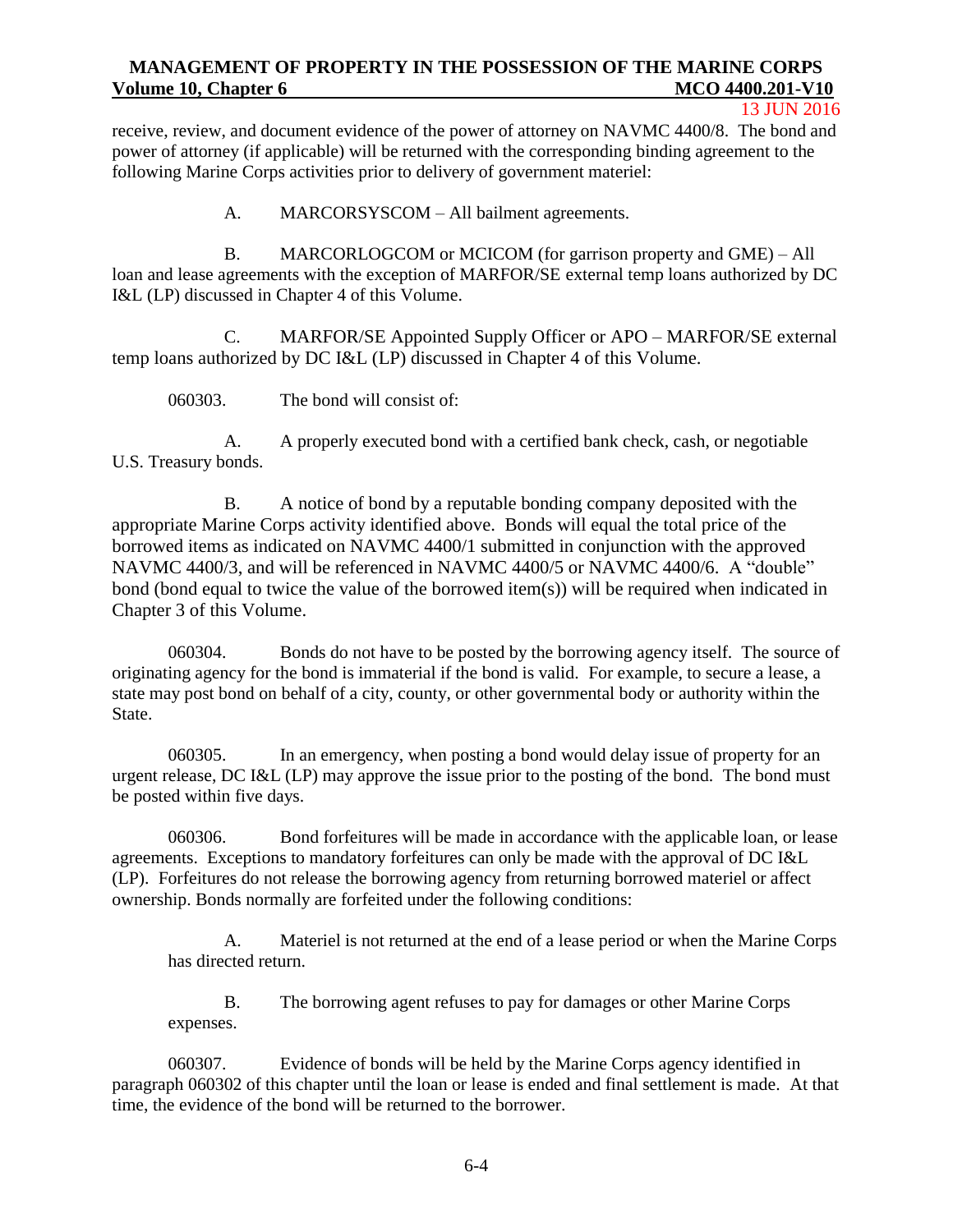13 JUN 2016

060308. If US Treasury Bonds are posted as surety bond, the borrowing agency must provide evidence of a power of attorney. This will enable cashing of the treasury bonds if forfeiture if required as a result of a default on the loan or lease.

060309. Restitution will be conducted in accordance with Chapter 4 of with Volume 3 of this Order and Volume 5 of reference  $(k)$ . If payment is not received within a reasonable time (i.e., a sensible length of time in which payment is possible or achievable), the matter will be referred to the next higher command for appropriate action. All restitutions under the provisions for loan/lease of government property will be credited to the applicable Marine Corps general fund receipt account whenever permitted by reference (k). Consult the legal advisor if the situation is not covered by reference (k). In some situations, the miscellaneous receipt transaction will require deposit into the United States Treasury per 31 U.S.C. § 3302.

### 0604 FOREIGN MILITARY LEASES (SECURITY ASSISTANCE)

References (r) and (s) provide policy, procedures, and guidance for the lease of government property to foreign countries. For clarification purposes, the following information is provided:

#### 060401. Use of leases

Normally, the U.S. Government makes defense articles available to foreign governments by FMS under the Arms Export Control Act (AECA); however, there may be exceptional instances in which a lease agreement would be the most appropriate method whereby U.S. Defense article can be made available to foreign countries or international organizations. Such arrangements are authorized under the AECA, Chapter 6, when it is determined that there are compelling foreign policy and national security reasons for providing such articles on a lease rather than a sales basis, and the article is not needed, at this time, for public use. For example, a foreign government may desire to obtain a defense article for a short period under a lease for testing purposes to assist it in determining whether to procure the article in quantity. As another example, the U.S. Government may only be able to respond to an urgent foreign requirement for defense article by making it available from inventory but for national defense reasons cannot sell the article and must require its return to inventory after a specified term. Leases of defense articles to foreign countries or international organizations will be concluded under the AECA, Chapter 6; leases to foreign countries or international organizations under 10 U.S.C. § 2667 are not authorized.

060402. The country or international organization must pay in U.S. dollars all costs incurred by the U.S. Government in leasing such property, including reimbursement for depreciation of such property while leased (the rental payment). The charge for depreciation will be based on the current procurement value, actual acquisition cost (if known), or latest procurement cost. If there is a current procurement contract in effect for the DoD component for an item which is identical to the property to be leased, the current procurement price will be applied, adjusted as appropriate for condition; otherwise, the actual or latest procurement cost will apply, adjusted as appropriate for condition and market value. An administrative charge will not be applied to rental payments collected under the lease.

060403. As indicated in references  $(r)$  and  $(s)$ , leases to partner nations are controlled. For this reason, the CMC, in reference (s) has tasked MARCORSYSCOM with the responsibility of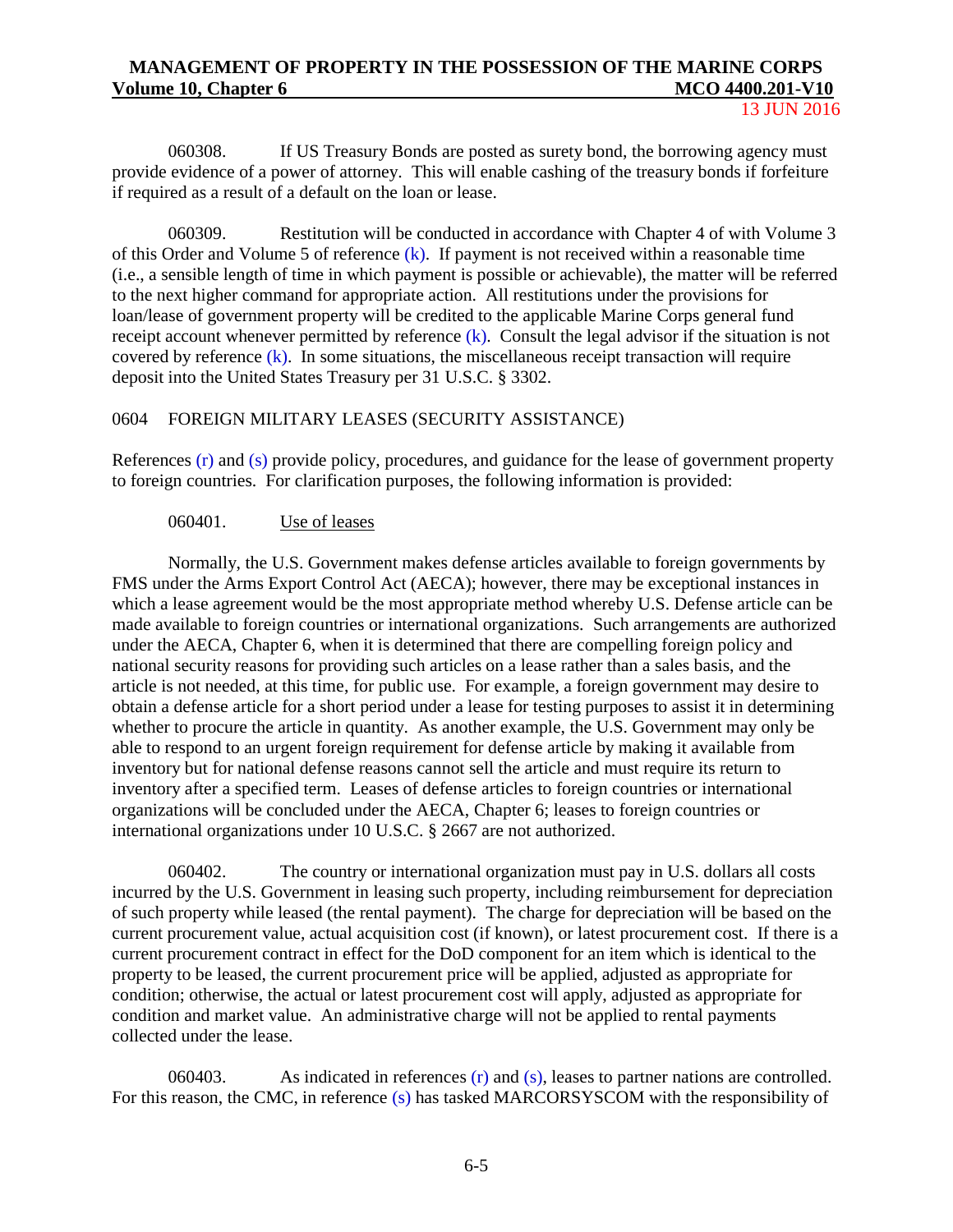#### 13 JUN 2016

executing this program. All requests from a foreign government for a lease of government property must be forwarded to MARCORSYSCOM for appropriate action.

060404. Per reference (s), DC I&L (LP), in coordination with DC PP&O, will review all lease requests prior to final execution.

060405. If HQMC approves the lease, MARCORLOGCOM and MARCORSYSCOM will be notified to release the property, as appropriate. Accountability will be executed as a coalition loan which is discussed in Chapter 7 of this Volume. For garrison property and GME, MCICOM is the approval authority.

## 0605 DEPOT MAINTENANCE INTERSERVICE SUPPORT AGREEMENTS (DMISA)

DMISAs are governed by references  $(y)$  and  $(z)$ . The DMISA is a formal agreement similar to a contract whereby one military Service (the Agent) agrees to provide depot maintenance support for another Service (the Principal). It may also be used when a Service is the Agent and another federal department agency or element thereof is the Principal. Typically, DMISAs are established to cover depot maintenance and related support functions for weapon systems, equipment end items, systems, subsystems, components, or commodity groups. DMISAs, which should be used only to assign workload, are normally established for five year periods with mandatory annual reviews, except for Service workload competition assignments. Each Military Service and DoD agency is responsible for programming, budgeting, and funding to support its respective interservice arrangements. For clarification purposes regarding the DMISA, the following information is provided:

## 060501. Policy

MARCORLOGCOM and MARCORSYSCOM will not furnish government property to an agent for the performance of depot maintenance unless it is authorized by a DMISA that is signed by an authorized government contracting officer. A copy of the DMISA that requires the furnishing of government property to an agent will be forwarded to the appropriate MCA in order to maintain control and accountability of government property.

## 060502. Determination of Government Property Availability and Approval

All requests for the furnishing of government property to an agent for the performance of depot maintenance will be processed utilizing NAVMC 4400/4. A copy of the DMISA, which serves as the binding agreement, will be attached to the NAVMC 4400/4 as supporting documentation. These requests will be forwarded to MARCORLOGCOM and MARCORSYSCOM, when applicable, for a determination of property availability.

A. NAVMC 4400/1 must be submitted in conjunction with NAVMC 4400/4; however, if the DMISA details the pedigree data normally collected on NAVMC 4400/1, then the DMISA can be referenced instead of providing NAVMC 4400/1.

B. Per paragraph 030102 of Chapter 3, requests initiated by an external organization or a requiring Marine Corps activity will be routed to MARCORLOGCOM via DC I&L (LP) and coordinated with DC PP&O as appropriate.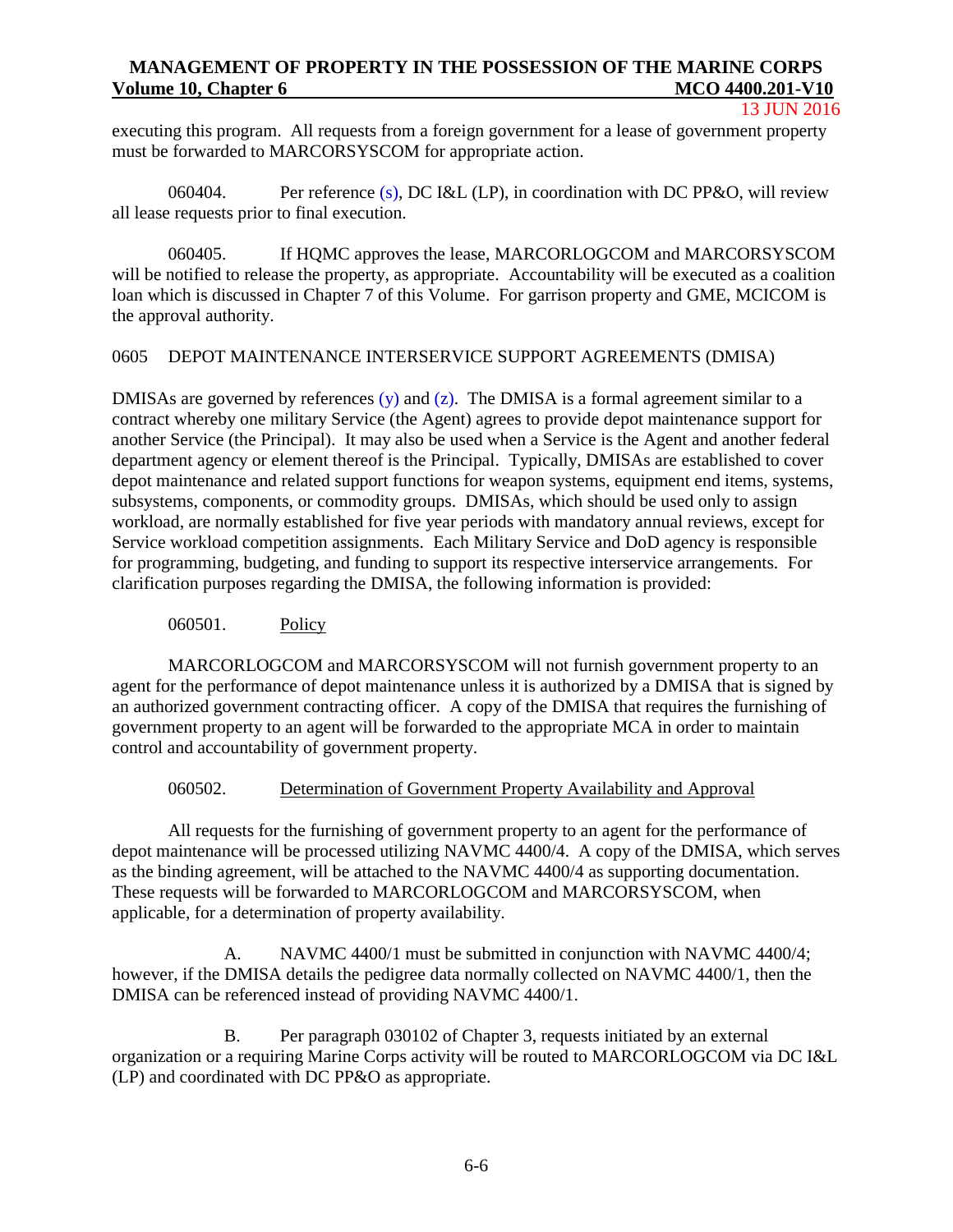13 JUN 2016

C. Per paragraph 030103 of Chapter 3, requests initiated by MARCORSYSCOM will be routed directly to MARCORLOGCOM.

D. MARCORLOGCOM will conduct an FOS assessment, to include the screening of all DoD inventories, to determine the most cost-effective method to source the requirement. MARCORLOGCOM will respond to all NAVMC 4400/4 requests with the appropriate and/or recommended sourcing solution.

E. When government property is available from within existing MARCORLOGCOM inventory stores, NAVMC 4400/4 response and NAVMC 4400/1 (as applicable per paragraph 060502.A) will be forwarded to DC I&L (LP).

F. When government property is not available from within existing MARCORLOGCOM inventory stores, it will not normally be redistributed from using units to satisfy the requirement; however, to meet specific depot maintenance requirements as identified in the DMISA, MARCORLOGCOM may recommend the sourcing of property from a using unit to DC I&L (LP). In these situations, NAVMC 4400/4 response and NAVMC 4400/1 (as applicable per paragraph 060502.A) will be forwarded to DC I&L (LP).

G. When warranted, DC I&L (LP) will coordinate actions identified in paragraph 010409.B of Chapter 1 prior to approving or denying a MARCORLOGCOM recommendation for using unit redistribution.

H. When government property is not available under the conditions identified in paragraphs 060502.F and 060502.G of this chapter, the request is deemed not supportable and NAVMC 4400/4 and NAVMC 4400/1 (as applicable per paragraph 060502.A) will be forwarded to MARCORSYSCOM for a recommendation on procurement action.

I. When warranted, MARCORSYSCOM will conduct an FOS assessment to determine if new procurement is a valid option to source the requirement. MARCORSYSCOM will respond to all NAVMC 4400/4 requests with the appropriate recommendation regarding procurement (e.g., new procurement or no procurement action) and return to DC I&L (LP).

# 060503. Request Initiated by an External Organization

DC I&L (LP), in coordination with DC PP&O, will make the final approval determination. The final NAVMC 4400/4 (with the DMISA attached as the binding agreement), if approved, will be provided to MARCORLOGCOM or MARCORSYSCOM, as appropriate, for execution of the NAVMC 4400/4, in accordance with paragraph 060505 of this chapter. The determination that government property is available for transfer does not in itself authorize provision of the assets.

# 060504. Request Initiated by Marine Corps Activity

DC I&L (LP), in coordination with DC PP&O, will make the final approval determination. The final NAVMC 4400/4 (with the DMISA attached as the binding agreement), if approved, will be provided to MARCORLOGCOM or MARCORSYSCOM, as appropriate, for execution of the NAVMC 4400/4, in accordance with paragraph 060505 of this chapter. The determination that government property is available for transfer does not in itself authorize provision of the assets.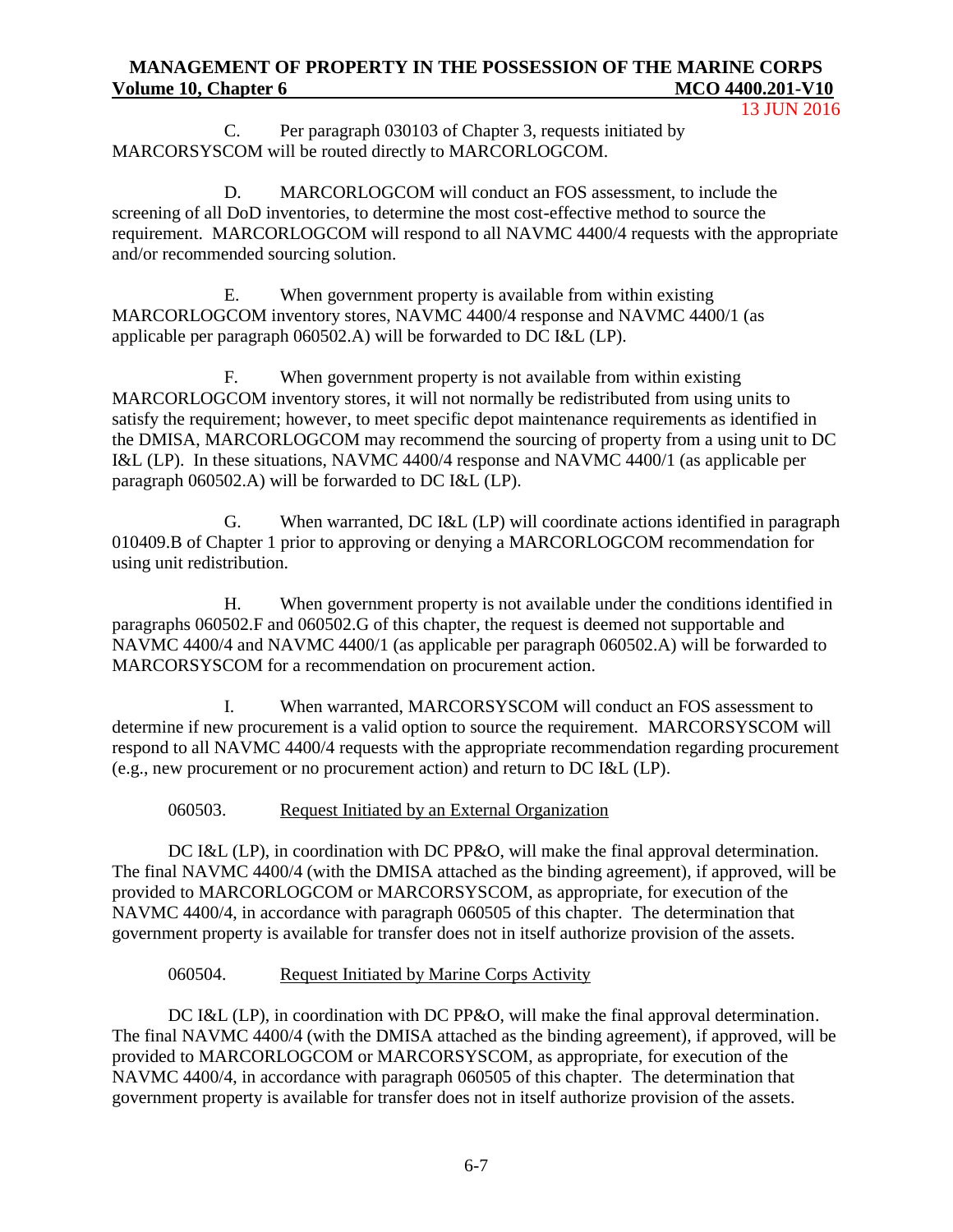#### 060505. Binding Agreement

A valid DMISA serves as the binding agreement. The DMISA, with the government property authorized for depot maintenance properly identified, is required to be in place prior to the physical execution of the DMISA. The listing of authorized government property will be provided on the NAVMC 4400/1 attached to the approved NAVMC 4400/4 or provided via appropriate reference listing as described in paragraph 060502.A of this chapter.

#### 060506. Request Issue/Notification

When property is sourced from Marine Corps inventory per paragraph 060502.D or 060502.G of this chapter and upon completion of the binding agreement, requests for the issue of assets are to be submitted to the supporting MCA utilizing NAVMC 4400/4 and NAVMC 4400/1 (as applicable per paragraph 060502.A). NAVMC 4400/4 must include the applicable binding agreement.

A. MARCORLOGCOM will coordinate all issue actions with the agent when sourced from MARCORLOGCOM inventory.

B. MARCORLOGCOM will coordinate redistribution actions with the appropriate MARFOR and issue actions with the appropriate agent when MARFOR sourcing is approved by DC I&L (LP).

C. When property is sourced from new procurement per paragraph 060502.I of this chapter, the requesting activity will contact the appropriate MCA upon delivery and acceptance of the asset. NAVMC 4400/4 must include the applicable DMISA that serves as the binding agreement.

D. When property will be incorporated into another end item or when the item will not be recovered, appropriate identification of this fact will be made on the NAVMC 4400/4.

#### 060507. Accountability of DMISA Items

The MCA will track and account for all government property under their cognizance furnished as DMISA items to an agent, unless directed otherwise by DC I&L (LP) (i.e., external temporary loans by the MARFOR/SE) using an APSR.

A. Agents receiving government property will use their assigned DoDAAC for tracking purposes.

B. MCAs will use iRAPT to electronically transfer property to and from the custody of the agent as a basis for custodial accountability.

C. The agent will be responsible for establishing stewardship responsibility and providing the MCA the necessary copies of the receipt forms.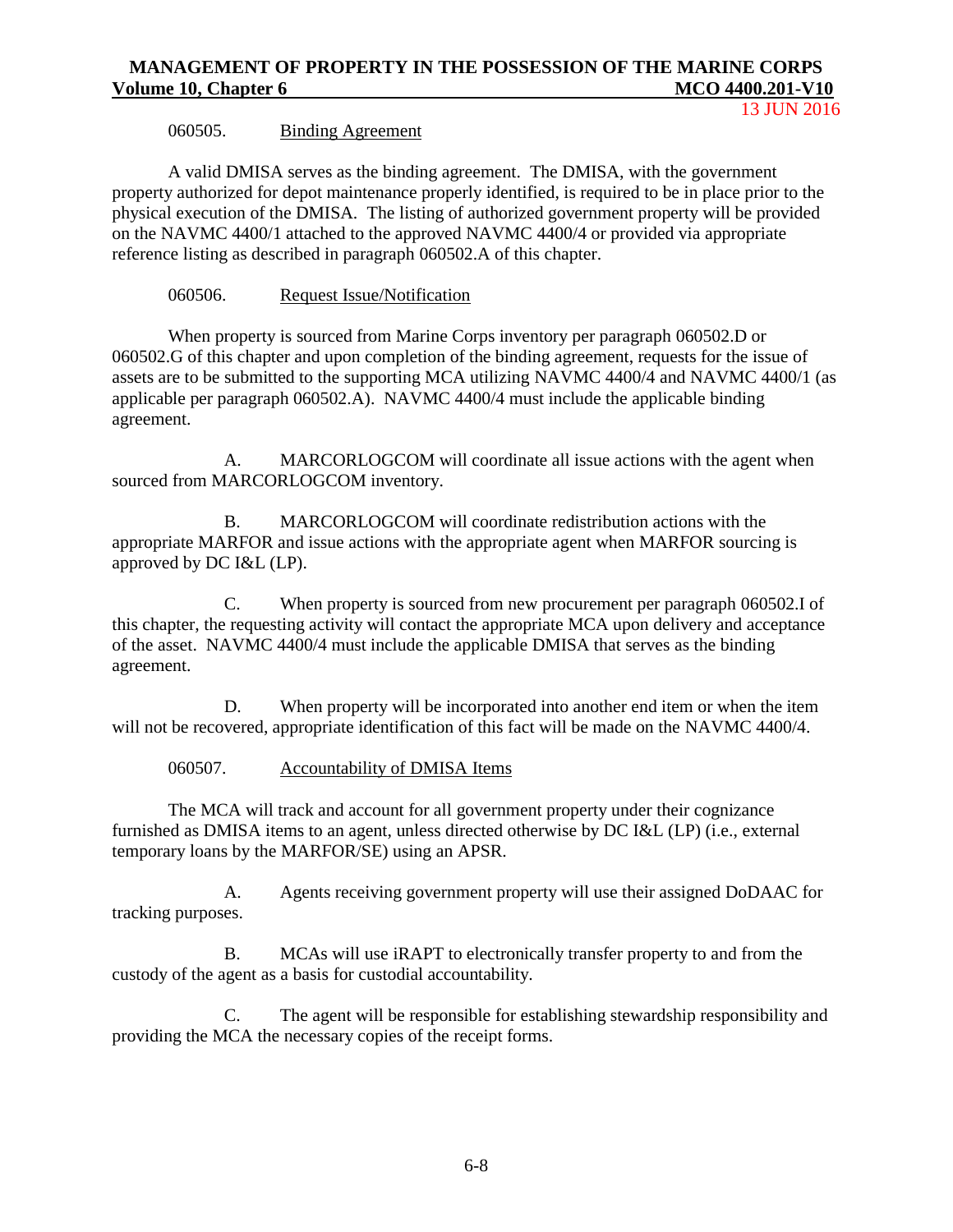#### 13 JUN 2016

D. When applicable, electronic transfers which cite the DMISA and UII will be used to document accountability transactions. These transfers include the initial furnishing to and receipt by the agent, subsequent transfers between agents, or return to the Marine Corps.

E. Upon shipment of the DMISA item, either by the Marine Corps to an agent or an agent to the Marine Corps, an electronic notification will be made to the receiving organization (i.e., Marine Corps or agent) indicating a property transfer.

F. When in their possession, agents will have stewardship responsibility of government property furnished as a DMISA item. If an agent with stewardship responsibility transfers the government property to an external organization (e.g., sub-contractor or subordinate agency), stewardship responsibility remains with the agent to which the government property was furnished.

G. When a DMISA issue from a using unit is approved by DC I&L (LP), the using unit will transfer accountability of the property to MARCORLOGCOM; however, physical delivery of the property may go directly to the agent. Coordination for the transfer and shipping instructions will be provided by MARCORLOGCOM per paragraph 060506.B of this chapter.

#### 060508. Return/Disposal of Government Property

DMISA items may be returned to the Marine Corps in a variety of ways depending on the item and what has happened to the item during the time in which it has been in the external organization's custody. Examples include government property embedded in new item delivery, government property embedded in higher assembly, or government property returned as issued. As a result, the appropriate return/disposal instructions will be provided in the DMISA. If return/disposal instructions are unknown at the time of the establishment of the DMISA and are subsequently not provided, the external organization will contact the approving agency who will coordinate with MARCORLOGCOM for appropriate disposition instructions.

### 0606 PERMANENT INTERSERVICE TRANSFERS OF GOVERNMENT PROPERTY

Interservice transfers involve the permanent transfer of ownership and accountability of government property to another military Service within DoD. All permanent interservice transfers of government property must be approved by DC I&L (LP). All requests for permanent interservice transfers of government property will be sent to MARCORLOGCOM or MCICOM (for garrison property and GME) via naval message. Upon receipt of a request for the permanent interservice transfer of government property, MARCORLOGCOM or MCICOM (for garrison property and GME) will conduct a feasibility of support to determine asset availability. Regardless of the AAO, Net Asset Posture, or disposal plan, a FOS is required for all permanent interservice transfers to maintain an audit trail and ensure accountability of transferred items. If deemed unsupportable, MARCORLOGCOM or MCICOM (for garrison property and GME) will notify the requesting activity via naval message. If deemed supportable, MARCORLOGCOM will endorse and forward the request with the feasibility of support results to DC I&L (LP) via naval message. DC I&L (LP) will coordinate a risk assessment with DC PP&O (for SAC 3 items). If the risk is deemed acceptable, DC I&L (LP) will release a naval message authorizing the interservice transfer of government property. For garrison property and GME, MCICOM is the approval authority and will release the naval message authorizing the interservice transfer of government property. The naval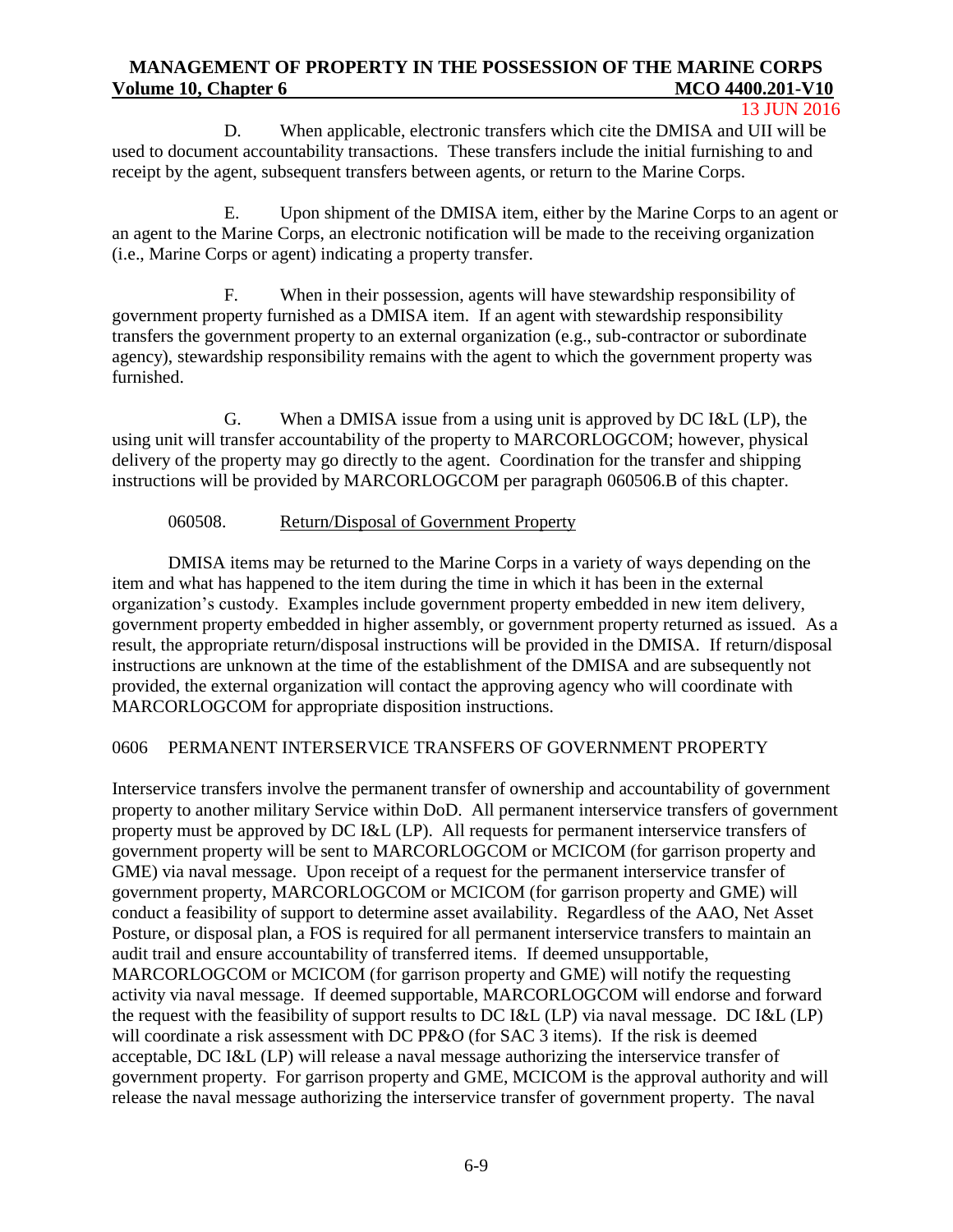13 JUN 2016

message, FOS, DD 1348-1A, "Issue Release/Receipt Document," and DD 1149, "Requisition and Invoice/Shipping Document" serve as key supporting documentation for permanent interservice transfers of government property. Key supporting documentation for permanent interservice transfers will be retained for 10 years. Upon permanent interservice transfer of government property, the transferring organization will coordinate with MARCORSYSCOM to update the IUID Registry and Military Equipment Valuation tables to reflect the permanent change in ownership.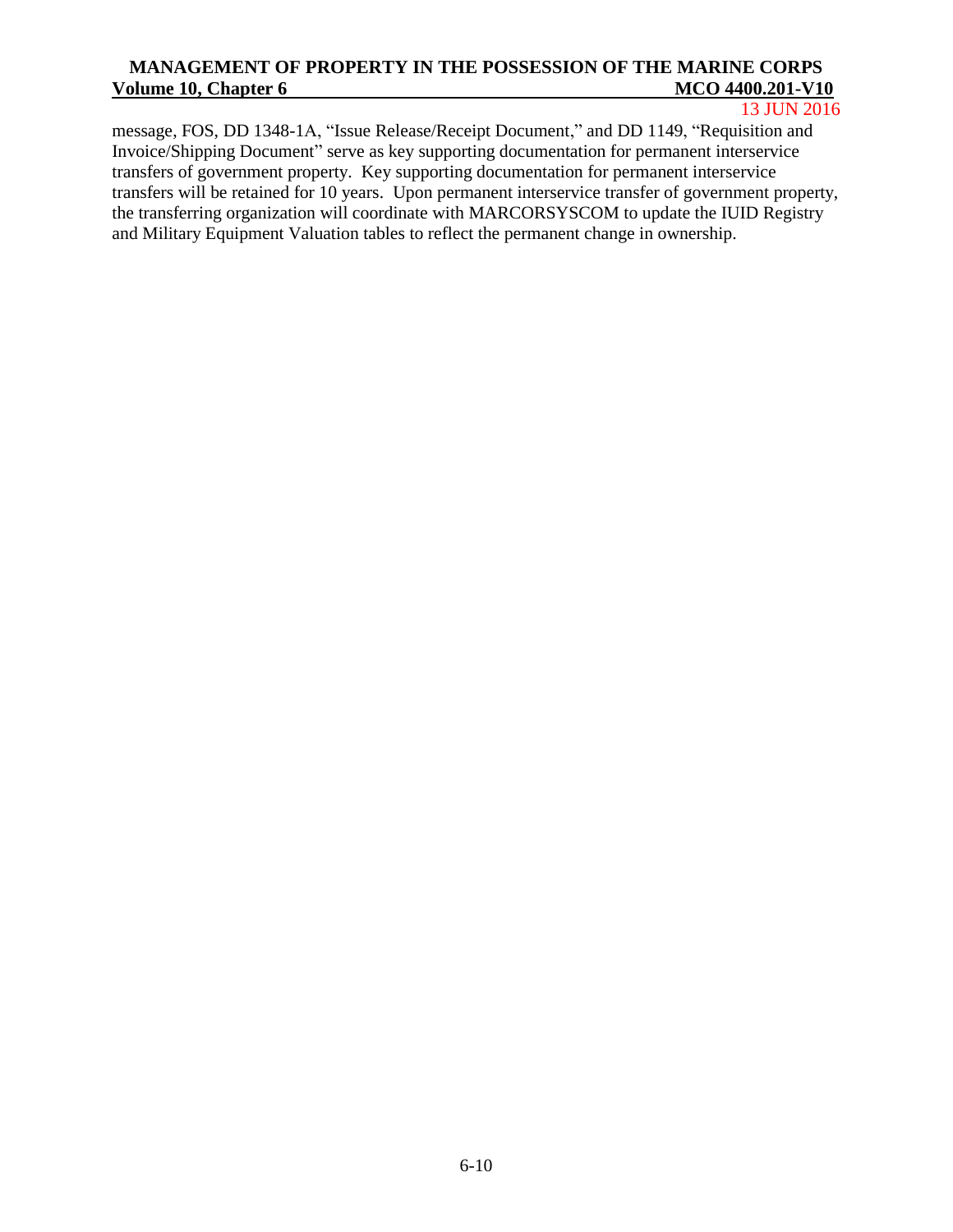13 JUN 2016

#### **VOLUME 10: CHAPTER 7**

#### **"COALITION LOANS"**

## **SUMMARY OF SUBSTANTIVE CHANGES**

Hyperlinks are denoted by *bold, italic, blue and underlined font***.**

The original publication date of this Marine Corps Order (MCO) Volume (right header) will not change unless/until a full revision of the MCO has been conducted.

All Volume changes denoted in blue font will reset to black font upon a full revision of this Volume.

| <b>CHAPTER</b><br><b>VERSION</b> | <b>PAGE</b><br><b>PARAGRAPH</b> | <b>SUMMARY OF</b><br><b>SUBSTANTIVE CHANGES</b> | <b>DATE OF</b><br><b>CHANGE</b> |
|----------------------------------|---------------------------------|-------------------------------------------------|---------------------------------|
|                                  |                                 |                                                 |                                 |
|                                  |                                 |                                                 |                                 |
|                                  |                                 |                                                 |                                 |
|                                  |                                 |                                                 |                                 |
|                                  |                                 |                                                 |                                 |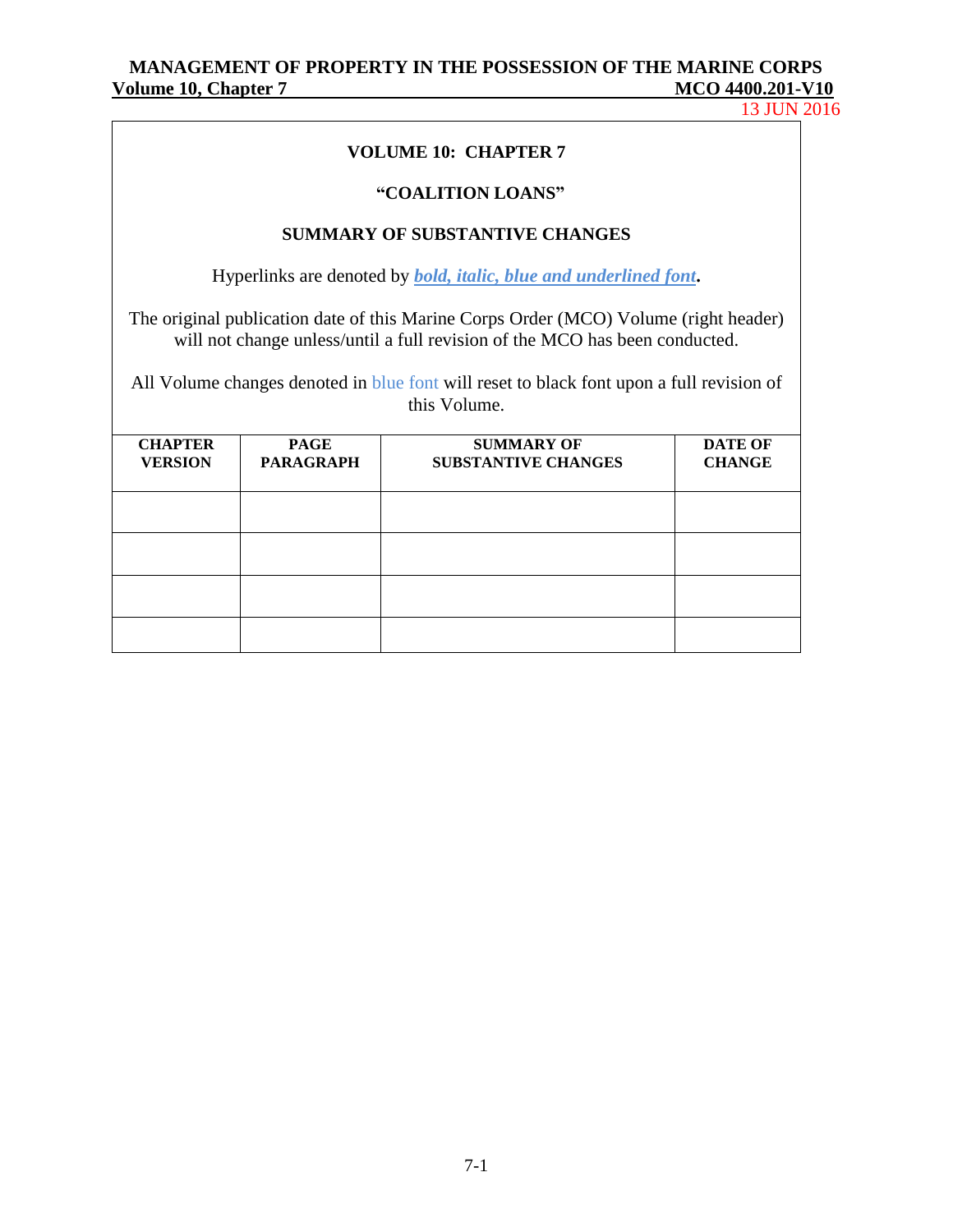13 JUN 2016

#### **CHAPTER 7**

### **COALITION LOANS**

#### 0701 GENERAL

This chapter governs accountability and visibility of government property temporarily loaned to CFs. This chapter does not grant the legal authority to transfer or temporarily loan property; rather, this chapter governs the processes to facilitate the transfer after legal authority has been obtained. Reference (s) provides information regarding security assistance and legal authority to enter into loan agreements.

#### 0702 POLICY

070201. Government property authorized and approved for temporary loan to CFs will be accounted for at the Marine Corps level to establish accountability and maintain visibility. When applicable, Marine Corps elements may be tasked to execute the physical transfer on behalf of the Marine Corps, but accountability will remain a Marine Corps responsibility. In addition, management of requirements to include pending request, sourcing, tasking to support, renewal of agreements, coordination for the return of loaned property will be a Marine Corps responsibility. Responsibilities may be delegated or tasked to lower echelons to assist with the overall management of specific loans, but Marine Corps unit/activities will not loan property to CFs.

070202. All requests for coalition loans will be forwarded to DC I&L (LP) for coordination with DC PP&O (PLU) and appropriate actions. Requests from the COCOM, whom have been given authority to enter into loans directly with MARFOR commanders, will be expeditiously forwarded to DC PP&O and DC I&L (LP) for determination of property availability. Subsequent response will be forwarded to the MARFOR commander for official response to the COCOM.

070203. MARFORs and SE commanders may be tasked to serve as the lead Marine Corps liaison with the CF and COCOM within their respective AOR during the period of utilization of the loaned government property, as applicable. These commanders will provide support as required within the scope of this Volume and maintain liaison with the CF, HQMC, MARCORLOGCOM, MCICOM, MARCORSYSCOM, and COCOM.

### 0703 DETERMINATION OF GOVERNMENT PROPERTY AVAILABILITY AND APPROVAL

070301. Upon identification of a potential CF loan requirement, a request for determination of government property availability will be made to MARCORLOGCOM or MCICOM (for garrison property and GME).

070302. MARCORLOGCOM or MCICOM (for garrison property and GME), in coordination with MARCORSYSCOM, will conduct an FOS assessment, to include the screening of all DoD inventories, to determine the most cost-effective method to source the requirement. MARCORSYSCOM will screen the requirement to ensure compliance with International Trafficking in Arms Regulations (22 CFR 120) and any National Disclosure Policy restrictions that may pertain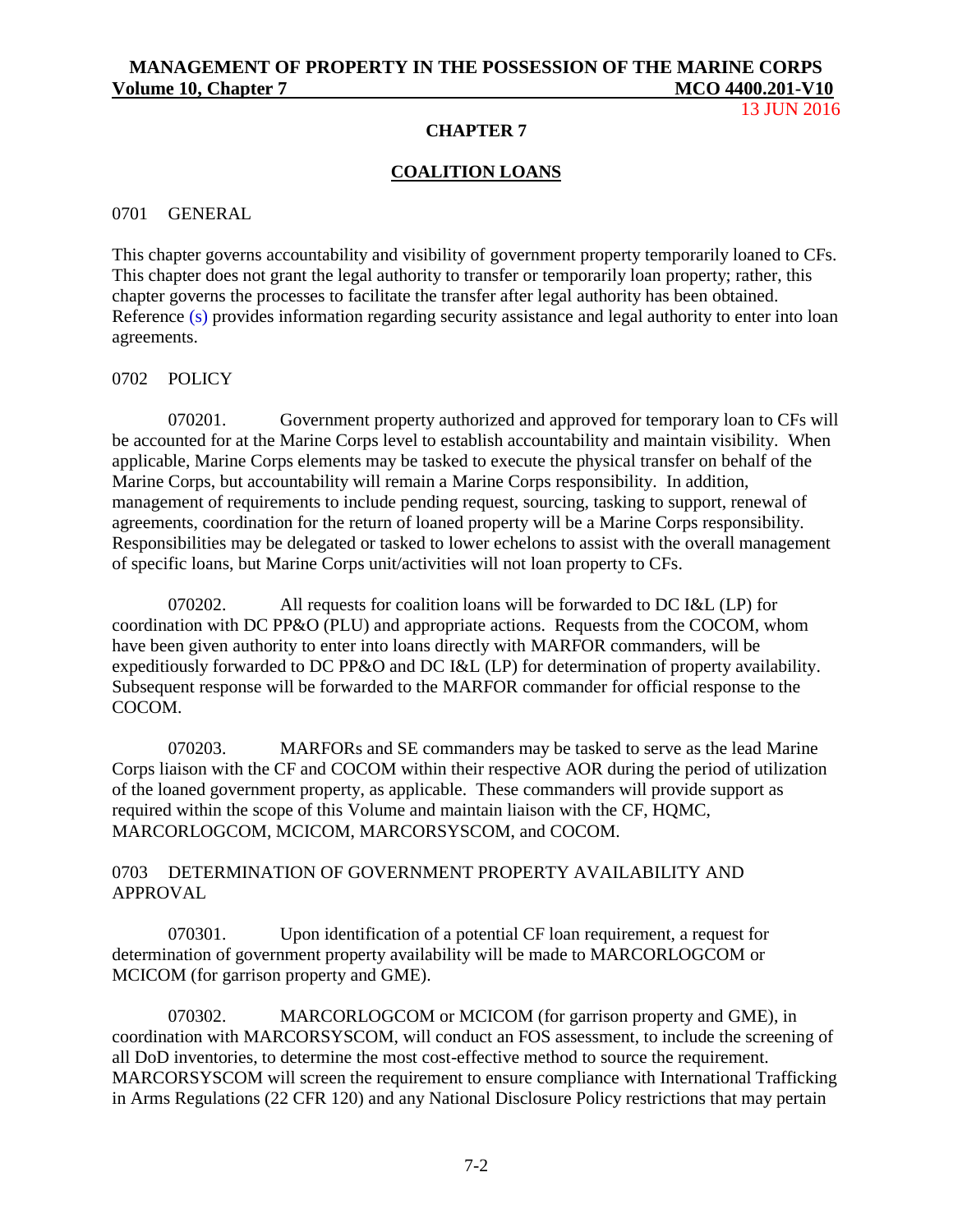#### 13 JUN 2016

to the requested items. The determination that government property is available for transfer does not in itself authorize provision of those assets. Consideration for determination of property availability by the MARCORLOGCOM or MCICOM (for garrison property and GME) includes:

- A. Adverse effects on readiness posture.
- B. Adequate asset positions.
- C. Prescribed timeframe for the loan period.
- D. Readily replacing stocks when war reserve assets are required.

E. Compliance with International Trafficking in Arms Regulations and National Disclosure Policy restrictions.

070303. When government property is not available from within MARCORLOGCOM inventory stores or MCICOM's available inventories (for garrison property and GME) and has been deemed not cost effective to source through new procurement, it will not normally be redistributed from using units to satisfy the requirement and the request may be deemed not supportable; however, to meet specific requirements as identified in paragraph 010409 of Chapter 1, MARCORLOGCOM may request approval to redistribute property from a using unit through DC I&L (LP).

070304. DC I&L (LP), in coordination with DC PP&O, will provide a coordinated response to the requesting agency (e.g., Joint Chief of Staff or COCOM via MARFOR Commander). For garrison property or GME, MCICOM will provide the response.

### 0704 BINDING AGREEMENT

The Marine Corps will be tasked to loan property to a CF by either the Joint Chiefs of Staff or COCOM with delegated authority. DC I&L (LP) or MCICOM (for garrison property and GME), in coordination with DC PP&O, will endorse the tasking and provide appropriate execution coordination and guidance. Minimum requirements in the endorsed tasking include:

070401. State the requirement and justification for the loaned government property to include the start and expiration date of the loan. A loan will not exceed one year without a requirement to request extension.

070402. Identify MARCORLOGCOM or MCICOM (for garrison property and GME) as responsible for accountability management of the CF loan.

070403. Identify authorized government property to be loaned to include sourcing unit. If redistribution is required from a using unit, in accordance with paragraph 070303 of this chapter, appropriate instructions will be provided.

070404. Identify the lead Marine Corps liaison (i.e., MARFOR), if applicable.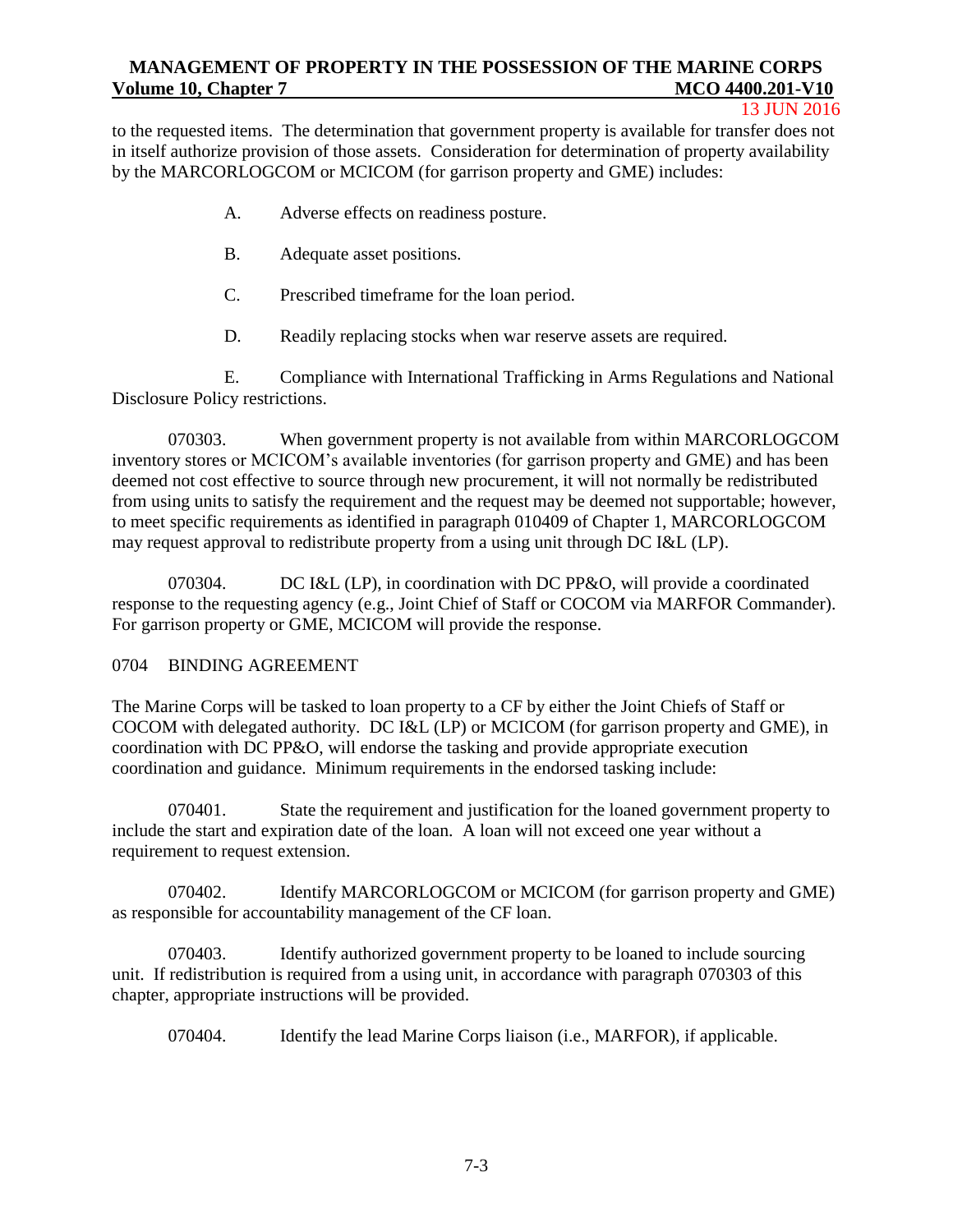13 JUN 2016

070405. Identify a valid DoDAAC for the agency receiving or providing Marine Corps oversight of the loaned government property, refer to paragraph 070602 below regarding DoDAAC assignment.

070406. Identify the requirement for a signature by the CF upon receipt of government property.

070407. The expected condition of the government property upon issue and return, to include reimbursement mechanism for damaged or lost government property. If a reimbursement mechanism is unknown at that time of tasking endorsement, indicate procedures to report damages to DC PP&O and DC I&L (LP) or MCICOM (for garrison property and GME).

070408. The shipment of loaned government property will be conducted in accordance with reference (aa).

# 0705 REQUEST ISSUE/NOTIFICATION

070501. Applicable information required for MARCORLOGCOM or MCICOM (for garrison property and GME) to execute the tasked CF loan will be provided in the endorsed tasking statement identified in paragraph 0704 of this chapter.

070502. If government property is sourced from a using unit to meet requirements, MARCORLOGCOM will coordinate the accountability transfer and issue in accordance with paragraph 010409 of Chapter 1. For garrison property and GME, MCICOM will coordinate the accountability and issue.

0706 ACCOUNTABILITY OF GOVERNMENT PROPERTY – COALITION LOAN

070601. The MARCORLOGCOM MCA or MCICOM MCA (for garrison property and GME) will maintain and account for all government property furnished to CFs using an APSR.

A. To establish accountability within an APSR, MARCORLOGCOM or MCICOM (for garrison property and GME) will administratively issue the government property as on loan using the lead Marine Corps liaison's CF DoDAAC. Only one "ship to only" DoDAAC will be created to administratively account for all property loaned to CFs within the lead Marine Corps liaison's AOR that is separate and distinct from their regular DoDAAC. This DoDAAC does not establish the lead Marine Corps liaison as the accountable officer, rather it provides MARCORLOGCOM or MCICOM (for garrison property and GME) with visibility of loaned government property within an APSR (i.e., it identifies property as on CF loan within a MARFOR commander's AOR). The following Type of Address Codes (TAC) will be used.

1. TAC 1 will be identified by MARCORLOGCOM or MCICOM (for garrison property and GME).

2. TAC 2 will be identified by the MARFOR/SE commander (lead Marine

Corps liaison).

3. TAC 3 will be HQMC.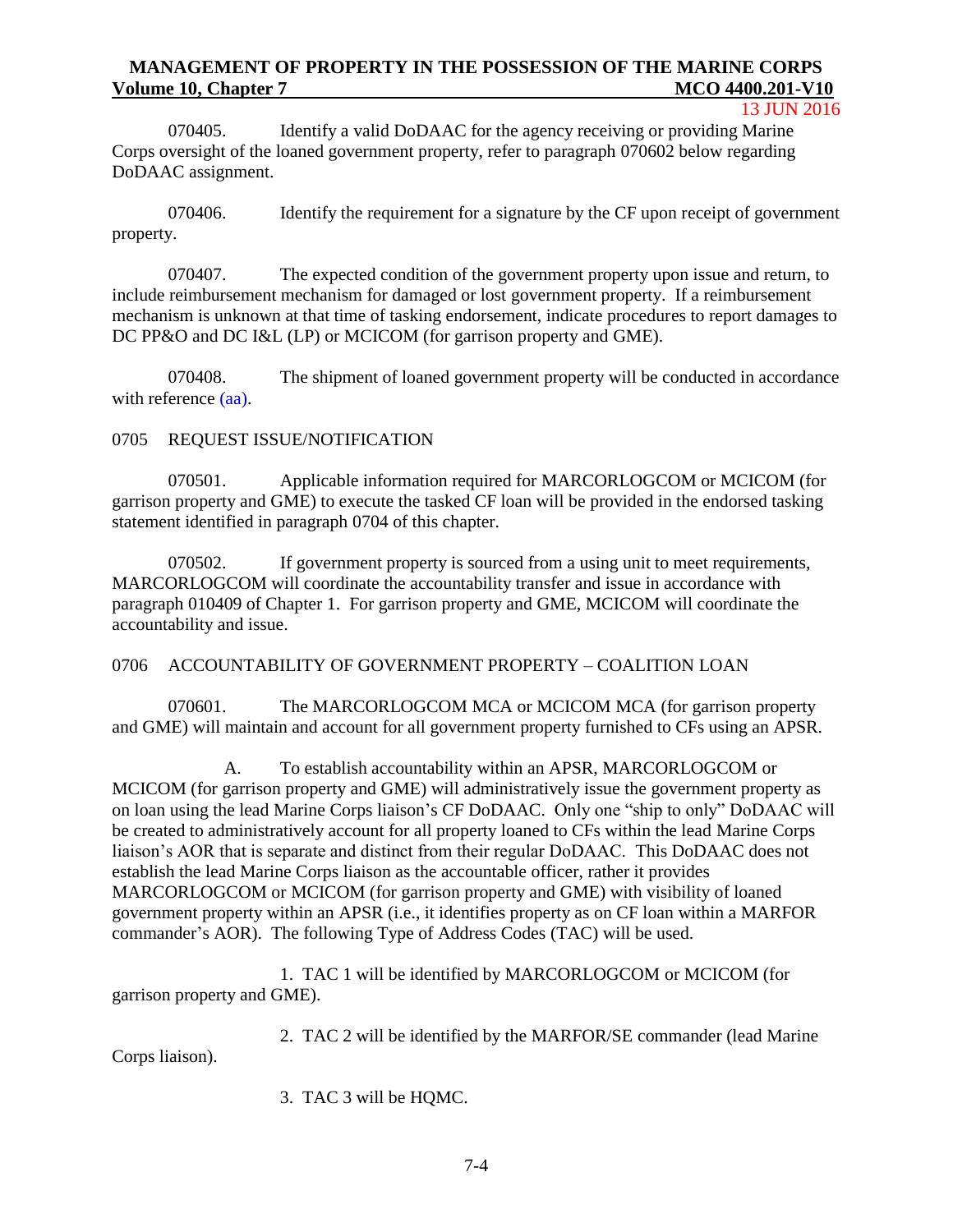#### 13 JUN 2016

B. In coordination with the lead Marine Corps liaison, MARCORLOGCOM will use iRAPT to electronically transfer property to and from the physical custody of the CF as a basis for custodial accountability.

C. The CF will be responsible for establishing stewardship responsibility and provide the lead Marine Corps liaison (who will provide copies to MARCORLOGCOM) the necessary copies of the receipt forms.

070602. Electronic transfers will be used to document all issue transactions of government property. Upon shipment of the government property, a notification will be made to the lead Marine Corps liaison indicating a property transfer is being processed. The lead Marine Corps liaison will acknowledge receipt of property that will ultimately establish administrative accountability. The lead Marine Corps liaison will not receive property until the CF has acknowledged receipt of government property as indicated in paragraph 070601 of this chapter.

070603. If necessary, MARCORLOGCOM or MCICOM will request and establish NSWC, Crane, Indiana sub-accounts to establish small arms/light weapons accountability for government property loaned to CFs.

070604. MARCORLOGCOM or MCICOM (for garrison property and GME), in coordination with the lead Marine Corps liaison, will coordinate and prepare a joint inventory of property being issued in cooperation with a representative of a requesting organization. This will be the basis for the final condition determination at the expiration of the loan.

070605. Where and when possible, combat losses and/or return of any government property on temporary loan to CFs will be reported to MARCORLOGCOM or MCICOM (for garrison property and GME) by the lead Marine Corps liaison.

070606. Where and when possible, replacement-in-kind for combat losses of government property on temporary loan to CFs will be reported to MARCORLOGCOM or MCICOM (for garrison property and GME) by the lead Marine Corps liaison.

070607. Any physical movement and/or transfer of sourced property to/from CFs will be communicated via Automated Message Handling System to all agencies identified in the tasking message addressed in paragraph 0704 of this chapter.

070608. MARCORLOGCOM or MCICOM (for garrison property and GME) will initiate a request for validation of requirements, and accountability verification, when required.

### 070609. Sustainment

Separate contracted maintenance and supply support for the specific purpose of supporting government property temporarily loaned to CFs is not authorized. If a CF requires sustainment of government property on temporary loan to them, support will be limited to the following and sustainment costs will be captured and reported for reimbursement.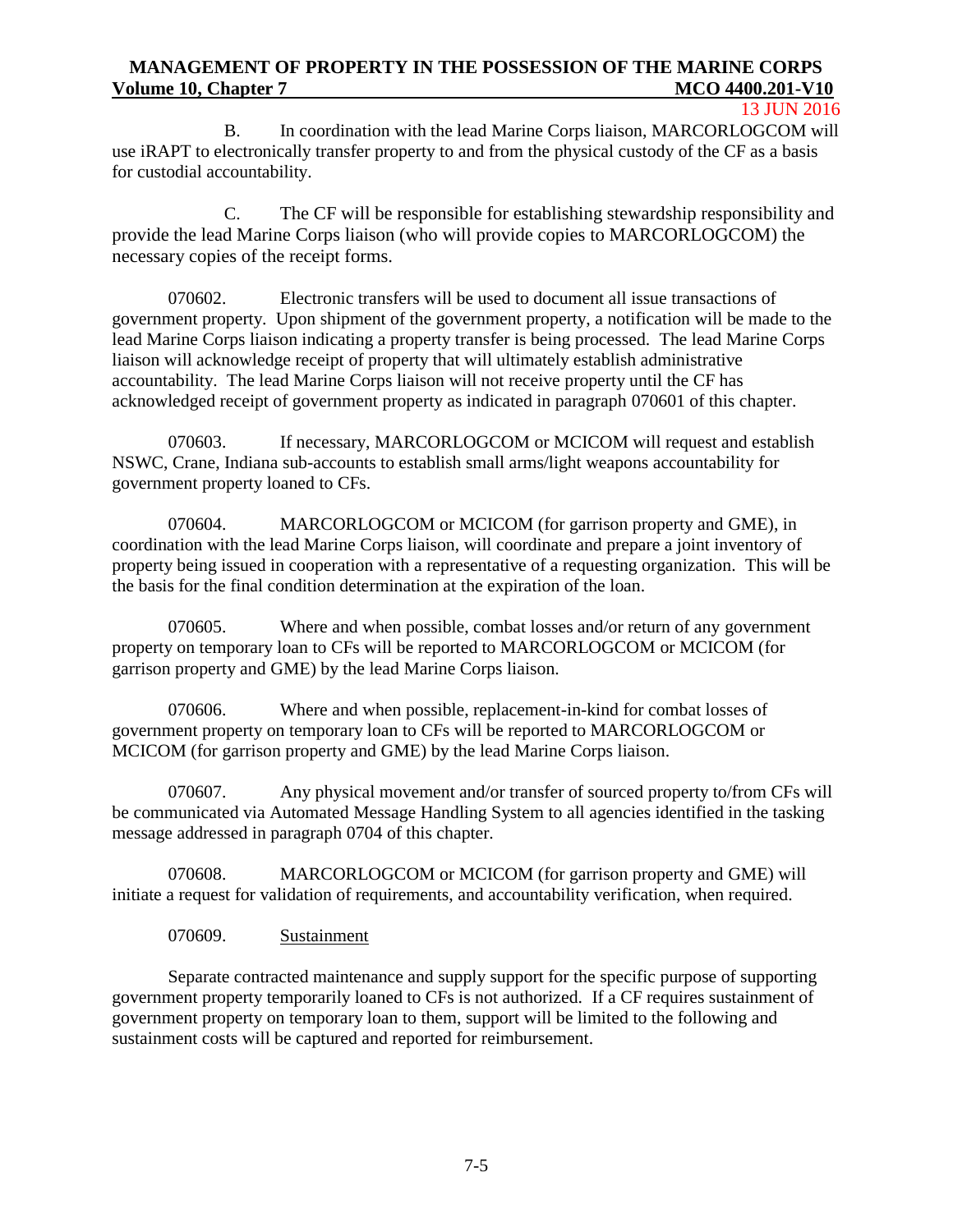#### 13 JUN 2016

A. Situations where providing supply or maintenance support to the CF does not impact or interfere with Marine Air Ground Task Force (MAGTF) operations or exceed logistical capabilities/capacity.

B. Pre-existing maintenance services, to include field support representatives, ordinarily available to the MAGTF.

C. Items requisitioned through the Marine Corps supply system and ordinarily available to the MAGTF.

## 0707 RETURN/DISPOSAL OF GOVERNMENT PROPERTY

070701. MARCORLOGCOM or MCICOM (for garrison property and GME) is responsible for providing appropriate disposition instructions and ensuring the APSR is updated accordingly for all returns of loaned government property.

070702. Upon conclusion of the loan, all property will be shipped to an agreed location at the expense of the CF. MARCORLOGCOM or MCICOM (for garrison property and GME), in coordination with the lead Marine Corps liaison, will determine the best location for the physical receipt of the property. Acceptable return locations include:

- A. Return to lead Marine Corps liaison.
- B. Return to MARCORLOGCOM or MCICOM (for garrison property and

GME).

070703. MARCORLOGCOM or MCICOM (for garrison property and GME), in coordination with the lead Marine Corps liaison, will prepare a joint inventory of returned property in cooperation with a representative of a requesting organization. This will be the basis for a final receipt at the expiration of the loan. The receiving agency (i.e., as dictated by Marine Corps liaison) and the organization representative with whom the inventory is loaned will certify all copies for correctness.

070704. Electronic transfers will be used to document all return transactions of government property. Upon shipment of the government property, the lead Marine Corps liaison will notify MARCORLOGCOM or MCICOM (for garrison property and GME) that the transfer of property is being processed using iRAPT. The lead Marine Corps liaison will initiate the iRAPT transaction upon physical receipt of the property from the CF per paragraph 070702.A of this chapter or upon the verification of physical shipment to MARCORLOGCOM or MCICOM (for garrison property and GME) per paragraph 070702.B of this chapter. MARCORLOGCOM or MCICOM (for garrison property and GME) will acknowledge receipt of property in iRAPT which will remove the administrative accountability from the lead Marine Corps liaison.

070705. If applicable, MARCORLOGCOM or MCICOM (for garrison property and GME), in coordination with the lead Marine Corps liaison, will initiate investigative action for missing, damaged, or destroyed CF loaned property. DC PP&O and DC I&L (LP) or MCICOM (for garrison property and GME) will be notified of such actions.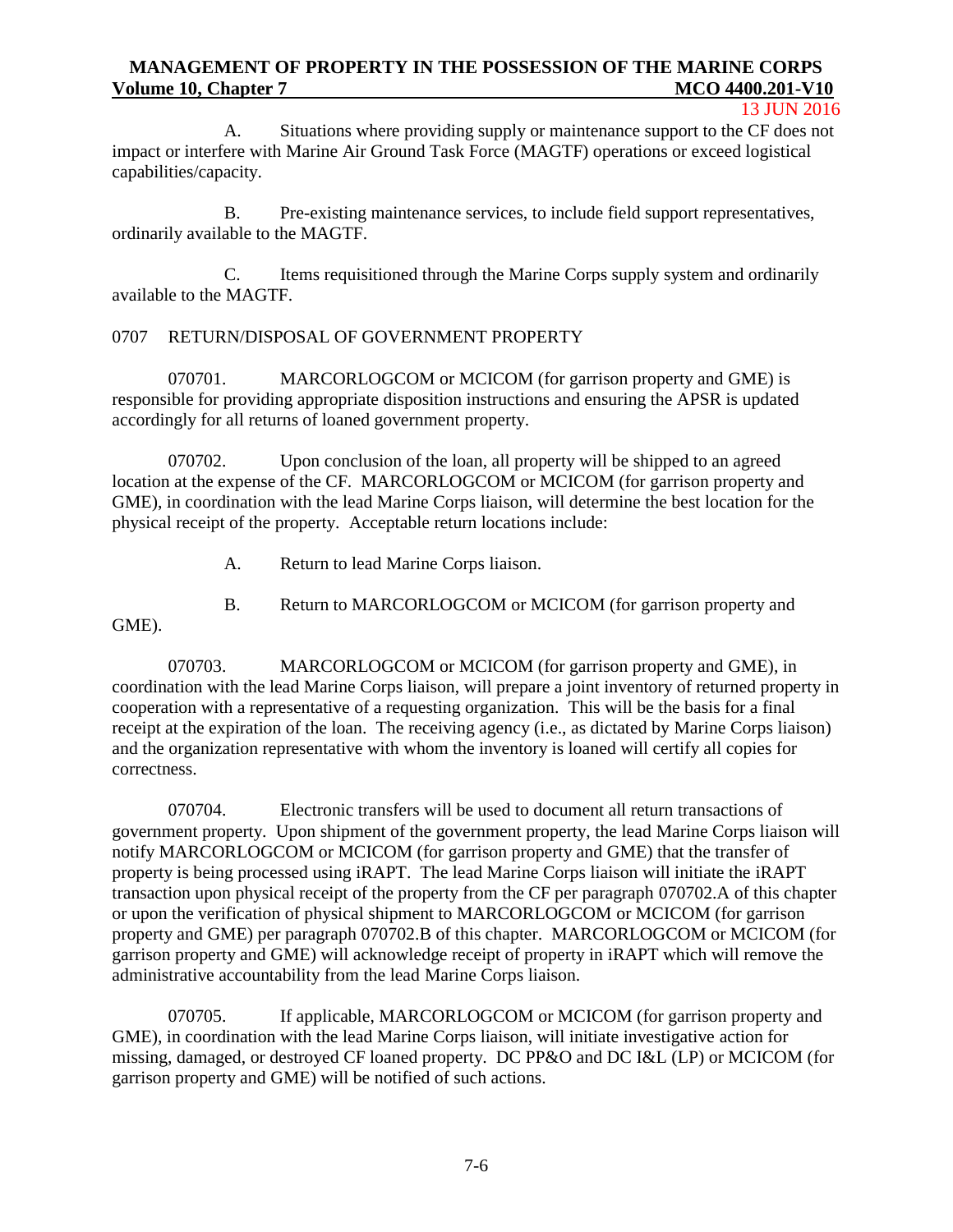13 JUN 2016

070706. If applicable, MARCORLOGCOM or MCICOM (for garrison property and GME), in coordination with the lead Marine Corps liaison, will determine the cost of and forward restitution demands to DC I&L (LP) or MCICOM (for garrison property and GME). DC I&L (LP) or MCICOM (for garrison property and GME), will forward restitution demands to the approving agency (i.e., Joint Chief of Staff or COCOM). Restitution demands are applicable for the following:

A. Items lost, destroyed, or damaged beyond prospect of economical repair.

B. Renovations or repairs accomplished at the government expense. Expense estimates will be obtained as soon as practical for the purpose of making demand for restitution.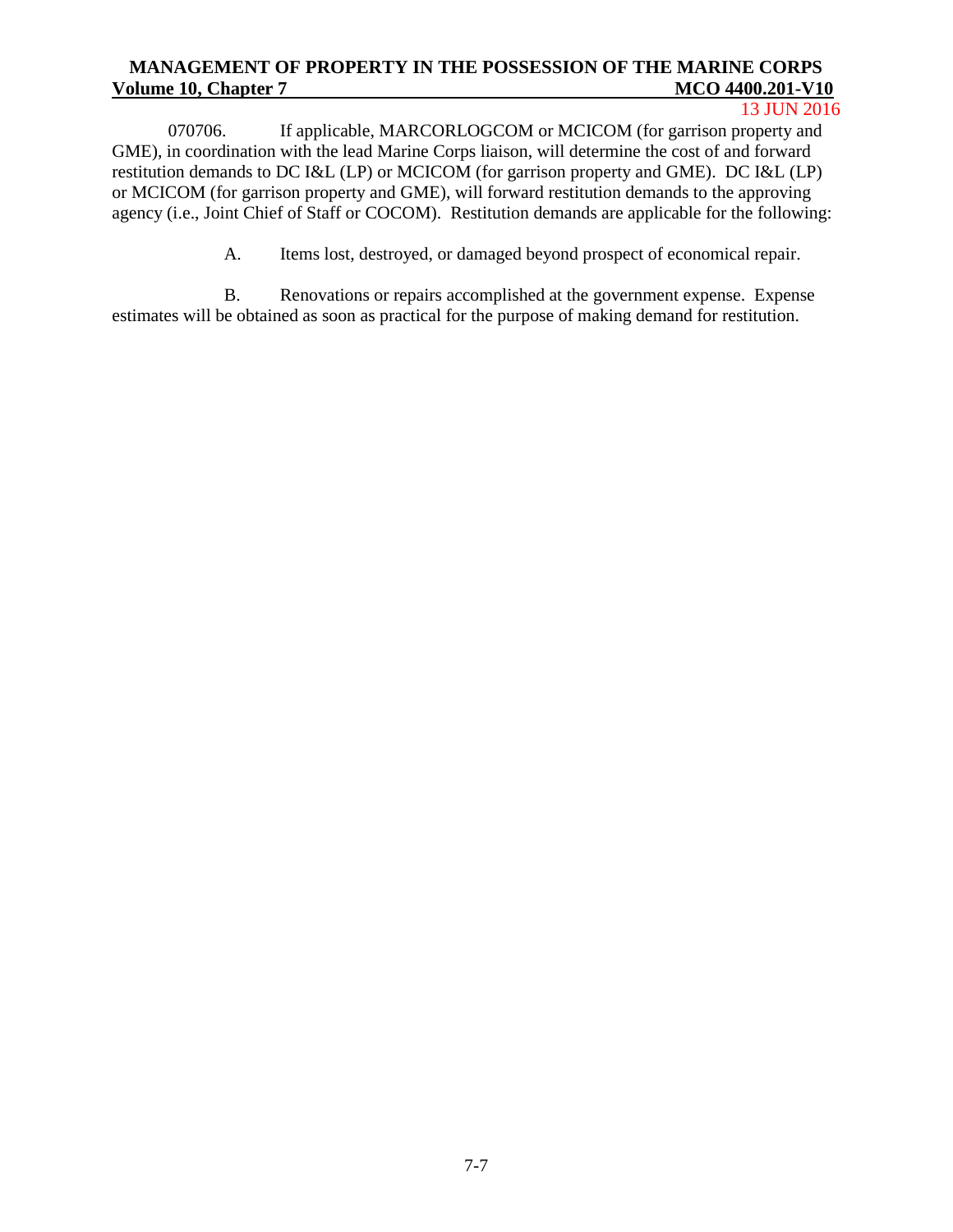13 JUN 2016

### **VOLUME 10: APPENDIX A "FAR & DFARS CLAUSES AND INSTRUCTIONAL LANGUAGE"**

## **SUMMARY OF SUBSTANTIVE CHANGES**

Hyperlinks are denoted by *bold, italic, blue and underlined font***.**

The original publication date of this Marine Corps Order (MCO) Volume (right header) will not change unless/until a full revision of the MCO has been conducted.

All Volume changes denoted in blue font will reset to black font upon a full revision of this Volume.

| <b>CHAPTER</b><br><b>VERSION</b> | <b>PAGE</b><br><b>PARAGRAPH</b> | <b>SUMMARY OF</b><br><b>SUBSTANTIVE CHANGES</b> | <b>DATE OF</b><br><b>CHANGE</b> |
|----------------------------------|---------------------------------|-------------------------------------------------|---------------------------------|
|                                  |                                 |                                                 |                                 |
|                                  |                                 |                                                 |                                 |
|                                  |                                 |                                                 |                                 |
|                                  |                                 |                                                 |                                 |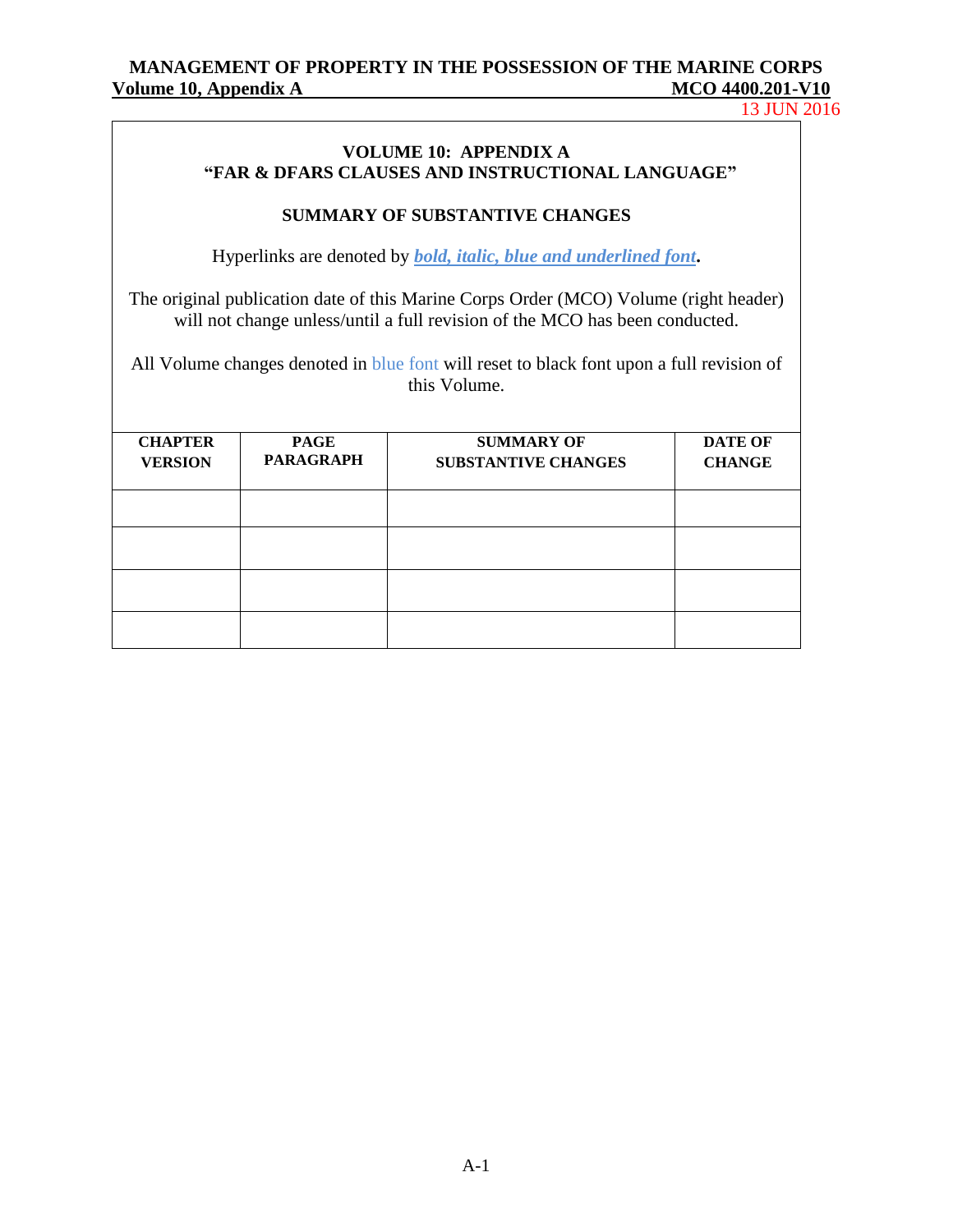13 JUN 2016

#### **APPENDIX A**

#### **FAR & DFARS CLAUSES AND INSTRUCTIONAL LANGUAGE**

| FAR Clause(s):   | 52.245-1, Government Property<br>52.245-2, Government Property Installation Operation Services<br>52.245-9, Use and Charges |
|------------------|-----------------------------------------------------------------------------------------------------------------------------|
|                  |                                                                                                                             |
| DFARS Clause(s): | 252.245-7000, Government-Furnished Mapping, Charting, and Geodesy<br>Property                                               |
|                  | 252.245-7001, Tagging, Labeling, and Marking of Government Furnished<br>Property                                            |
|                  | 252.245-7002, Reporting Loss of Government Property                                                                         |
|                  | 252.245-7003, Contractor Property Management System Administration                                                          |
|                  | 252.245-7004, Reporting, Reutilization and Disposal                                                                         |
|                  | 252.211-7007, Reporting of Government Furnished Property                                                                    |
|                  | 252.225-7040, Contractor Personnel Authorized to Accompany                                                                  |
|                  | U.S. Armed Forces Deployed Outside the United States (For                                                                   |
|                  | Organizational Clothing and Individual Equipment/Individual Combat                                                          |
|                  | Clothing and Equipment (ICCE) support requirements only)                                                                    |
|                  | <b>Instructional Language:</b>                                                                                              |

- Contractors will utilize the DoD iRAPT government property transfer system for GFP receipt acknowledgement, subsequent transfer of GFP to other contracts/contractors (if authorized in the contract), or return of GFP to the Marine Corps to ensure government property transfers are conducted in accordance with the Defense Logistics Manuals 4000.25-1 MILSTRIP, and 4000.25-2 MILSTRAP; and applicable FAR/DFARS clauses.

- Contractors will report GFP deficiencies in quantity, quality, or failure to the contracting officer or their appointed representative.

- Contractor generated DoD supply system requisitions must be submitted to the contracting officer or their appointed representative for subsequent MCA approval.

- Contractors will contact the contracting officer or their appointed representative for appropriate disposition instructions if not previously identified in the contract. When applicable, the contract will be modified.

- Contractors will mark all containers utilized to return government property with the UIIs (if applicable), issue document number, Procurement Instrument Identification Number (PIIN), and project code.

- Contractors are required to register as a Property Receiver and Property Shipper in the iRAPT in order to acknowledge receipt of GFP and notify the Marine Corps of intent to return GFP. These actions ensure that the DoD IUID Registry is updated with the lifecycle event which property reflects current possession status.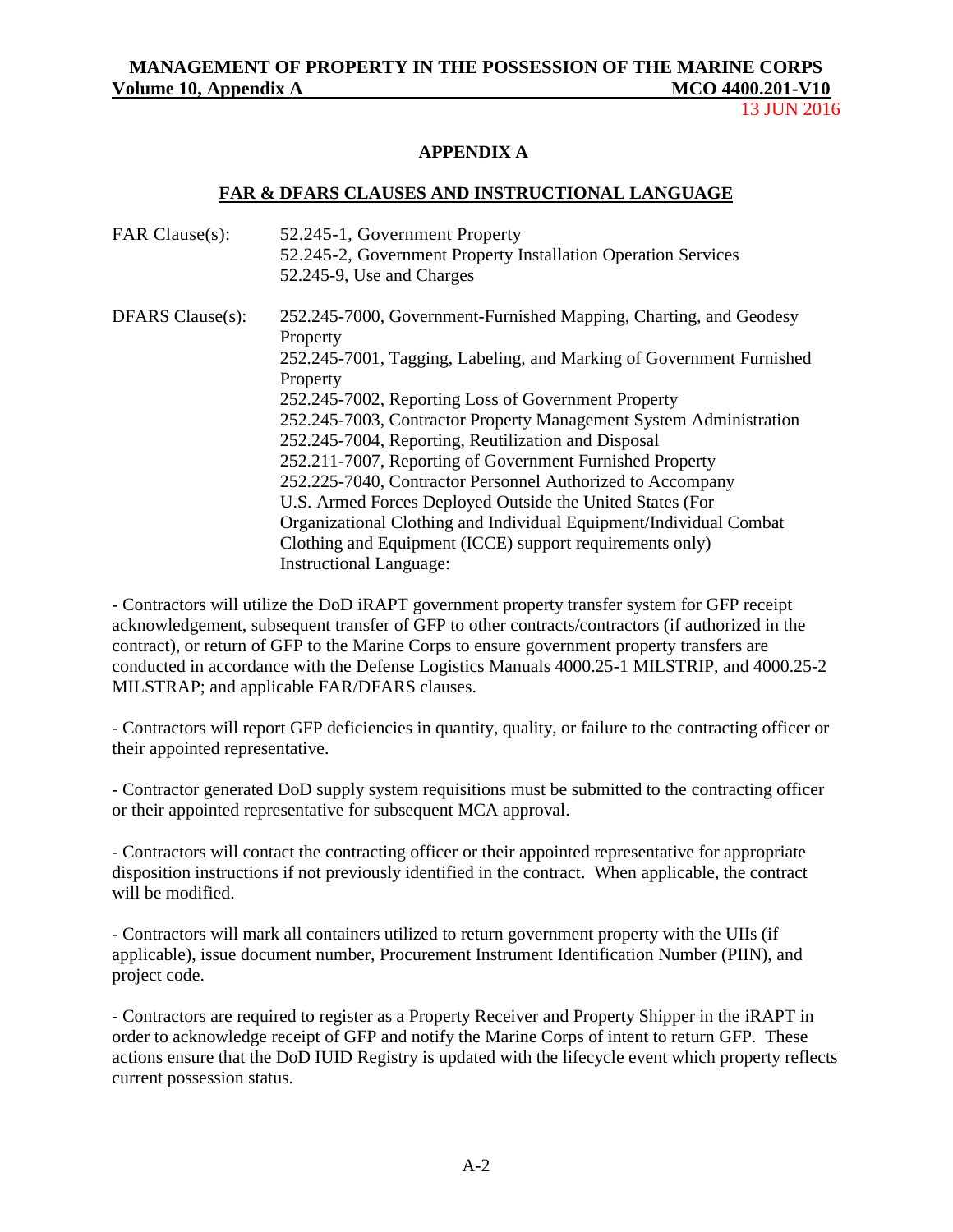#### 13 JUN 2016

- Contractors can register for access to iRAPT via [https://wawf.eb.mil/.](https://wawf.eb.mil/) The iRAPT website provides registration instructions. In applying for access, the contractor's government sponsor will need to provide the contractor's contract number and contract expiration date so that the system administrator can activate the contractor's account.

Note: The requesting Marine Corps agency (i.e., agency with the requirement) is responsible to coordinate these requirements with the supporting contracting office.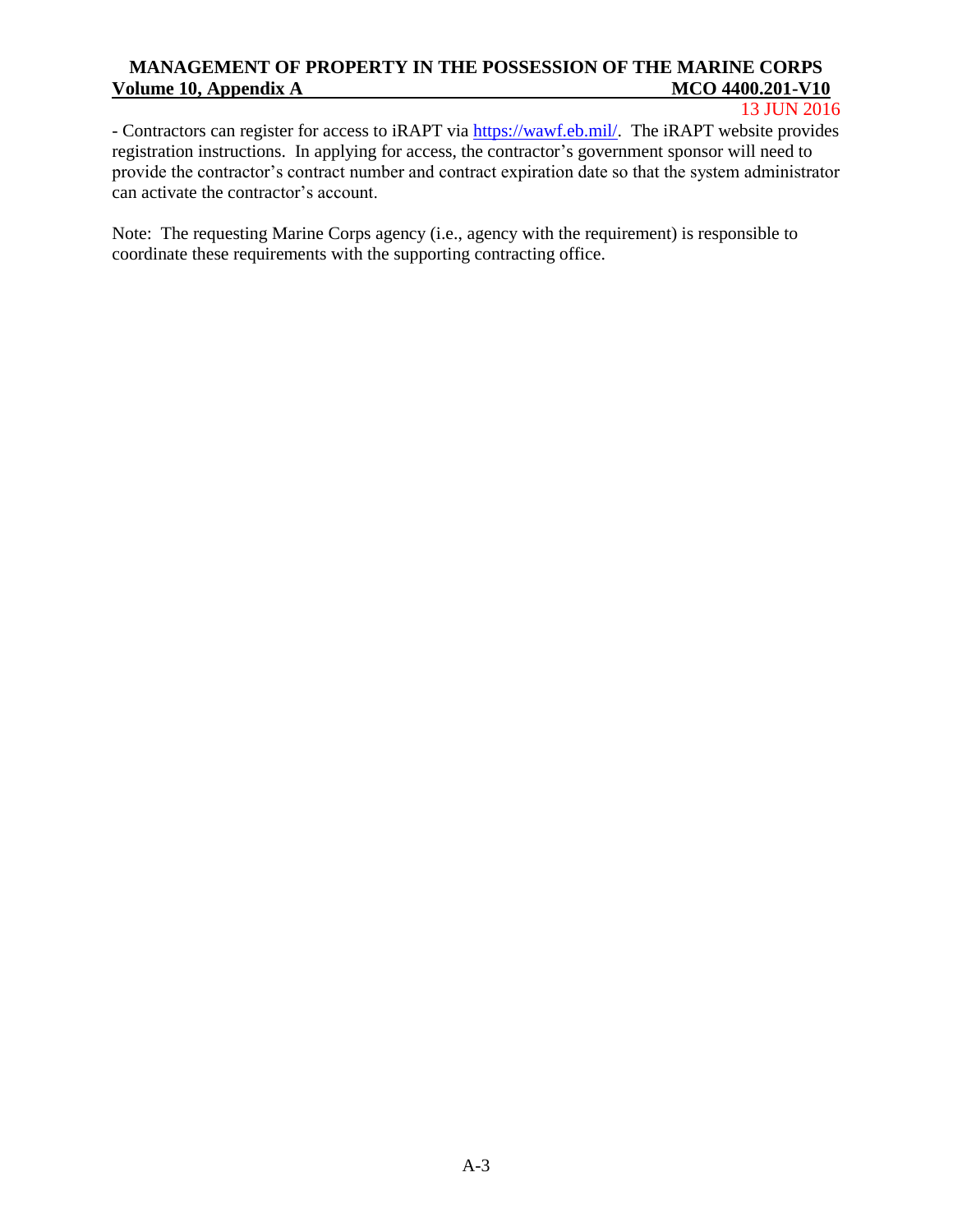13 JUN 2016

#### **VOLUME 10: APPENDIX B**

#### **"GOVERNMENT FURNISHED PROPERTY (GFP) AND LOANED PROPERTY, PLANT, & EQUIPMENT (PP&E) REPORTING FORMAT"**

#### **SUMMARY OF SUBSTANTIVE CHANGES**

Hyperlinks are denoted by *bold, italic, blue and underlined font***.**

The original publication date of this Marine Corps Order (MCO) Volume (right header) will not change unless/until a full revision of the MCO has been conducted.

All Volume changes denoted in blue font will reset to black font upon a full revision of this Volume.

| <b>CHAPTER</b><br><b>VERSION</b> | <b>PAGE</b><br><b>PARAGRAPH</b> | <b>SUMMARY OF</b><br><b>SUBSTANTIVE CHANGES</b> | <b>DATE OF</b><br><b>CHANGE</b> |
|----------------------------------|---------------------------------|-------------------------------------------------|---------------------------------|
|                                  |                                 |                                                 |                                 |
|                                  |                                 |                                                 |                                 |
|                                  |                                 |                                                 |                                 |
|                                  |                                 |                                                 |                                 |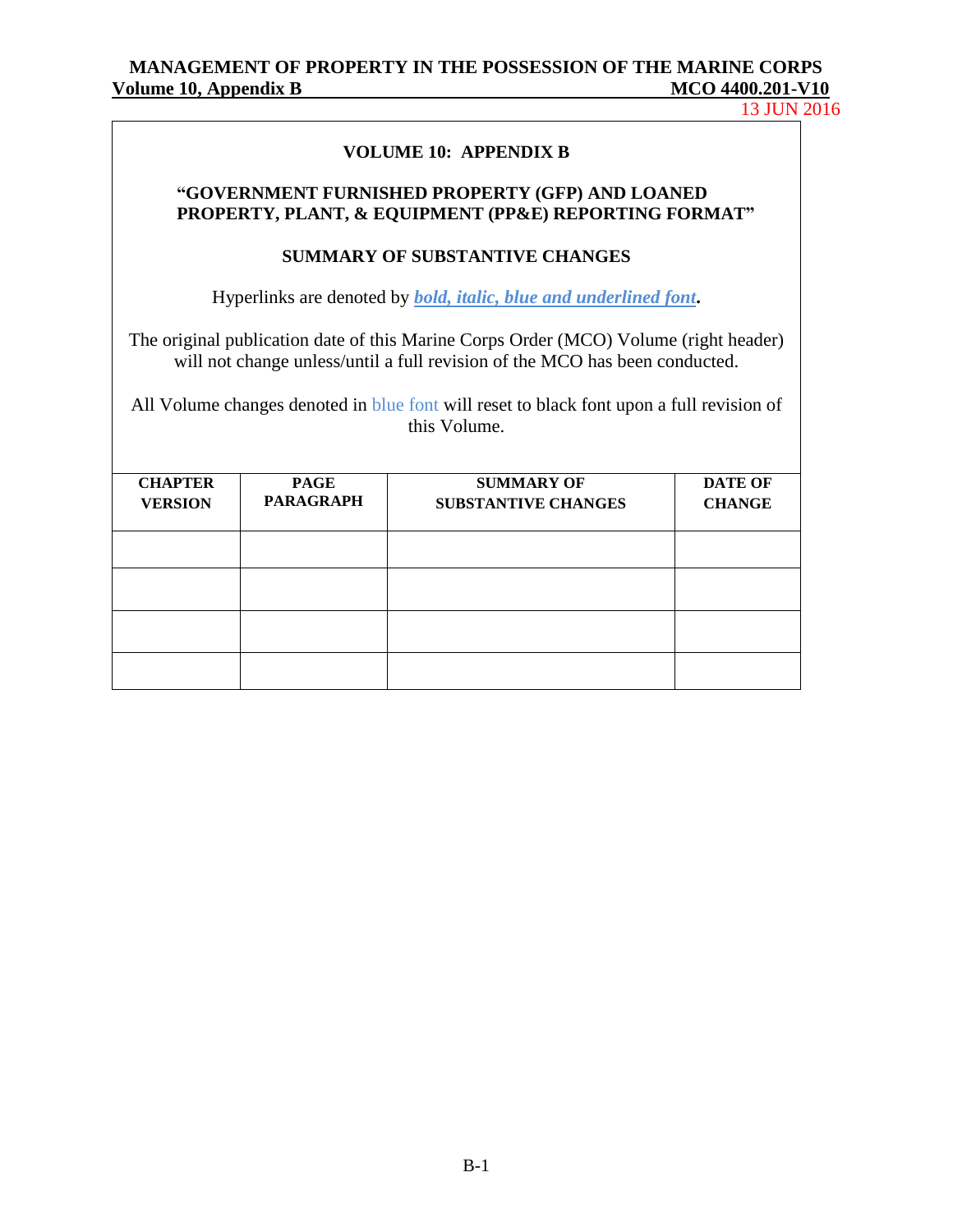13 JUN 2016

#### **APPENDIX B**

## **GOVERNMENT FURNISHED PROPERTY (GFP) AND LOANED PROPERTY, PLANT, & EQUIPMENT (PP&E) REPORTING FORMAT**

Report Control Symbol DD-4400-53 (External Report Control Symbol DD-AT&L(Q)1575)

1. As outlined in this Volume, the provisions of a contract or an approved loan agreement may direct Marine Corps PP&E to be delivered or acquired by contractors or to be delivered to an external agency. In both cases, the PP&E remains government property. Under the provisions of this Volume, MARCORLOGCOM (MCA), MARCORSYSCOM (MCA), MCICOM (MCA) will create and maintain the GFP/loaned PP&E asset listing in the APSR for Marine Corps accountability and fiduciary reporting purposes.

2. By 1 December each year (but no earlier than 1 November), each MCA will report a listing of GFP/loaned PP&E inventory and financial value to DC IL (LP) in accordance with this Volume; Chapter 4, Volume 4 of [DoD 7000.14-R, "Department of Defense Financial Management](http://comptroller.defense.gov/fmr.aspx)  [Regulation,"](http://comptroller.defense.gov/fmr.aspx) Volume 9 of [DoDM 4140.01, "DoD Supply Chain Materiel Management Procedures,"](https://dap.dau.mil/career/log/blogs/archive/2014/02/12/new-multi-volume-dod-manual-414001-dod-supply-chain-materiel-management-procedures.aspx) and [DoDI 5000.64, "Accountability and management of DoD Equipment and Other Accountable](https://dap.dau.mil/policy/Lists/Policy%20Documents/DispForm.aspx?ID=1643)  [Property."](https://dap.dau.mil/policy/Lists/Policy%20Documents/DispForm.aspx?ID=1643)

3. In the case of GFP/loaned PP&E administered by the MARCORLOGCOM MCA or MCICOM MCA that is satisfying a MARCORSYSCOM requirement, MARCORSYSCOM will certify to MARCORLOGCOM or MCICOM that these assets have been inventoried and that the requirement is still current, prior to MARCORLOGCOM certification to DC I&L (LP). Appendix C can be used for this purpose.

4. The annual report will include:

a. GFP and Loaned PP&E Inventory Report. A cover letter providing certification to the annual GFP and loan PP&E inventory submission. Enclosures include the items discussed in paragraphs 4b and 4c below. An example is provided in Appendix C.

b. GFP and Loaned PP&E Inventory Listing. An itemized consolidated listing of GFP in the custody of a contractor or loaned PP&E in the custody of an external agency. Reporting requirements and instructions are identified in Appendix D.

c. GFM Summary Report. A financial summary report of GFM as identified in the GFP and Loaned PP&E Inventory Listing. Reporting requirements and instructions are identified in Appendix E.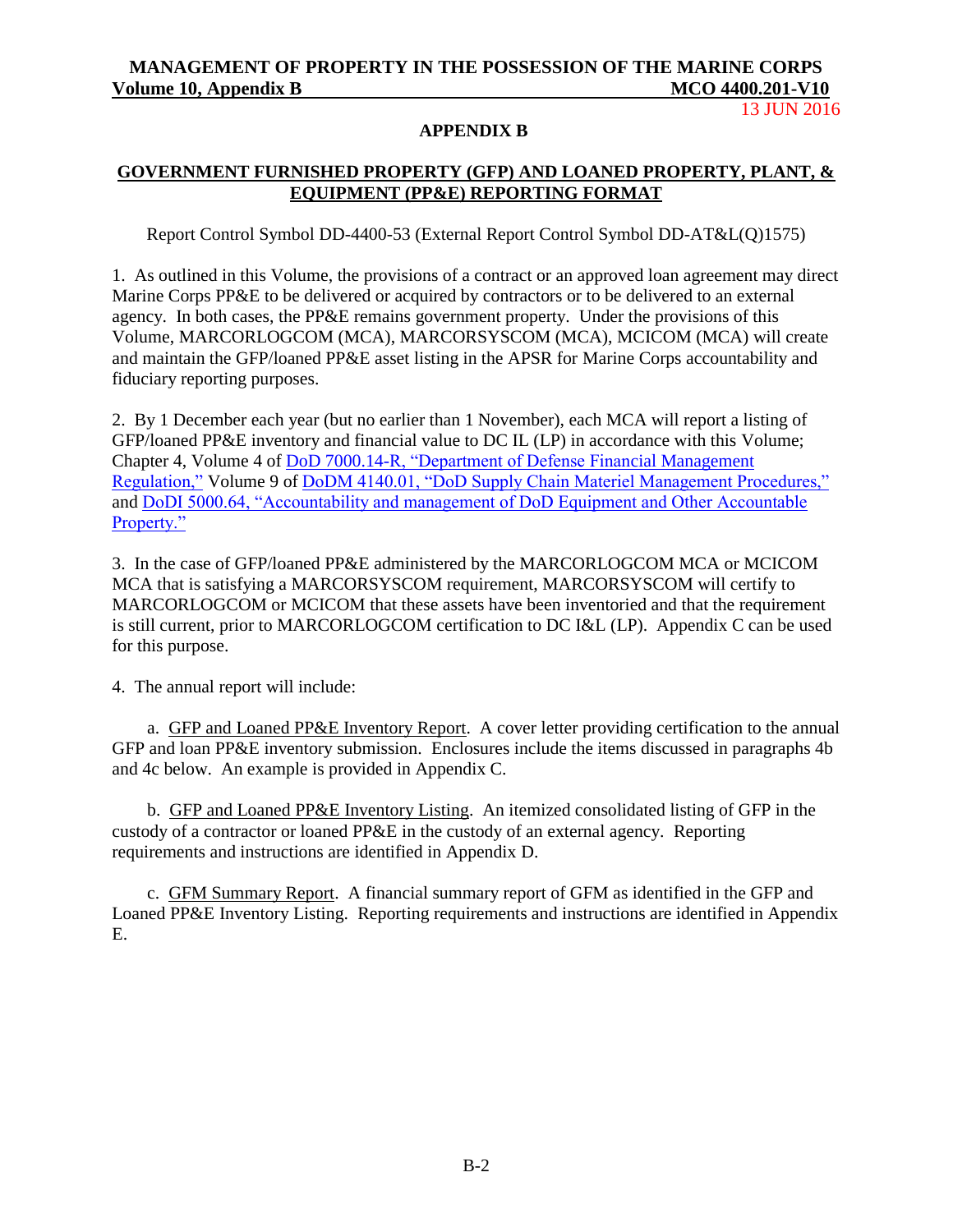13 JUN 2016

## **VOLUME 10: APPENDIX C**

## **"GOVERNMENT FURNISHED PROPERTY (GFP) AND LOANED PROPERTY, PLANT, & EQUIPMENT (PP&E) INVENTORY REPORT"**

## **SUMMARY OF SUBSTANTIVE CHANGES**

Hyperlinks are denoted by *bold, italic, blue and underlined font***.**

The original publication date of this Marine Corps Order (MCO) Volume (right header) will not change unless/until a full revision of the MCO has been conducted.

All Volume changes denoted in blue font will reset to black font upon a full revision of this Volume.

| <b>CHAPTER</b><br><b>VERSION</b> | <b>PAGE</b><br><b>PARAGRAPH</b> | <b>SUMMARY OF</b><br><b>SUBSTANTIVE CHANGES</b> | <b>DATE OF</b><br><b>CHANGE</b> |
|----------------------------------|---------------------------------|-------------------------------------------------|---------------------------------|
|                                  |                                 |                                                 |                                 |
|                                  |                                 |                                                 |                                 |
|                                  |                                 |                                                 |                                 |
|                                  |                                 |                                                 |                                 |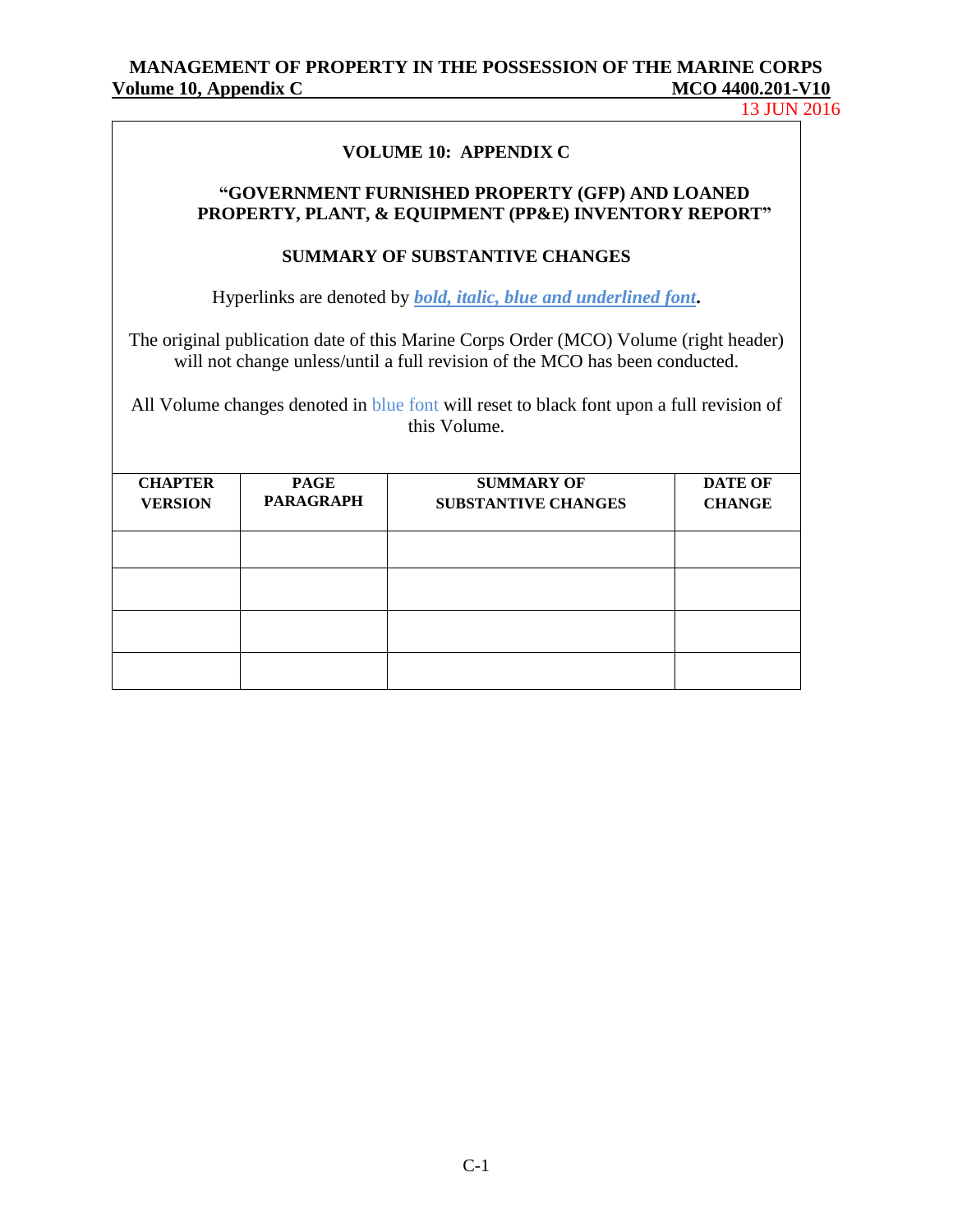13 JUN 2016

#### **APPENDIX C**

# **GOVERNMENT FURNISHED PROPERTY (GFP) AND LOANED PROPERTY, PLANT, & EQUIPMENT (PP&E) INVENTORY REPORT**

Report Control Symbol DD-4400-53 (External Report Control Symbol DD-AT&L(Q)1575)

## **Appropriate Letter Head**

4400 Code/Serial Date

- From: Commanding General (or Commander if from MARCORSYSCOM)
- To: Commandant of the Marine Corps, (DC I&L/LP) (or CG MARCORLOGCOM or CG MCICOM)
- Subj: GOVERNMENT FURNISHED PROPERTY (GFP) INVENTORY REPORT
- Ref: (a) MCO 4400.201-V-10
	- (b) DoDM 4140.01
	- (c) DoDI 5000.64
	- (d) DoD 7000.14-R
- Encl: (1) Government Furnished Property (GFP) and loaned PP&E Inventory Summary Report (see Appendix D for format) (2) Government Furnished Material (GFM) Inventory Report Summary (see Appendix E for format)

1. In accordance with the references, I certify that all GFP is accounted for. Additionally, I have verified that all GFM retained past 24 months without an issue for use was reviewed for necessity of retention.

2. The following Department of Defense Activity Address Code(s) (DoDAAC) was/were reviewed as part of this report:

(Insert applicable DoDAACs and date data was pulled for inventory)

3. GFM inventory balance variances of 10% or more and out of balance inventory as reported in enclosure (2), have been reviewed, adequately justified, and adjusted by authorized approval authority.

4. The point of contact regarding this certification is (name, code, email, phone number).

 Signature Typed Name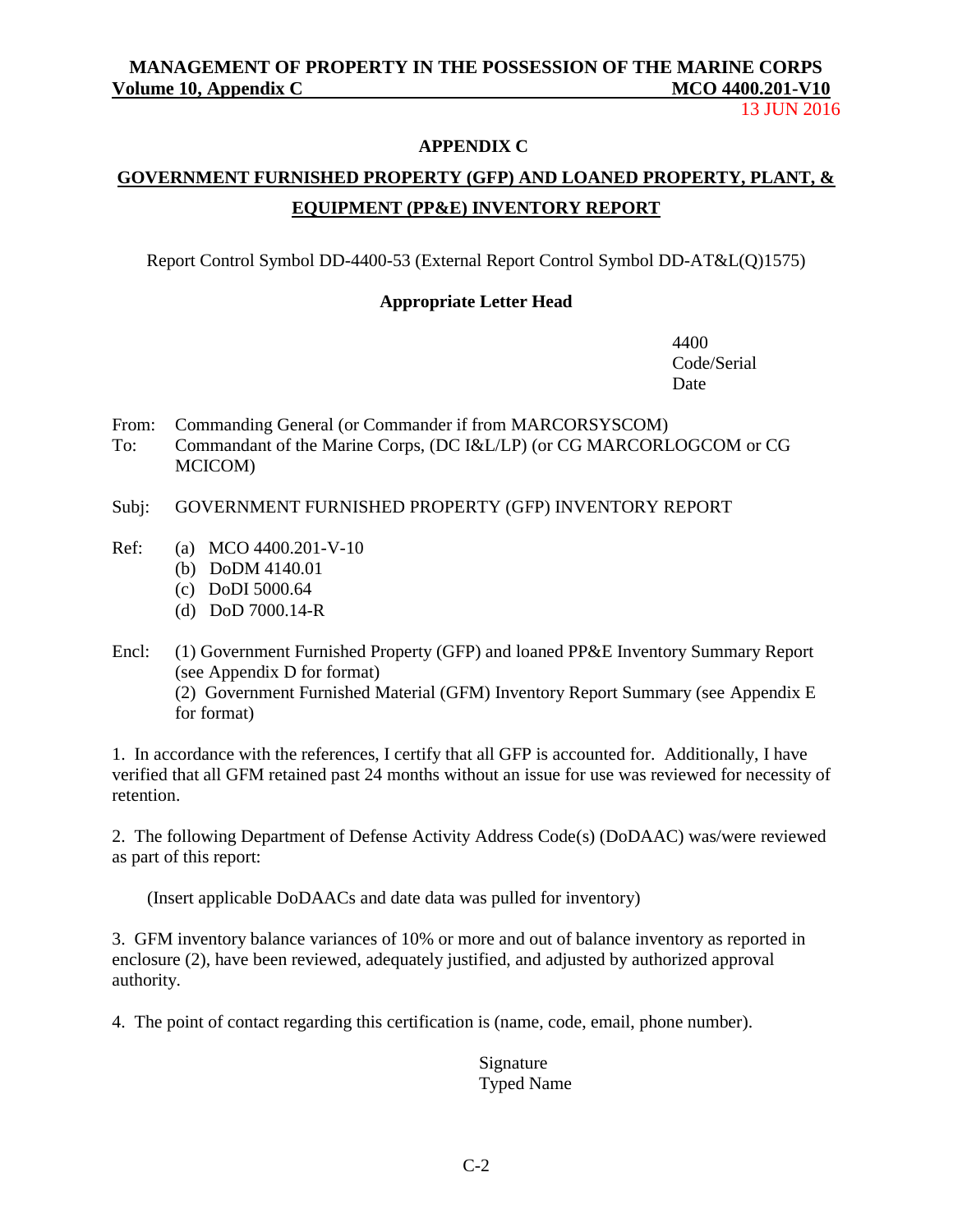13 JUN 2016

Copy to: Retention File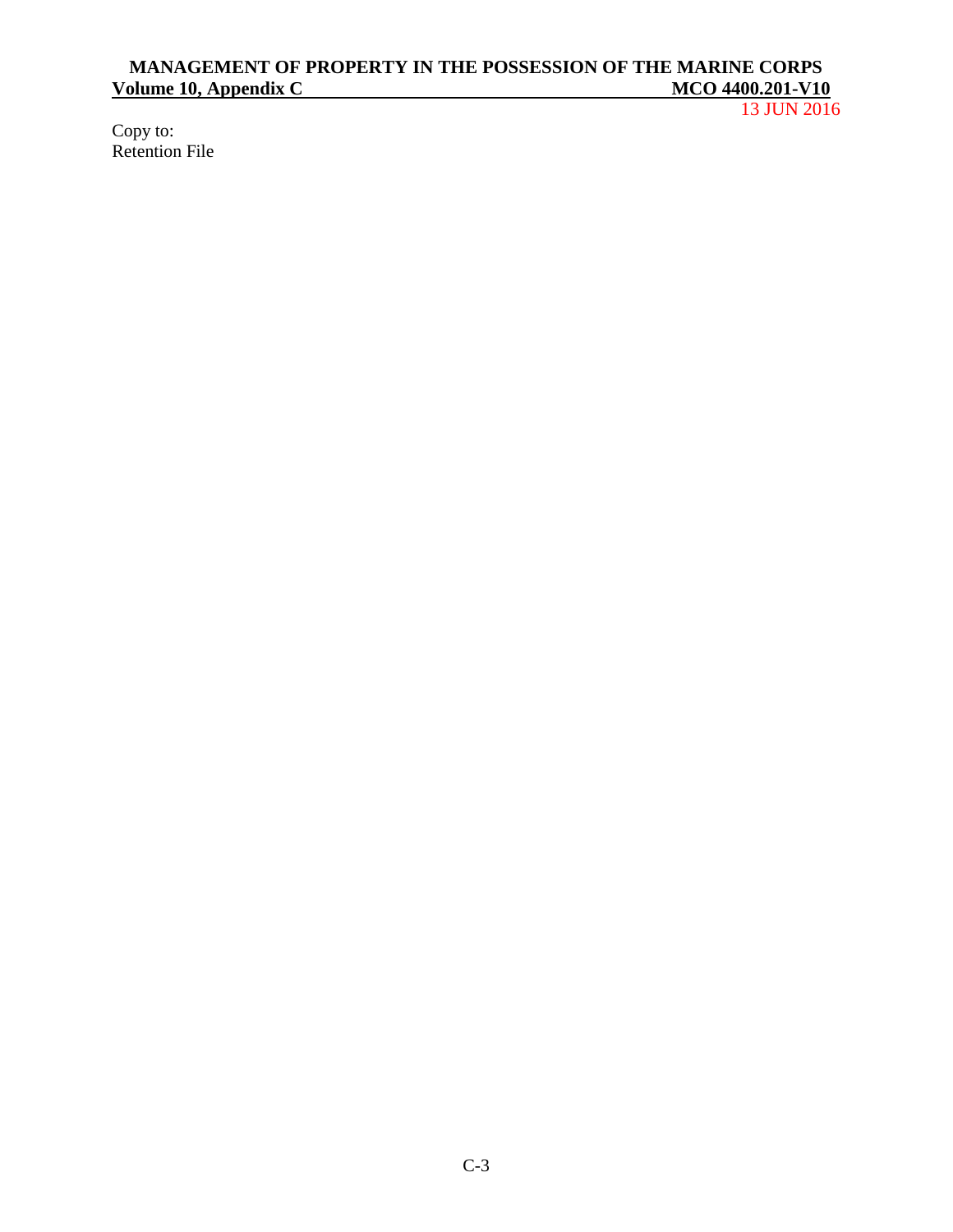13 JUN 2016

## **VOLUME 10: APPENDIX D**

## **"GOVERNMENT FURNISHED PROPERTY (GFP) AND LOANED PROPERTY, PLANT, & EQUIPMENT (PP&E) INVENTORY LISTING"**

#### **SUMMARY OF SUBSTANTIVE CHANGES**

Hyperlinks are denoted by *bold, italic, blue and underlined font***.**

The original publication date of this Marine Corps Order (MCO) Volume (right header) will not change unless/until a full revision of the MCO has been conducted.

All Volume changes denoted in blue font will reset to black font upon a full revision of this Volume.

| <b>CHAPTER</b><br><b>VERSION</b> | <b>PAGE</b><br><b>PARAGRAPH</b> | <b>SUMMARY OF</b><br><b>SUBSTANTIVE CHANGES</b> | <b>DATE OF</b><br><b>CHANGE</b> |
|----------------------------------|---------------------------------|-------------------------------------------------|---------------------------------|
|                                  |                                 |                                                 |                                 |
|                                  |                                 |                                                 |                                 |
|                                  |                                 |                                                 |                                 |
|                                  |                                 |                                                 |                                 |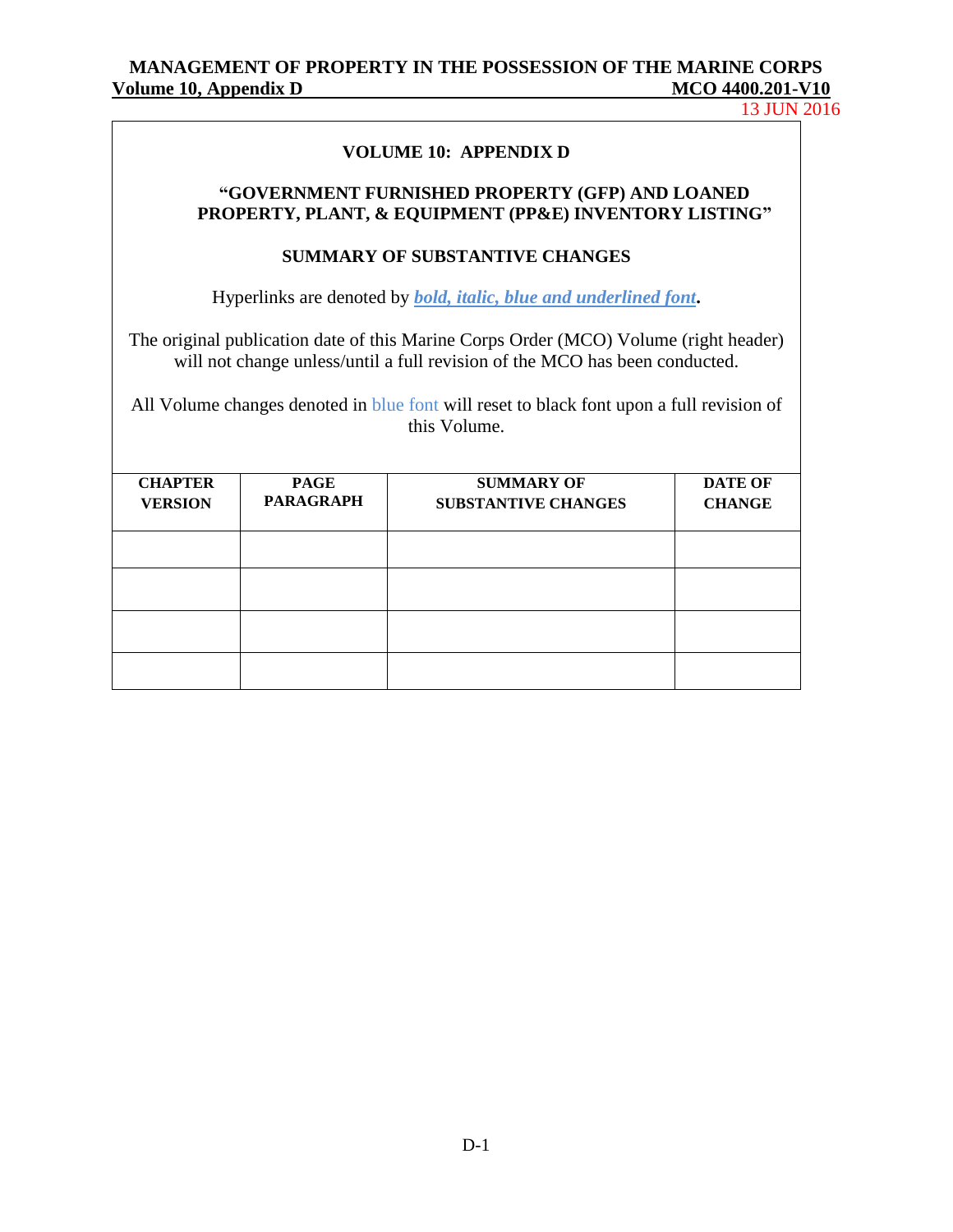13 JUN 2016

## **APPENDIX D**

# **APPENDIX E GOVERNMENT FURNISHED PROPERTY (GFP) AND LOANED PROPERTY, PLANT, & EQUIPMENT (PP&E) INVENTORY LISTING**

Report Control Symbol DD-4400-53 (External Report Control Symbol DD-AT&L(Q)1575)

The information provided and described below will be provided in a spreadsheet type format and be included as an enclosure to the GOVERNMENT FURNISHED PROPERTY (GFP)/LOANED PLANT, PROPERTY, AND EQUIPMENT (PP&E) INVENTORY REPORT, Appendix C. The information in bold capital letters identifies the requirement followed by a brief description of the required input.

**1. ITEM NUMBER** - Sequential count beginning with first entry.

**2. DATE PULLED** - Date the data for the inventory report was pulled from the APSR.

**3. COMMAND & DoDAAC** – Provide the DoDAAC and command name of the accountable officer.

**4. PROGRAM MANAGER** - Program Manager Code (*ex. PEO LS, PM ICCE).*

**5. POC NAME** – Provide the First Name, MI, Last Name (rank if applicable) of the command's Point of Contact (POC).

**6. POC PHONE NUMBER** – Provide the phone number (commercial and DSN) of the Command's POC.

**7. POC EMAIL** – Provide the e-mail address of the command's POC.

**8. NATIONAL STOCK NUMBER (NSN)/MARINE CORPS STOCK NUMBER (MCSN)** - Provide the NSN/MCSN of the GFP/loaned PP&E item *(ex. 1240004597780).*

**9. NOMENCLATURE AND DESCRIPTION** - Provide the nomenclature and description of the GFP/loaned PP&E item *(ex. TELESCOPE ELBOW M16).*

**10. PART/MODEL NUMBER** - Provide the Part/Model Number of the GFP/loaned PP&E item *(ex. 7597780).*

**11. TYPE DESIGNATION** – Type designation is a combination of letters and numbers arranged in a specific sequence to provide a short, significant method of identification for an item *(ex. AH-1, M1114)*. Type designations for major end items, assemblies and subassemblies are derived from the following documents:

- DoD 4120.15-L, Model Designation of Military Aerospace Vehicles, May 12, 2004
- MIL-HDBK 1812, Type Designation, Assignment and Method of Obtaining, February 14, 1997
- MIL-STD-196E, Joint Electronic Type Designation System, February 17, 1998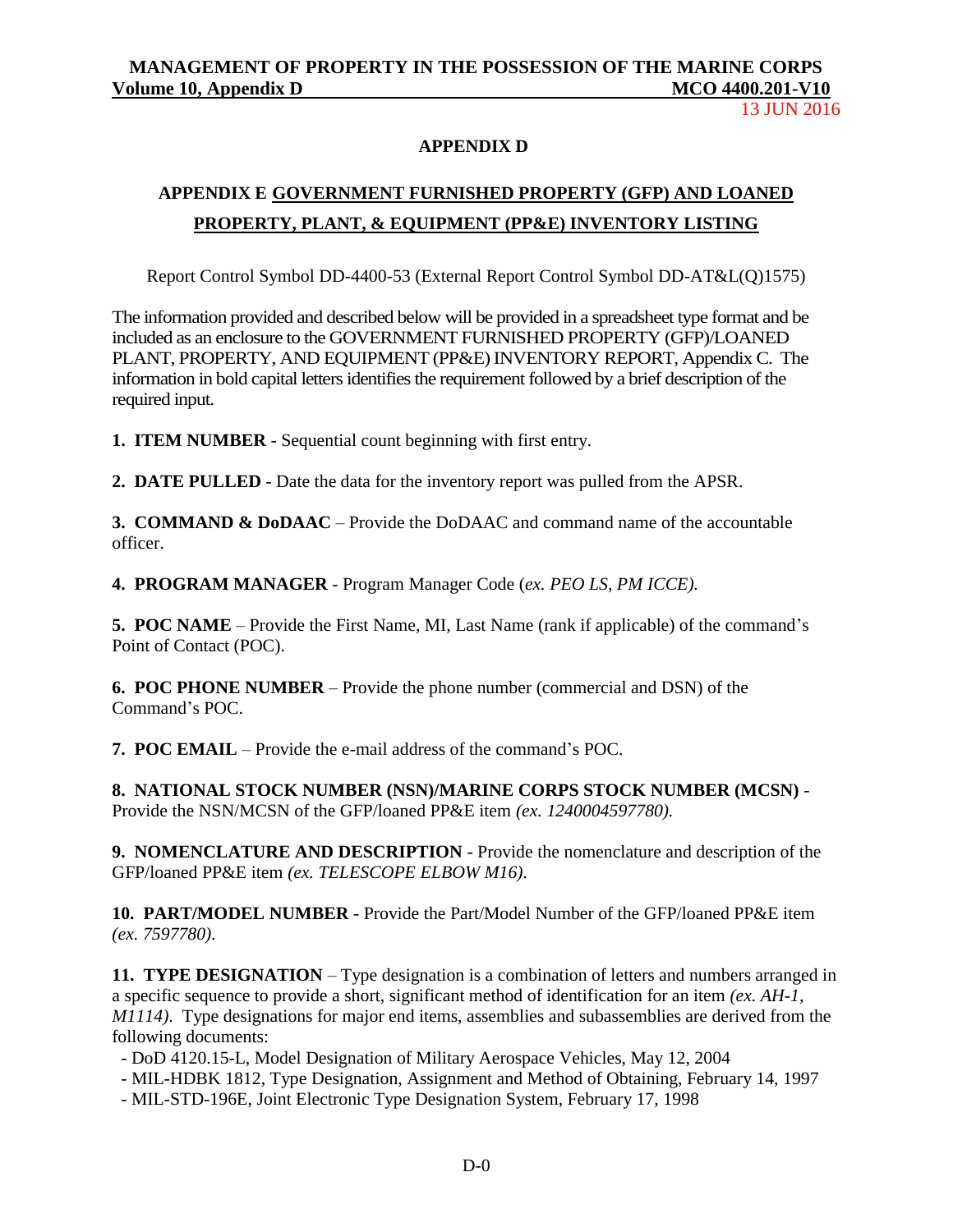13 JUN 2016

- MIL-STD-1661(OS), Mark and Mod Nomenclature System, August 1, 1978
- MIL-STD-1464A(AR), Army Nomenclature System, May 15, 1987
- SECNAVINST 5030.8, Classification of Naval Ships and Craft, November 21, 2006.

**12. UNIT OF MEASURE** – Provide the unit of measure, AKO unit of issue, of the GFP/loaned PP&E item *(ex. EA, ST, RL, etc.)*.

**13. QUANTITY** – Provide quantity of unit of measure of the GFP/loaned PP&E item.

**14. UNIT ACQUISITION COST** – Provided the unit acquisition cost of the GFP/loaned PP&E item *(ex. \$1,313.00).*

**15. POSTING REFERENCE (I.E., PIIN)** – Provide the receiving report number, contract number, purchase order, other PIIN, or invoice number which placed the GFP/loaned PP&E item into the Marine Corps inventory.

**16. DUNS OR CAGE CODE** - Manufacture DUNS is a unique nine-digit identification number to better identify organizations. Commercial and Government Entity (CAGE) code is a five-character data element assigned by Defense Logistics Information Service to identify a commercial or Government entity. Provide the appropriate DUNS/CAGE code for the manufacturer of the GFP/loaned PP&E item.

**17. ACCEPTANCE DATE** – Provide the date the GFP/loaned PP&E item was placed into service at the Marine Corps*.*

**18. ACCEPTANCE LOCATION** – Provide the location of acceptance or DoDAAC of accepting agency which accepted the GFP/loaned PP&E item into service at the Marine Corps.

**19. UNIQUE ITEM IDENTIFIER (UII)** - Provide the UII of the GFP/loaned PP&E item as it appears on the UII data plate. Required for all serialized assets. Leave blank if non-serialized asset.

**20. OEM SERIAL NUMBER** - Provide Original Equipment Manufacturer (OEM) Serial Number of the GFP/loaned PP&E item as it appears on the GFP/loaned PP&E item. Required for all serialized assets. Leave blank if non-serialized asset.

**21. MARINE CORPS SERIAL NUMBER** - Provide the MCSN of the GFP/loaned PP&E item as it appears on the asset, if applicable *(ex. USMC10002512)*. Leave blank in non-serialized asset.

**22. CATEGORY CODE** - Provide the category code of the GFP/loaned PP&E item. Input "E" for Equipment (GFE) or "M" for Material (GFM).

NOTE: Entries of "M" are used for the completion of the Government-Furnished Material Inventory Summary Report.

**23. OM&S CLASSIFICATION (GFM ONLY)** - Provide appropriate operating materials and supplies (OM&S) classification for all GFM items. These are those items with a category code of "M" entered in column 22. OM&S classifications are as follows: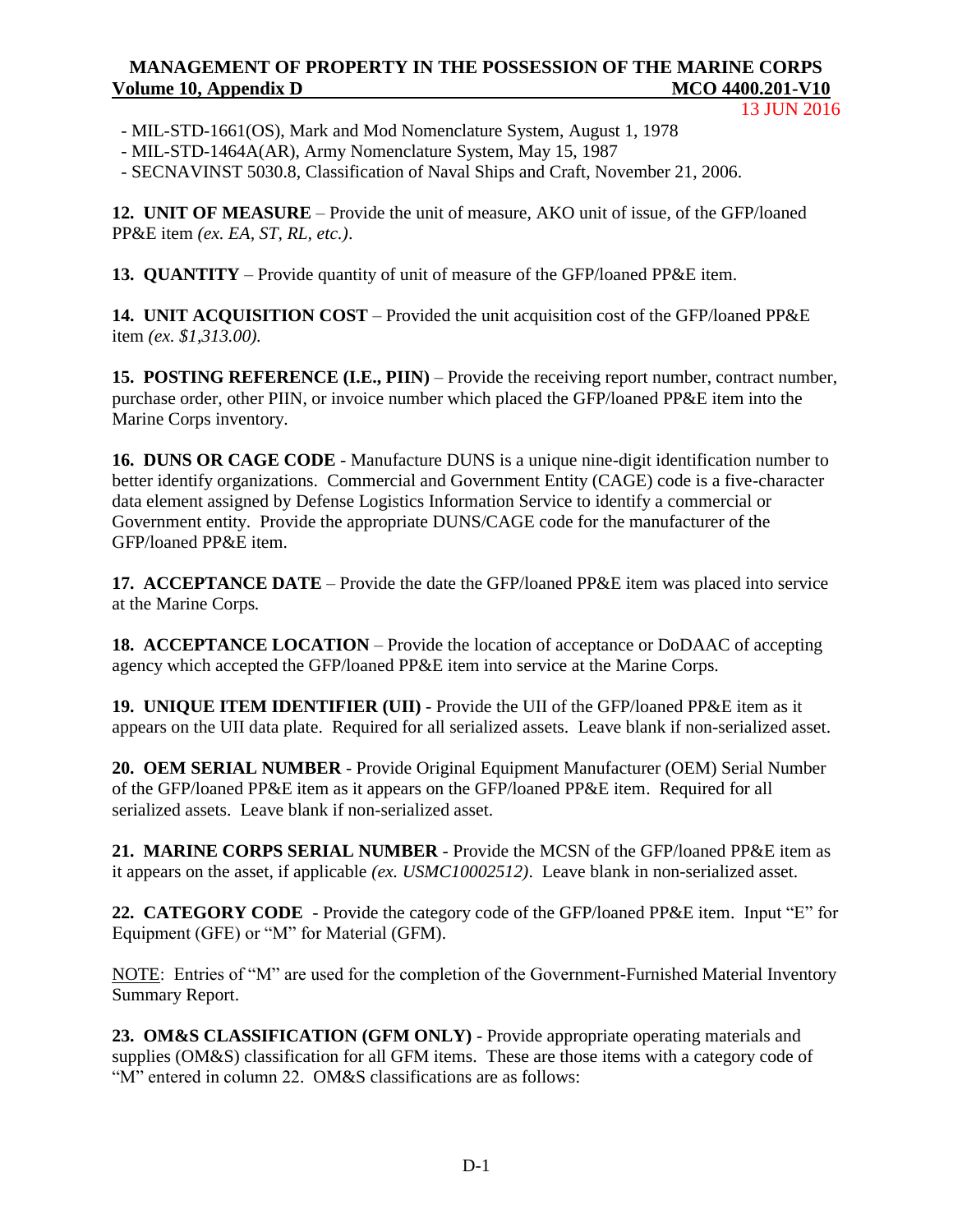13 JUN 2016

 HFU - Held For Use HFFU - Held in Reserve for Future Use HFR - Held for Repair E - Excess

- O Obsolete
- U Unserviceable.

NOTE: Refer to Chapter 4, Volume 4 of the DoD Financial Management Regulation for descriptions.

NOTE: These entries are used for the completion of the Government-Furnished Material Inventory Summary Report.

**24. CONDITION CODE** - Respective material or equipment condition code. Condition codes are as follows:

- A Serviceable Issuable Without
	- Qualification
- B Serviceable Issuable With Qualification
- C Serviceable Priority Issue
- D Serviceable Test/Modification
- E Unserviceable Reparable (Limited Cost to Restore)
- J Suspended (In Stock)
- K Suspended (Returns)
- L Suspended (In Litigation)
- Q Suspended (Quality Deficient Exhibits)
- F Unserviceable Reparable
- G Unserviceable Incomplete
- M Suspended (In Work)
- R Suspended (Reclaimed Items, Awaiting Condition Determination)
- P Unserviceable Reclamation/Salvage
- H Condemned Unserviceable
- S Condemned Scrap
- V Condemned Waste Military Munitions (WMM)

NOTE: These entries are used for the completion of the Government-Furnished Material Inventory Summary Report.

**25. CUSTODIAL CONTRACT NUMBER** -The custodial contract number is the corresponding contract number or date time group (DTG) of the message approving the loan of PP&E which identifies the asset as a GFP/loaned PP&E requirement. Input for GFP will include the contract number and the most recent modification number when applicable (ex. M6700411C1111, MOD #2). Input for loaned PP&E will be the DTG of the message approving the loan of PP&E (ex. 121524Z AUG 10).

**26. CLIN/SLIN/ELIN**-All GFP items must be delivered on a contract line item (CLIN) or subline item (SLIN). Exhibit line items (ELINs) may be used on the contract to provide additional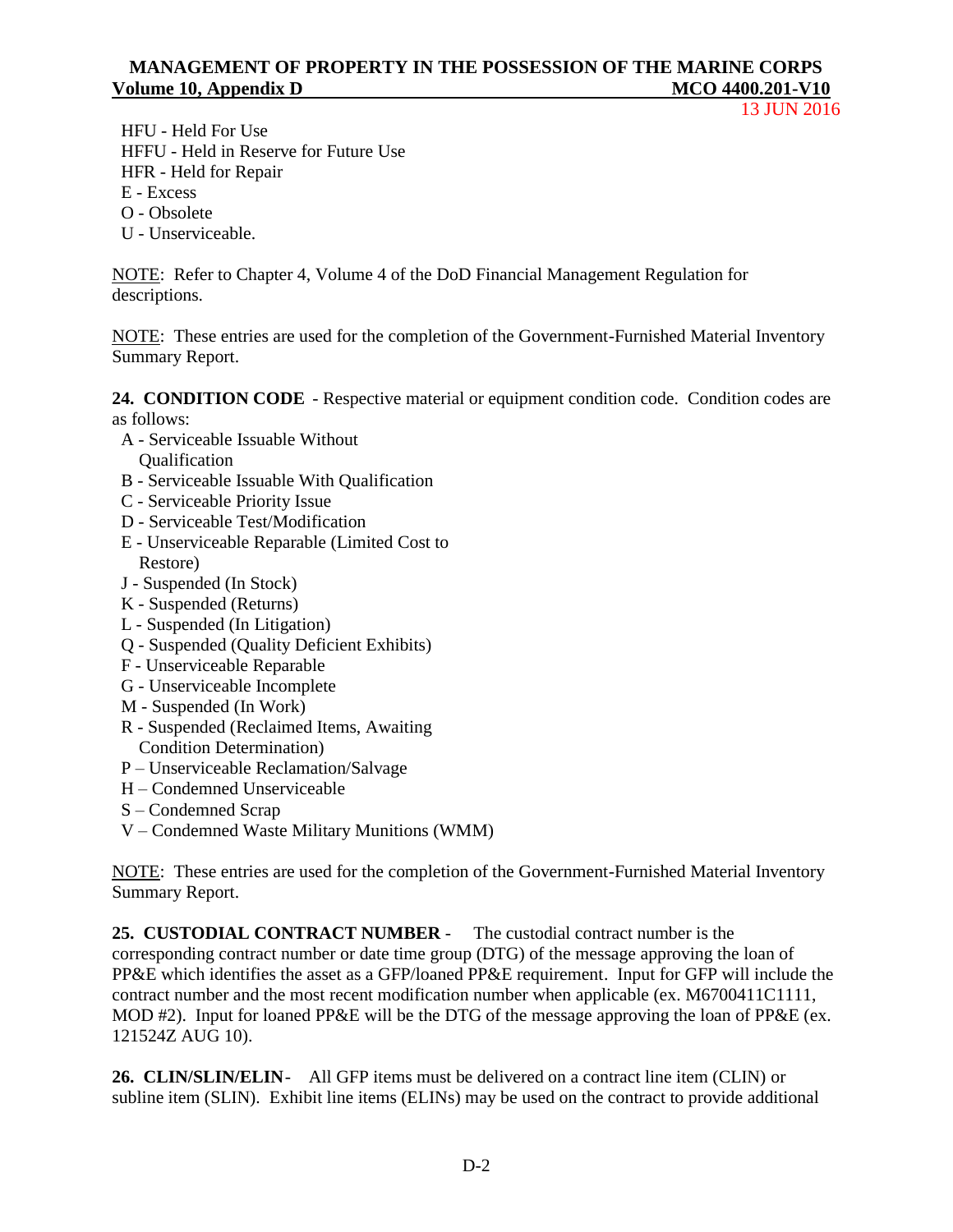13 JUN 2016

information. Provide the appropriate CLIN/SLIN/ELIN identifying the delivery of GFP from the custodial contract number. Leave blank if loaned PP&E.

**27. PERIOD OF PERFORMANCE START DATE** – Provide the period of performance start date as identified in the custodial contract/approval to the loan PP&E message *(ex. 20120501).*

**28. PERIOD OF PERFORMANCE END DATE** – Provide the period of performance end date as identified in the custodial contract/approval to the loan PP&E message (ex. 20130501).

**29. CONTRACTOR DoDAAC** – Provide the DoDAAC of the contractor/external agency receiving GFP/loaned PP&E as it appears on the custodial contract/approval to the loan PP&E message.

**30. CONTRACTOR NAME** – Provide the name of contractor/external agency receiving GFP/loaned PP&E as it appears on the custodial contract/approval to the loan PP&E message.

**31. CONTRACT POC** – Provide the name of the contractor/external agency POC as it appears on the custodial contract/approval to the loan PP&E message.

**32. SENT DATE** – Provided the date of physical delivery of the GFP/loaned PP&E item to the receiving agency.

**33. RECEIVED DATE** – Provide the date of physical receipt of the GFP/loaned PP&E by the receiving agency.

**34. AS IS** - At its option, the Government may, furnish government property in an "as-is" condition. In such cases, the Government makes no warranty. Identify "as is" conditions with a "Yes." Identify non "as is" conditions with a "No."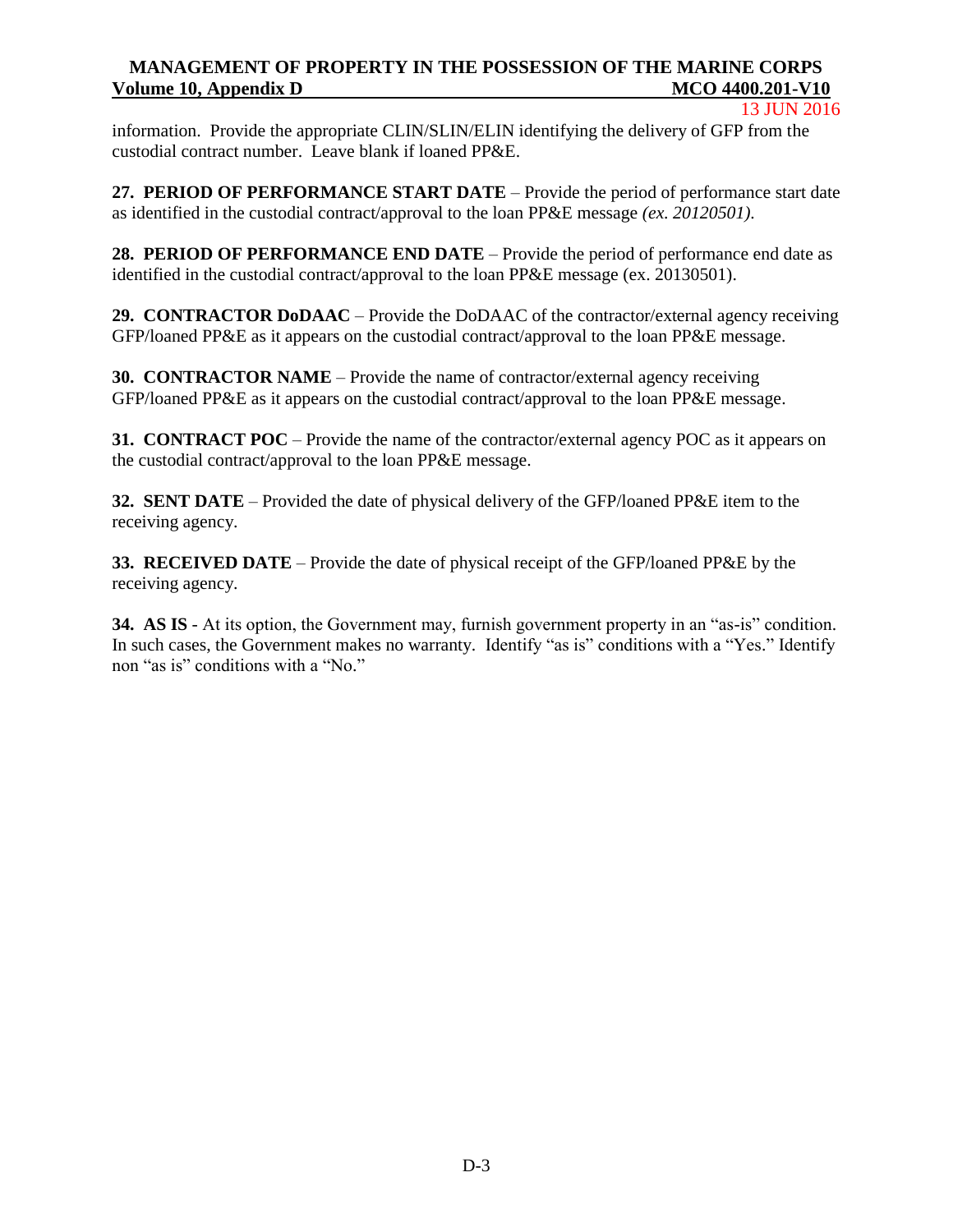13 JUN 2016

| <b>VOLUME 10: APPENDIX E</b>                                                                                                                                                                                                                                                    |                                 |                                                 |                                 |  |  |  |
|---------------------------------------------------------------------------------------------------------------------------------------------------------------------------------------------------------------------------------------------------------------------------------|---------------------------------|-------------------------------------------------|---------------------------------|--|--|--|
| "GOVERNMENT FURNISHED MATERIAL (GFM) SUMMARY REPORT"                                                                                                                                                                                                                            |                                 |                                                 |                                 |  |  |  |
| <b>SUMMARY OF SUBSTANTIVE CHANGES</b>                                                                                                                                                                                                                                           |                                 |                                                 |                                 |  |  |  |
| Hyperlinks are denoted by <i>bold, italic, blue and underlined font.</i>                                                                                                                                                                                                        |                                 |                                                 |                                 |  |  |  |
| The original publication date of this Marine Corps Order (MCO) Volume (right header)<br>will not change unless/until a full revision of the MCO has been conducted.<br>All Volume changes denoted in blue font will reset to black font upon a full revision of<br>this Volume. |                                 |                                                 |                                 |  |  |  |
| <b>CHAPTER</b><br><b>VERSION</b>                                                                                                                                                                                                                                                | <b>PAGE</b><br><b>PARAGRAPH</b> | <b>SUMMARY OF</b><br><b>SUBSTANTIVE CHANGES</b> | <b>DATE OF</b><br><b>CHANGE</b> |  |  |  |
|                                                                                                                                                                                                                                                                                 |                                 |                                                 |                                 |  |  |  |
|                                                                                                                                                                                                                                                                                 |                                 |                                                 |                                 |  |  |  |
|                                                                                                                                                                                                                                                                                 |                                 |                                                 |                                 |  |  |  |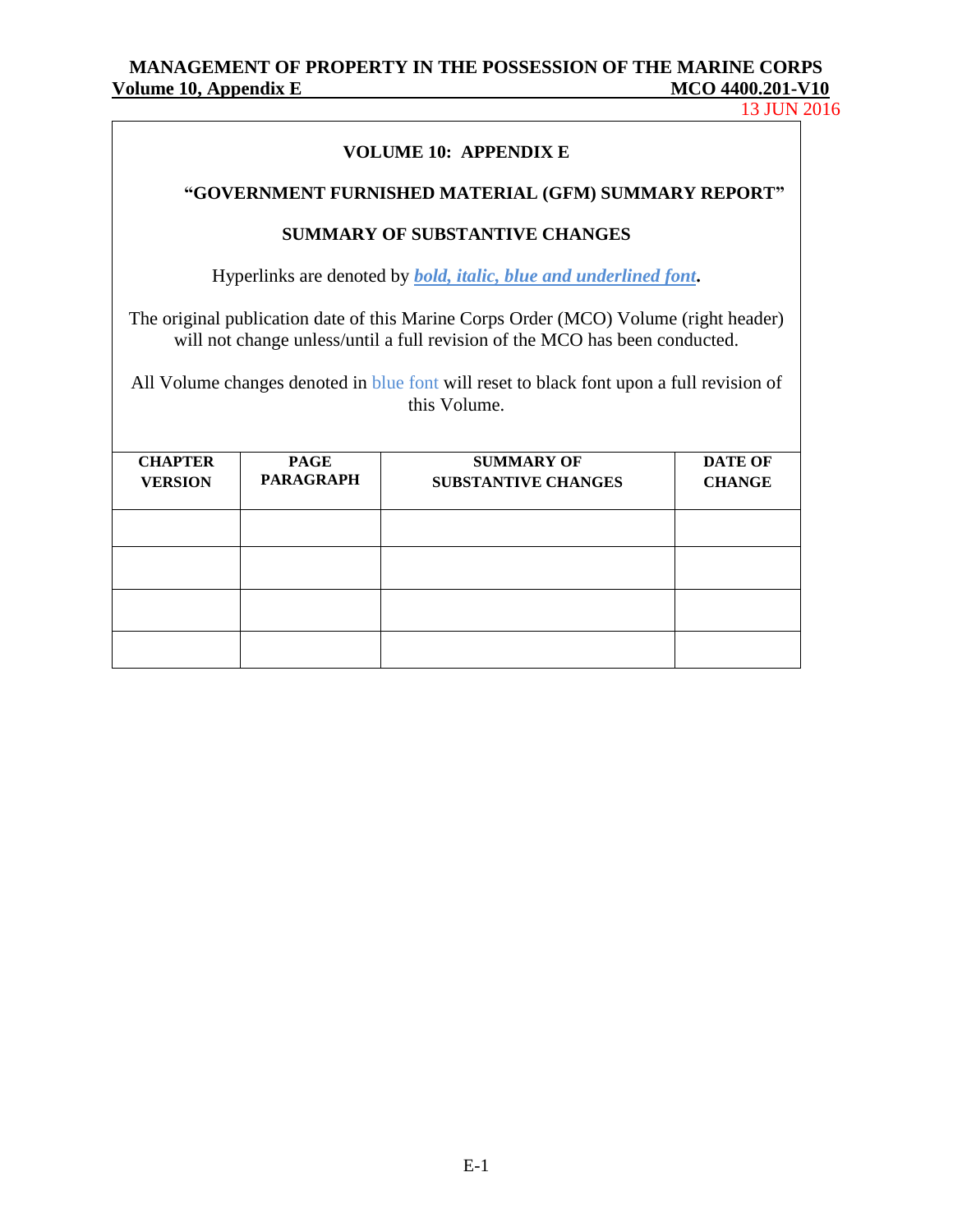13 JUN 2016

## **APPENDIX E**

## **GOVERNMENT FURNISHED MATERIAL (GFM) SUMMARY REPORT**

Report Control Symbol DD-4400-53 (External Report Control Symbol DD-AT&L(Q)1575)

The information provided and described below will be provided in a spreadsheet type format and be included as an enclosure to the GOVERNMENT FURNISHED PROPERTY (GFP)/LOANED PLANT, PROPERTY, AND EQUIPMENT (PP&E) INVENTORY REPORT, Appendix C. The information in bold capital letters identifies the requirement followed by a brief description of the required input.

## SECTION I - INVENTORY VALUE

**1. REPORTING DoDAAC** – Enter the reporting agency's DoDAAC.

**2. LEDGER ACCOUNT** - DoD FMR Volume 4, Chapter 4 describes the ledger accounts in which OM&S must be reported in the financial statements as required by the Treasury and for other reporting requirements mandated by Congress and Office of Management and Budget. Each account must be updated based on applicable source documents. Source documents includes contracts, invoices, receiving reports, payment vouchers, material-return documents, transfer documents, inventory documents, issue and shipping documents, sales records, and documented gains and losses. Detailed posting transactions are outlined in the Standard Financial Information Structure (SFIS) transaction library at United States Standard General Ledger SFIS Transaction Library**.** Descriptions of the U.S. Standard General Ledger (USSGL) accounts for operating materials and supplies are provided below.

**3. CONDITION CODES** - Supply condition codes classify material in terms of readiness for issue and use or identify action underway to change the status of material. Supply condition codes currently in use within the DoD are defined in DoD 4000.25-2-M, "Military Standard Transaction Reporting and Accounting Procedures." OM&S recorded in financial records should be identifiable to OM&S recorded in APSR and vice versa. The relationship of APSR condition codes USSGL financial inventory accounts is provided below.

*Operating Materials and Supplies Held for Use (Account 1511).* Used to record the value of materials and supplies held for use in normal operations. Materials and supplies should not exceed the amount expected to be used within normal business operations unless documentation justifying an excess supply is developed and maintained for review. This account is used to record the initial acceptance of materials and supplies in transit when title has passed but the items have not been received and accepted. Items in transit between DoD accounting entities must be kept under financial accounting control at all times. As such, this account is intended to be used by any DoD Component that maintains supplies and materials. Use this account to record amounts for OM&S with Condition Codes A-D up to the AAO. **[Excludes Excess, Economic Retention and Contingency Retention OM&S]**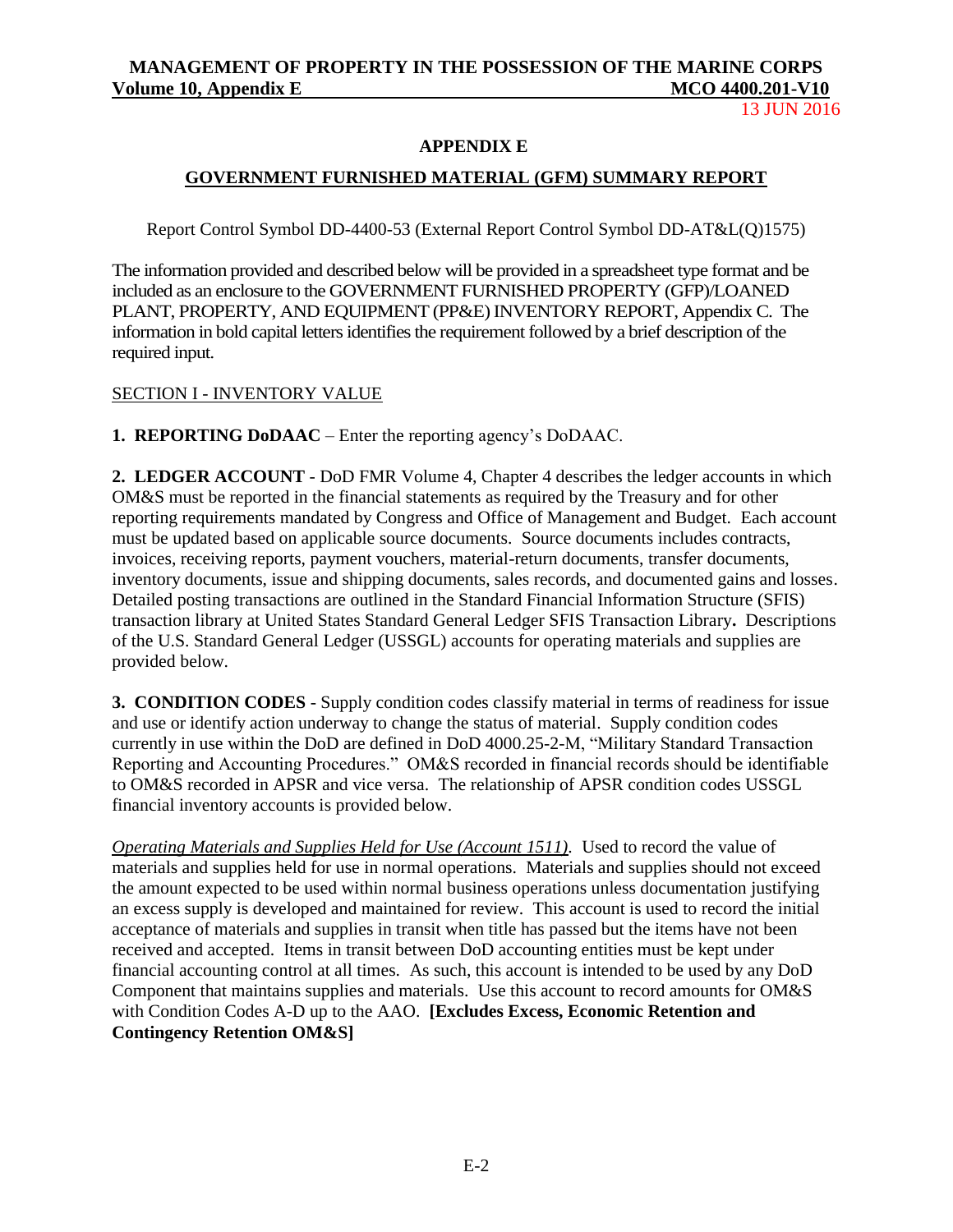13 JUN 2016

- A Serviceable Issuable Without Qualification
- B Serviceable Issuable With Qualification
- C Serviceable Priority Issue
- D Serviceable Test/Modification

Operating Materials and Supplies Held in Reserve for Future Use (Account 1512). Account is used to record the value of stocks of materials and supplies maintained because they are not readily available in the market and there is more than a remote chance that they will eventually be needed, although not necessarily in the normal course of operations. Use this account to record amounts for OM&S with Condition Codes A-D, E, J, K, L, and Q that is above the AAO and is retained for economic or contingency purposes. **[Excludes Excess OM&S]** 

- E Unserviceable Reparable (Limited Cost to Restore)
- J Suspended (In Stock)
- K Suspended (Returns)
- L Suspended (In Litigation)
- Q Suspended (Quality Deficient Exhibits)

Operating Materials and Supplies Held for Repair or Remanufacturing (Account 1514). Account is used to record the value of materials and supplies that are not in usable condition, but can be economically repaired. The objective is to rebuild items as an alternative and rotating source of supply. Once rebuilt, the items will be returned to Operating Materials and Supplies Held for Use. Use this account to record amounts for all OM&S with Condition Codes F, G, M, and R. **[Excludes Excess OM&S]** 

- F Unserviceable Reparable
- G Unserviceable Incomplete
- M Suspended (In Work)
- R Suspended (Reclaimed Items, Awaiting Condition Determination)

Operating Materials and Supplies – Excess, Obsolete and Unserviceable (Account 1513). Account is used to record the value of operating materials and supplies (serviceable or unserviceable) that exceed the amount expected to be used in normal operations and do not meet management's criteria to be held in reserve for future use. Obsolete operating materials and supplies include stocks that are no longer needed due to changes in technology, laws, customs or operations. Unserviceable operating materials and supplies are items that are physically damaged and cannot be consumed in operations. Use this account to record amounts for OM&S that is NOT reportable in USSGL accounts 1511, 1512, or 1514. The OM&S reported using this account must be valued at its Net Replacement Value. **[Includes Serviceable and Unserviceable Excess OM&S]** 

- P Unserviceable Reclamation/Salvage
- H Condemned Unserviceable
- S Condemned Scrap
- V Condemned Waste Military Munitions (WMM)

**4. CURRENT SEMI-ANNUAL VALUE (\$ VALUE)** – Input dollar value for current semi-annual inventory value per respective *LEDGER ACCOUNT/CONDITION CODE* combination.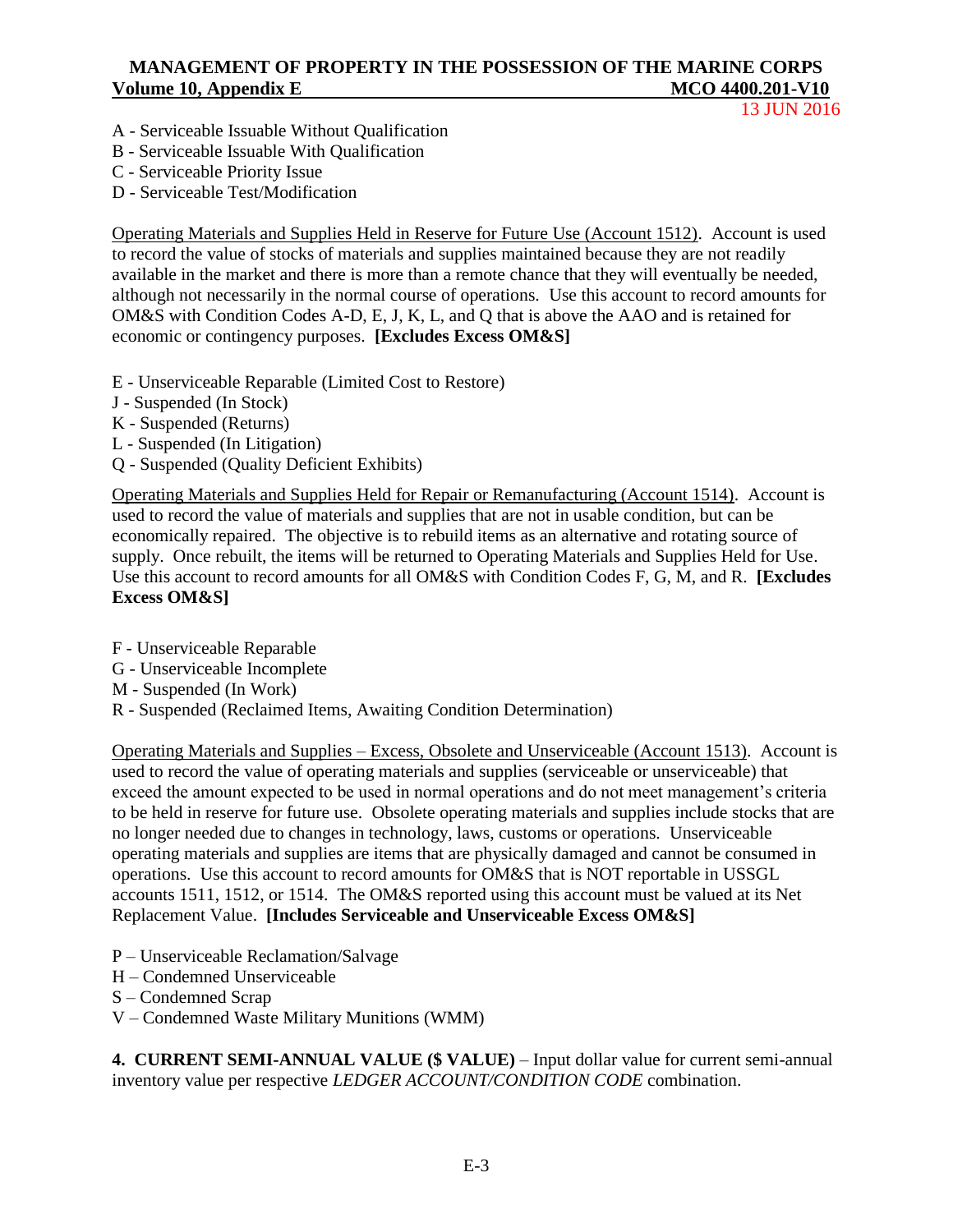#### 13 JUN 2016

**5. PRIOR SEMI-ANNUAL VALUE (\$ VALUE)** - Input dollar value for prior semi-annual inventory value per respective *LEDGER ACCOUNT/CONDITION CODE* combination. This value should correspond with the *CURRENT SEMI-ANNUAL VALUE* from the most recently submitted inventory report for respective *LEDGER ACCOUNT/CONDITION CODE* combinations.

**6. VARIANCE (%)** – Calculate the percentage variance between the *CURRENT SEMI-ANNUAL VALUE* and *PRIOR SEMI-ANNUAL VALUE.* Equation for calculation is (*CURRENT SEMI-ANNUAL VALUE - PRIOR SEMI-ANNUAL VALUE)/ PRIOR SEMI-ANNUAL VALUE.*

**7. DATE PULLED (YYYYMMDD)** – Input the date (YYYYMMDD format) the data was pulled.

**8. TOTAL VALUE OF INVENTORY** – Input the total value of all *LEDGER ACCOUNT/CONDITION CODE* combination input for each column heading.

# SECTION II - VARIANCE EXPLANATION

**9-12.** Explain any variances of plus or minus (+/-) of 10% for the reporting period for each *LEDGER ACCOUNT/CONDITION CODE* combination as determined in the VARIANCE (all block 6) calculations of **SECTION I – INVENTORY VALUE**.

SECTION III - SOURCE SYSTEM AND TRANSACTION SUMMARY

**13. TOTAL RECEIPTS** – Enter the total dollar value of the receipts that increased the dollar value of the inventory for the reporting semi-annual report. This normally includes Document Identifier Codes starting with D6; iRAPT receipts; or receipts reported by the MCA.

**14. TOTAL ISSUES** - Enter the total dollar value of the issues that decreased the dollar value of the inventory for the reporting semi-annual report. This normally includes Document Identifier Codes starting with D7; or part of a contractor consumption report.

**15. TOTAL GAINS** - Enter the dollar value of transactions that had a financial impact on the value of the inventory. Do not include gains that had no monetary impact on the value of the inventory. This normally includes Document Identifier Codes starting with D8; or contractor acquired property now classified as GFM.

**16. TOTAL LOSSES** - Enter the dollar value of transactions that had a financial impact on the value of the inventory. Do not include losses that had no monetary impact on the value of the inventory. This normally includes Document Identifier Codes starting with D9 reported on Lost, Theft, Damaged, and Destroyed or Plant Clearance Automated Reutilization Screening System.

**17. BALANCE VERIFICATON -** The calculated balance that uses the previously reported total value of inventory value provided by the reporting activity (block 8b) and adds and subtracts the sum of the transactions that affected the inventory values during the reporting period as reported by the reporting command (blocks 13-16). If there is a difference between the calculated inventory balance (block 17f) and the current total value of inventory (block 8a), the reporting activity must provide a detail explanation of why the previous inventory values plus the transactions totals do not equal what is being reported for the current reporting period..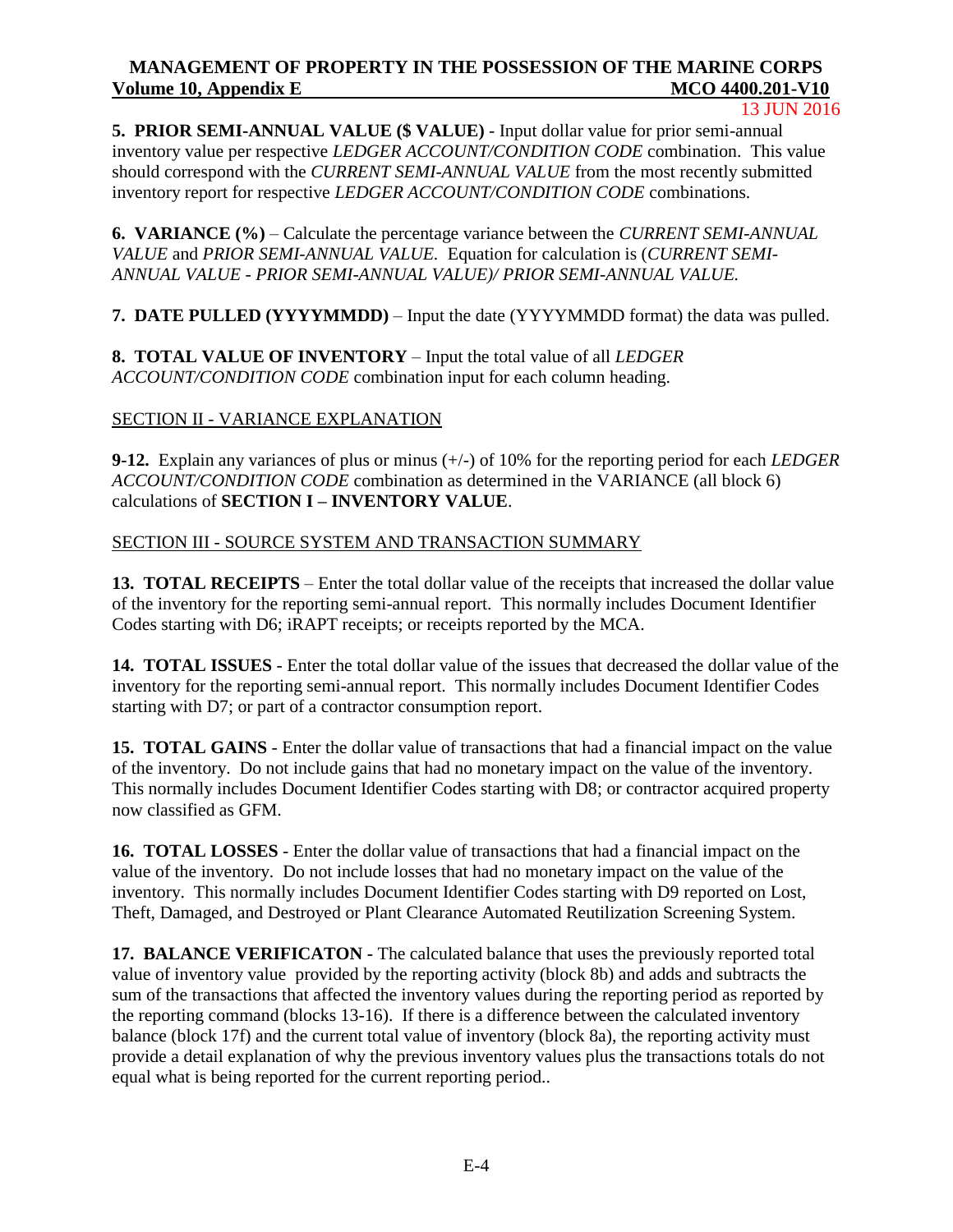13 JUN 2016

**17a. PRIOR SEMI-ANNUAL BALANCE** - Value calculated in block 8b - *TOTAL VALUE OF INVENTORY - PRIOR SEMI-ANNUAL VALUE*.

**17b. TOTAL RECEIPTS** – Value input in block 13 - *TOTAL RECEIPTS.*

**17c. TOTAL ISSUES** – Value input in block 14 - *TOTAL ISSUES.*

**17d. TOTAL GAINS** – Value input in block 15 – *TOTAL GAINS.*

**17e. TOTAL LOSSES** – Value input in block 16 - *TOTAL LOSSES*.

**17f. CALCULATED CURRENT S/A INVENTORY** – Calculated current Semi-Annual Inventory Value. Equation for calculation is (bock  $17a + block 17b - block 17c + block 17d$ block 17e).

**17g. REPORTED INVENTORY -** Value calculated in block 8a - *TOTAL VALUE OF INVENTORY – CURRENT SEMI-ANNUAL VALUE*.

**17h. OUT OF BALANCE CONDITION** – Calculated difference between the *CALCULATED CURRENT S/A INVENTORY* value *and REPORTED INVENTORY* Value. Equation for calculation is (block 17g - block 17f).

**18. SYSTEM OF SOURCE DATA ORIGINATION -** Enter the system from which the data was provided (e.g., DPAS, GCSS-MC, CAV-II).

**19. OUT OF BALANCE EXPLANATION** - Required if the *OUT OF BALANCE CONDITION* is not equal to 0.

**NOTE:** For current values, report the latest acquisition cost or unit of issue cost.

SECTION IV - DATA CALL CERTIFICATIONS

To comply with reporting requirements, reporting information must be reviewed to ensure financial information is reported accurately. This section provides assurance to the Fiscal Director of the Marine Corps that the financial information being reported has been reviewed and is being reported accurately. Certification by the verifying official must be provided. Reports used to obtain the financial information being provided must be retained in accordance with the financial records retention requirements and be made available upon request by auditors or other reviewing officials.

**20. PREPARED BY** – Individual preparing the summary report is required to certify the report this section.

**20a. NAME** - Name of individual preparing summary report.

**20b. RANK** - Rank of individual preparing summary report.

**20c. DATE** - Date individual preparing summary report provided signature.